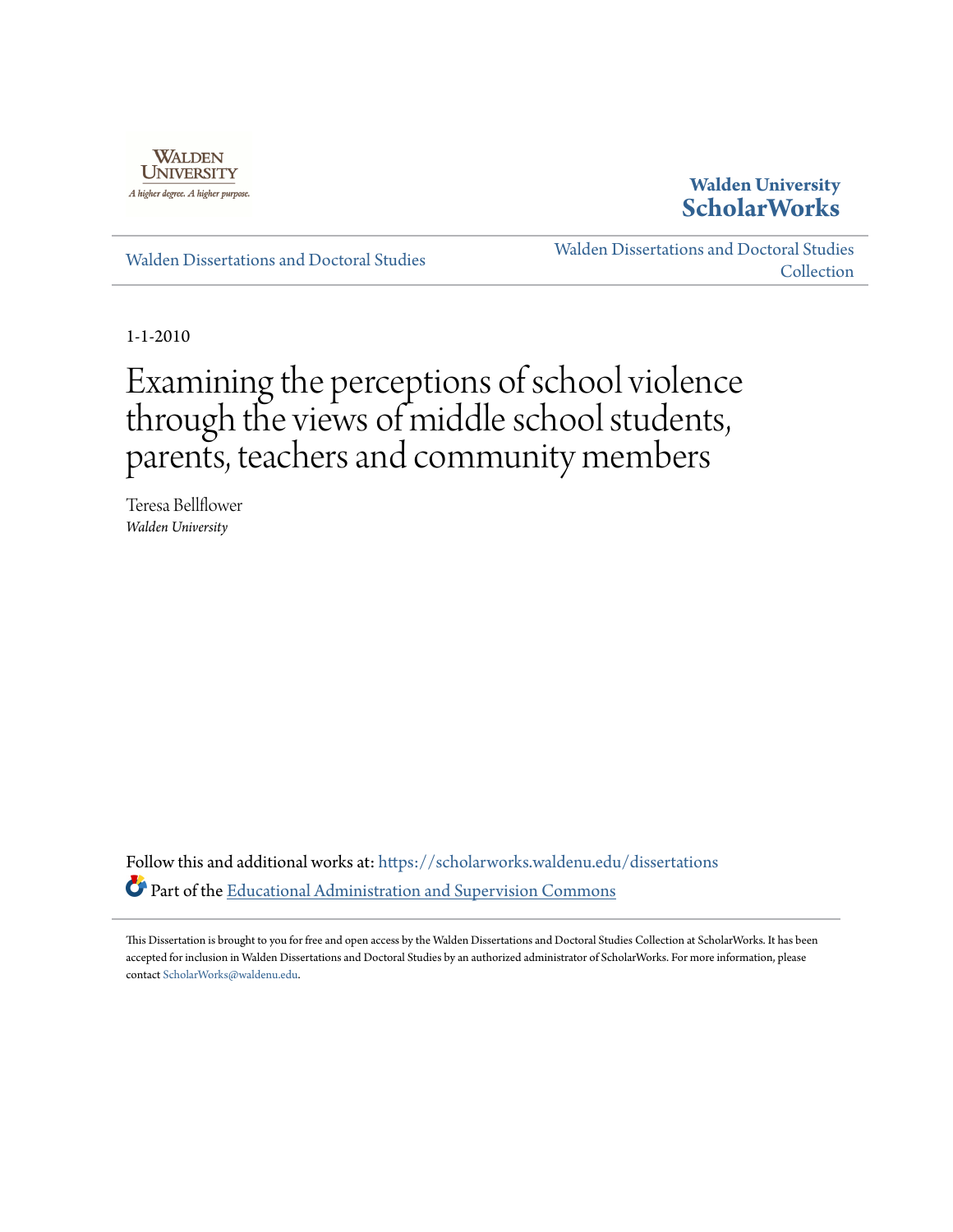## Walden University

## COLLEGE OF EDUCATION

This is to certify that the doctoral study by

Teresa Bellflower

has been found to be complete and satisfactory in all respects, and that any and all revisions required by the review committee have been made.

Review Committee Dr. Michael Hayes, Committee Chairperson, Education Faculty Dr. Stephanie Helms, Committee Member, Education Faculty

Chief Academic Officer

Denise DeZolt, Ph.D.

Walden University 2010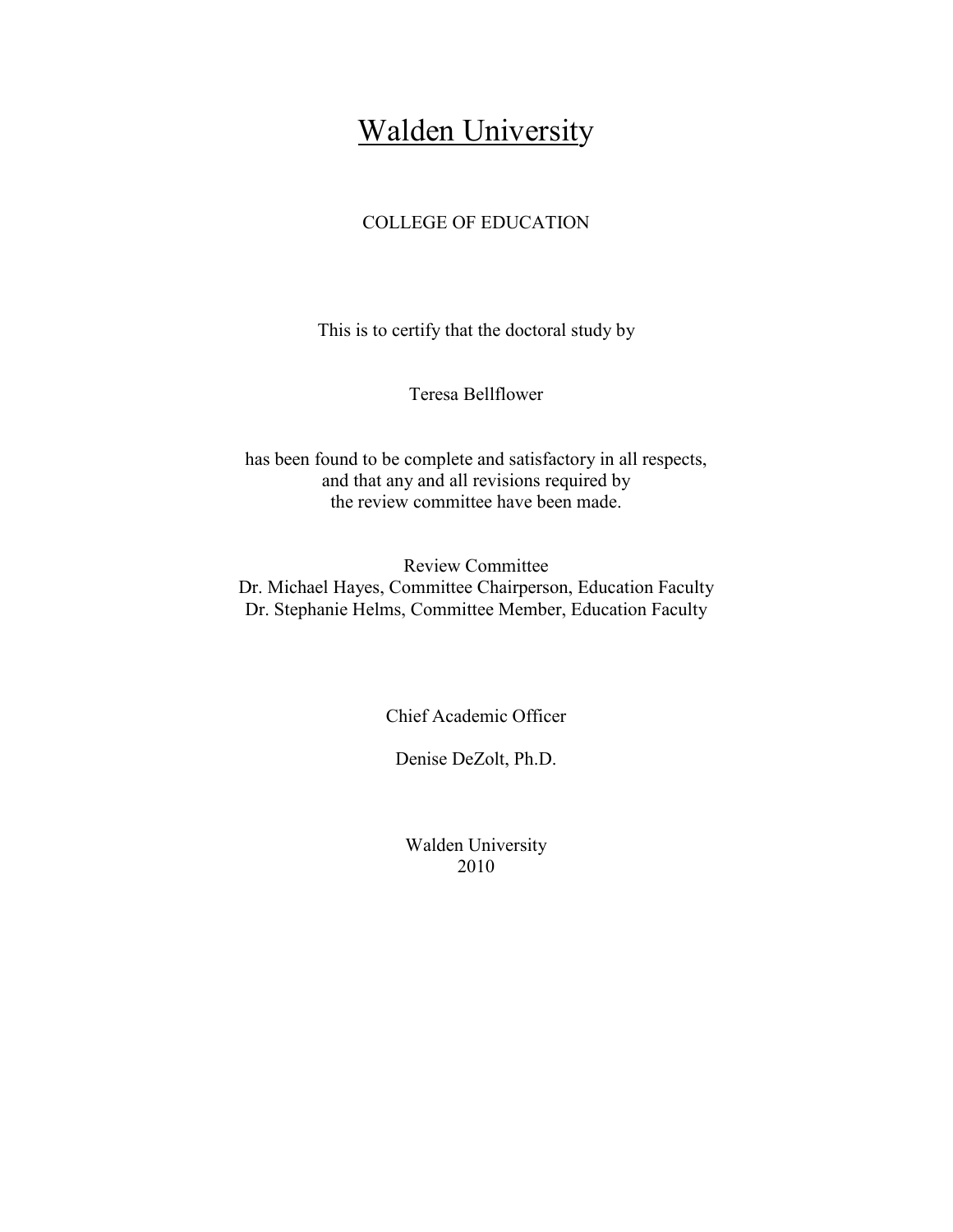## ABSTRACT

## Examining the Perceptions of School Violence Through the Views of Middle School Students, Parents, Teachers and Community Members

by

Teresa Bellflower

Doctoral Study Submitted in Partial Fulfillment of the Requirements for the degree of Doctor of Education Ed.D in Teacher Leadership

Walden University February 2010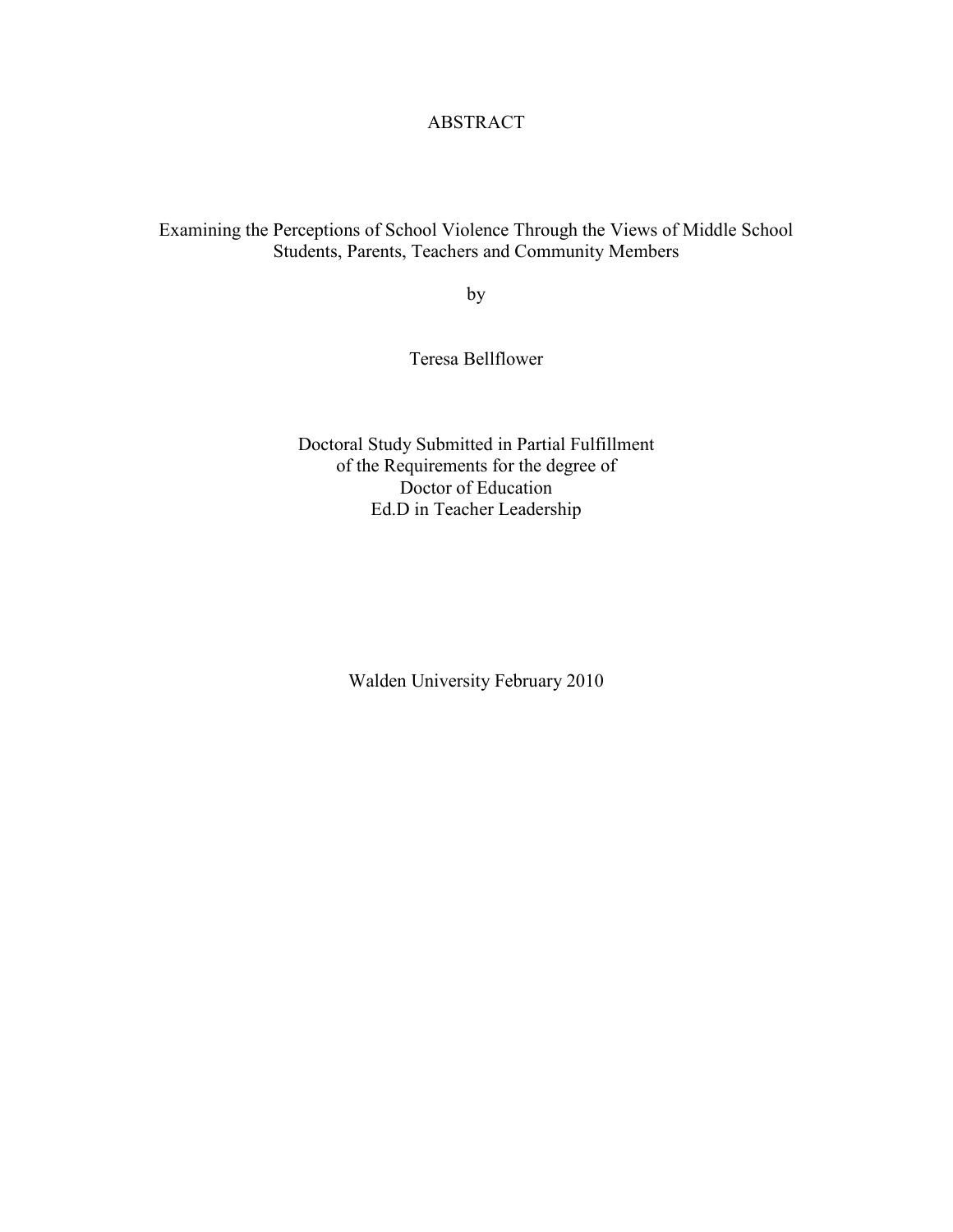#### ABSTRACT

The purpose of this study was to determine how middle school students, parents, teachers, and community members perceived acts of violence. It focused indirectly on how a small community was impacted following a hostage situation. The theoretical framework for this study draws from the theories of violence as described by Aisenberg and Ell, Canady, Gottfredson and Hirschi, and Miller. In this qualitative study the research questions focused on perceptions of school violence acts and potential influences' on the participants in this study. The participants consisted of 6 middle school students, 4 middle school parents, 4 school officials, and 4 community members. The results of the interviews were analyzed using a color-coded system to find patterns within each group. These patterns were then compared to determine similarities and differences. Four common themes emerged from the interviews: (a) the main causes of school violence were bullying, substance abuse, low socioeconomic level, and a bad home environment, (b) peer pressure and lack of communication were perceived to lead to school violence, (c) the most frequent occurring acts of school violence were fighting, arguing, teasing, and hitting (d) the most serious acts of school violence were holding people against their will, fighting, and bullying. Findings confirmed that a difference emerged within three of the groups pertaining to who was to be held responsible for the safety of students. As a result of random acts of violence, two beneficial changes occur. First, the adult community is forced to collaborate and communicate about a topic never experienced before. Second, the students learn to rely on each other for support. Social change implications include changes in county policies and practices by establishing new measures related to school safety that protects school children.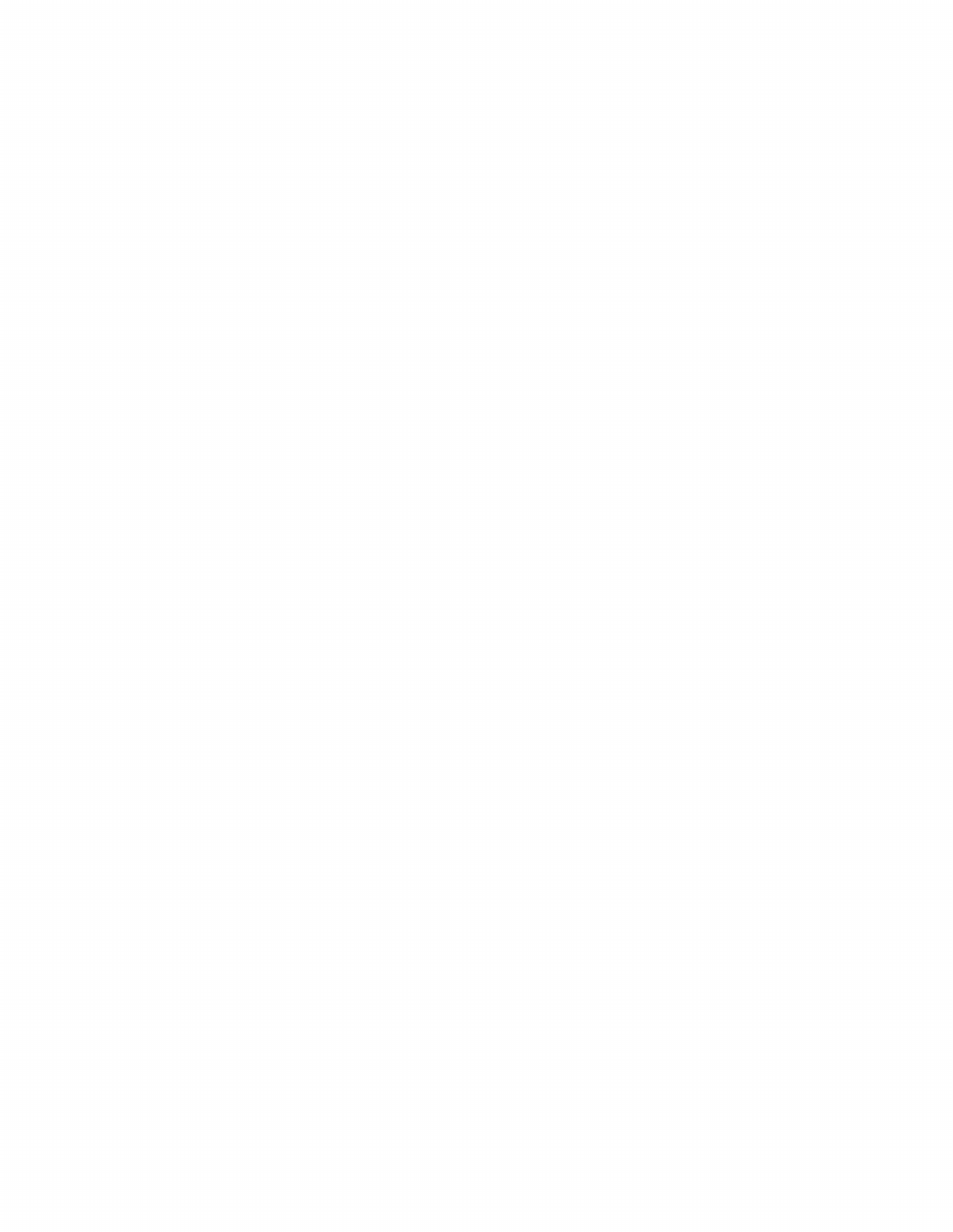### Examining the Perceptions of School Violence Through the Views of Middle School Students, Parents, Teachers and Community Members

by

Teresa Bellflower

Doctoral Study Submitted in Partial Fulfillment of the Requirements for the degree of Doctor of Education Ed.D in Teacher Leadership

Walden University February 2010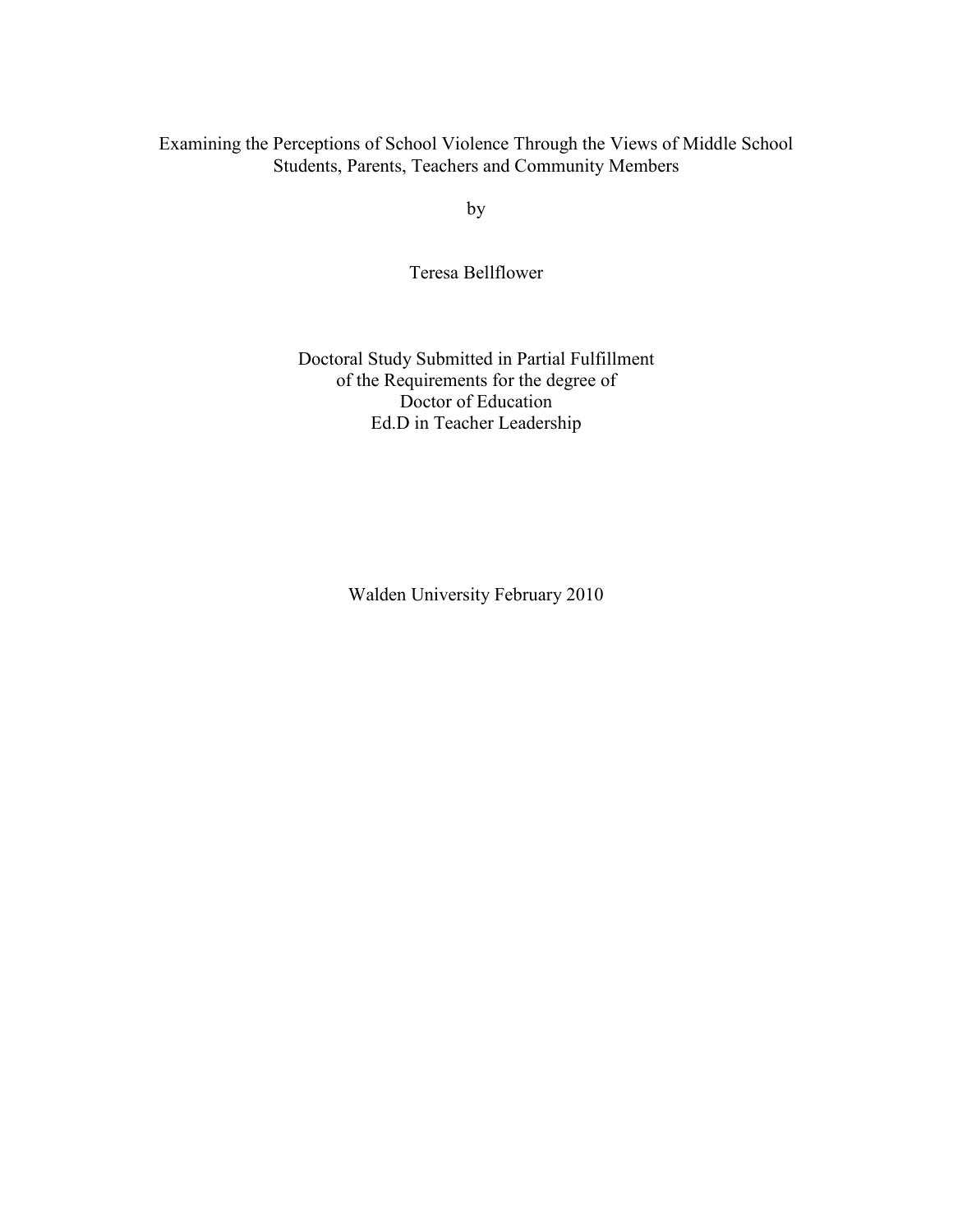UMI Number: 3396581

All rights reserved

INFORMATION TO ALL USERS The quality of this reproduction is dependent upon the quality of the copy submitted.

In the unlikely event that the author did not send a complete manuscript and there are missing pages, these will be noted. Also, if material had to be removed, a note will indicate the deletion.



UMI 3396581 Copyright 2010 by ProQuest LLC. All rights reserved. This edition of the work is protected against unauthorized copying under Title 17, United States Code.



ProQuest LLC 789 East Eisenhower Parkway P.O. Box 1346 Ann Arbor, MI 48106-1346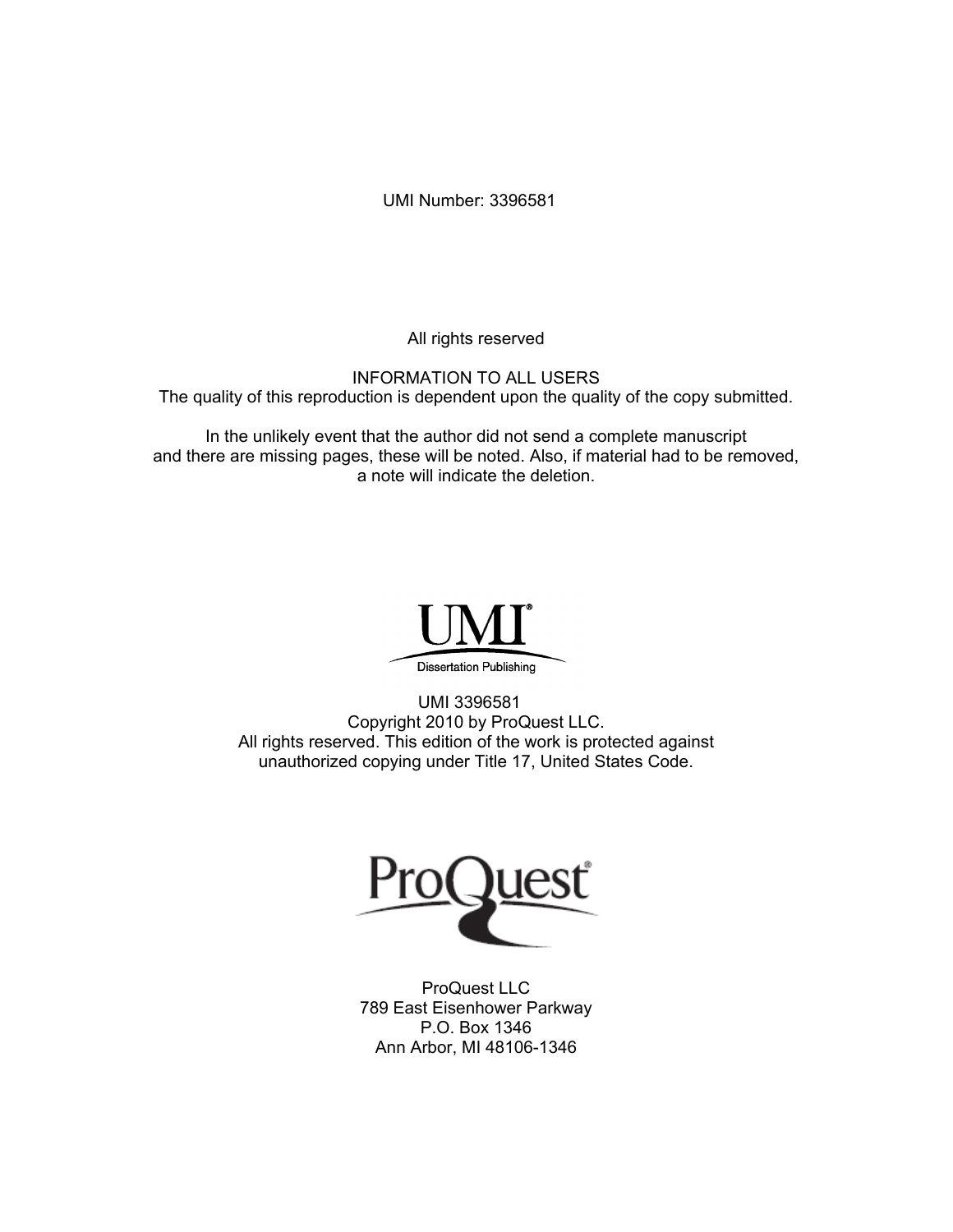#### DEDICATION

 I could not imagine ever doing this work without the support of my family. I dedicate this work to my husband Bruce and my son, Cody. They suffered through the course of this work and sacrificed greatly in order for me to complete this study. Also, I dedicate this to the memory of my aunt and uncle, Pauline and W.L Tipton. They were always great supporters of furthering your education. I know they would be proud of my accomplishments.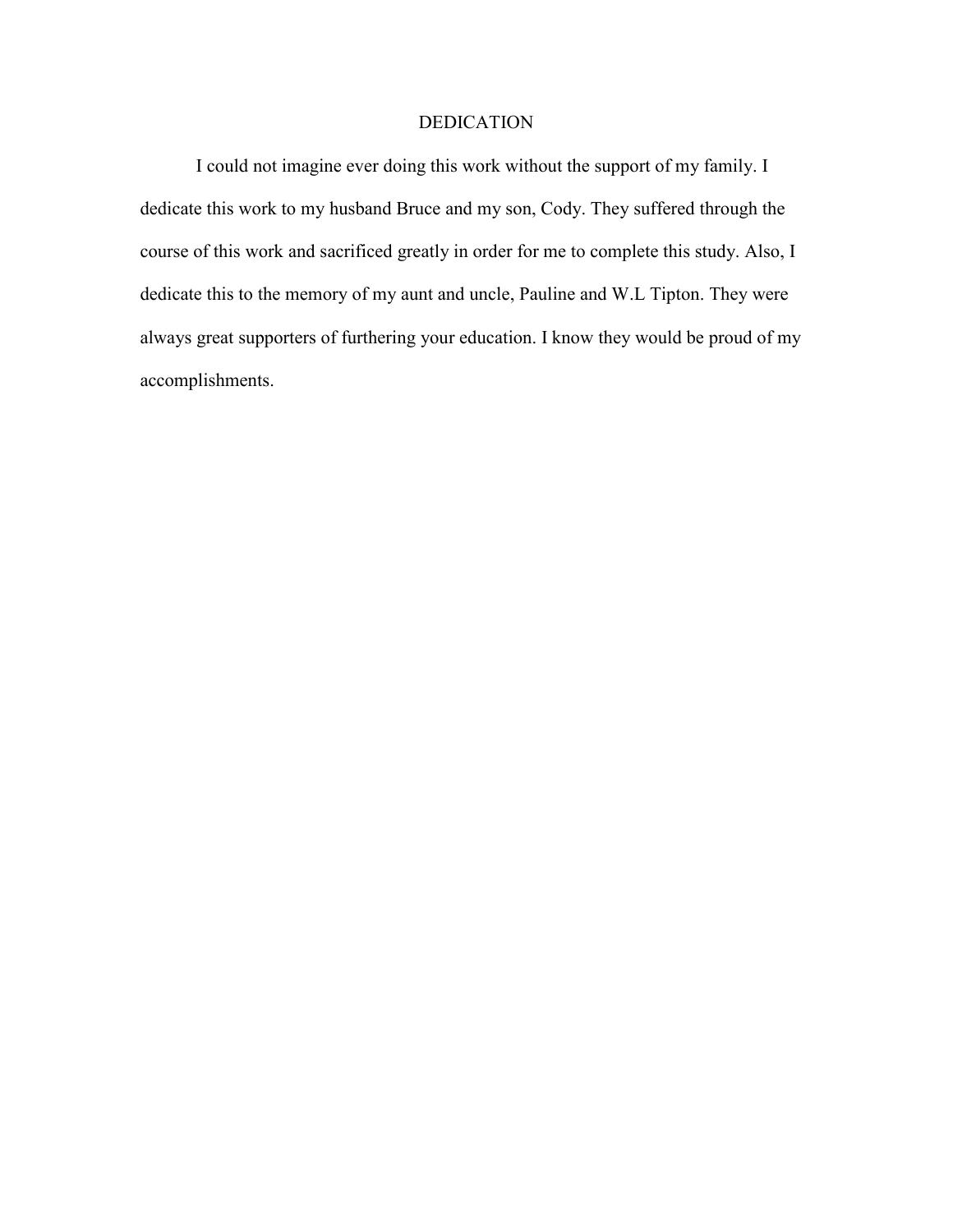#### ACKNOWLEGEMENT

There are many people who have given of their time and patience to help me through this journey. First and foremost I would like to thank Susan Brooks for her help and support while writing this research paper. She was my sounding board throughout this process. She read and reread my various drafts and commented on them, suggesting changes and revisions. Also, I must thank Dr. Channie Scott for her participation in this study. She sat through the student interviews and assisted in providing the names of the students to be interviewed.

 My chairperson Dr. Michael Hayes and committee member Dr. Stephanie Helms have given me encouragement and helpful advice throughout this process. I owe them my most humble gratitude. They deserve huge thanks for their efforts.

 The participants in this study deserve the biggest thanks. Without their participation, this study would not have taken place.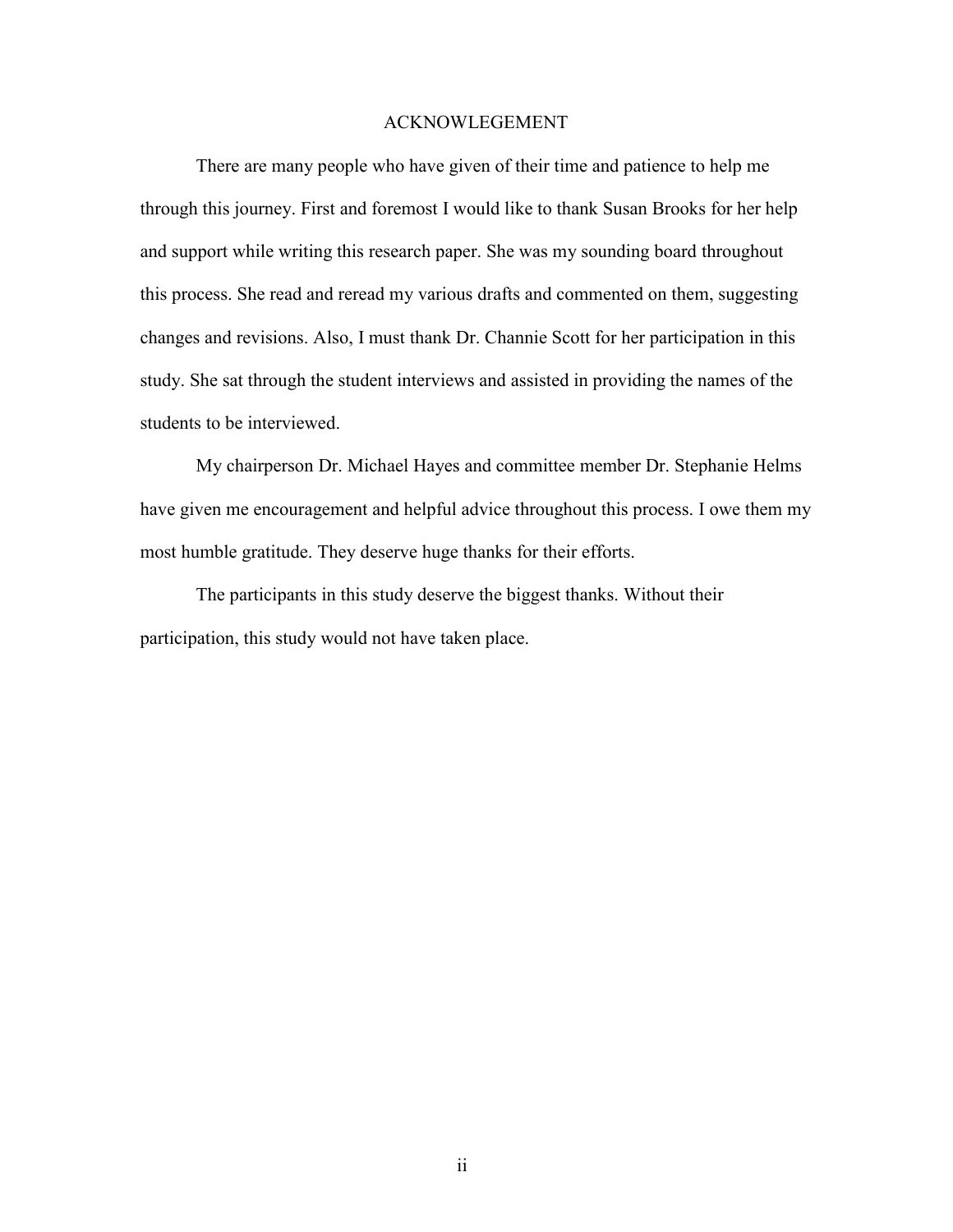## **TABLE OF CONTENTS**

| Introduction |  |
|--------------|--|
|              |  |
|              |  |
|              |  |
|              |  |
|              |  |
|              |  |
|              |  |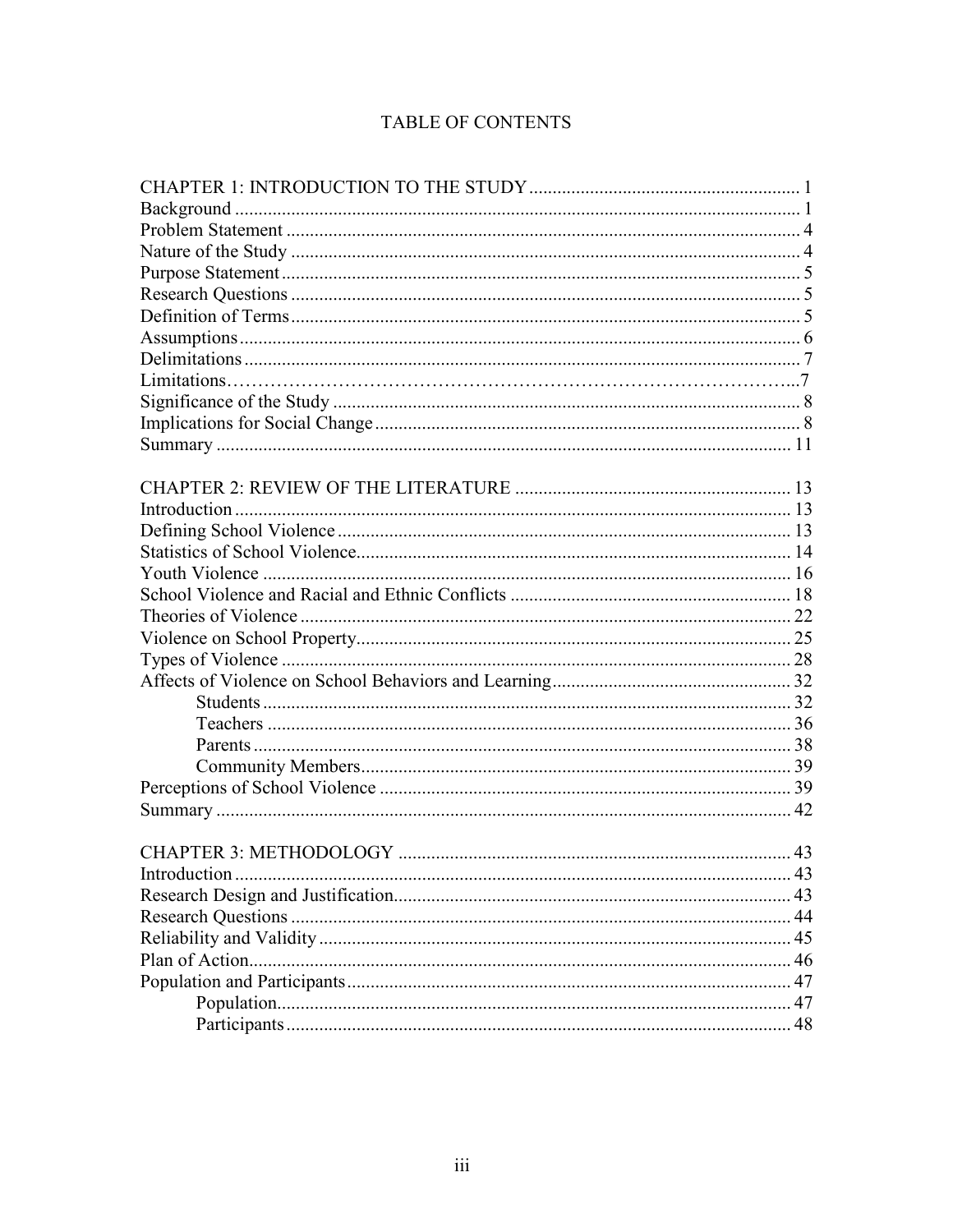| CHAPTER 5: SUMMARY, CONCLUSIONS, RECOMMENDATIONS, AND |  |
|-------------------------------------------------------|--|
|                                                       |  |
|                                                       |  |
|                                                       |  |
|                                                       |  |
|                                                       |  |
|                                                       |  |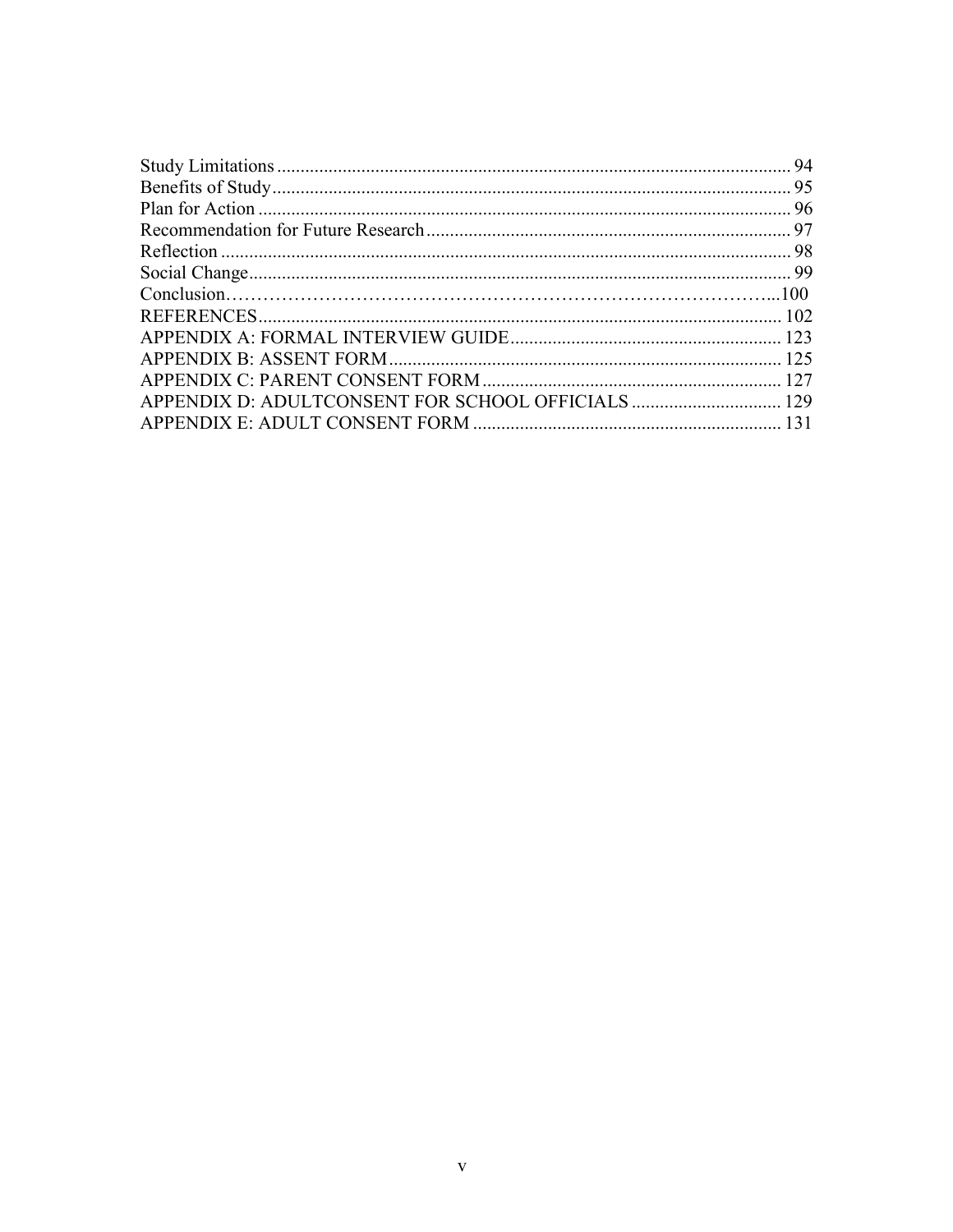#### CHAPTER1: INTRODUCTION

#### Background

 School violence acts such as bullying, sexual harassment, weapon use, teacher violence, gang violence, verbal harassment, and fights have been researched for over a century. The Columbine High School shootings in Columbine, Colorado certainly highlighted extreme levels of school violence (Snow, 2009). Research reported that school violence is rare (Astor, R., Benbenishty, R., Kids Health, Meyer, H., Marachi, R., & Rosemond, M., 2005). This rarity does not seem to be the case from the public's perspective when school violence is often on the front page of the newspaper, and broadcasted on multiple television news channels. For example, a Columbine survivor, Johnson, in CNN News (2007), said that life has been an emotional roller coaster for her since being injured in the Columbine shooting. She is quoted as saying, "that for one year, I didn't want to be in public. I didn't want anybody knowing my name. I was afraidfrom the posttraumatic stress- that somebody was going to finish me off" (Carter, 2007, p.1). Johnson is just one of many who have experienced trauma after an act of school violence.

 The question of what is causing the violence is difficult to answer. Many psychologists, clinical psychiatrists, and researchers have compiled extensive lists on the causes of school violence (Brunstein, et al., 2007). According to Last (2001), there is no one common denominator or factor that can explain why school violence occurs. Some of the factors that may lead to school violence are the following: home life, parenting practices, lack of supervision, lack of discipline, violence on television, music, gangs, and drugs (Last, 2001).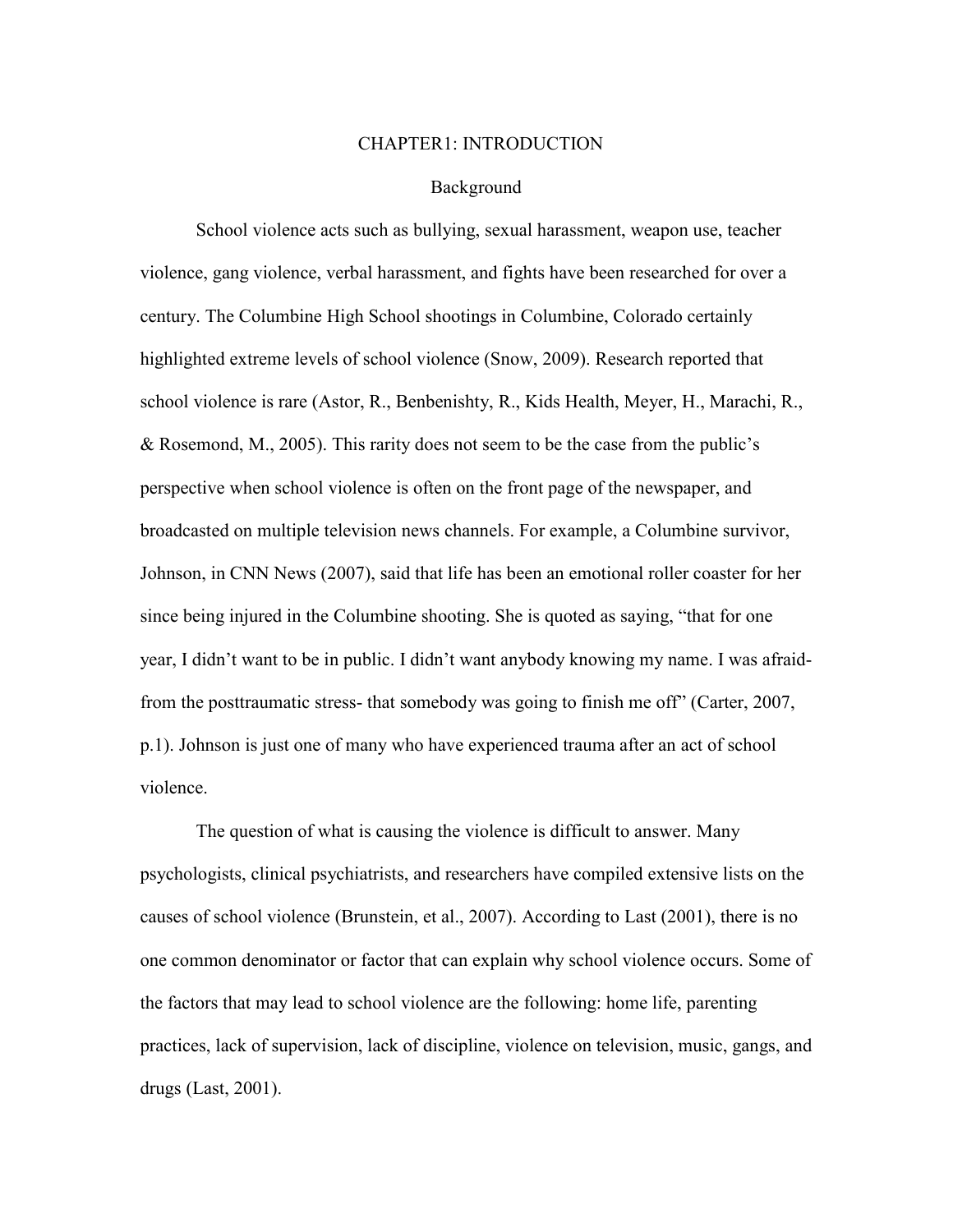Children whose home life has been exposed to domestic violence can suffer many problems such as demonstrating poor academic performance and problem-solving skills. They may also exhibit behavioral problems like aggression, phobias, insomnia, low selfesteem, and depression (Behrman, R.E., Carter, L.S., & Weithorn, L.A., 1999). Parenting practices can play a role in creating violent behaviors when parents neglect their children's developmental and emotional needs by being unavailable and inattentive (Fauber, R.L., Forehand, R., Thomas, A.M., & Wierson, M., 1990). Some parents believed that music could lead to violence. According to Violence in Media Entertainment (2005) 47% of mothers with children in public schools believed that violent messages in rap music contribute a great deal to school violence.

 Schools should be a safe place for teaching and learning, free from crime and violence, although this was not the case for a rural county middle school in Georgia that experienced a hostage situation. The date Thursday September 7, 2007 will be remembered due to an act of violence in one small community. That morning began as a normal school day that ended with one child arrested and others in panic. A seventh grader held six students hostage in a classroom with a steak knife for over an hour. Even though the incident ended without any injuries or casualties, the individuals who were involved in the hostage situation have been affected by this horrible experience. Parents and staff members are trying to deal with their emotions, and it was a blow to such a small community.

 This act of violence disrupted the educational process within the county in multiple ways. First, after the situation was defused, every student in attendance at the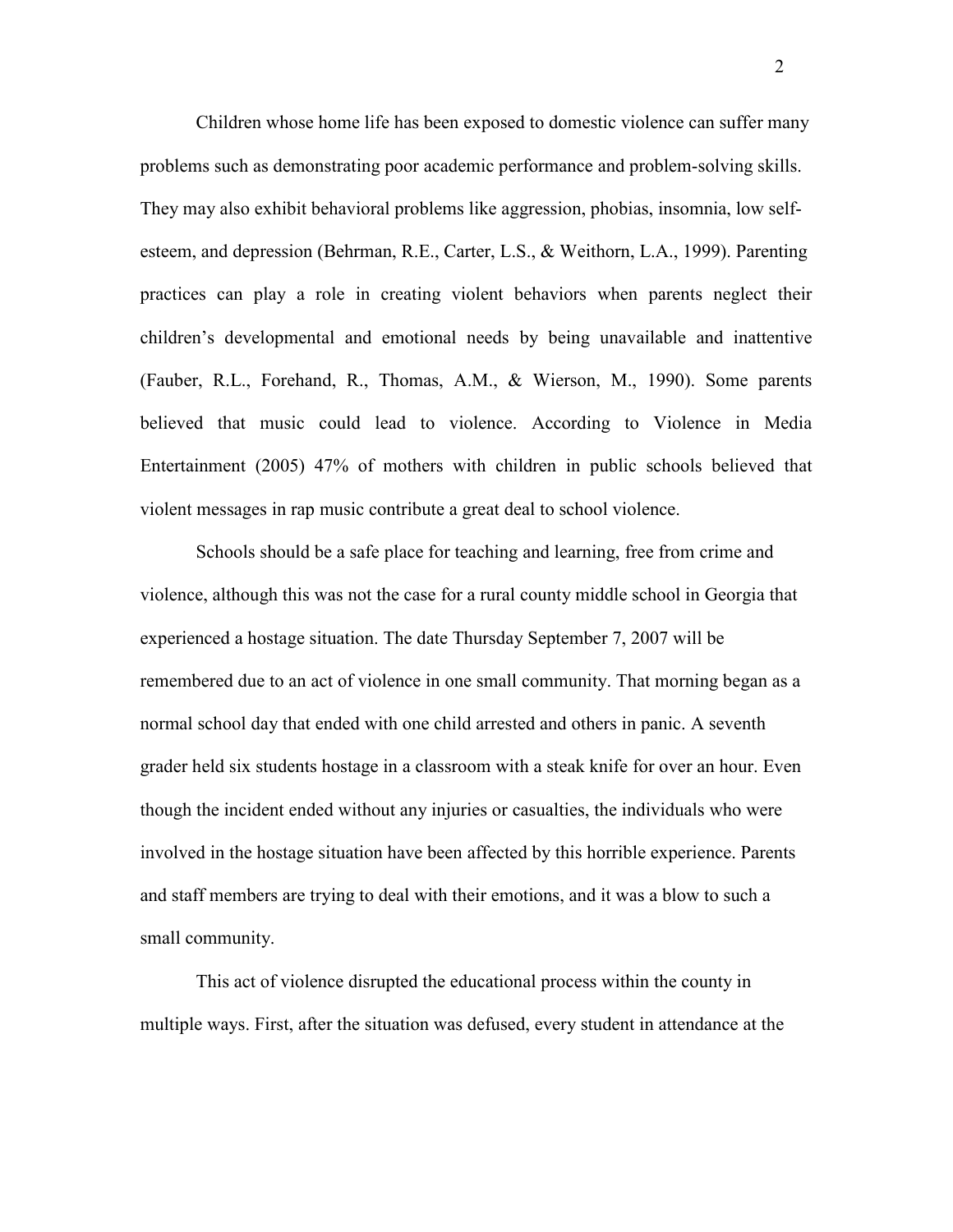middle school that day was either picked up by parents or sent home on the bus. This information was passed by word of mouth among teachers at this school in an effort not to upset any of the younger students. Over six pages of students at the nearby Primary/Elementary School on Thursday, September 7, 2007 were signed out on the student sign-out sheet in the office by their parents, leaving early as a result of the incident. On the following day the doors to the schools in this county were closed because the superintendent of this county in 2007 stated that everyone needed some time to overcome the crisis. Even though school has returned to normal, the students and staff members affected by this violent event may never feel safe inside their school again (Banks, 200). If an act of violence such as this hostage situation can cause so much disruption to one school system, even though no one was seriously hurt, it has to be devastating when a violent act takes the lives of children (Foxman, 2007).

 School violence is an epidemic that has slowly seeped into U.S. society and has generated a new wave of concerns about safety issues due to the sheer size of a school system. In 2005 nearly 55 million children were enrolled in schools nationwide, and an additional 6.7 million people were teachers or other professional administrative and support staff employed at these schools (National Center for Education Statistics, 2005). In addition, it has been reported that teachers may be three times more likely to be victims of violent crimes at school than are the students (Kondrasuk, J., Greene, T., Waggoner, J., Edwards, K., & Nayak-Rhodes, A., 2005). This study was conducted to help understand how students, school officials, parents, and community members perceived acts of violence. For this study, the act of violence was based on a true-life experience that occurred at a rural county middle school, which involved a hostage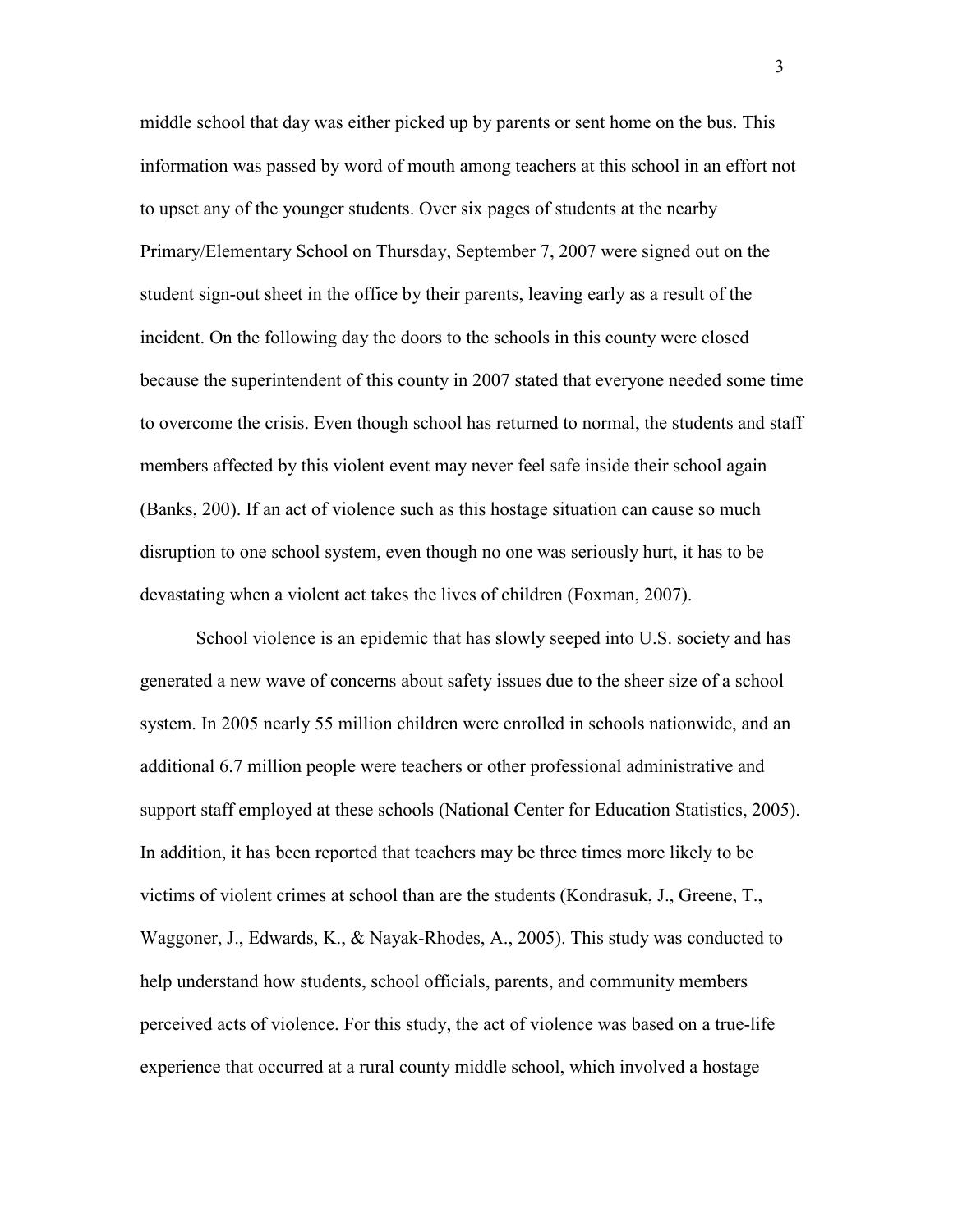situation. However, the interviewed participants in the study were indirectly affected by this act of violence.

#### Problem Statement

 School violence represents a problem in U.S. society. Rogers (2004) noted that the problem of school violence is one of the most pressing educational issues in the United States. Scherz (2005) added that school violence and the threat of school violence are among the most significant risks to public education. In 1999-2000, 71% of public schools in the United States experienced at least one violent incident (Miller, & Chandler, 2005). According to The Constitutional Rights Foundation (2007), "Every year, 3 million young people in the United States fall victim to crimes at school" (p.1).

Studies suggested that middle school students experienced the highest level of school violence. There are several possible reasons associated with this high rate. According to Constitutional Rights Foundation (2007) one reason could be that early adolescence is a difficult age and young teenagers are often hyperactive and have not learned acceptable social behavior. Also, this is the first time many middle school students have come into contact with young people from different backgrounds and distant neighborhoods (Constitutional Rights Foundation, 2007, p.2). This study focused on middle-school students, parents, community members, and staff members in an effort to better understand how violence can affect educational lives in a small community.

#### Nature of the Study

 This research was a qualitative case study that examined the perceptions of school violence from the viewpoint of teachers, parents, students, and community members. In this study, the researcher examined the educational disruption that can be caused by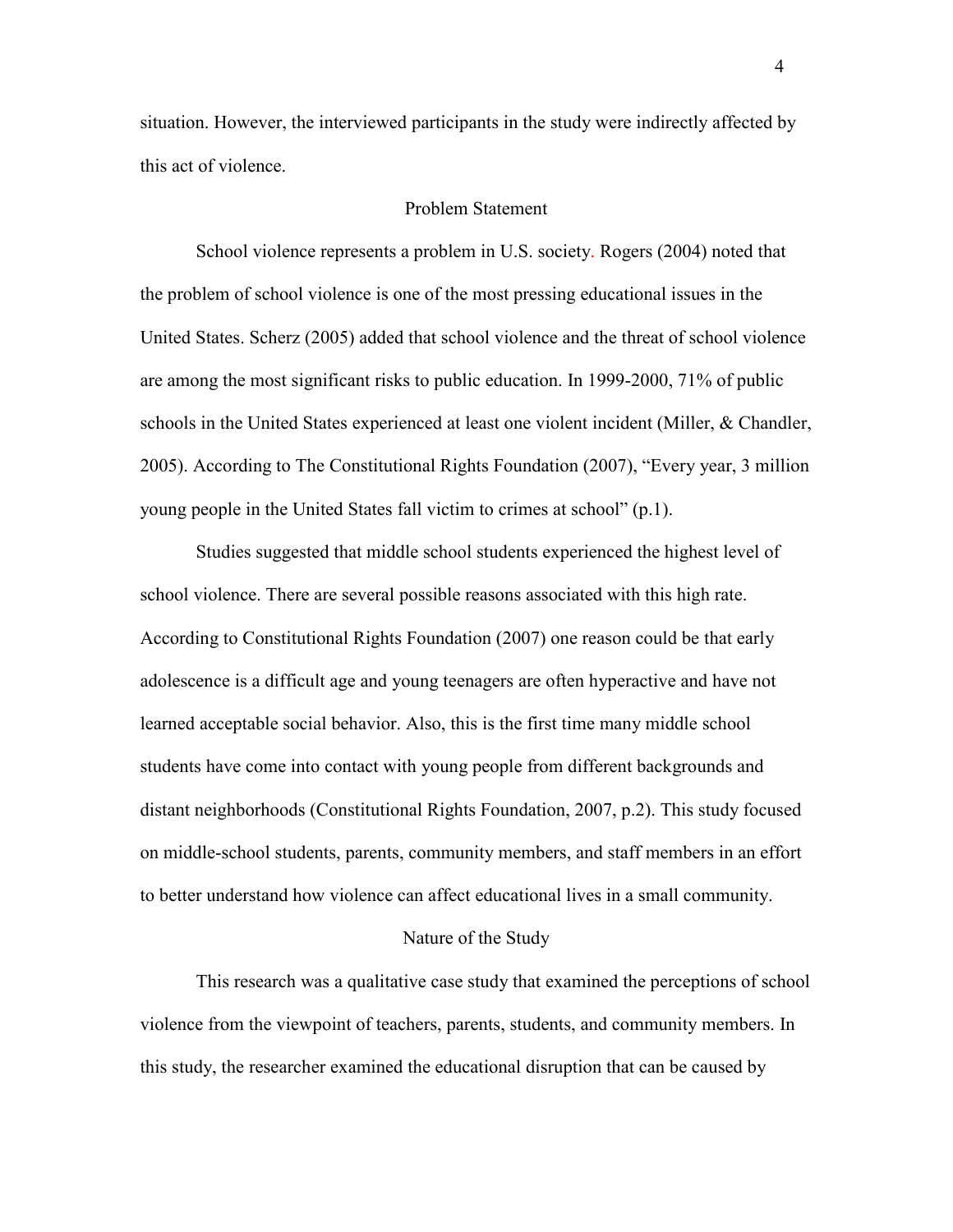violent acts, investigated how school violent acts are perceived, and explored the perceptions of the main causes of school violence. Data were collected from interviews that were conducted on school grounds or at the participants' homes. Research questions that led this study are the following:

#### Research Questions

1. What are the overall perceptions of the school community including students, teachers, parents and community members in regards to school violence?

2. To what extent does school violence impact student success and teacher effectiveness?

3. What do students, teachers, parents, and community members perceive to be the primary contributing factor to school violence?

#### Purpose Statement

 The purpose of this case study was to explore the impact of school violence on middle-school children, faculty, parents, and community members in a local county school system. This study focused on the perceptions and attitudes of participants whom have been indirectly involved with school violence.

#### Definition of Terms

*Attitude*: A rather constant feeling that is directed toward the use of violence.

These feelings generally have an evaluative or a good-bad dimension (Green & Kreuter, 1999).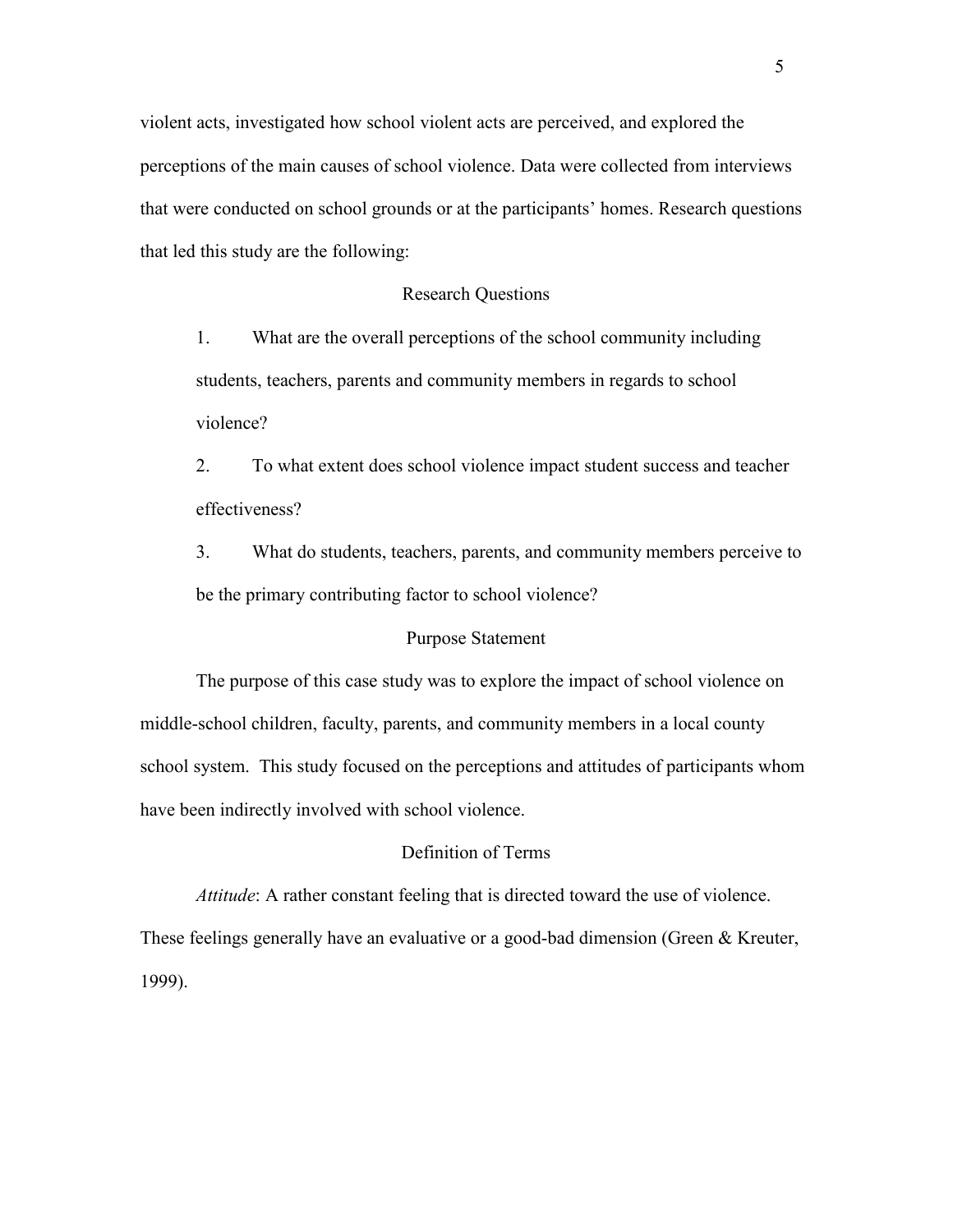*Crisis*: A sudden, generally unanticipated, event that profoundly and negatively affects a significant segment of the school population and often involves serious injury or death (Duke, 2002).

*Social Environment*: Family, friends, peers at work or in the classroom (Bandura, 1977).

*Perception*: An impression or comprehension of an object interpreted in the light of experience, whether direct or vicarious (Green & Kreuter, 1999).

*Violence*: The threat of or use of physical force with the intention of causing physical injury, damage, or intimidation (Elliot, Hamburg, & Williams, 1998).

*School Violence:* "Any conditions or acts that create a climate in which individual students and teachers feel fear or intimidation in addition to being victims of assault, theft, or vandalism" (Batsche & Knoff, 1994, p.165).

*Belief*: The conviction that a phenomenon or object is true or real. Faith, trust, and truth are words used to express or imply belief (Green & Kreuter, 1999).

#### Assumptions

Before conducting this study, the researcher had several assumptions. One assumption was that there will be enough parents, teachers, students, and community members interested in participating in this study so that a generalization can be made about the school in this study. Another assumption was that a generalization cannot be made about all schools, particularly suburban and city schools, since this school represented a rural population. The next assumption is that the researcher's school will develop a more effective safety plan to ensure the safety of all teachers and students as a result of this study. The last assumption was that the researcher may know some of the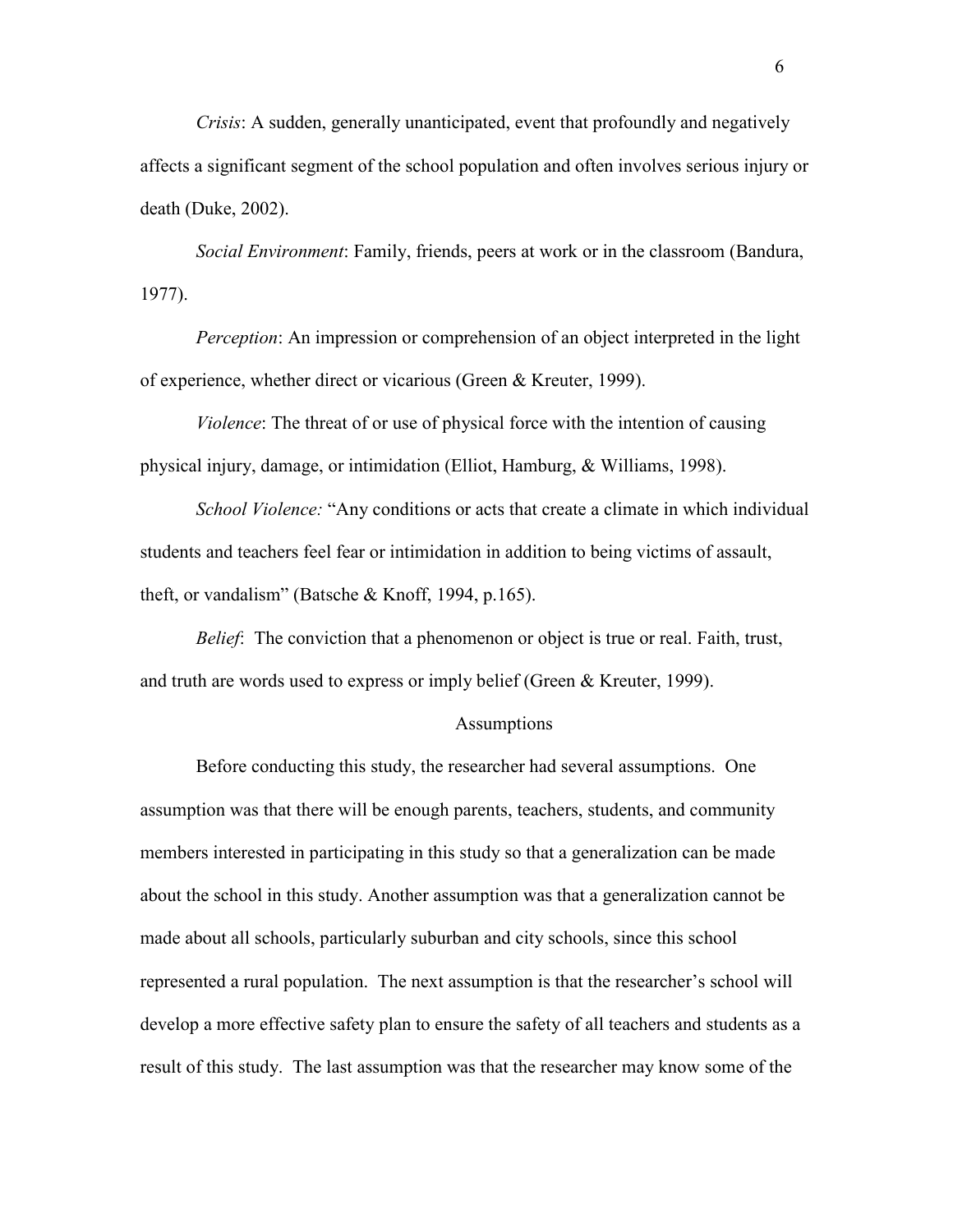students and parents involved in this study. It is possible that the last assumption could prevent complete objectivity on behalf of the researcher, although every effort will be made to remain objective.

#### **Delimitations**

 This case study was conducted from August 2008 through September 2008 at a local middle school and the surrounding community in the southeastern region of the United States. Data collections for this research were interviews, and document analysis that consisted of newspaper articles, and television news reports. The researcher does not teach at the school where the interviews took place; however, it is a small community and the students knew that the researcher is also a teacher. The researcher being employed in this county did not affect the outcome of the study.

#### Limitations

 One limitation to this study was that the researcher is a local teacher in the same county as the participants for the study. The researcher brings certain experiences and values regarding education to the research field that some of the participants may not possess. This could lead to bias that may sway the researcher to influence the participants in a certain direction during the interview process that are not based on their experiences, but on the experiences and understanding of the researcher. This required the researcher to control her bias, opinions, and ideas so they are not part of the data collection process or the interpretation of the data. Another limitation could be the emotional state of the students who were indirectly involved in a school violence act. This may cause some of the students to be unable to complete the interview process which could alter some of the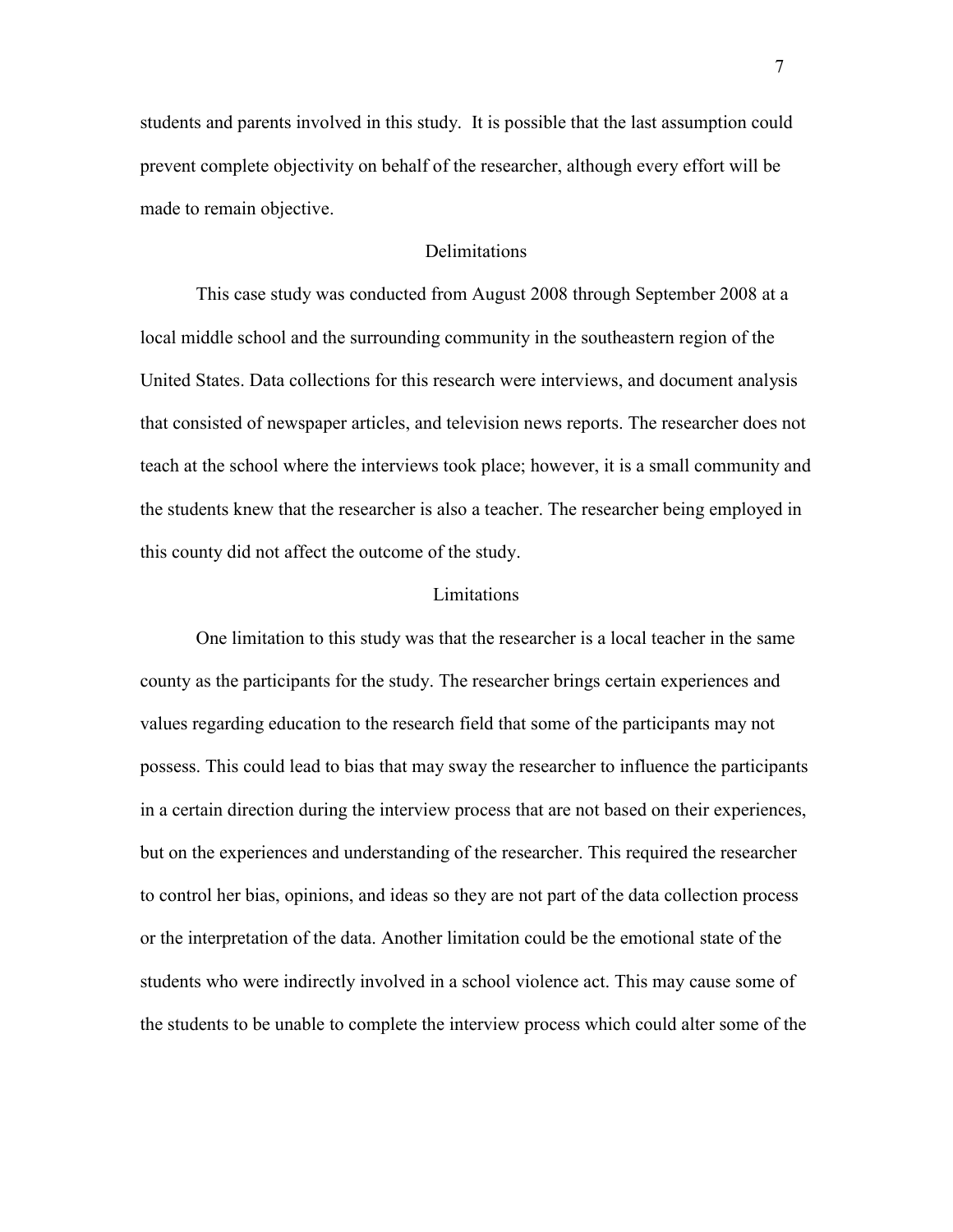data. The researcher utilized the school counselor as a resource for any students who become emotional and need counseling during and after the interview.

#### Significance of the Study

 This research was significant for several reasons. First, as there has been a great deal of media and public attention about school safety, it is important to understand the affects of school violence and the types of responses taking place within schools. Teachers and students, who have been impacted by both school violence and responses to it, could provide powerful description of what is happening within the walls of the school. Furthermore, if the overall school climate has been adversely affected, these responses could have a significant implication for teachers' work environment and student learning. Secondly, research of this nature is intended as an opening dialogue with and amongst staff, students, and community members in an effort to understand perceptions of how school violence has altered lives and in what ways it has affected the educational setting at this rural middle school. In addition, this study will enhance the body of knowledge about school violence in order to enlighten other educators who have never experienced a violent act in their school.

#### Implications for Social Change

 While adding to the literature on school violence, this study was of particular interest to educators and parents who seek to understand how violent acts in a school system affected middle school children (Banks, 2000). As of now, school violence is a hot topic in this small county due to the recent hostage situation at the middle school. The middle school principal in 2007 said that the people in this community had not experienced any major type of school violence before this event took place. Even though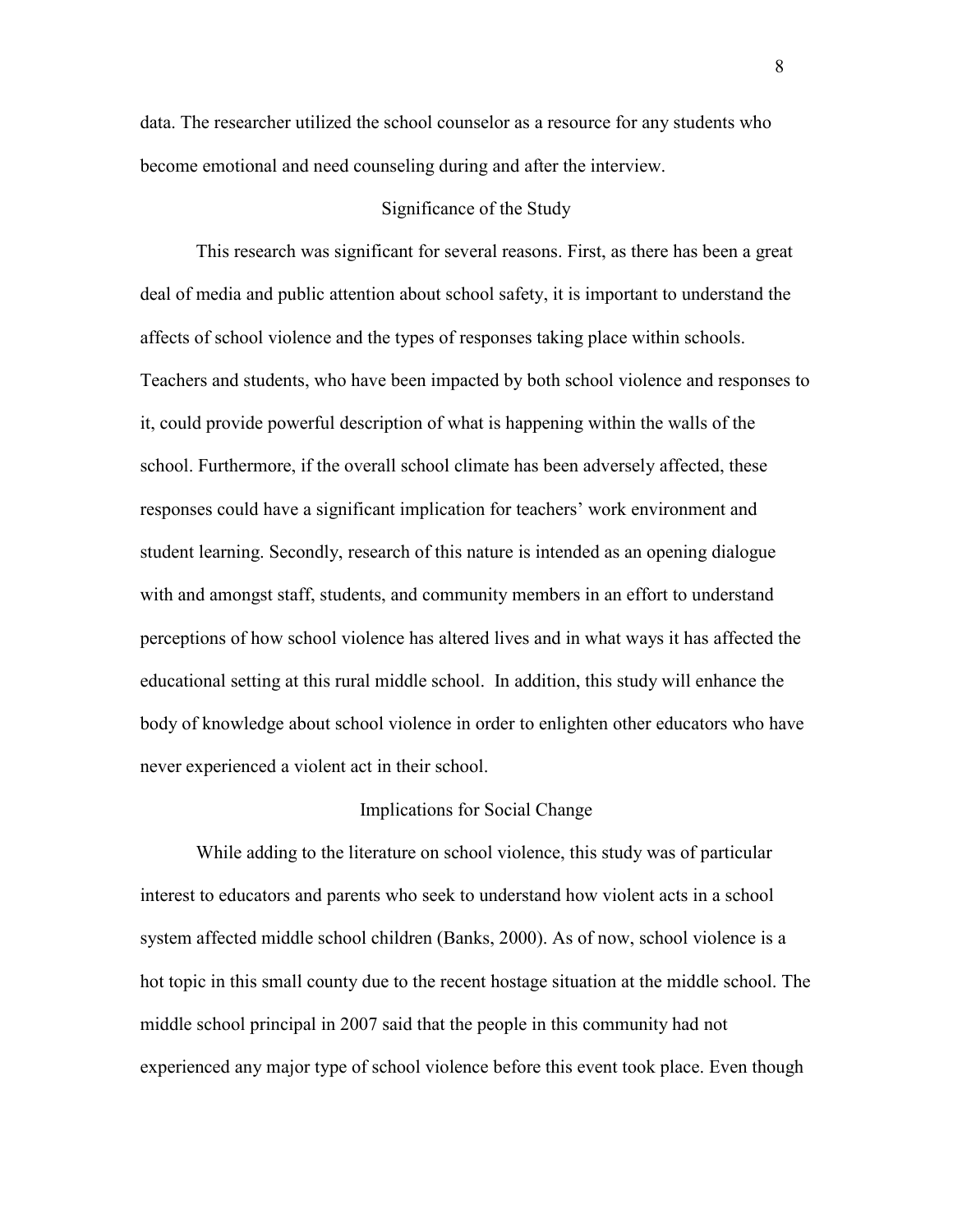the researcher's school was not directly involved, it did send a shock wave throughout the school, which was experienced by the researcher. Teachers were wondering how this could happen in such a small community where everyone knows everyone. From an educator's perspective, some schools are more focused on test scores which stems from accountability being placed on educators for students to achieve rather than be concerned about their well being and safety (National Assessment of Educational Progress, 1971- 1984).

 Administrators and school officials are engaged in trying to keep their schools out of the needs improvement area instead of worrying about violent acts that could happen. According to the Georgia Department of Education (2008) a needs improvement school is a school that has been identified as needing to improve in specific areas. Until educators come together and work as a team, school violence will remain an issue that is not given much priority (Bryan, 2005). It is possible for teacher leaders to create an awareness of how school violence affects the lives of students (Bryan, 2005).

 The problem of school violence, especially at the middle school level, is an important social issue that needed to be addressed at all levels of society such as the larger culture, communities, schools, and homes. This is supported by the Constitutional Rights Foundation (2007) that reported the following:

 "Middle school students are more than twice as likely as high school students to be affected by school violence. Seven percent of eighth graders stay home at least once a month to avoid a bully. Twenty-two percent of urban 11-and 12-year-olds know at least one person their age in a gang. The typical victim of an attack or robbery at school is a male in the seventh grade who is assaulted by a boy his own age." $(p.1)$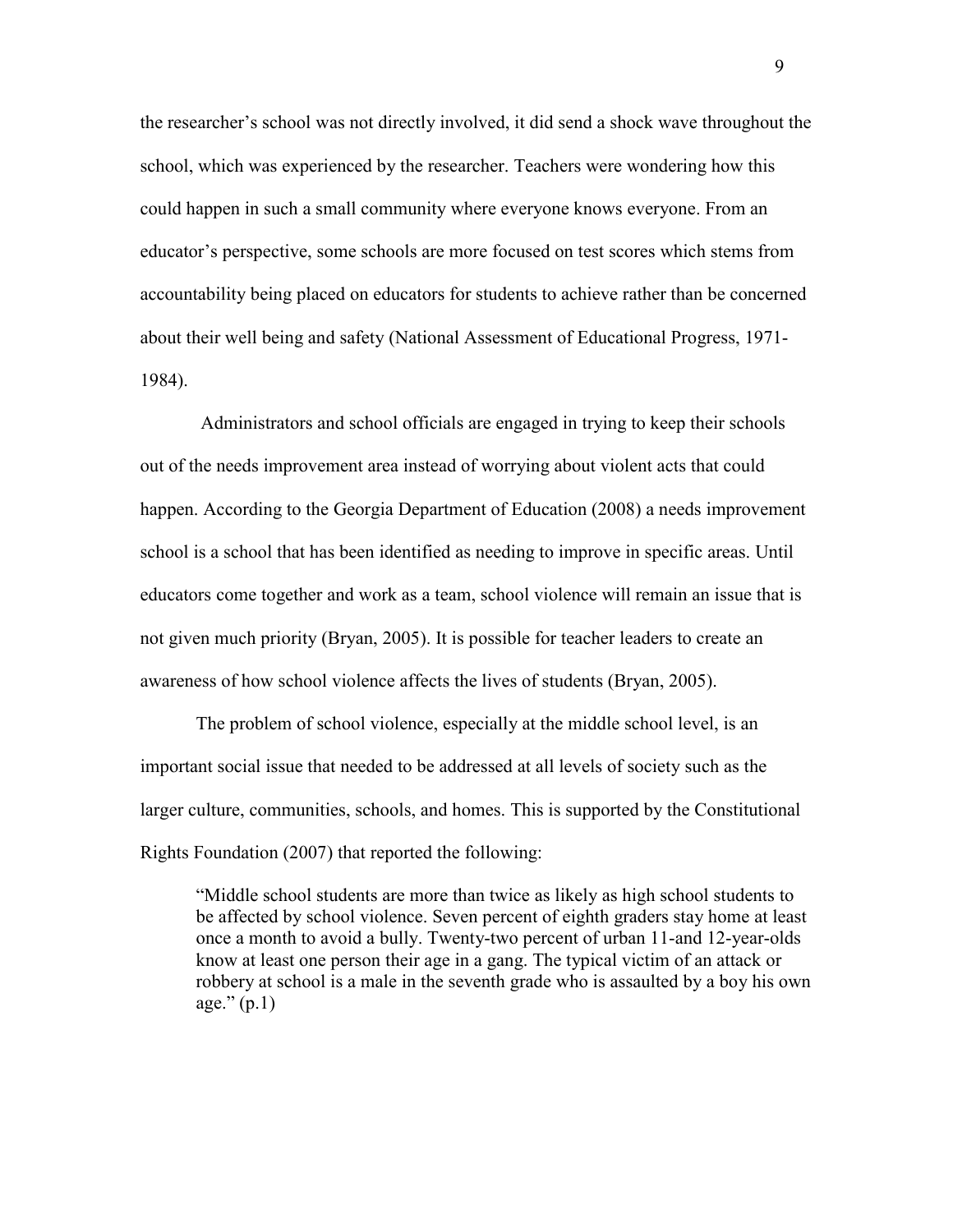This demonstrated how important it is for educators, parents and society in general to become more knowledgeable about the social and psychological issues facing children who have experienced school violence in today's society. These children will need support to overcome feelings of fright and anxiety. Not only has school violence become a problem in schools but it has also become a problem in society (The World Health Organization 2004). In general, society and government bears much of the economic burden of the results of violence whether it occurs from court fees, medical fees, or counseling (The World Health Organization 2004). The World Health Organization (2004) informed that several studies in the U.S. showed that from 56% to 80% of the cost of acts of violence are either directly paid by public financing or are not paid at all- in which case they are absorbed by the government and society.

 The present study helped to promote social change by the sharing of research results with school personnel. Information shared consisted of how lives could be changed due to school violence. As educators become more knowledgeable about school violence and the possible factors that promote violent acts taking place, this school system may keep violence to a minimum or perhaps maintain a school free from violence altogether. Additionally, this knowledge must be transferred to parents and the entire community for change to be maximized. Everyone needs to work together in a cooperative manner. The changes that transpire could have a positive effect on everyone within the school community, particularly students, because they will be able to learn in an environment where violence is minimized. This goal should be of top priority. There is a need among educators' to study school violence reactions in order to build conceptual models for future studies, as well as identify strategies and protocols for reaction which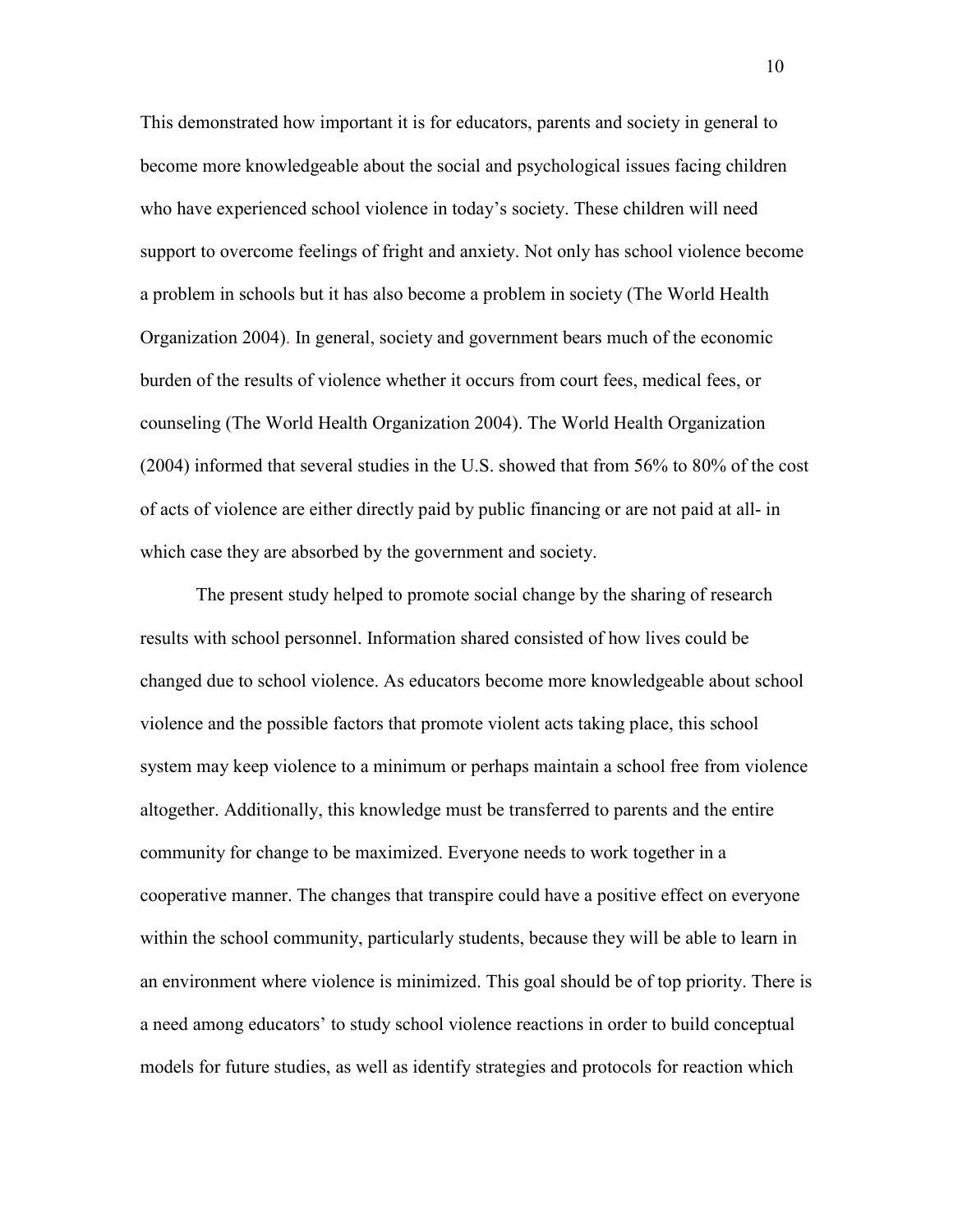will mandate what procedures to follow in the event of an emergency. This case study described and interpreted a school response to acts of violence. In addition, this study could possibly lead to changes in the county policies and practices which may contribute to lower numbers of school violent acts and a decrease in discipline. However, the changes that could happen as a result of this study will need to be based on the findings of data collection not personal opinions.

#### Summary

 The research problem for this qualitative study was school violence. The purpose of this case study was to research the impact of school violence on middle-school children, faculty, parents, and community members in a local county school system. This study focused on the perceptions of participants who were indirectly involved with school violence. Also, this case study described and interpreted a school response to an act of violence. The research was important because it could have promoted social change, which may lead to a positive effect on everyone within the school community, particularly the students. By minimizing school violence and creating a safer learning environment, students may be more successful emotionally, behaviorally, and academically. The results of this study could lead to changes in the county policies and practices, which could contribute to lower numbers of school violent acts and a decrease in discipline.

 Chapter 2 provided a review of the literature regarding school violence which focused on the different definitions of school violence, a historical perspective of school violence, types of school violence, youth violence, and the perceptions of the students, teachers, community members, and parents. Chapter 3 of the study articulates the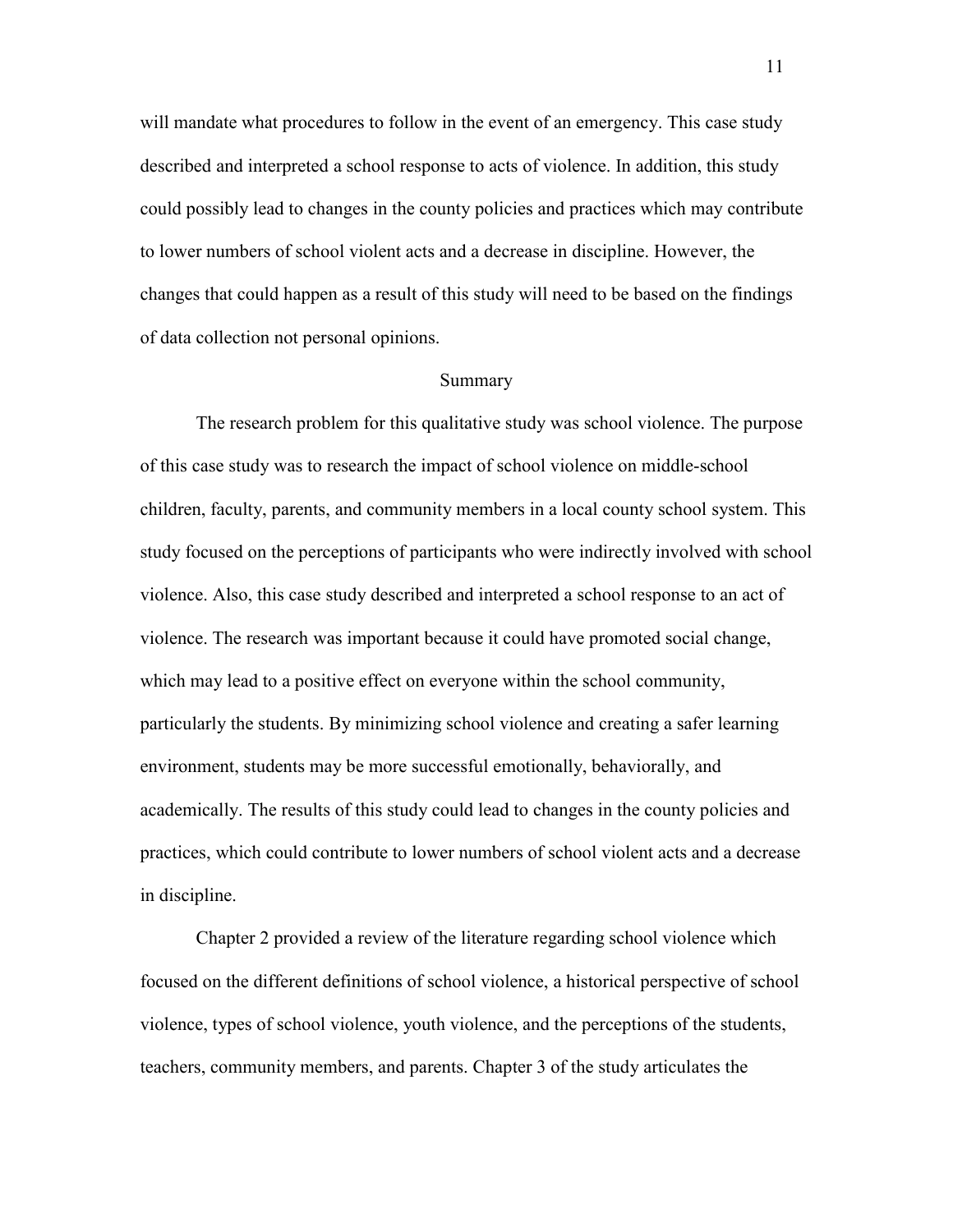research methodology. The design of the study explained the sample and population, data instruments used, and the specific data collection and analysis procedures utilized.

 Chapter 4 provided communication of the findings from this qualitative study in relationship to the three research questions. Chapter 5 discussed the immediate and longrange implications of this study. Recommendations were discussed regarding further research on the topic of school violence.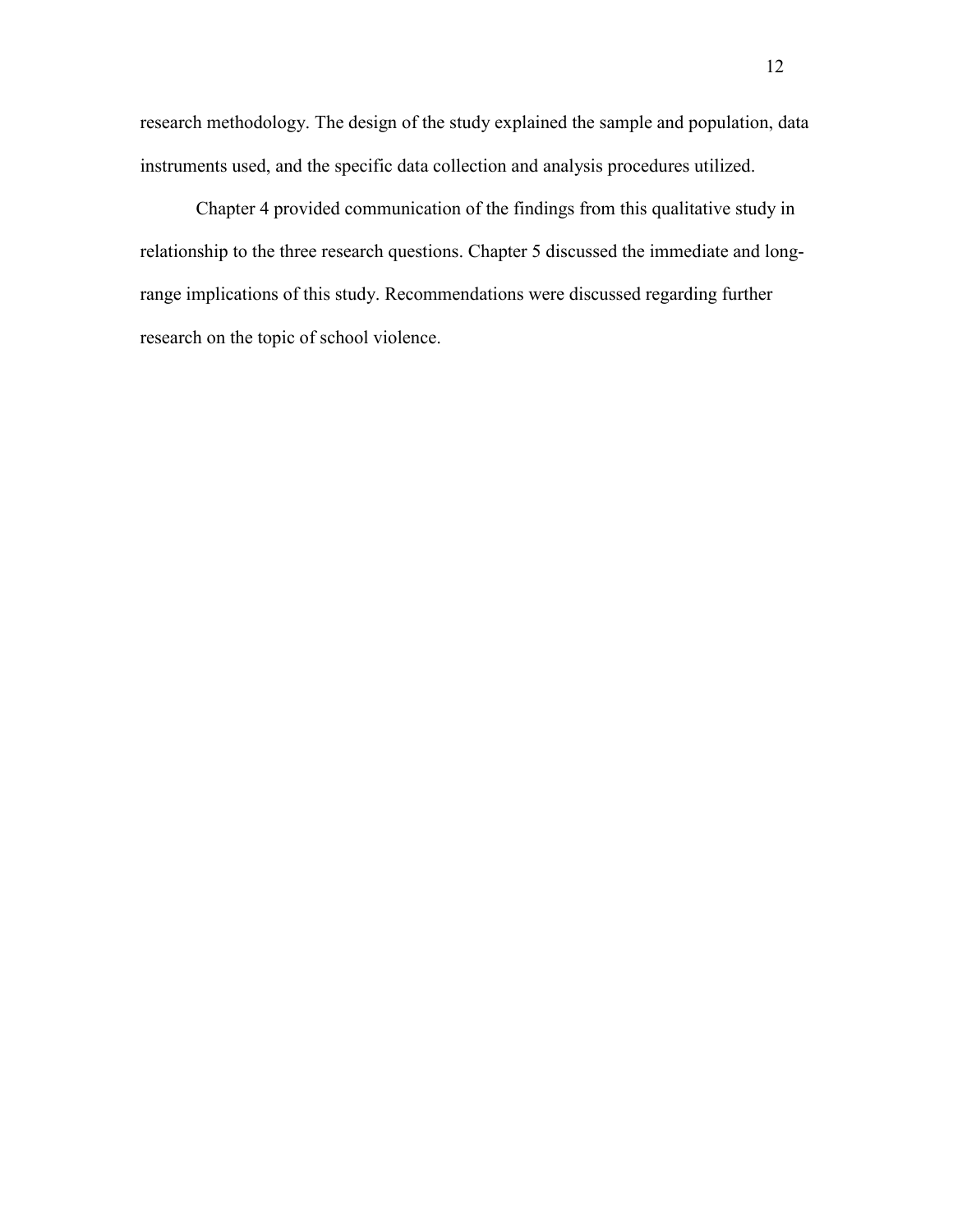#### CHAPTER 2: REVIEW OF THE LITERATURE

#### **Introduction**

 This study examined the perception of a school violence act and the effects that it has on students, parents, teachers, and community members. The strategy used for searching the literature was to explore sources pertaining to school violence such as the following: computer databases such as ERIC, library, books, Walden University databases such as Dissertations and Theses at Walden University, Academic Search Premier, Education: A Sage full-text collection, and PsycInfo. In the review of literature a statistical perspective on school violence was provided as a guide to demonstrate the growth and decline of school violence throughout the years. Also, youth violence was a focus due to the fact that this study involved middle school children. In addition, theories and types of violence are introduced to enable readers to understand why violence occurred. Other areas that are focused on in the review of literature are the following: *defining school violence, violence on school property, effects of violence on school behavior and learning, and how racial and ethnic conflicts affect violence in schools.* 

#### Defining School Violence

 The definition of school violence has evolved over the years. School violence is defined in different ways and affected different people. According to Hampton et al., (1996), violence is not isolated to a particular community or part of the population; rather, it is multidimensional and pervasive. School violence has been associated with the destruction of school property, aggressive physical contact and assault with weapons (Rintoul, 1999). Capozzoli and McVey (2000), defined school violence as any act of intimidation, threats, harassment, robbery, vandalism, physical assaults with or without a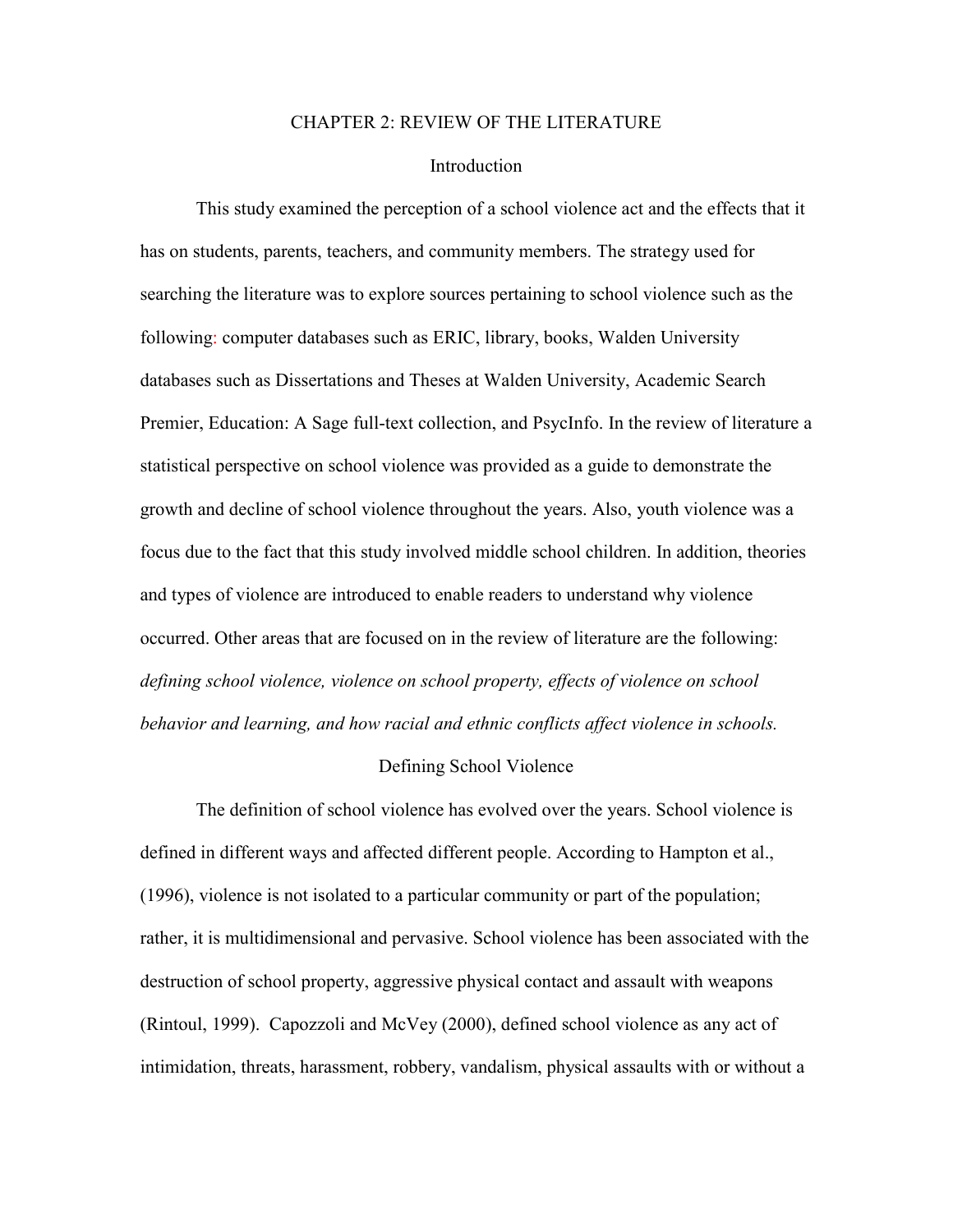weapon, or murder that happens at school or on buses going to and from school.

Capozzoli and McVey categorized school violence into three categories based on the starting point of the conflict and the location where it occurred.

 Type 1: Violence that originated at school and occurs at school. A situation at school develops to cause a student to feel that he or she is a victim of unfair treatment. The student then seeks to exact vengeance upon or obtain retribution from the antagonist and/or make an example of them. Type 2: Violence originated in the school but occurs outside the school. A situation develops in the school but the perpetrator does not choose to exact retribution or vengeance at school but chooses another location. Type 3: Violence originated outside the school and occurs in the school such as a bomb threat or a former student returning to kill his girlfriend. (p. 22)

School violence has been considered an inner-city phenomenon due to the perception of gang violence and drugs; however, it is now understood that these have spread across rural and suburban America. MacDonald (1996) provided definitions of school violence from educators and students perspectives. "From an educator's perspective, school violence encompasses those behaviors that seriously disrupt a classroom or school" (p.83) and for students, "school violence is anything that makes us afraid to come to and stay at school" (p.83).

#### Statistics of School Violence

 School violence is not a new phenomenon; it has appeared throughout history. School violence is also a problem other countries have struggled with over the years (Japanese Ministry of Education, Culture, Sports, Science, and technology, 2007). Prior to the 1950s, school violence was of little concern to school officials. A 1949 survey of high school principals found no difficulty with either student violence or destruction of property (Warner et al., 1999). However, a survey conducted in 1956 by the National Education Association (NEA) found that violence was becoming more of a concern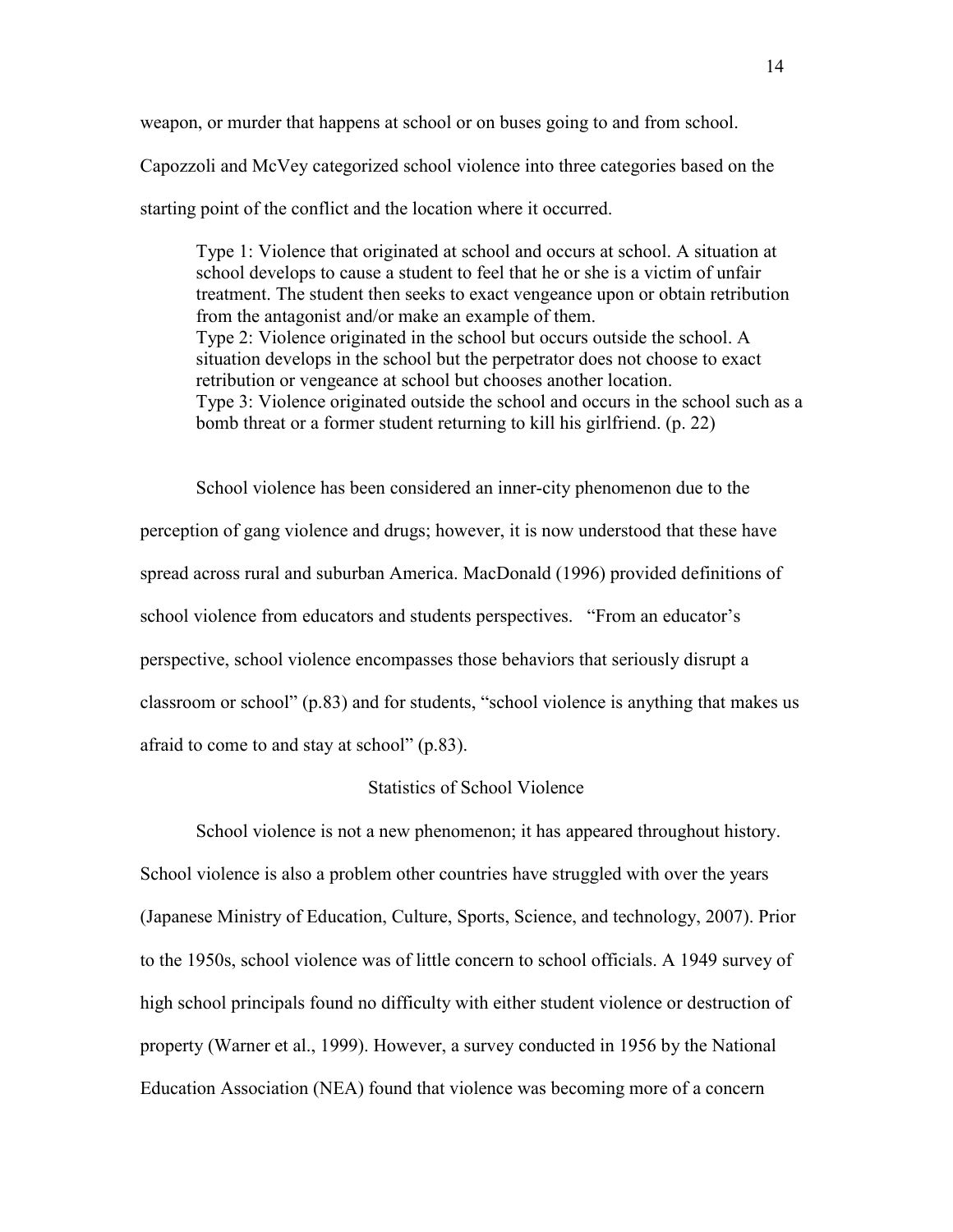within the schools (Warner et al., 1999). According to Ebaugh (2007), in 1958 the deadliest act of school violence occurred when a fourth- grader set fire at a Chicago Catholic School that killed 95 people.

It was not until the 1970s that the "rates of violence in the schools began to skyrocket" (Warner et al., 1999, p.53). The early 1970s witnessed the first comprehensive study of school crime which was conducted by the National Institute of Education (1991). A conclusion from this study was that adolescents were at a greater risk of becoming victims of violence while at school than when away from school. A study in the late 1980's found that 91,000 of the nation's teachers, or almost 4%, were attacked physically in that year by students (Gaustad, 1991). In addition, research conducted during this time period revealed that 34% of a nationwide sample of eighth and tenth graders reported that they were robbed, threatened, or attacked while at school or on a school bus (Greenbaum, 1989).

 During 1990 and 2000, school violence was on the rise. It was reported that 20% of all public schools experienced one or more serious violent crimes such as rape and aggravated assault, while 71% reported violent incidents (DeVoe et al., 2004). In 1999, students between the ages of 12 and 18 were victims of approximately 2.5 million total crimes at school, with about 186,000 of those crimes being serious and violent in nature. Of these violent crimes, 47 school related deaths were reported between July 1, 1998 and June 30, 1999, including 38 homicides, 33 of which involved school-aged children (Kaufman et al., 2001a). According to Cornell (2007) between the years of 1992 and 2002, a total of 261 school-age youth died in homicides at school. A 1999 study found that approximately 8% of students in grades 9 through 12 were threatened or injured with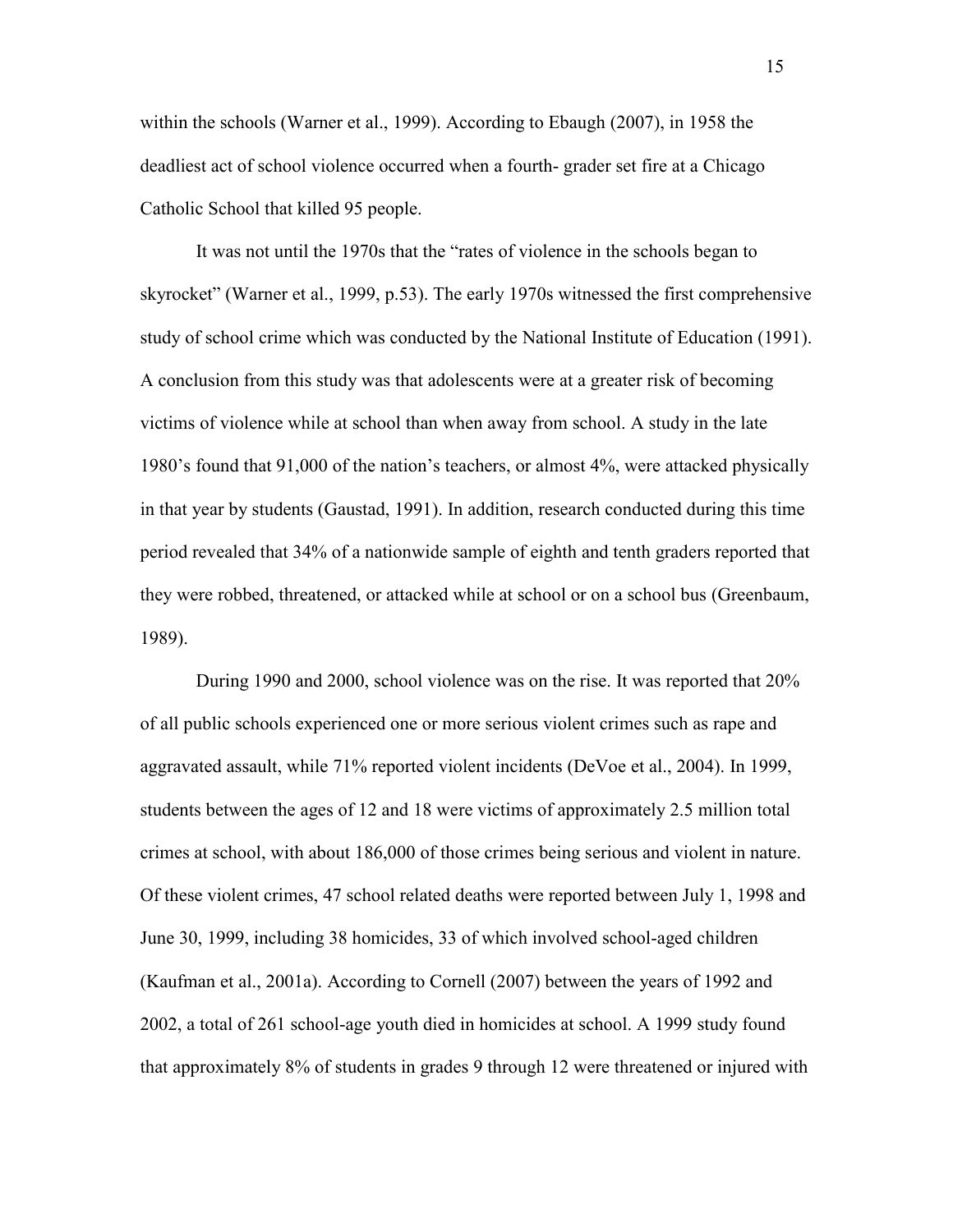a weapon, 14% reported having a fight, and close to 7% of students in grades 6 through 12 reported being bullied (Kaufman et al., 2001a). It is believed that if the rates of youth crime continue to increase as they have in the past 10 years, juvenile arrests for violent crime will double by the year 2010 (U.S. Department of Justice, 1993).

#### Youth Violence

 The rate of youth violence is debated among researchers. Denenberg et al. (1998) concluded that in recent years there has been an "eruption of violent crimes committed in schools throughout the country" (p.31). Others believe that statistics may be misleading. Bluestin (2001) reported that the incidence of youth crimes has been relatively flat over the decades, and the number of violent incidents is actually down. A comparison of 1999 statistics found 200,000 fewer school-related crimes and 67,000 fewer serious violent crimes from the year prior (Bluestein, 2001). According to Tucker (2002), youth crime is at "its lowest ebb in a generation… but as a result of news coverage… adults believe juvenile crime is increasing" (p.B2). Even though the overall rate of violence has declined in recent years; the rates of violence committed by youths have increased over the last 10 years (Office of Juvenile Justice and Delinquency Prevention, 1995).

From 1983 to 1993, arrests of youth charged with serious violent offenses have risen by 70% (Shalala, 1994). In those same years, the number of young people who committed homicides tripled (Shalala, 1994). In 1991, juveniles were responsible for about 1 in 5 violent crimes (FBI, 1993; Bureau of Justice Statistics, 1992). During the peak year of 1993, there were about 3,840 juvenile arrested for murder, while the number dropped by about one third to 1,360 in 2002 (Snyder, 2002). In 1997, 1,700 teens under the age of 18, were implicated in 1,400 murders (Snyder, 2002). Arrest of juveniles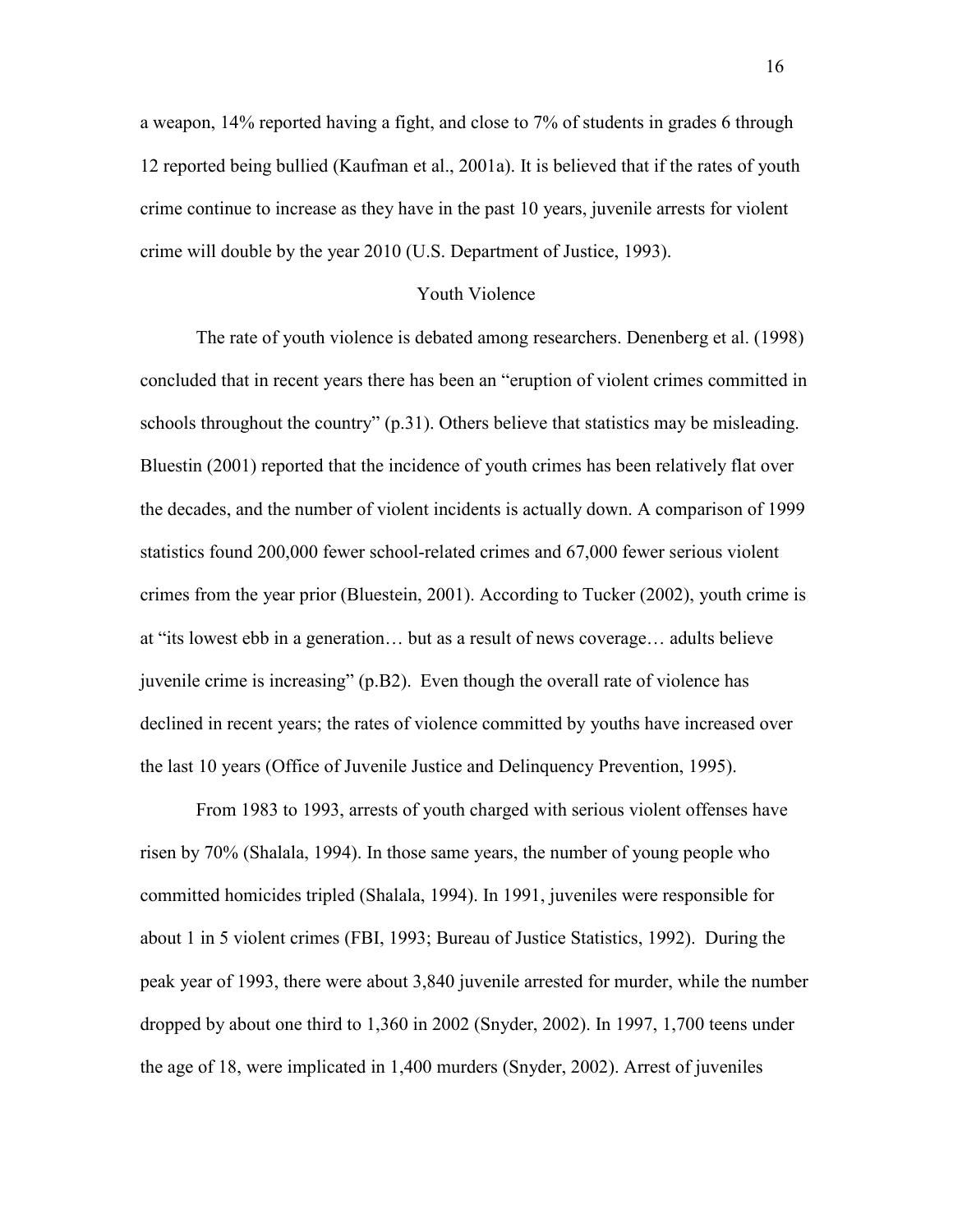accounted for 12% of all violent crimes in 2002 (Snyder, 2002). Violence is ranked among the five leading causes of death for children and young adults aged 0 to 24 and the second leading cause of death for African American males aged 15 to 19 (Shalala, 1994).

 The Center for Disease Control and Prevention found that the United States had the highest rates of childhood homicide, suicide, and firearms-related deaths of any of the world's 26 richest nations (Havemann, 1997). A 1991 study found that the United States had homicide rates among youth that were eight times higher than the rates of other industrialized countries (Hampton et al., 1996). When comparing youth suicide, the United States yielded twice that of other industrialized nations for children less than 14 years of age (Havemann, 1997). Dinkes et al. (2006) informed that national crime statistics show that safety in U.S. schools has improved overall, whereas other serious measures of criminal activity such as student homicides have actually worsened.

 Moreover, an important difference not yet made by researchers within the area of youth violence has to do with whether or not violence is initiated by or is a response to stimuli. All of the national surveys conducted by government agencies and private industry regarding statistics of school violence shows evidence of perpetrators committing aggressive crimes; few studies have make the distinction of whether violence is retaliatory for other forms of harassment (Licktblan, 2001). Retaliatory violence has captured new headlines in recent years such as Columbine, Little Rock, and Jonesboro (KidsHealth, 2007). According to Canady (2005), students who are committing these crimes are seeking revenge for real and perceived abuse they have endured throughout years of schooling. Some researchers have combined a list of characteristics associated with youth violence (Salzinger, 2006, & Seaton, 2007). This list may begin with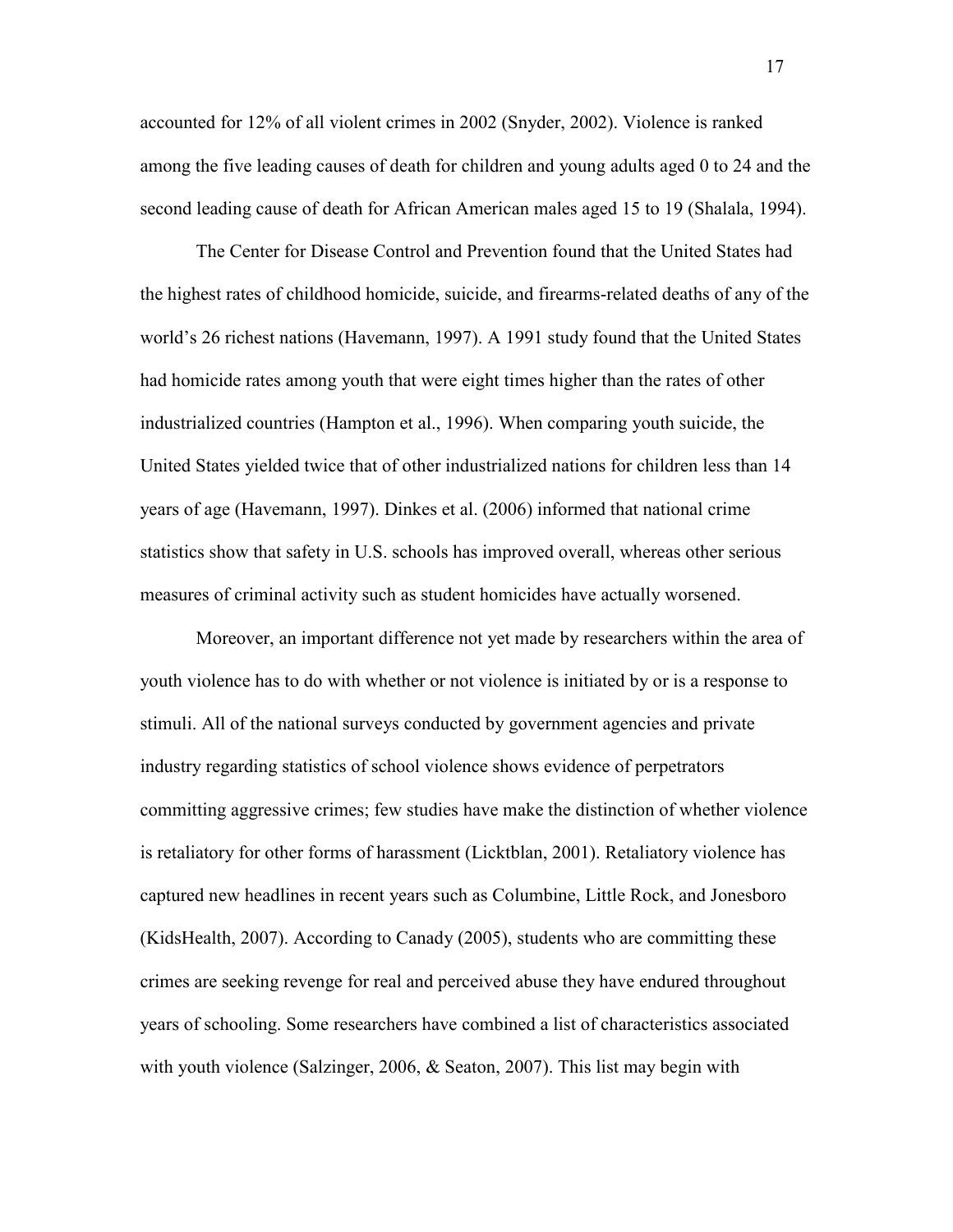characteristics such as anger, jealousy, greed, depression, and low self-esteem and lead to risky behaviors such as revenge, bullying, and substance abuse, ending ultimately with weapon carrying and violence ( Kam, Ng-Mak, Rosari, Salzinger, 2006, & Seaton, 2007).

### School Violence and Racial and Ethnic Conflicts

Historically, schools have welcomed newcomers in U.S. society and continue to do so (Cornell, 2007). However, previous research about intergroup relations in school is now 15 or 20 years old and it focused mostly on improving relations between whites and blacks (Schofield, 1995). Racial and ethnic relations are more complicated. According to Schofield (1995), there are factors affecting the outcomes of intergroup contacts which can include the following: ethnocentrism which is the belief that one's own group is superior, competition for resources and attention, and the relative power and status of the groups involved. Many patterns of racial and ethnic group relations in our schools are based on the ways that members of a given group have been included or excluded within American Society. According to McLemore and Romo (1998), the ability to understand present day group relations requires one learning from the events of the past which include: slavery, the discrimination faced by Southern European immigrants, the conquests of the Natives and Mexican Americans, the relocations of Japanese citizens during World War II, and the experiences of Cuban and Vietnamese refugees and other recent immigrants.

 The Intelligence Project of the Southern Poverty Law Center (1997) reported that the number of active hate groups motivated by race, religion and ethnicity has risen by 20 % to a total of 474. These groups continue to grow in number and membership and can be found in almost every state in the nation. There are at least 163 web sites representing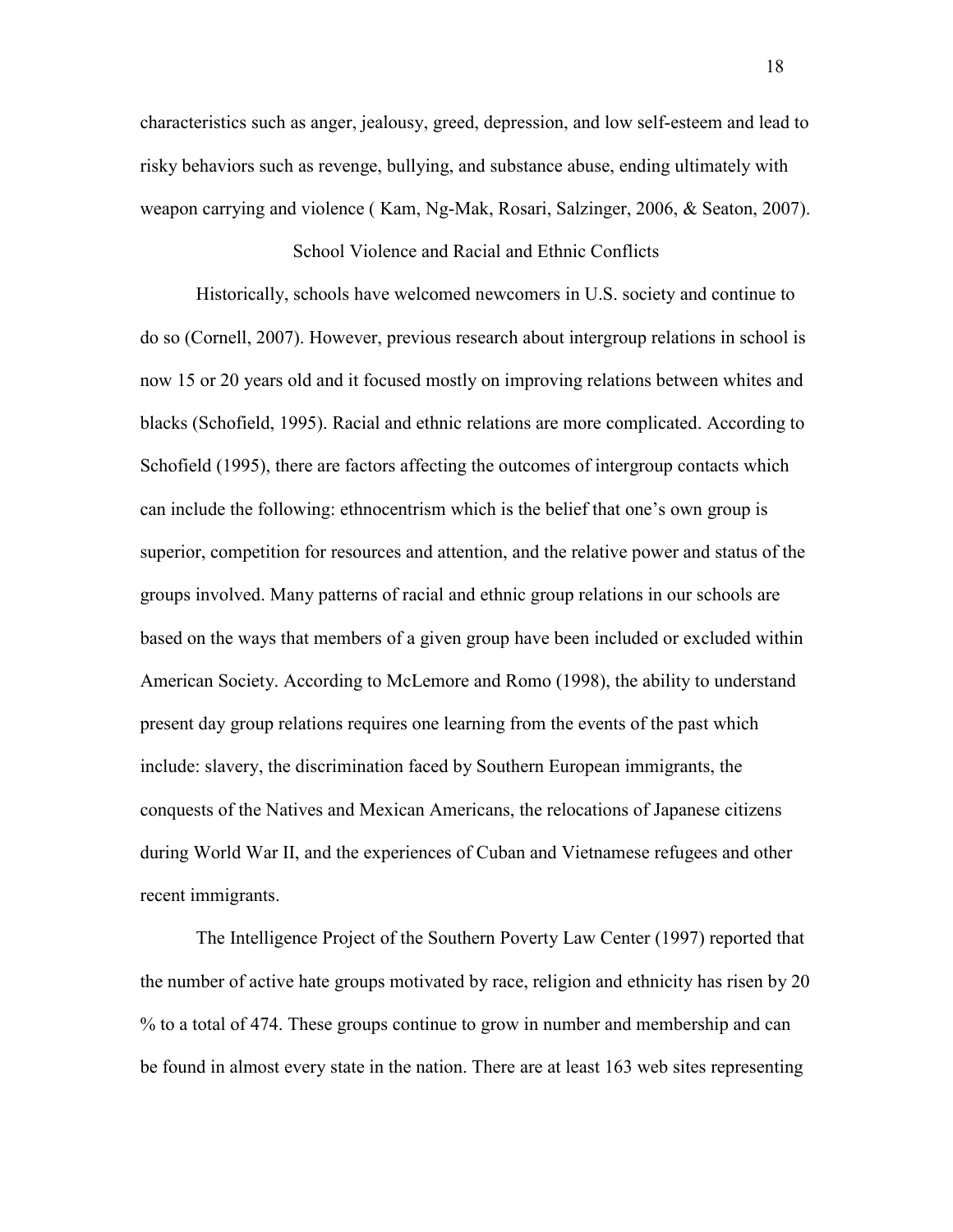81 hate groups that emit their venomous hate demagoguery through the Internet (Intelligence, 1997). The Intelligence Project (1997) informed that there are hundreds of acts of violence motivated by hate that happen in communities and schools throughout the 50 states.

 In studying the intersection of school violence with racial and ethnic conflicts, Romo (2000) observed several factors that have contributed to social conflicts among students of different backgrounds. Some factors observed were changes triggered by the civil rights movement, the diversity of U.S. immigrants and increasing awareness of ethnic identity. According to the U.S. Department of Education (1999), U.S. schools have become more diverse. This idea of diversity became a reality on Monday May 17, 1954 as a result of a decision made in the case of Brown versus Board of Education (Williams, 1987). The Supreme Court concluded unanimously that separate but equal has no place in education (Williams, 1987). Even though, this was suppose to open doors to diversifying schools it ended up being a long, difficult and tragic road to travel for nine black students in Little Rock, Arkansas.

 Eventually after all the court battles, violent acts which included fighting, verbal harassment, and the involvement of the military Little Rock school system was forced into integration (Williams, 1987). However, only nine black students were enrolled at the high school. These students became known as the Little Rock Nine (Williams, 1987). The Little Rock Nine endured harassments while attending the high school such as the following: name calling, objects thrown at them, they were tripped, shoved, threatened with bodily injuries, and kicked (Williams, 1987). The Little Rock Nine had made it into the school but at a costly price. The battle between the races continued and in 1958 the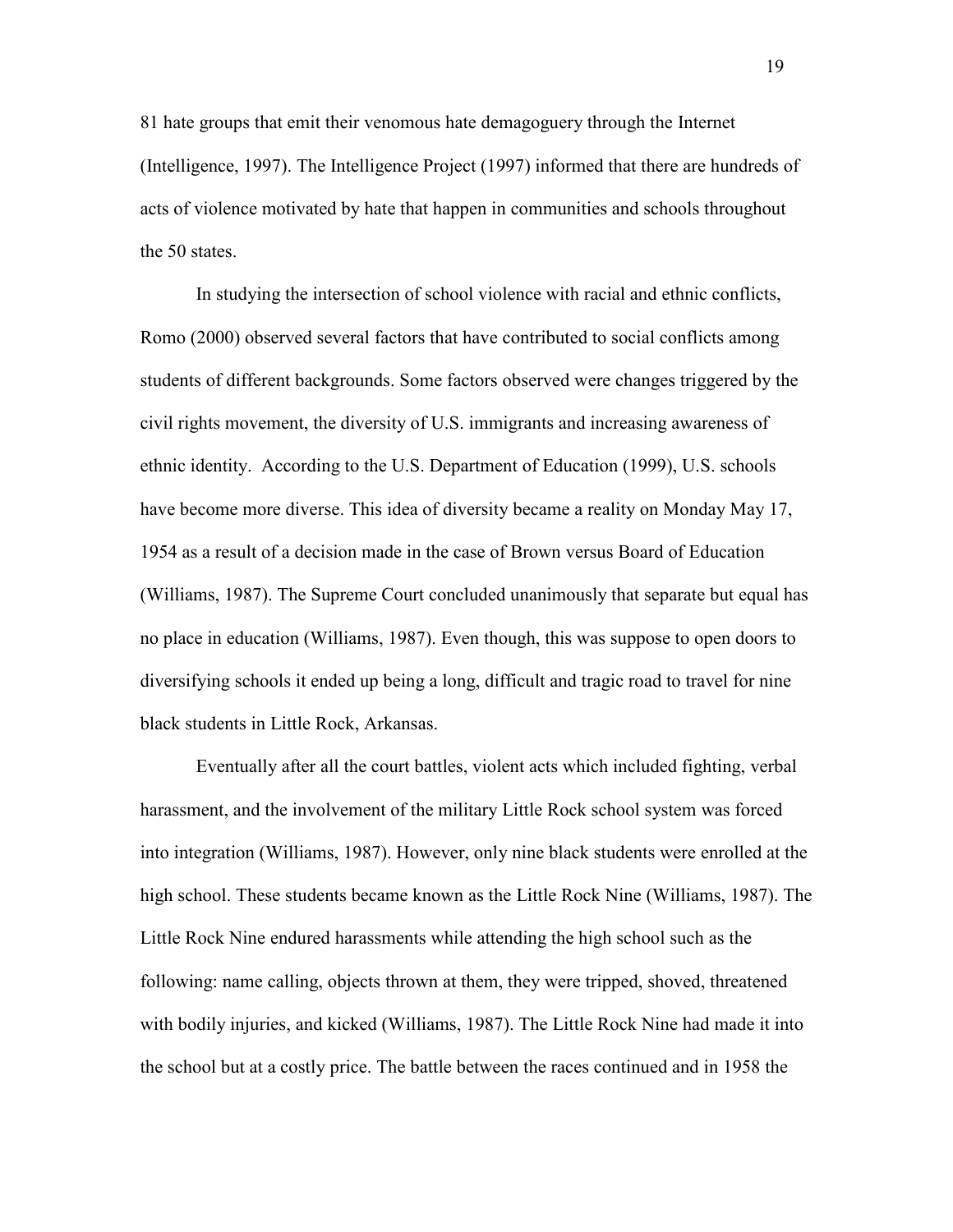Little Rock public schools were closed. This resulted in the following: nearly half of the city's white students enrolled in private schools, one third of the students attended schools outside the city, 643 white students did not attend any school that year, and most of the black high school students including the Little Rock Nine, did not attend school (Williams, 1987).

 In August of 1959, the public high schools were reopened in Little Rock, Arkansas as a result of a Supreme Court decision (Williams, 1987). The board of directors of the Little Rock Chamber of Commerce issued a formal resolution stating the following:

 The [Brown] decision of the Supreme Court of the United States, however as much as we dislike it, is the declared law and is binding upon us. We think that the decision was erroneous and that it was a reversal of established law upon an unprecedented basis of psychology and sociology… [However] we must in honesty recognize that, because the Supreme Court is the Court of the last resort in the country, what it has said must stand until there is a correcting constitutional amendment or until the Court corrects its own error. (Williams, 1987, p.119)

The crisis at Little Rock, caused the state and federal government to have conflicts which caused far-reaching repercussions throughout the country and the civil rights movement (Williams, 1987). Not only did the Little Rock incident cause violence in and around schools in the early 1900, but the U.S. Department of Education (1999) informs that hate motivated crimes, whether in the form of harassment, intimidation, grafftic, or ethnic conflicts have been apparent on school grounds.

 Romo (2000) maintained for generations that tensions existed among different racial and ethnic groups, regardless of the presence of these groups in the United States. Varney and Cushner (1990) stated that misunderstandings about cultural traditions have been a common source of racial or ethnic conflict in the classroom. Furthermore, these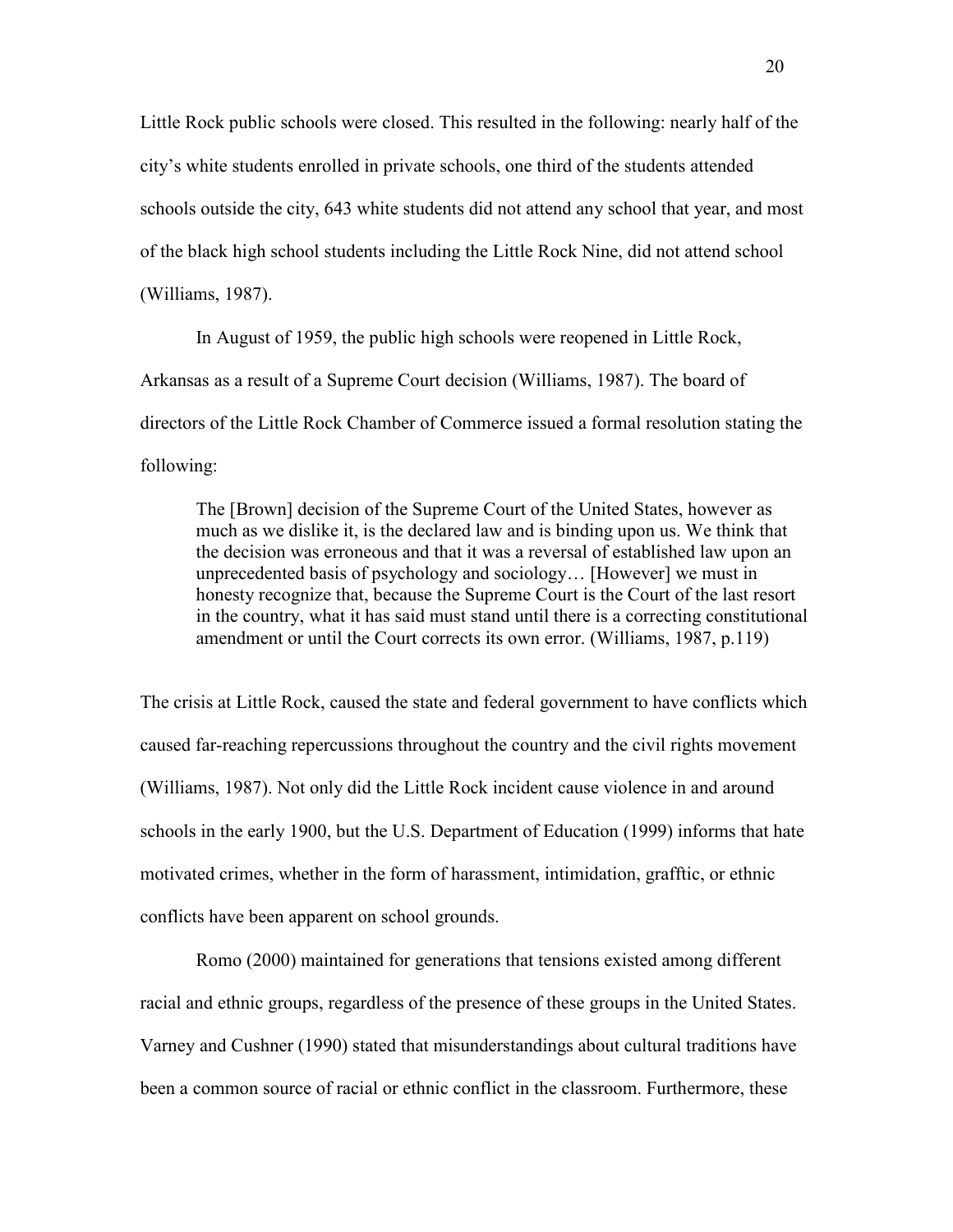authors stated that a lack of awareness of the different practices of other cultural groups led to fighting among racial and ethnic groups in many schools. Also, McLemore and Romo (1998) noted that there were conflicts within ethnic groups. These authors noted that Hispanic students may be prejudiced against recent immigrants of their own ethnic group. Also, there may be tensions between U.S. born blacks as well as recent black immigrants and tensions between Asian newcomers and Asian citizens.

 When the U.S. Department of Education (1999) surveyed teachers about racial tensions, a high percentage of teachers reported that they observed occasional racial tensions between students of different ethnic or racial groups. Romo (2000) said that between 30 and 35% of students are the victims of racial or ethnic violence every school year. Based on Romo's observations, group conflicts affected academic achievement as well as social relationships in the classroom and school. Ogbu (1990) suggested that when minority group students think of making good grades and doing schoolwork as acting white they fail to achieve to the best of their ability. Stephan (1985) showed that anxiety about dealing with members of other racial or ethnic groups is prevalent among students and can direct behavior in ways that detract from academic achievement. Romo stressed that in order for teachers to focus on academics, they must make efforts to prevent racial and ethnic clashes.

#### Theories of Violence

 There are a number of theories that have evolved to explain violence, and the research is ongoing. Some researchers like Gottfredson and Hirschi (1990) felt that the potential for violent behavior is inherent in the chemical makeup of the human body. Miller (1996) stated that violence is an inborn trait, which leads people toward aggressive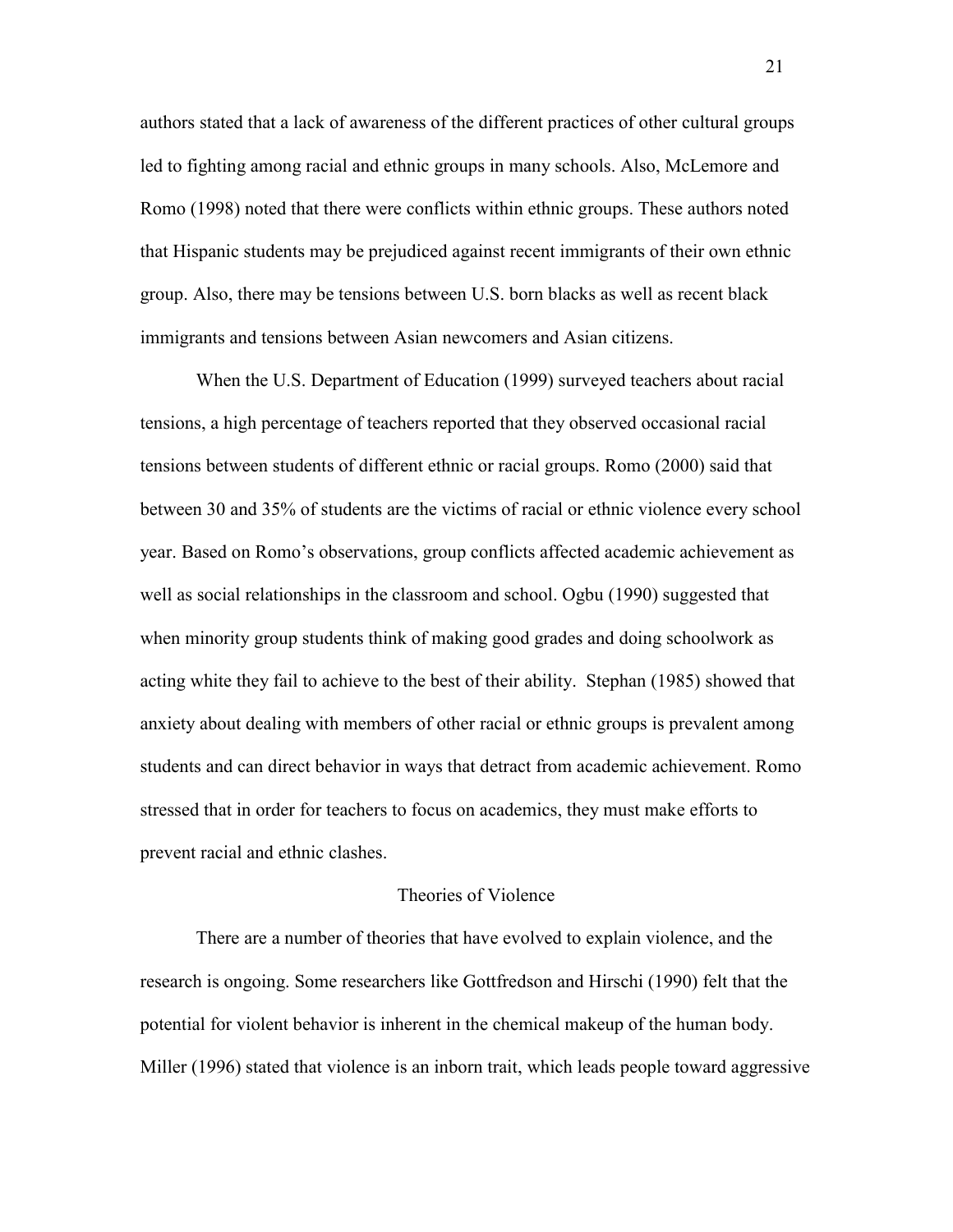and violent behavior. Other researchers perceived that violent behavior is learned from family members, neighborhood environment, and peer groups (Loeber, F., Stouthamer-Loeber, 1986). According to the Constitutional Rights Foundation (2007), 43% of students believed that violence is learned from parents. Finally, there are researchers like Weis and Farrington (1989) argued that violent behavior is the result of negative social forces such as poverty and a lack of economic opportunity. However, researchers like Fromm (1973), said that violence was not a part of human nature, nor was it common to all people. Fromm added that the general population preferred to believe that violence is completely instinctive because such thoughts negated the need to consider how social problems have contributed to an increase in violence.

 Antisocial behavior which involves recurring violations of socially prescribed patterns of behavior such as aggression, hostility, defiance, and destructiveness (Walker, Colvin, & Ramsey, 1995). Several gunmen in history have been diagnosed as having antisocial behavior such as Seung-Hui, Harris, and Klebold (Canady, 2005). One such gunman (Cho Seung-Hui) killed a student and an adult advisor in a dormitory at Virginia Polytechnic Institiute (Canady, 2005). He then express-mailed a multimedia suicide message to a major television network, armed himself with a second weapon and hundreds of rounds of ammunition, and crossed the Institute's campus to kill an additional 30 students and faculty and wound 15 others in classrooms before taking his own life (Constitutional Rights Foundation, 2007). Prior to this violent act, Seung-Hui was detained by campus police because of some disturbing writings and was evaluated by a county psychiatric where he was assessed as mentally ill but not an immanent threat.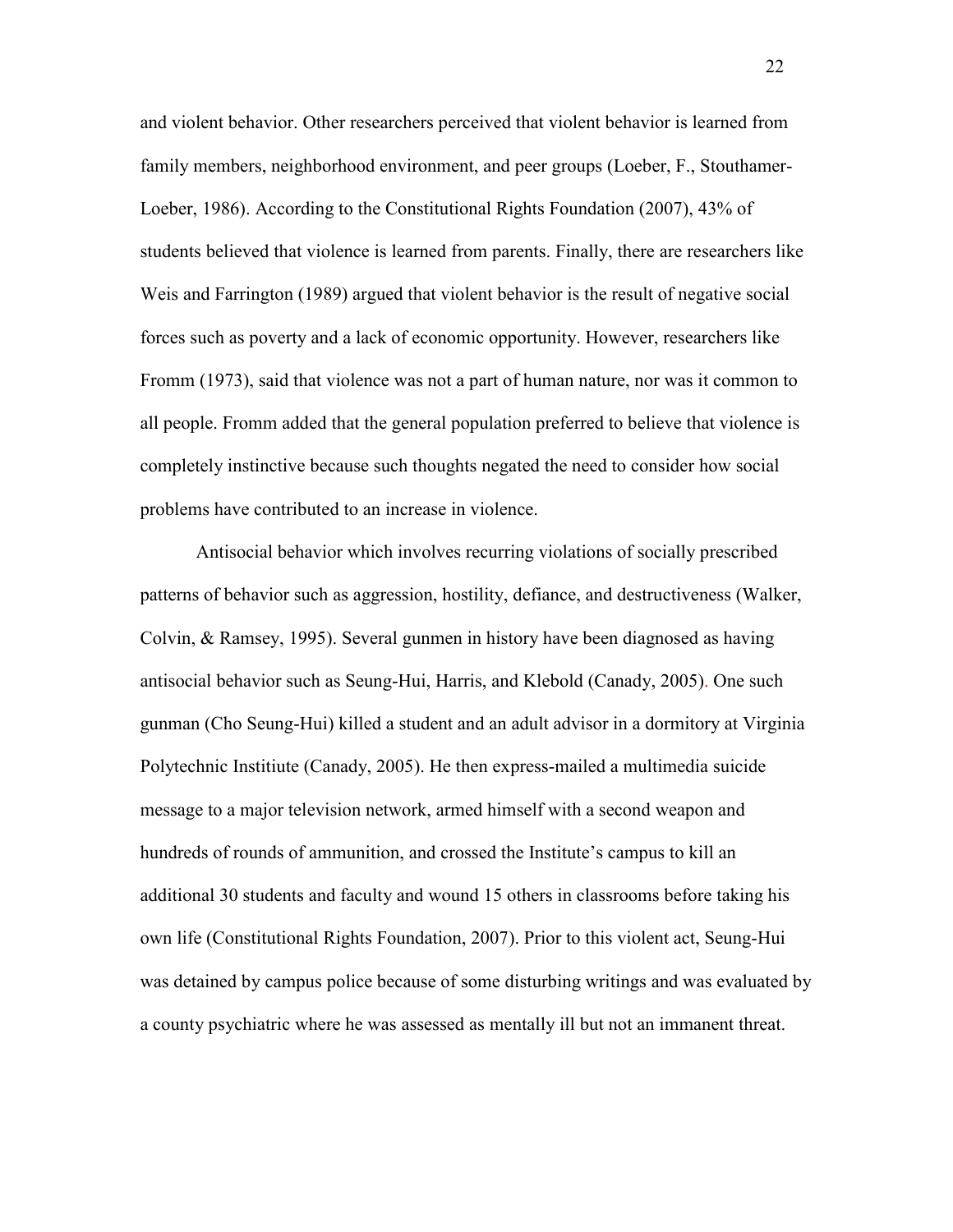Shortly after his release, Cho, like Harris and Klebold, began to make elaborate plans for his attack (Canady, 2005).

In 1993, Kazdin said there were between 4 and 6 million children in school that had been identified as antisocial, and the numbers were increasing. According to Walker et al. (1995), antisocial children and youth are at serious risk for negative outcomes such as: school dropout, vocational maladjustment, drug and alcohol abuse, relationship problems, and higher hospitalization, and mortality rates. In addition, Walker (1995) suggested that the severity of antisocial behavior patterns is also associated with an increased risk for police contacts and arrests.

 A factor that has been linked to violence is stress. According to the Clarke, Hyman, & Zelikoff (1988), stress is the way that some people react physically and emotionally to various events that happens to and around them. Stress affects people differently and a variety of things can cause people to be stressed (Clarke et al., 1988). Clarke et al. (1988) suggested that when people are experiencing stress they are often more likely to be aggressive, angry, and irritable; these feelings contribute to violent behaviors in the community. Some common factors which may cause stress relate to employment, unemployment, relationships, studying, and chronic illnesses. There are different types of stress and each has it own symptoms. Denenberg, Denenberg, and Braverman (1998) stated, "Violence is a human response to stress. Even normal people can react violently when stress becomes unbearable" (p.31). The form of stress that Denenberg et al. referred to is chronic stress, which is the stress that comes from living in a society, plagued by never-ending troubles. It is the chronic stress that can lead to violence or to suicide along with a stroke or a heart attack. It is easy to identify with some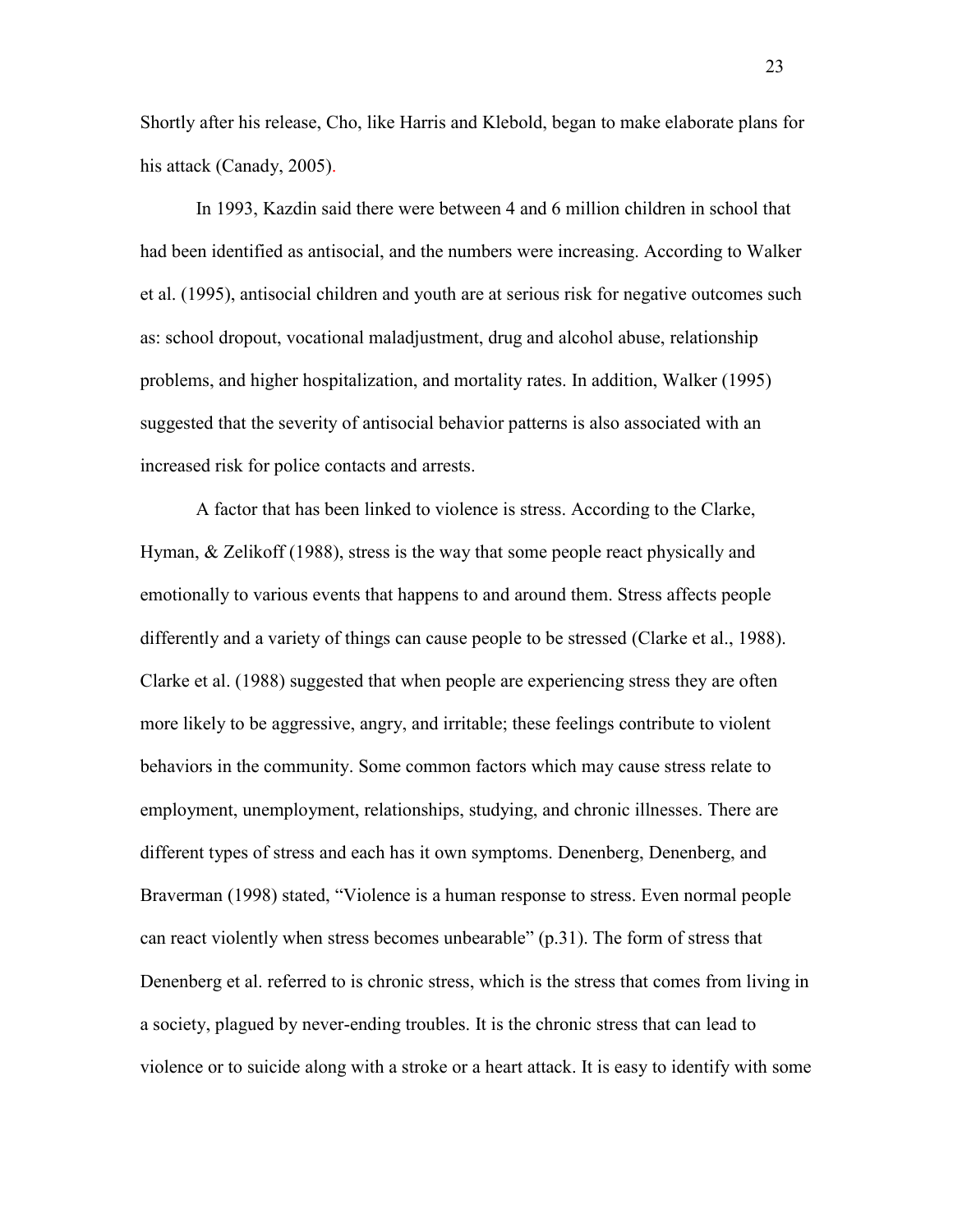forms of aggressive behaviors; however, it is knowing when to control the anger so as not to do psychological or bodily harm (Aisenberg, & Ell, 2005).

 In addition, developmental psychology is another area that has been used to explain why violence may occur. A theory that has evolved from developmental theorists suggested that early trauma, infant-child attachment, intrauterine growth, and other influences play a major part in brain development. It is thought that abuse is an ingredient that could lead a child to act violently. According to Buchanan (1996), 30-40% of children who suffer abuse or neglect goes on to abuse or neglect their own children. Buchanan (1996) stated that these same victims are most likely to grow up and perpetrate domestic violence to commit violent crimes and to suffer mental health.

 Another element that is considered to play a major role toward violence is poverty. Researchers have debated the definition of poverty because they can not agree on what it means to be labeled poverty stricken (Causes and Effects of Poverty, 2000). According to the Causes and Effects of Poverty (2000), a definition of relative poverty which is preferred by sociologists is the following, "the poor are those who lack what is needed by most Americans to live decently because they earn less than half of the nation's median income" (p.1). By this standard around 20 % of U.S. citizens live in poverty, and this has been the case for at least the past 40 years (Causes and Effects of Poverty, 2000).

 According to the American Psychological Association (1993), violence is most prevalent among the poor, regardless of race. Health U.S. (1998) said that in 1996, one out of every five children in the United States (14.5 million) lived in poverty. In 2003, the U.S. poverty rate for all individuals was 12.5%, children under 18 poverty rate was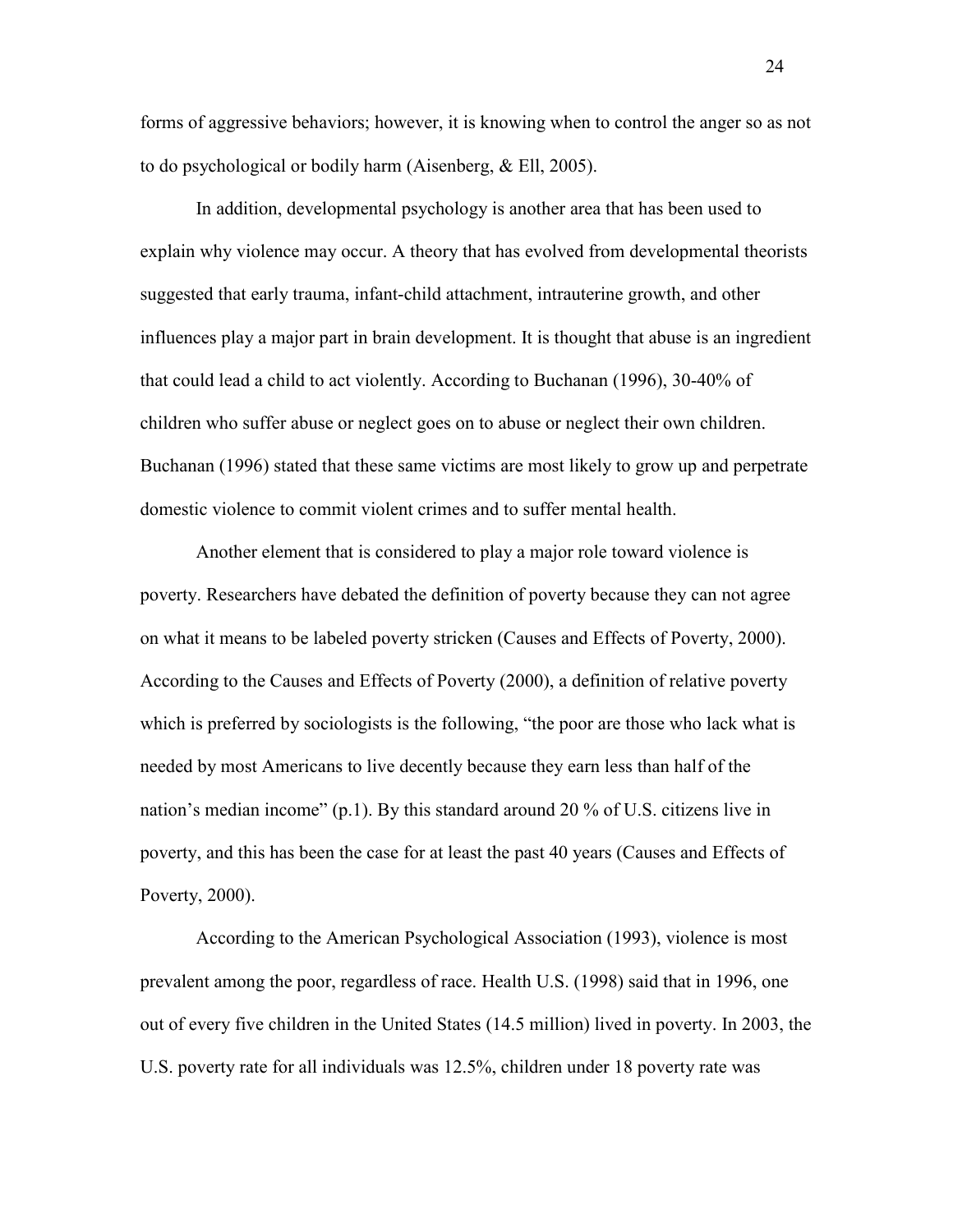17.6%, and children under 6 poverty rate was 20.3%, up more than 2% in 2 years (U.S. Census Bureau, 2004). It is believed that poor people are segregated from the mainstream of American society and many see little opportunity to obtain the basic necessities of life (American Psychological Association, 1993). In fact, Lang (1998) suggested that children who see themselves as being poor feel that they are left out of the mainstream which could lead to feelings of shame and such shame can lead to violence. Researchers from different fields have repeatedly established that poverty and its contextual life circumstances are major determinants of violence (American Psychological Association, 1993).

# Violence on School Property

Incidences of school violence are disturbing; however, a review of data showed that school crime and violent incidents have remained stable. Following the rash of school shootings in 1997, President Clinton commissioned the Department of Education and Justice to collaborate on a report of school safety. This joint effort was initiated after such events as the following:

 1. Feb.19, 1997: 16 year old Evan Ramsey opened fire with a shotgun in a common area at a Bethel, Alaska, high school, killing the principal and a student and wounding two others.

 2. March 30, 1997: Mohammad Ahmad al Naziri, 48, armed with an assault rifle, opened fire on hundreds of students at two schools in Sanaa, Yemen. Six children and two others died.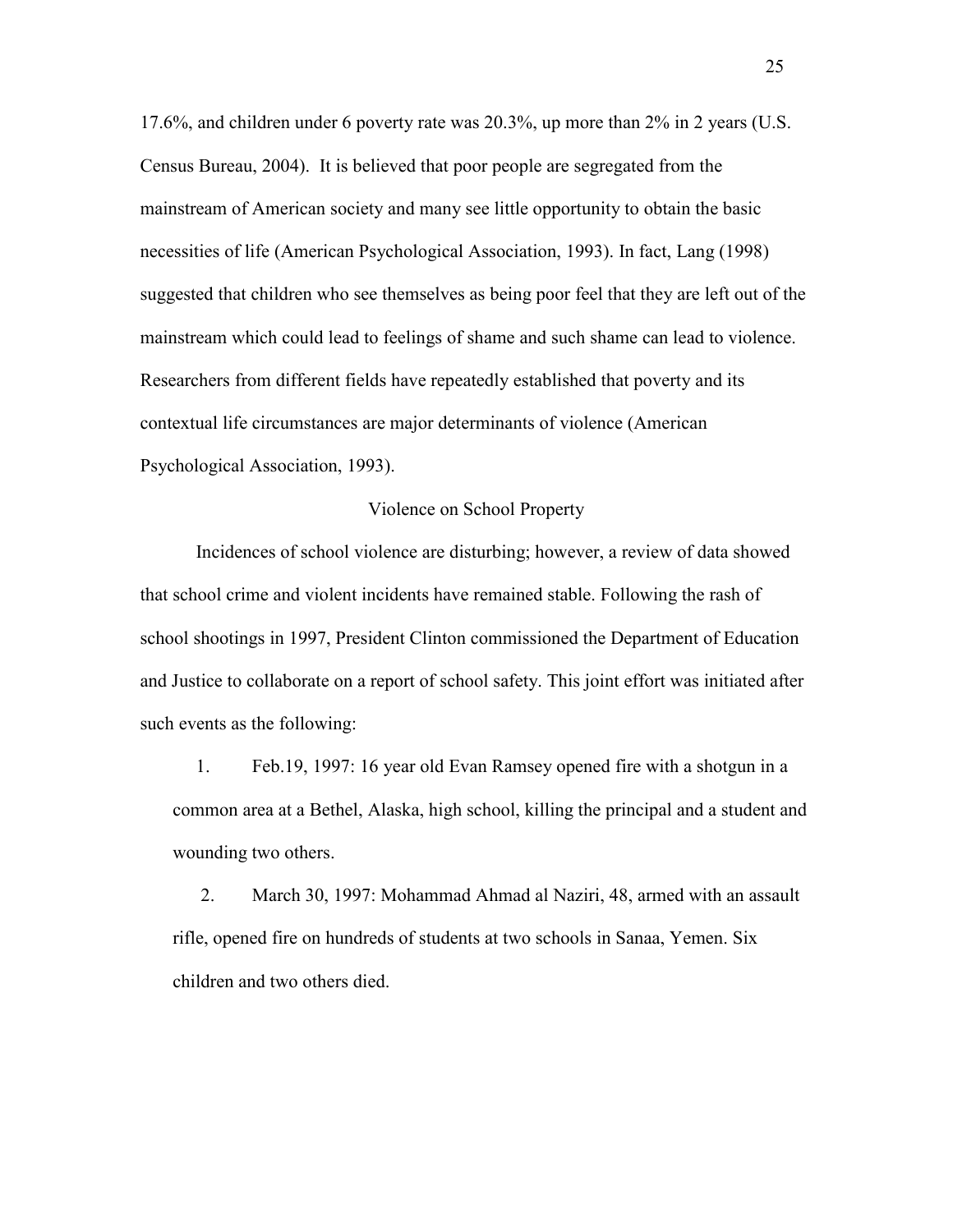3. Oct. 1, 1997: 16 year old outcast Luke Woodham of Pearl, Miss., was sentenced to life in prison for killing his mother, then going to Pearl High School and shooting nine students. Two students died, including the suspect's ex-girlfriend.

 4. Dec. 1, 1997: Three students were killed and five others wounded as they took part in a prayer circle in a hallway at Health High School in West Paducah, Ky. Michael Carneal, 14, described as emotionally immature, pleaded guilty but mentally ill and was sentenced to life. One of the wounded girls was paralyzed (Indianapolis Star, 2003).

 The first Annual Report on School Safety (1998) presented a statistical description of the nature and scope of crime and violence on school property. The report integrated information from numerous national surveys and reports. There were a number of conclusions drawn from the data collected as a result of this study. The first conclusion revealed that most school crime is theft; while these crimes are not considered violent in nature, they do account for 62% of crime against students in 1996. Another conclusion stated that students are not more likely to be victimized than in previous years. In fact, the overall school crime rate between 1993 and 1996 declined slightly. In addition, in the past 20 years there has not been a significant change in the number of twelfth graders (5%) reporting that they were intentionally injured at school either with or without a weapon.

 Another conclusion from this report informs that homicide in schools is a rare event. In fact, less than 1% of children who were murdered in 1992 and 1993 combined were killed at school. However, the number of multiple homicide events in school and victims in these events has increased. Another conclusion suggests that only ten percent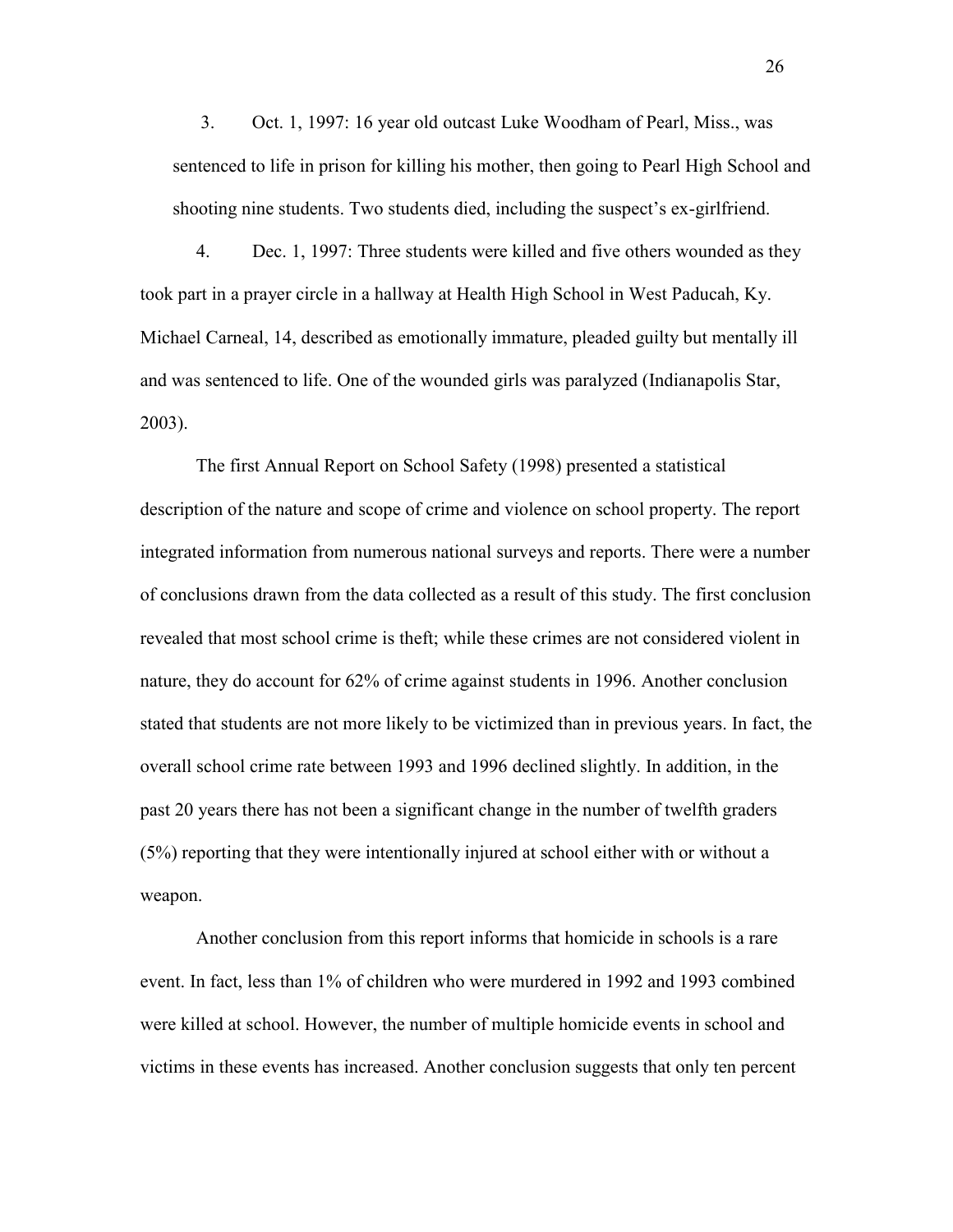of public schools reported one or more serious violent crimes to the police during the 1996-97 school year. From the percentage reported, the most common types were physical attacks and fights without weapons. Also, it was reported that students in the upper grades and in larger schools are more susceptible to crime at school. In addition, from 1992 to 96 an average of four out of every 1000 teachers were the victims of serious violent crimes.

 In view of the data from this study, other conclusions were revealed about violence on school property. One conclusion showed that the percentage of students bringing weapons to school has steadily declined across race, ethnicity, age, and gender. Another conclusion for the 1996-97 school year, revealed that approximately 6100 students were reported as being expelled for bringing firearms to school which was a decline from previous years. Also, despite an overall decline in the rate of student victimization at school, more students report feeling unsafe at school or traveling to and from school. Even though students express feelings of being unsafe most reports emphasize the overall security of students while at school (Linder, J.2006; National School Safety Center, 2006). In addition, the presence of street gangs and drugs is related to increased school crime and victimization of students. The inference to be drawn from these statistics is that violence in school is no different than it has been over the last two decades, except for the incidents of mass murder.

# Types of Violence

 Children face many different types of violence in society; however, the two major types of violence that children encounter at school are fighting and bullying. For families it has always been the belief that schools were a safe place for children to learn (Bluestein, 2001). Times have changed and so have the safety of children in school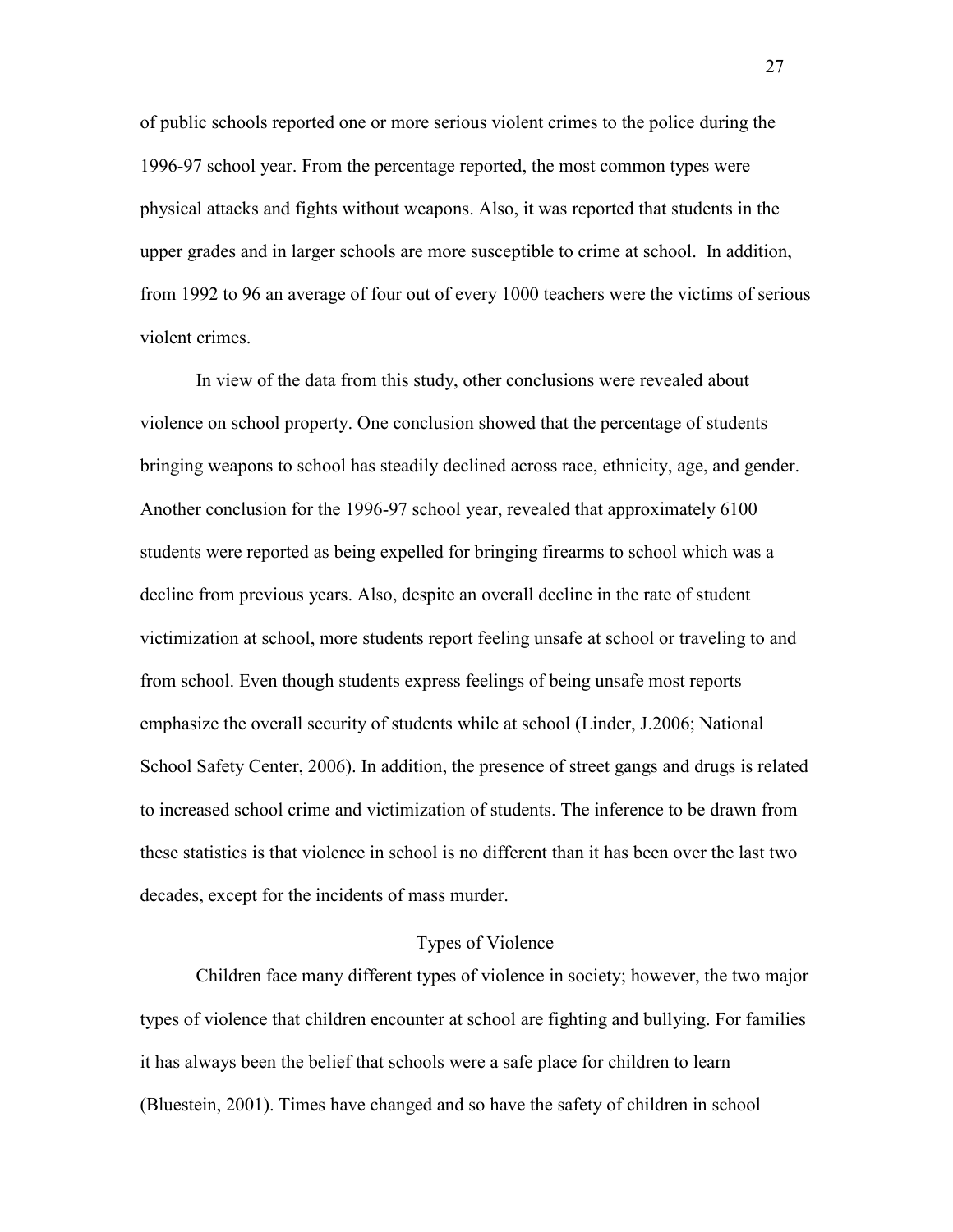systems (Capozzoli, & McVey, 2000). The United States Department of Education (1999) suggested that 12% of 12 through 18 years old students reported experiencing any form of victimization at school. In a 2001 survey of high school students it was reported that 17.4% had carried a weapon to school during the 30 days prior to the survey. In addition, The United States Department of Education (2002) reported that 57% of expulsions for bringing firearms to school involved high school students, 33% involved junior/middle school students, and 100% involved elementary school students.

 Another type of violence that is observed most often within the school setting is fighting. There are many different reasons why a fight starts, but usually it is because of a disagreement (Bureau of Justice Statistics, 1989). According to the Bureau of Justice Statistics (1989), most fights that students encountered were with acquaintances such as the following: family members, friends, and romantic dates. The Bureau of Justice Statistics (1989) estimated 18 physical fighting incidents occurred per 100 students per month. However, the incidence of physical fighting was four times higher for males students (28 incidents per 100 students) than for female students (7 incidents per 100). The incidence was highest for black male students (47 incidents per 100), followed by Hispanic male students (35 incidents per 100) and White male students (22 incidents per 100). In a nationwide, 1999 National Report, 15% of high school students had participated in a physical fight in 1998.

 According to Lines (2006), there are stages that happen when students fight. The first stage can start with behaviors such as pushing, shoving, tripping, tackling, namecalling, or teasing; these are some of the actions that could cause the friction between two or more students. The next stage can occur quickly; it takes place when a crowd gathers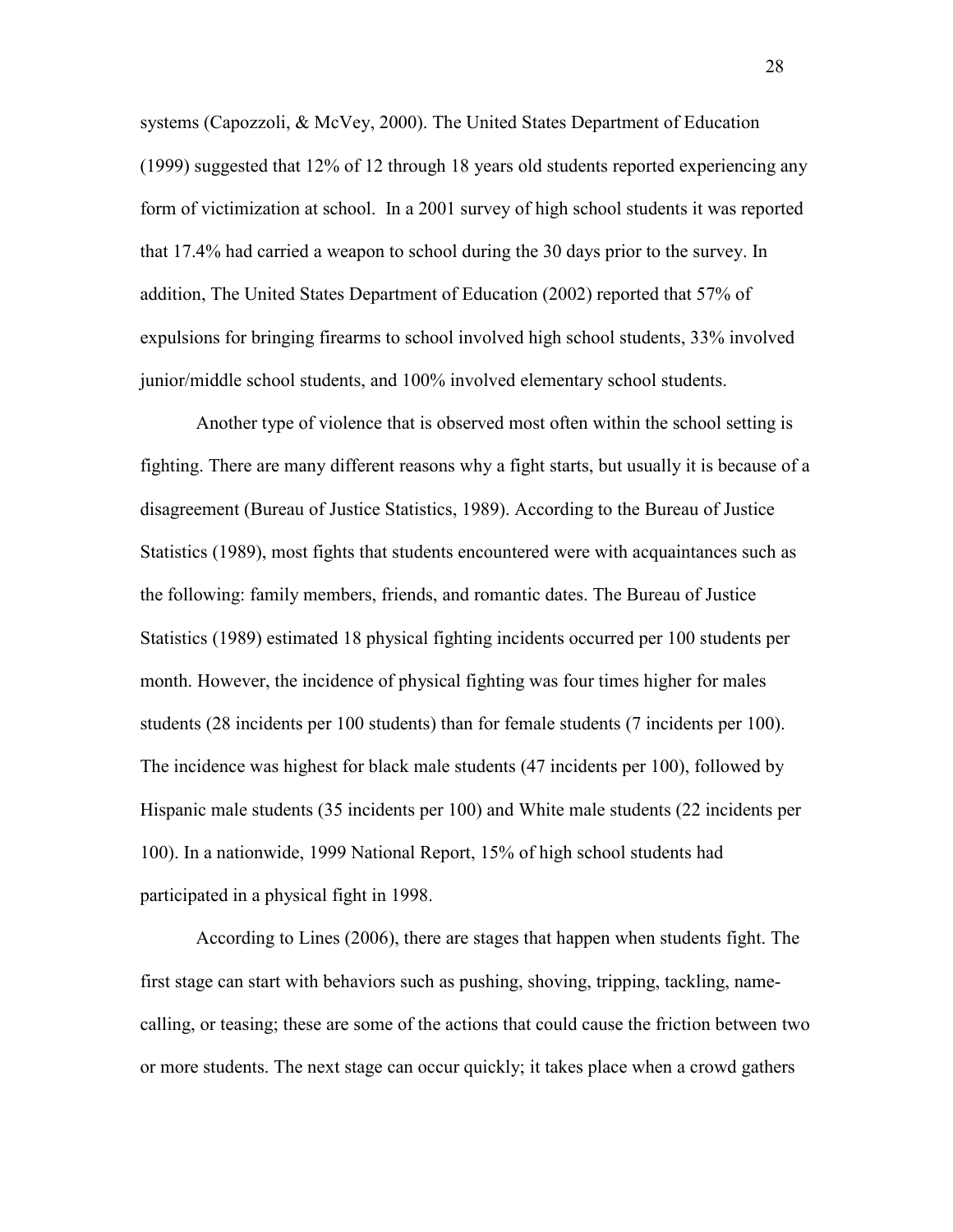and a rush of children move from one place to another. The result of all three stages is that the fight stops and the teacher arrives or the teacher arrives and the fight stops. In the end comes the consequence, in which the fighters receive some form of discipline and an on-going record is kept of their confrontation. Being knowledgeable about the stages of fighting could be valuable information for educators because it may help reduce fighting in the schools. This would be beneficial since research has shown that physical attacks or fights without a weapon are the most common incidents, occurring in 64% of all public schools (Baum, DeVoe, Noonan, Peter, & Snyder, 2006).

 Another type of violence that is seen in the school system is bullying. Bullying is defined as threats or intimidation, verbal cursing, teasing, and physical attacks (Delville, Holden, & Newman, 2005). It is a common experience for many children and adolescents. In fact, school bullying is perhaps the most severely underrated problem within an educational system (Arnette, Quiroz, & Stephans, 2006). Research indicated that 15 to 20 % of all students are victimized by bullies at some point in their school experience (Shore, 2005). Nationwide, almost one in three children is involved in bullying either as a bully or as a victim (Shore, 2005). Plus, studies have demonstrated that students who were bullied are more likely to be involved in physical fights (Kazembe, Muula, Rudatsikira, & Siziya, 2007).

 According to Slonje and Smith (2008), there are several types of bullying such as the following:

> Physical- hitting, tripping, shoving Verbal- name-calling, taunts, teasing Psychological- excluding, rumor, gossip, bossing, threatening Sexual orientation- ostracism based on gender preference Sexual harassment- taunts, touching, coercion, offensive sexual comments Cyberbullying- harassment through Internet, e-mail, cell phone.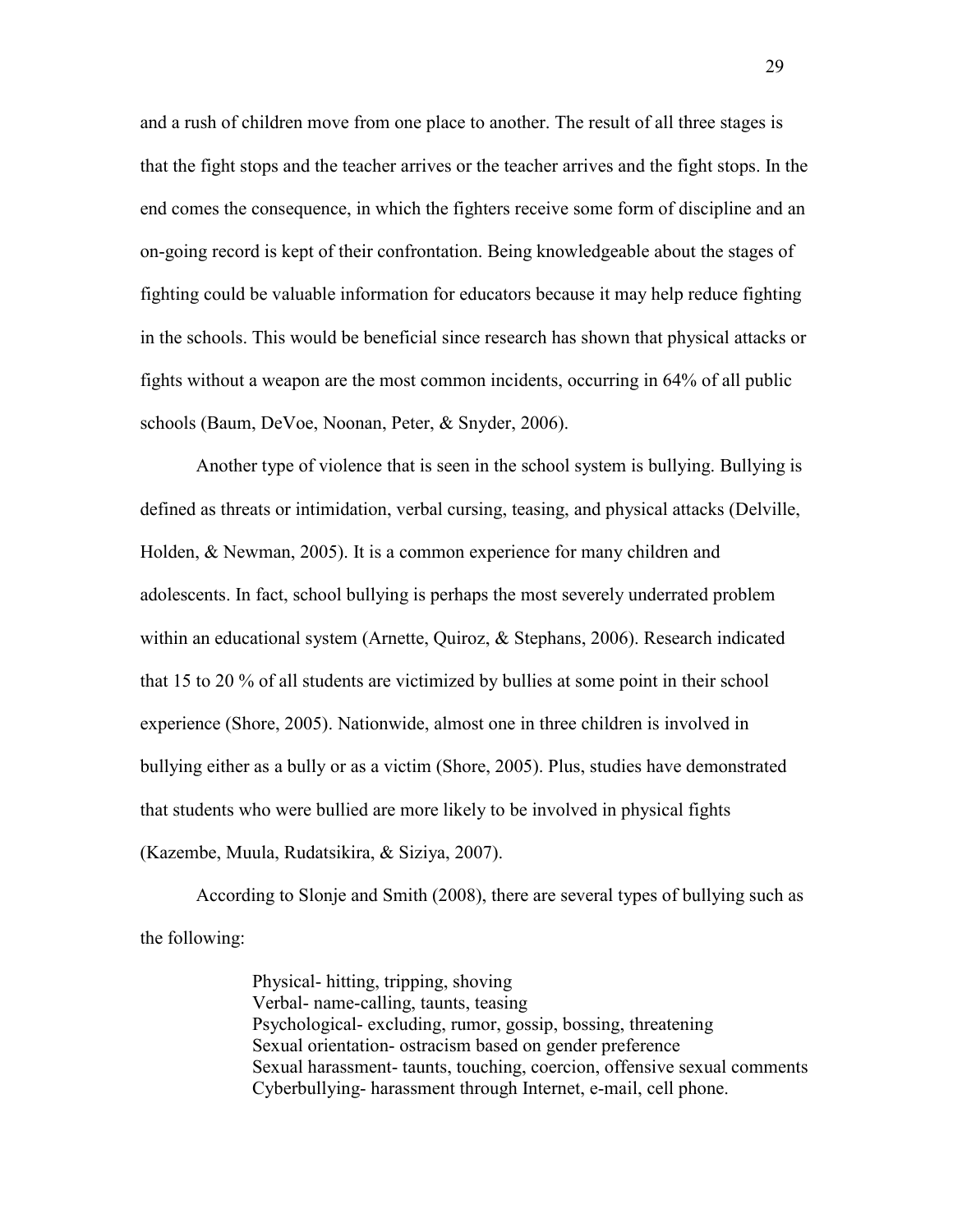Bullying has been characterized as a specific form of repetitive violence (Jacobs, 2008). The exact reasons that students engage in bullying behaviors are unclear; the literature on bullying suggests that several factors influence bullying behavior, including the desire to be accepted, family dynamics such as parental involvement, and students' views of themselves (Goossens, Olthol, 2008). When comparing the races against each other, there were some differences that developed. It appears that boys were more likely than girls to report being victims of bullying (Bellmore, Graham, & Mize, 2006; Carlyle, & Steinman, 2007) whereas, the girls were more likely than boys to report suicidal thoughts and plans (Jang, Koo, Park, & Schepp, 2006).

 Research showed that school bullying has both immediate and long-term detrimental effects. Researchers suggested that victimization due to bullying is correlated with student absenteeism, poorer academic achievement, social isolation, and internalizing problems such as depression, anxiety, suicidality, low self-esteem, and poorer psychosocial adjustment (Olweus, D., 1993; Klomek, A., Marrocco, F., Kleinman, M., Schonfeld, I., Gould, M., 2007; Poteat, V., Espelage, D., 2007; Kim, Y., Koh, Y., Leventhal, B., 2005; Ling, H., Fisher, A., Lombard, C., 2006). According to Troop-Gordon and Ladd (2005), there is a link between peer victimization and self-esteem, whereby individuals who have been ridiculed by peers internalize negative messages about themselves and are more vulnerable to developing anxiety and depression. Also, recent studies discovered that posttraumatic stress has been linked to prolonged bullying (Eisenberg, Radel, 2005; Glew, Fan, Katon, Rivara, & Kernic, 2005).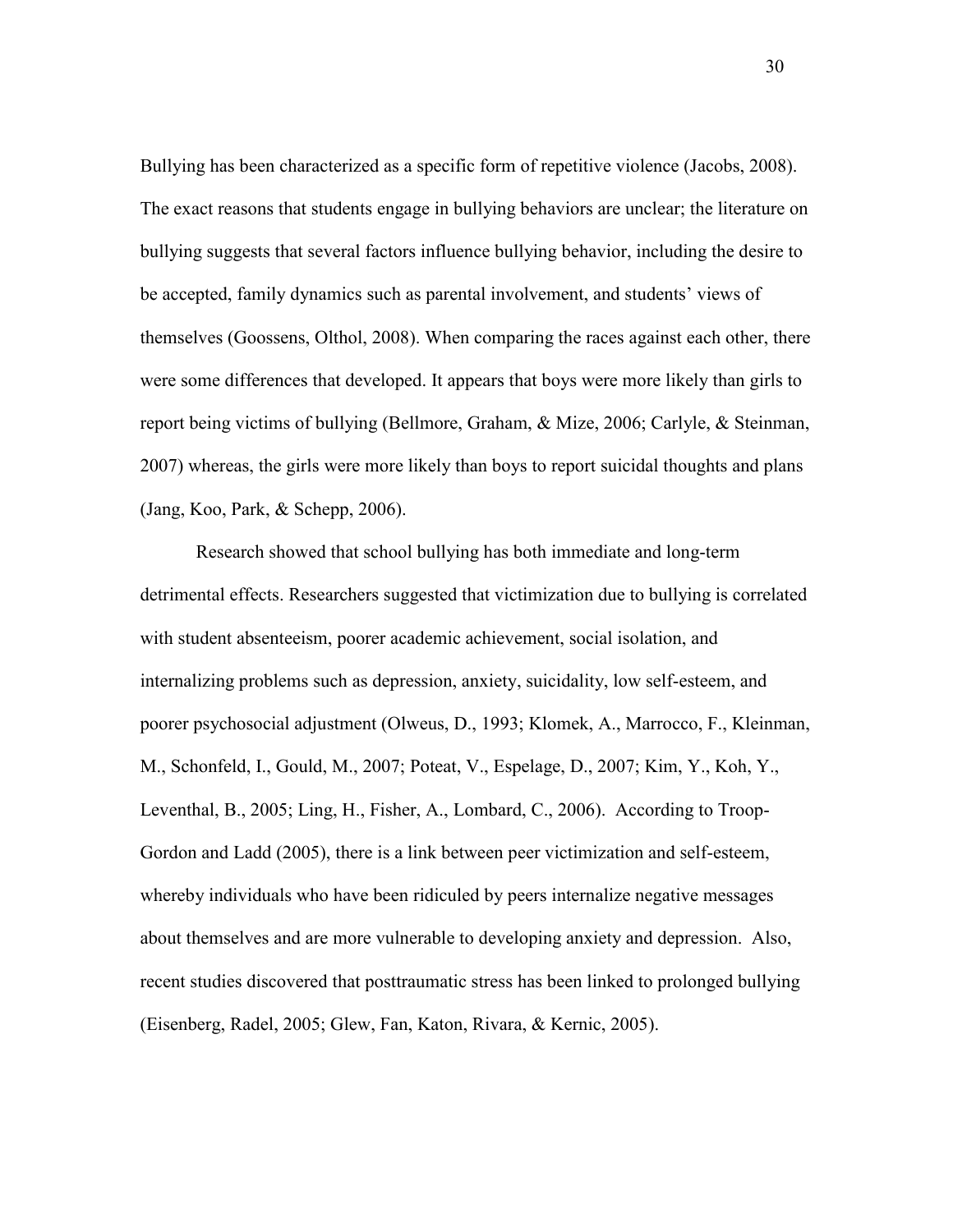A longitudinal study conducted by Shore (2005) suggested that many of the negative effects associated with childhood bullying are low self-esteem, depression, and social isolation; effects that can last into adulthood. According to a survey conducted by the American Academy of Child and Adolescent Psychiatry (2001), as many as half of all children are bullied at some time during their school year and at least 10% are bullied on regular basis. Bullying behaviors can be either physical or verbal. AACAP (2001) argued that boys tend to use physical intimidation or threats irregardless of the gender of their victims, whereas girls are more often verbal usually with another girl as the target. Children who are bullied can suffer from social and emotional maldevelopment and it can affect their school performance.

 As a result, some victims of bullying have even attempted suicide rather than continue to endure such harassment and punishment (AACAP, 2001). On the other hand, it has been noted that bullies thrive on controlling or dominating others. AACAP (2001) reported that bullies have often been the victims of physical abuse or have been bullied themselves during their lifetime. Negative interactions among students can have an affect on the atmosphere of violence in schools. Olweus (1994) shared the following about a student being bullied or victimized.

 A student is being bullied or victimized when he or she is exposed, repeatedly and over time; to negative actions when someone intentionally inflicts, or attempts to inflict, injury or discomfort upon another. Negative actions can be carried out by physical contact, by words, or in other ways, such as making faces or obscene gestures, and intentional exclusion from a group. (p. 1173)

In addition, Due et al., (2005) stated that on average, those who are bullied more extensively suffer from numerous and severe symptoms.

Affects of Violence on School Behaviors and Learning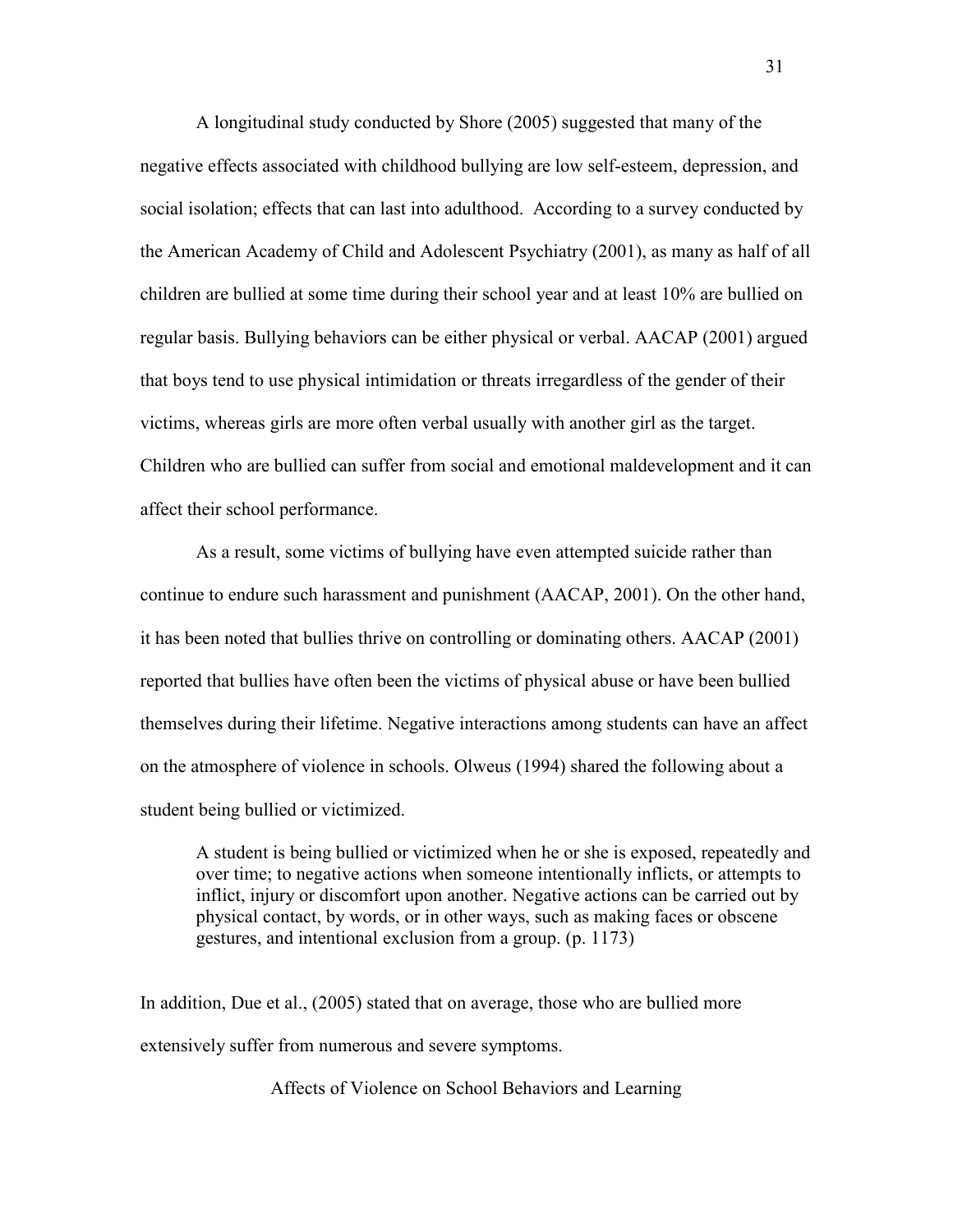### *Students*

 Children react to violence they experience or witness in different ways and are affected by violence in diverse ways. Due to the fact that media covers many acts of violence in schools, many children have either became aware or will become aware of the violent acts taking place around them (Crime Library, 2007). How a child responds to an act of violence will vary depending on a child's age, personality, and maturity level (Safe and Drug-Free Schools Program, 2007). According to the Safe and Drug-Free Schools Program (2007) some children, particularly those under the age of nine, may be unable to grasp the reality of the tragedy or comprehend that violence could affect their own lives. Others may be frightened that something could happen to them while some children may attempt to protect themselves through denial, sarcasm, or apathy. However, regardless of the way a child responds, he or she will be looking for answers, guidance, and support.

 Consequently, children who were directly involved in an incident may suffer from severe anxiety or trauma and will probably need professional help (Safe and Drug-Free Schools Program, 2007). Nonetheless, all children affected by violence could experience some of the following possible effects: (a) disrupted sleep patterns-frequent night mares and/or insomnia, (b) changes in eating habits- loss of appetite or overeating, (c) decline in school performance, (d) lack of concentration, (e) irritability or prolonged depression, (f) refusal to go to school, (g) headaches, stomach aches, and backaches, (h) excessive worry, (i) increased arguing, (j) irrability, withdrawal, and cling behavior. (Safe and Drug-Free Schools Program, 2007).

 School violence acts can have many different kinds of effects on children, one being a child's ability to learn. Previous research has linked school violence with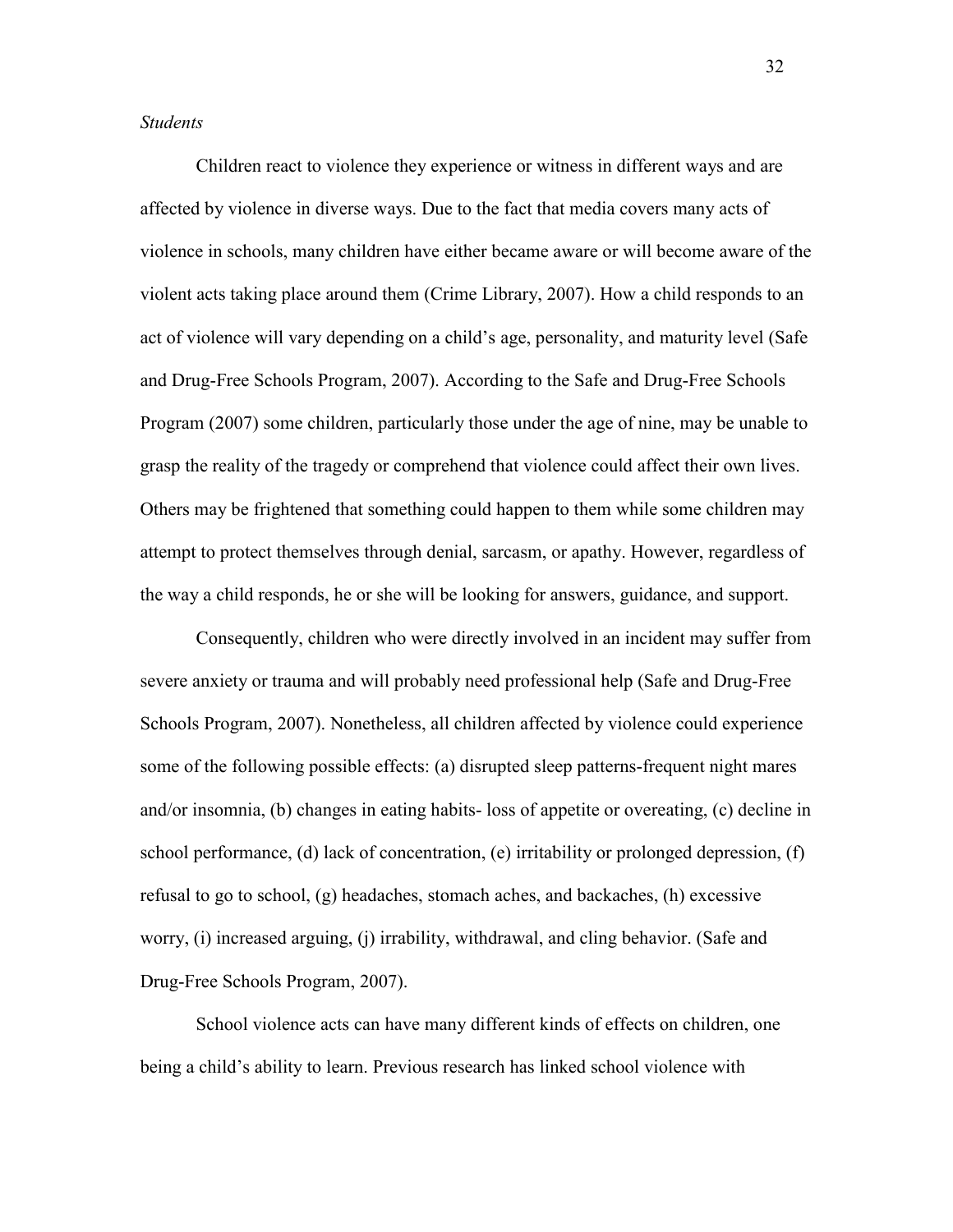increased disruptive student behavior, poor attendance rates, and academic failure, as well as stressful school environment (DeVoe et al., 2005; Gorman, Nakamoto, Schwartz, Toblin, 2005; Goleman, 2006). Craig (1992) suggested that when children's energies are drained because they are defending themselves against outside dangers or warding off their own fears, they have difficulty learning in school. Not only can violence affect learning, but it can also have an effect on children's social skills. According to Terr (1983), children who have been victimized by or who have seen others victimized by violence may have trouble learning to get along with others. The anger that is often instilled in affected children is likely to be incorporated into their personality structures. Carrying an extra load of anger makes it difficult for these children to control their behavior and increases their risk for resorting to violent action. Children learn social skills by identifying with adults in their lives. Children cannot learn passive ways of interacting with others when their only models, including those in the media, use physical force to solve problems (Garbarino et al, 1992).

 Furthermore, children who are traumatized by an act of violence tend to cope in different ways. To control their fears, children who live with violence may repress feelings (Gilligan, 1991). This defensive maneuver takes its toll in their immediate lives and can lead to further pathological development (Gilligan, 1991). It can interfere with their ability to relate to others in meaningful ways and to feel empathy. Children who can not empathize with others' feelings are less likely to curb their own aggression (Gilligan, 1991). Also, when children experience a trauma, a common reaction is to regress to an earlier stage when things were easier (Terr, 1983). In addition, children who are traumatized by violence may have difficulty seeing themselves in future roles that are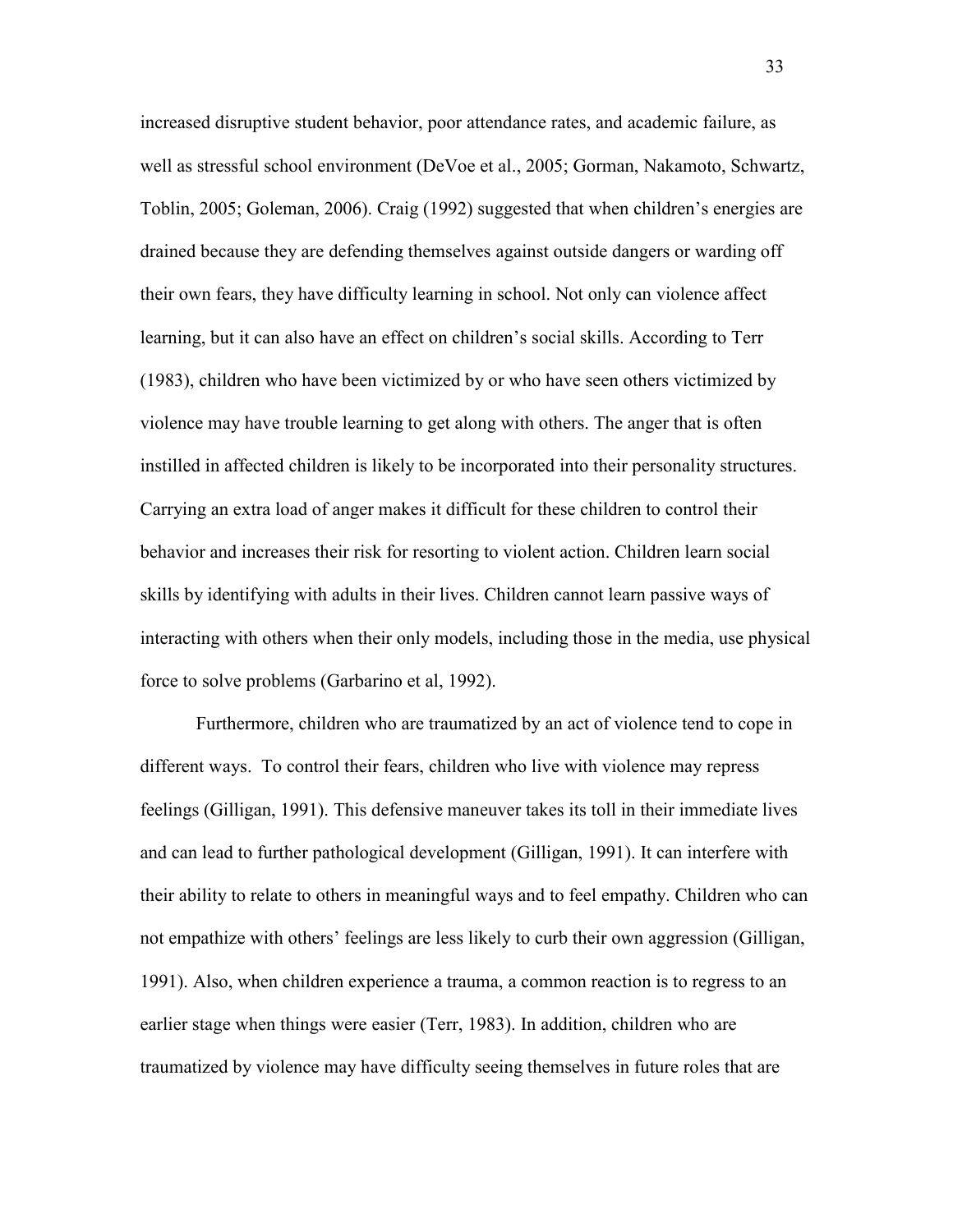meaningful (Terr, 1983). Furthermore, children who fall into this category can have distorted memories, and their cognitive functions can be compromised (Terr, 1983). Children need to feel that they can direct some part of their existence, but children who live with violence learn that they have little say in what happens to them (Terr, 1983).

 In addition, research showed that chronic exposure to violence also negatively affects a child's ability to learn (Prothrow-Stith & Quaday, 1995). According to Prothrow-Stith and Quaday learning itself is an essential tool for violence prevention. Children who achieve in school and develop reading, critical-thinking, problem-solving, and communication skills are better able to cope with stressful and perhaps dangerous situations (Massey, 2000). Academic achievement enhances the development of positive self-esteem and self-efficacy, both of which are necessary for experiencing emotional well-being and achieving success. The relationship between violence and learning is particularly significant because cognitive skills are crucial in terms of academic success, self-esteem, coping skills, and overall resilience. Massey (2000) suggested that interventions should begin early to help children develop higher-order thinking skills, empathy, impulse control, anger management, peaceful conflict resolution skills, and assertive communication techniques.

 According to Prothrow-Stith and Quaday (1995) exposure to violence can have negative psychological and physiological consequences which can affect school performance. There were several findings that were concluded from their research. One finding was that children who have been exposed to violence can have increased anxiety, which may make it difficult to attend to what is going on in school. Another finding was that psychological problems associated with trauma and violence may interfere with the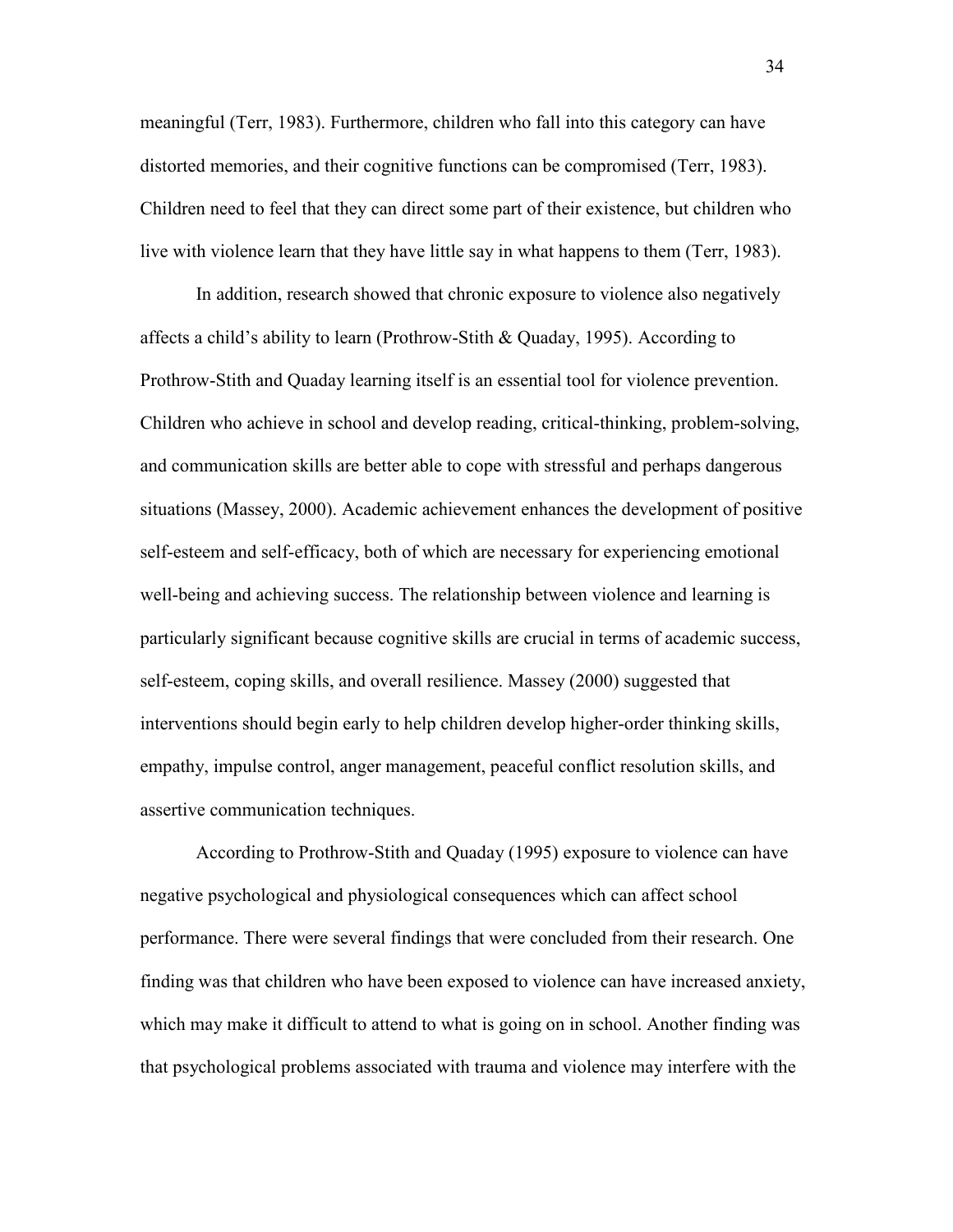learning process and can affect memory and the ability to incorporate and transfer skills. The final result was that problems with school performance have been linked to violent behavior; including poor verbal skills, difficulty with attention, and antisocial behavior. Middle-School Students

 Middle-school students are more vulnerable than students of other ages to problem behaviors, including substance abuse, bullying, and violence (Simonsen, 2008). Researchers are debating the causes that might explain the effects of school violence on middle-school students. According to the Constitutional Rights Foundation (2007), studies have suggested two reasons for the higher rates of middle school violence. First, early adolescence is a difficult age and young teenagers are often more physically hyperactive and have not learned acceptable social behavior. Second, many middle school students come into contact for the first time with young people from different backgrounds and distant neighborhoods. However, these are not the only reasons provided for the increase in middle-school violence. Simonsen (2008) contributes the rise of middle-school violence to rapid biological and social changes that middle-school students encounter during these years.

 Researchers are not the only people looking for reasons why school violence has increased in middle schools. Some of the other people are educators, police, and national school violence specialists. According to District Administration (2007), between the years of 2003-04 and 2005-06 violence or the threat of violence in suburban and rural middle schools grew 3.4%, despite a 3.9% decline in the overall middle school population. Other statistics provided by District Administration (2007) consist of the following: confiscation of weapons increased 13%, and reports of sexual harassment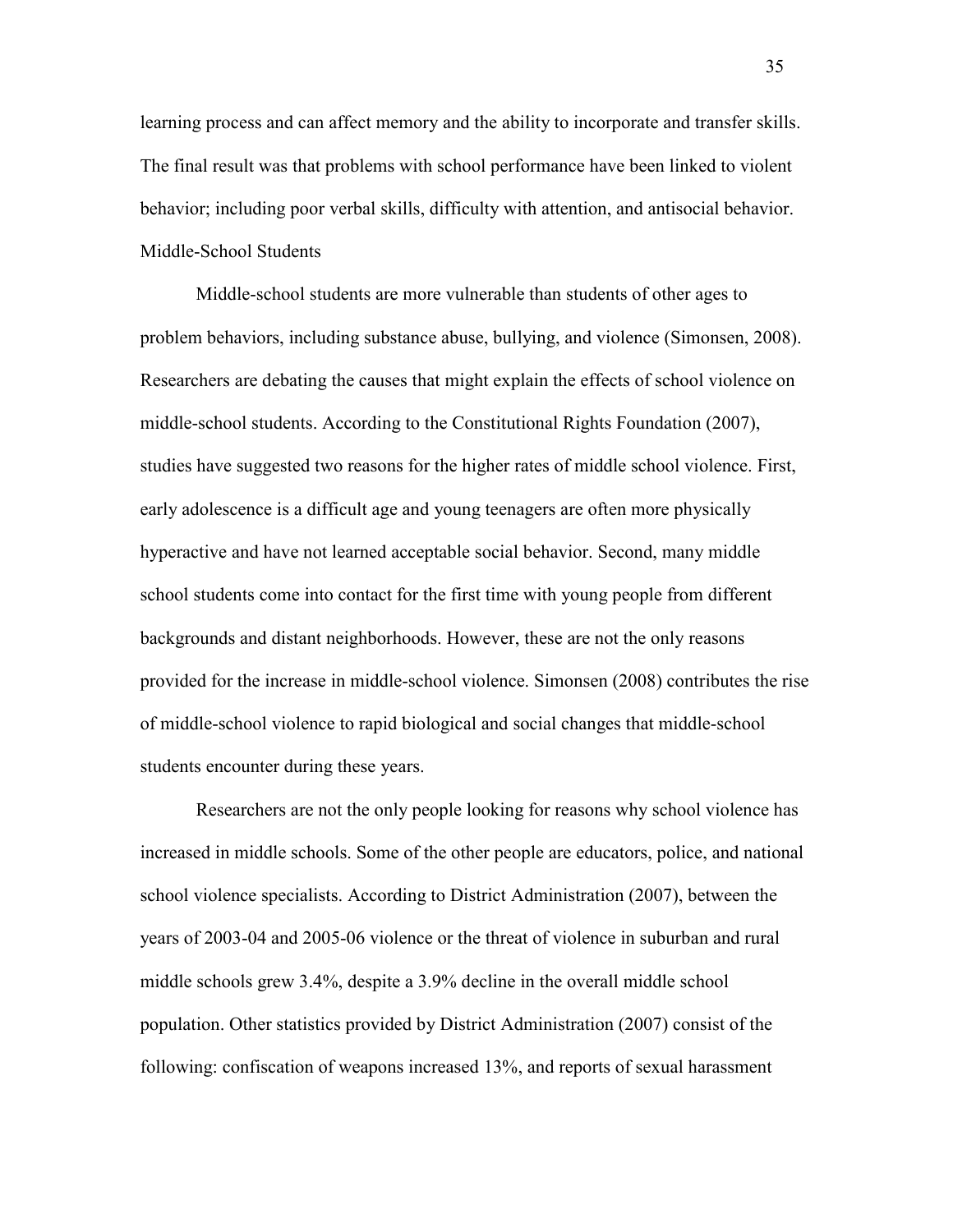were up 28%. The U.S Department of Education (2002) states that 94% of middle schools reported violent incidents in 2006 compared with 87% in 2000. However, one area that has declined by 16 percent was drug offenses. Even though middle school violence has increased in recent years, it is important to remember that the overall rate of violence has declined. This is why the researcher has chosen to focus the study on middle-school students in an effort to provide some insights into why middle-school students are more aggressive than other students.

# *Teachers*

 Students are not the only people affected by school violence; many teachers are affected as well. Teachers face more threats of violence and intimidation in school systems now than ever before. According to Devoe et al. (2000), in the 1999-2000 school year 9% of all teachers were threatened with injury by a student from their school, and 4% were physically attacked by a student. Another study conducted by Devoe et al. (2000) reported that 599,000 violent crimes against teachers were committed. On the average in each year from 1996-2000, about 28 out of every 1,000 teachers were victims of serious crimes which included the following: rape, sexual assault, robbery, and aggravated assault. However, this was a decrease in the rate of crimes against teachers than in previous years. In fact, the U.S. Department of Justice reported from 1994 through 1998 that teachers were victims of 1,755,000 nonfatal crimes at school, including 1,087,000 thefts and 668,000 violent crimes such as rape or sexual assault. This translates into 83 crimes per 1,000 teachers per year.

 Furthermore, teaching was once considered a safe and honorable occupation for women and men. However, DeVoe, et al. (2000) suggested that some teachers are at a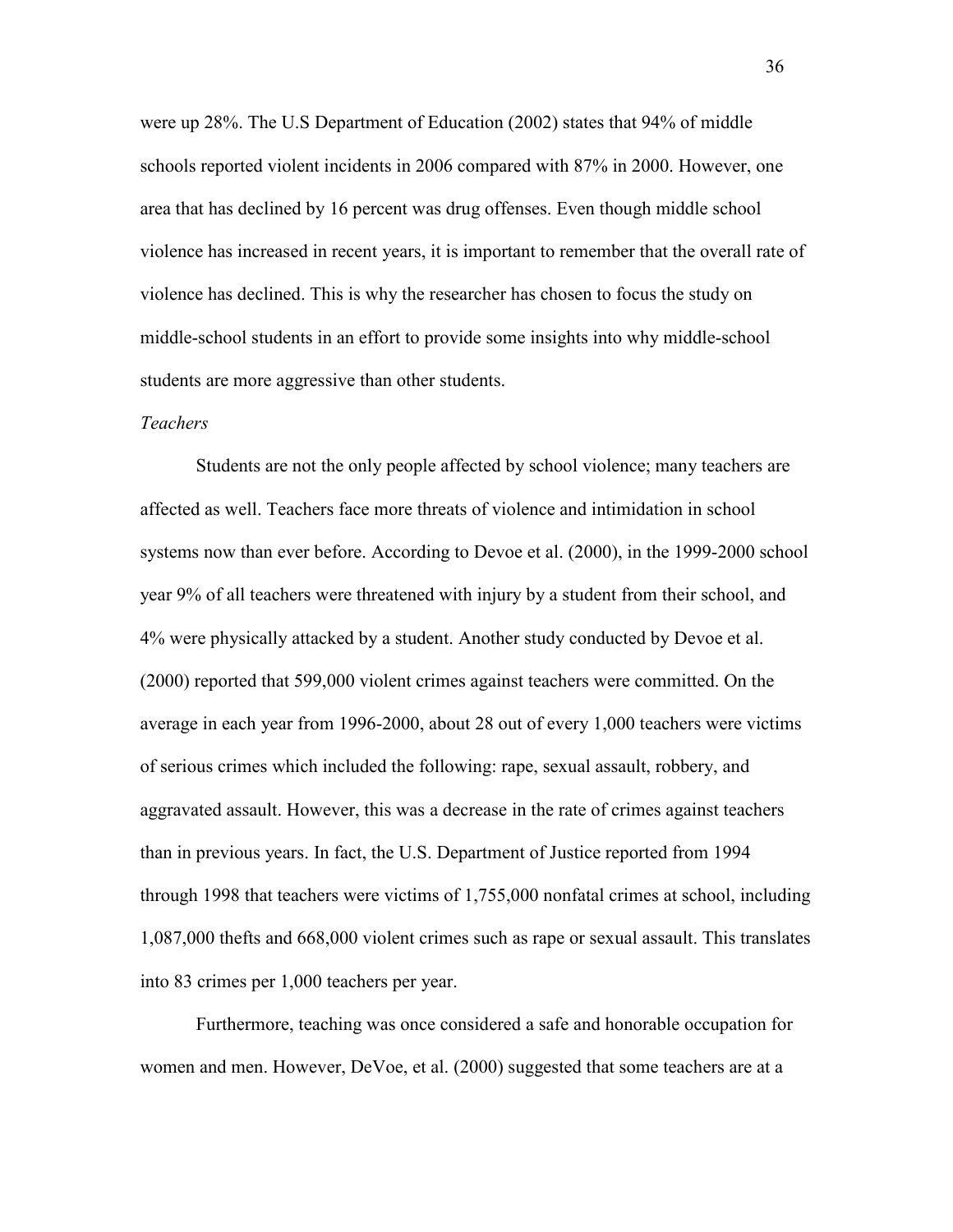greater risk for victimization from disrupted students. According to O'Halloran (2000), violence against teachers appears to be on the rise and those assaults on teachers are averaging at least one per day. Also, males are more than twice as likely to be victims of violent crimes, and teachers at middle and junior high schools are at a greater risk than elementary or senior high school teachers. In addition, violence against teachers is higher at urban schools. It is hard to imagine returning to school after suffering an act of violence. This violence has to take a personal toll on teachers and other staff members. One would believe that it could affect their work and may lead them to leave the profession. There are already shortages in the teaching profession, and now with violence in schools, the shortage may become larger. In fact, Futrell (1996) suggests that teachers are leaving the profession for some of the following reasons: more and more teachers report that they are afraid of students in their classrooms, some teachers are cautious to discipline children out of fear for personal safety, and they are tired of the aggravation of trying to teach in environments that are not conducive to learning.

 School violence can personally affect teachers in many ways. According to Pik (1987), acts of violence can devastate teachers in the following ways: a multitude of stresses, damaging morale, and self-efficacy. In addition, it can force teachers and administrators to make major changes to the classroom curriculum in order to avoid confrontation and drastically reduce teaching time (Pik, 1987). From the literature review, it was difficult to obtain data that mainly targeted principals. However, it appears that teachers are the ones who deals with violent acts in their classrooms and principals deal more with irate parents.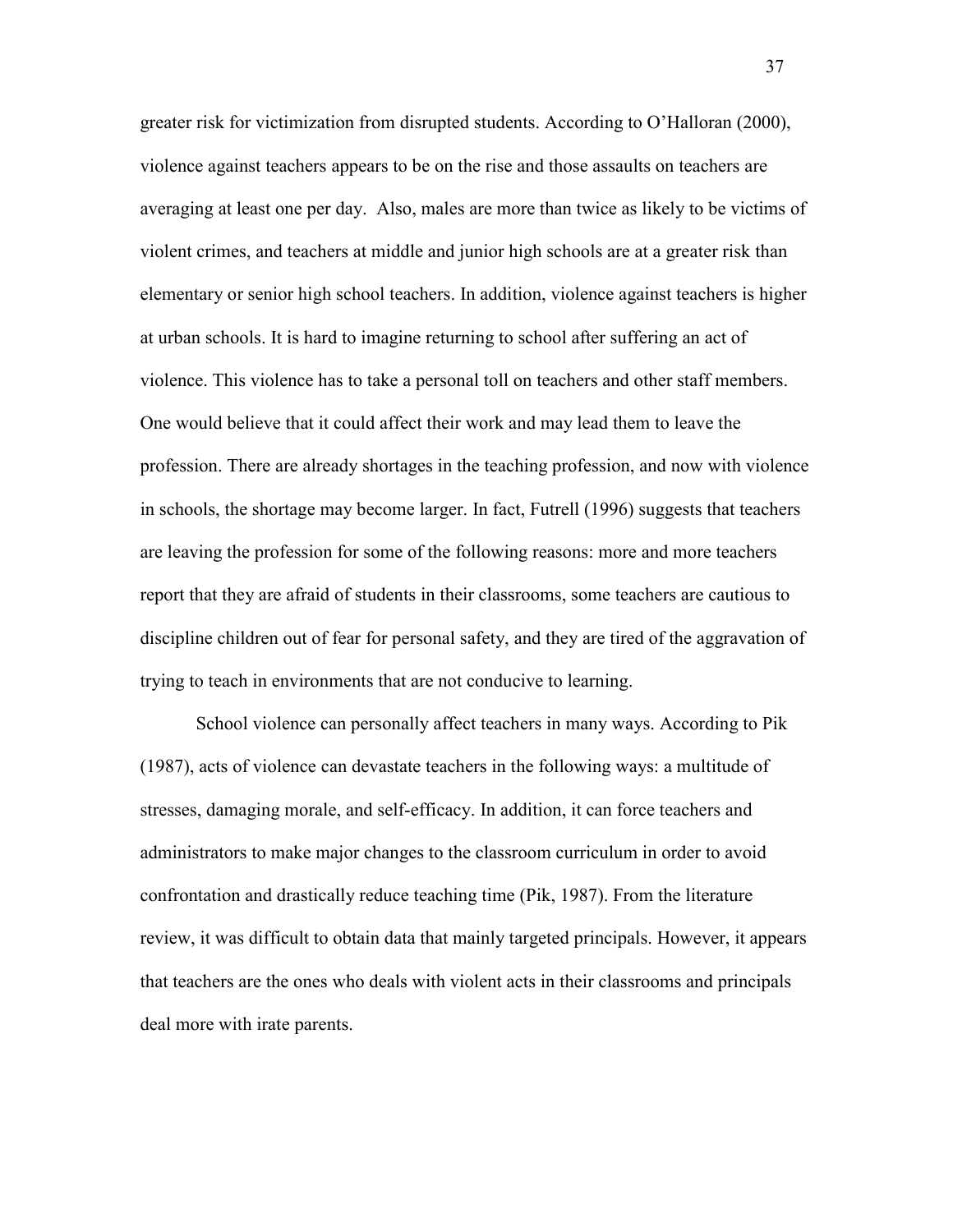### *Parents*

Another group of people touched by acts of violence are parents. The parents whose children attend schools where violence does occur are more apt to react with fear for the safety of their children (Foxman, 2007). Some parents' reaction to violence may be home schooling (Foxman, 2007). However, parents who have not personally had children affected by violence have a different opinion. According to Crime Library (2007), a survey conducted after the Columbine shooting demonstrated that parents felt that their children's safety had increased from 27% to 42%. It appears that parents who have not experienced an act of violence at their child's school may not view violence as a big problem.

 A personal situation for a parent is the loss of a child through school violence. According to Foxman (2007), parents go through feelings of denial, then rage at the arrogance of whoever dared to kill. Also, parents are affected by the loss of a child in several ways such as the following: lack of sleep, post-traumatic stress, divorce, and depression (Foxman, 2007). Divorce between parents who have lost a child happens because of the stress of coping with the loss, as it places a tremendous strain on the relationship (Foxman, 2007).

### *Community Members*

Furthermore, communities are considered as an extension of the family. If communities are not responsive to the needs of families, there can be repercussions for school violence. A child who starts acting violently will often do so during periods of unstructured and unsupervised time (Pride, 1998). The peak time for violence is between 3 pm and 7 pm. According to a survey by Pride in 1998, a nonprofit drug prevention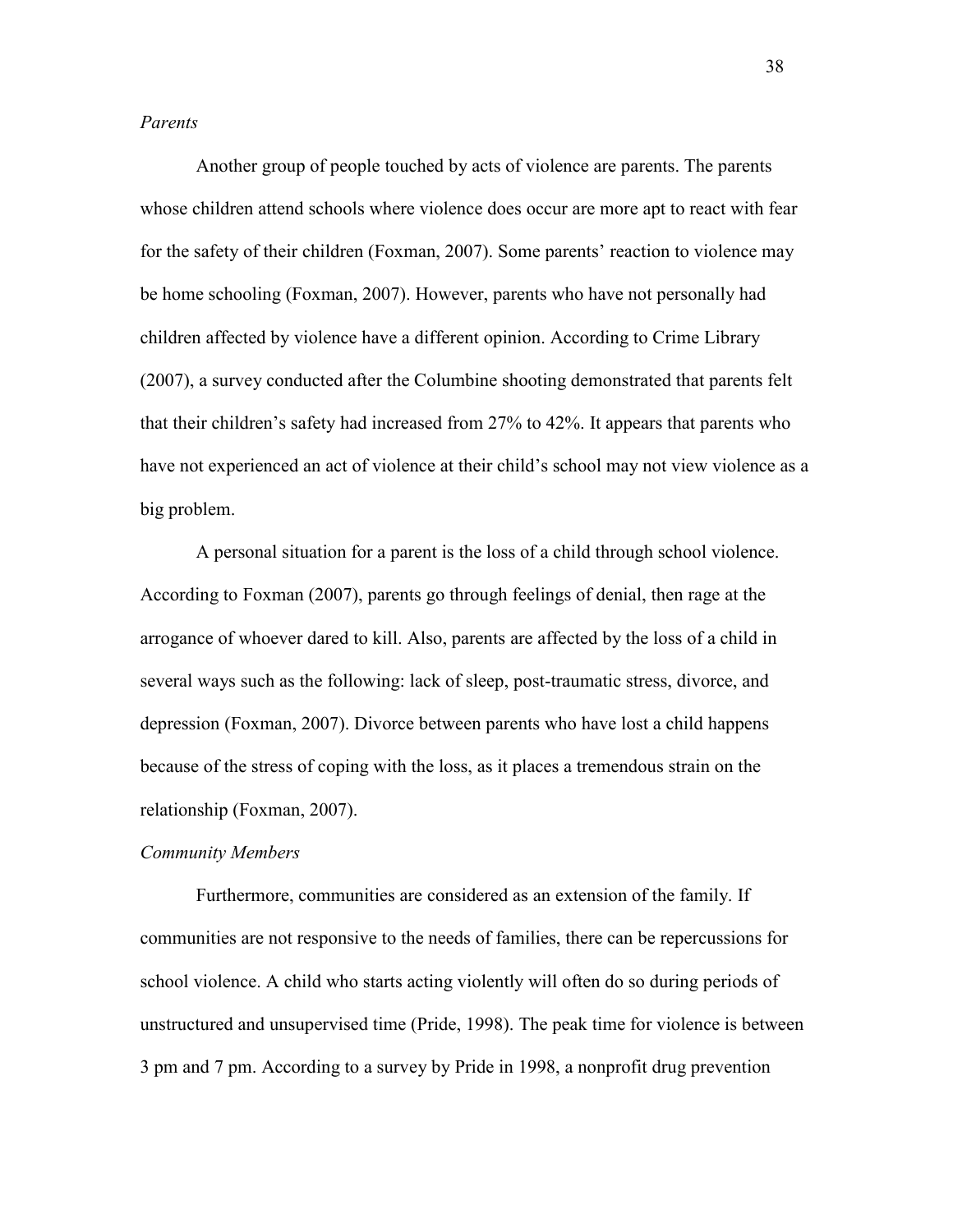program, students who did not carry guns to school were 53% more likely to be involved in community-based after school programs, and 34% were more likely to be involved in school activities like band and sport teams. It appears that communities can play a positive role to make a difference in school violence.

 Community openness to diversity and differences can also relate to school violence. According to The State of America's Children Yearbook (1998), prejudices born in the home may be reinforced by a community attitude of hostility towards people who are different based on their race, religion, ethnicity, gender, sexual orientation, and disability. Also, discrimination and harassment often escalate to violence by children against children, which could take place in the school setting. Communities could play a major role in school violence by providing an extra curriculum for children and being a good role model.

### Perceptions of School Violence

 Perceptions of school violence acts can vary among the school family which consist of students, teachers, principals, parents, and community members. Price and Everett (1997) conducted a series of studies examining the perceptions of students, principals, and teachers surrounding school violence. A national study was performed with almost 600 school principals to assess their perceptions of school violence. The results showed that a relatively small percentage of principals viewed violence related acts such as threatening students  $(11\%)$ , stealing  $(10\%)$ , fighting  $(5\%)$ , and gang activity (3%) as major problems for their school. Principals believed that parental factors such as lack of involvement and supervision played a major role in the use of violence by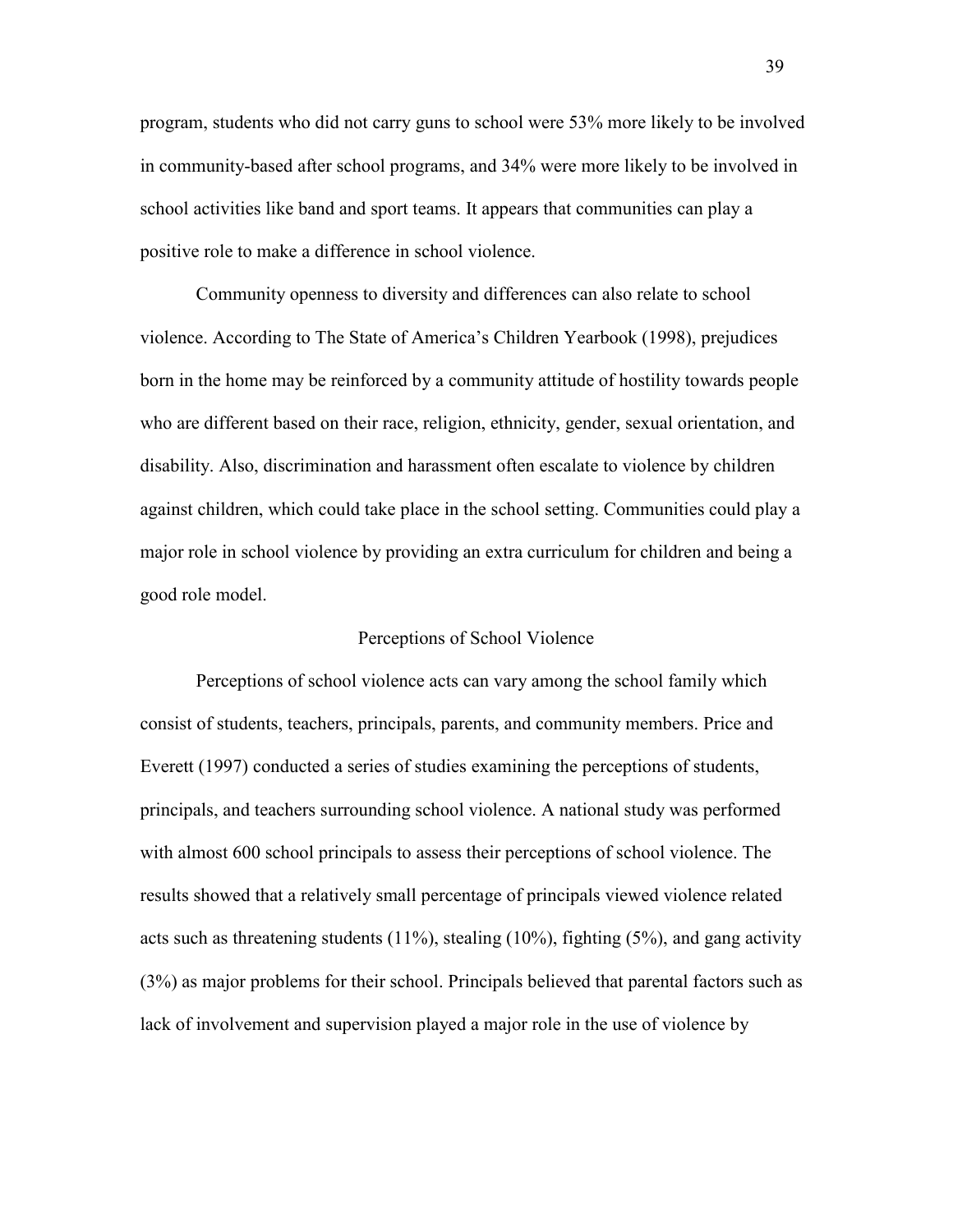students. Also, principals viewed violence provocation as playing a major role in the cause of violence at school.

 Teachers and students' perceptions of school violence indicated that both types of respondents believed the lack of parental supervision and involvement, exposure to violence in the media, and students' lack of motivation were major contributors to the use of violence at school (Everett & Price, 1995; Price & Everett, 1997). Both teachers and students viewed gang involvement and peer pressure as major contributors to school violence. Teachers were more likely to view other school factors such as overcrowding or lack of school supervision (13% to 17%) and students academic achievement level (22% to 29%) as contributing to school violence. Students and teachers differed with regards to perceptions of the schools efforts to address school violence. In fact, one in four students believed that steps taken by the school were of little help in addressing violence while 86% of school teachers believed that steps taken were adequate or more than adequate (Everett & Price, 1995; Price & Everett, 1997).

 Even though parents may not be able to implement a program in the school itself, they can play an important role by discussing issues with their child and attending school board meetings. In fact, some studies suggest that communities and families may serve as a safety net for helping youth avoid or cope with risk and violence (Aisenberg, E., Ell, K., 2005; Ozer, E., 2005). Sutherland (1991) offered suggestions for parents, which may prove beneficial to all involved. First of all, parents can attend board meetings to discuss the information they are learning from their child as well as volunteer with young children. Research by Hill and Jones (1997) has shown that mothers need to be more aware of the reality of school violence. In their study, both mothers and their children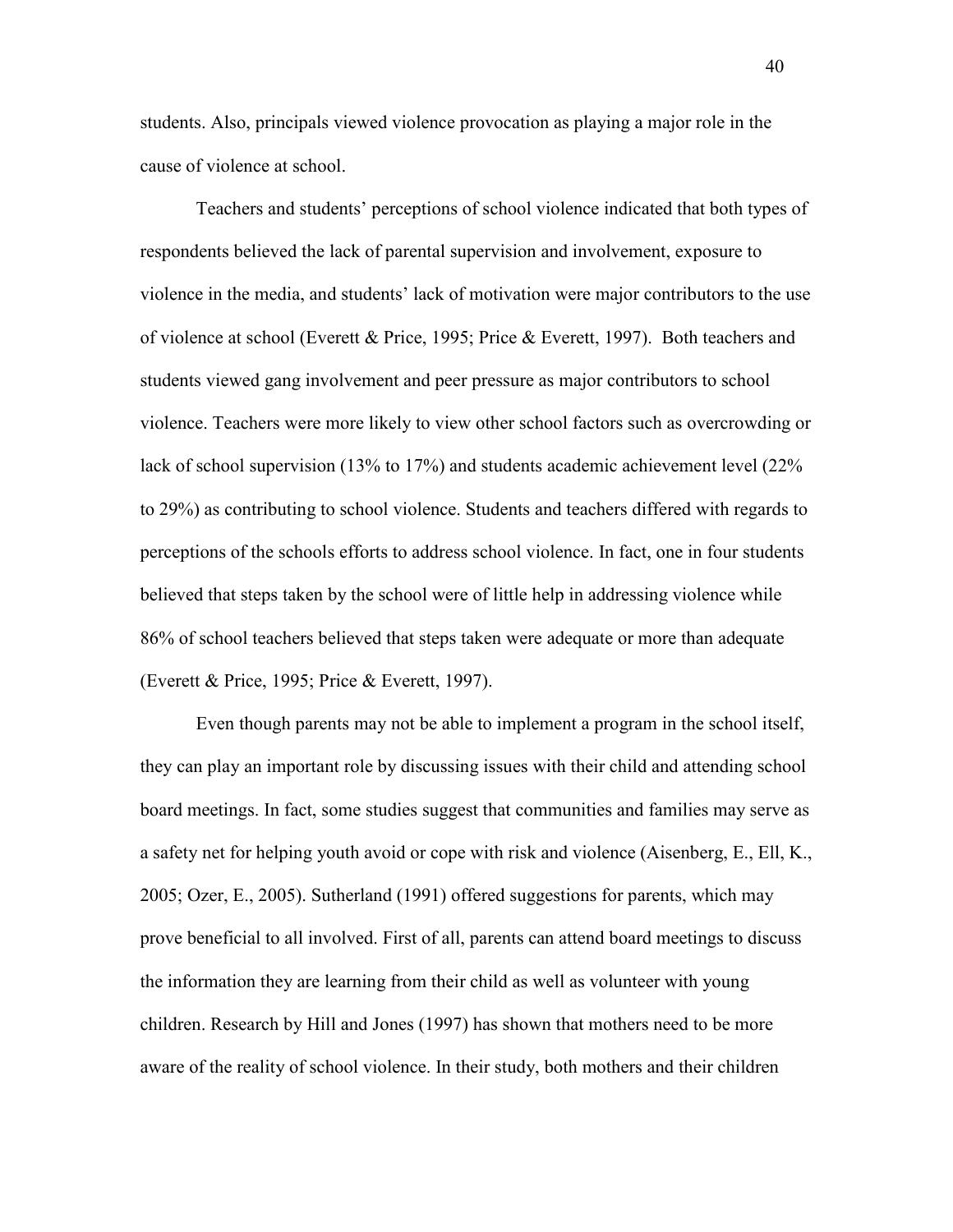filled out a questionnaire on community violence. The questionnaire measured the frequency and type of violence that parents felt that their children had observed. It was found that the majority of mothers reported that their children had observed no instances of violence; in reality, approximately 85% of the children reported being a witness to violence. This may indicate that mothers are not very knowledgeable about the violence their children experience each day.

 Violence can take place against everyone in the community such as children, youth, women, men, and the elderly. The Columbine High School tragedy left U.S. schools communities shaken by the knowledge that there may be troubled youth with the will and ability to commit acts of violence (Butterfield, 2001). According to Walker (1995), 89% of respondents in 700 cities and towns surveyed by the National League of Cities in 1994 said that school violence is a problem in their community. In the National Association for the Education of Young Children (1993) researchers identified several major causes for increased violent behavior at school and in the community which consist of the following: poverty, racism, unemployment, substance abuse, easy access to weapons, inadequate or abusive parenting practices and frequent exposure to violence through the media.

#### Summary

The literature supports the fact that incidents of school violence are no more prevalent in today's schools than they were 20 years ago. In fact, the overall rate of violence has declined in recent years; however, the rates of violence committed by youth have increased over the last 10 years (Office of Juvenile and Delinquency Prevention, 1995). Even though there has been an increase in youth violence it has not affected the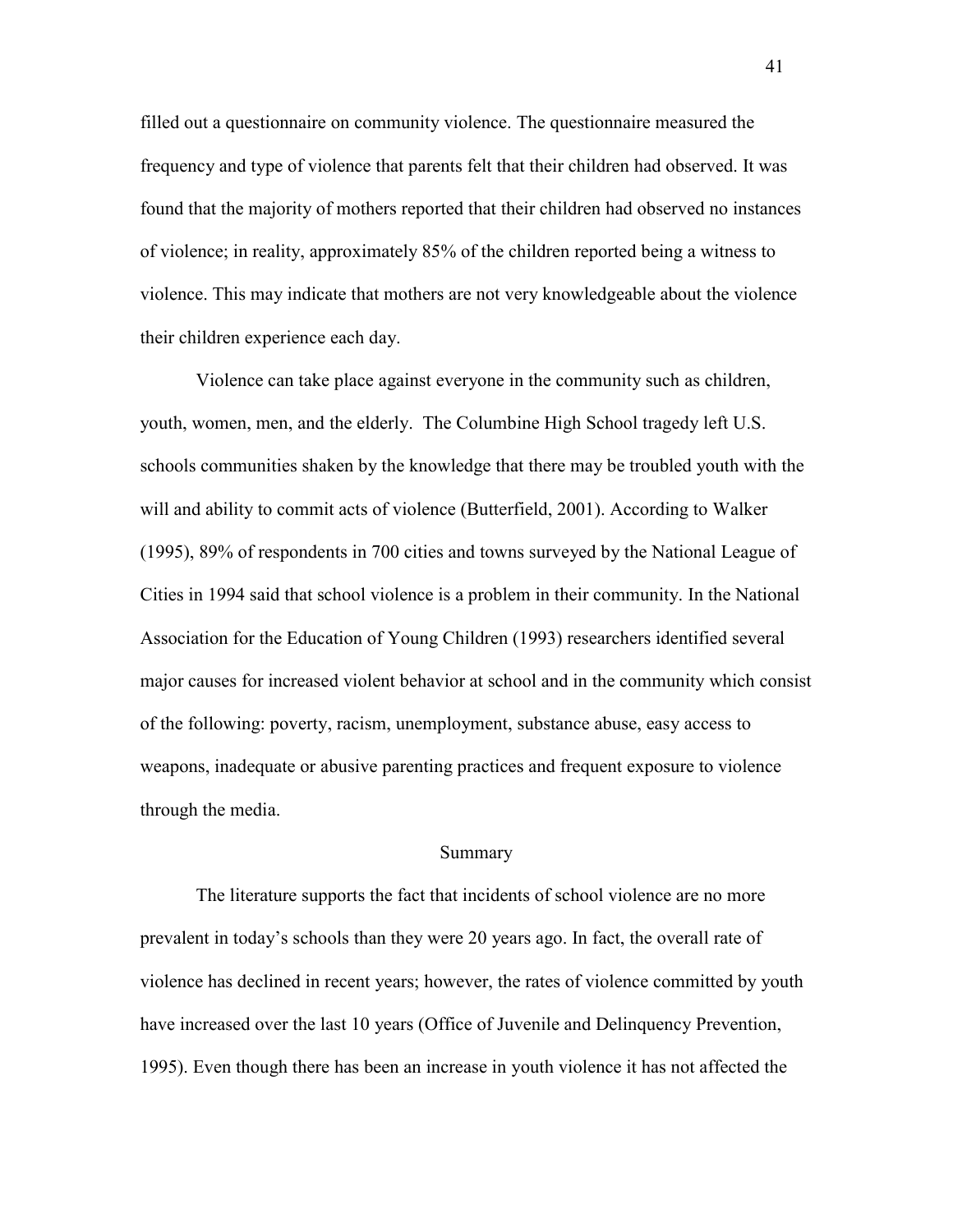overall rate of school violence. According to the Office of Juvenile and Delinquency Prevention (1995), in the past few years, the severity of violence acts has shifted from fights and harassment to murder. With all the publicity that has been focused on high profile school shootings like Columbine; they have prompted a focus on school violence and the ways in which schools are responding.

 An abundance of literature surrounding school violence exists; however, there is not a great deal of information about how students perceive violence. MacDonald (1996) suggested that there is a discrepancy between perceptions and statistics. The literature seems to reveal different opinions of ways to make schools safe. The people making all the decisions are not always in the forefront of everyday acts of violence taking place; these acts are fights, bullying, harassment, and verbal abuse. To make a difference in school violence, it is the researcher's belief that we have to see all people's viewpoints. The many different perceptions need to be studied in order to plan for a safe and learning school environment.

 Chapter 3 of the study will articulate the research methodology. The design of the study will be explained including the sample and population, data instruments used, and the specific data collection and analysis procedures utilized. Chapter 4 will provide communication of the findings of this qualitative study in relationship to the three research questions. Chapter 5 will discuss the immediate and long-range implications of this study. Recommendations for further research regarding the effects of school violence will be discussed.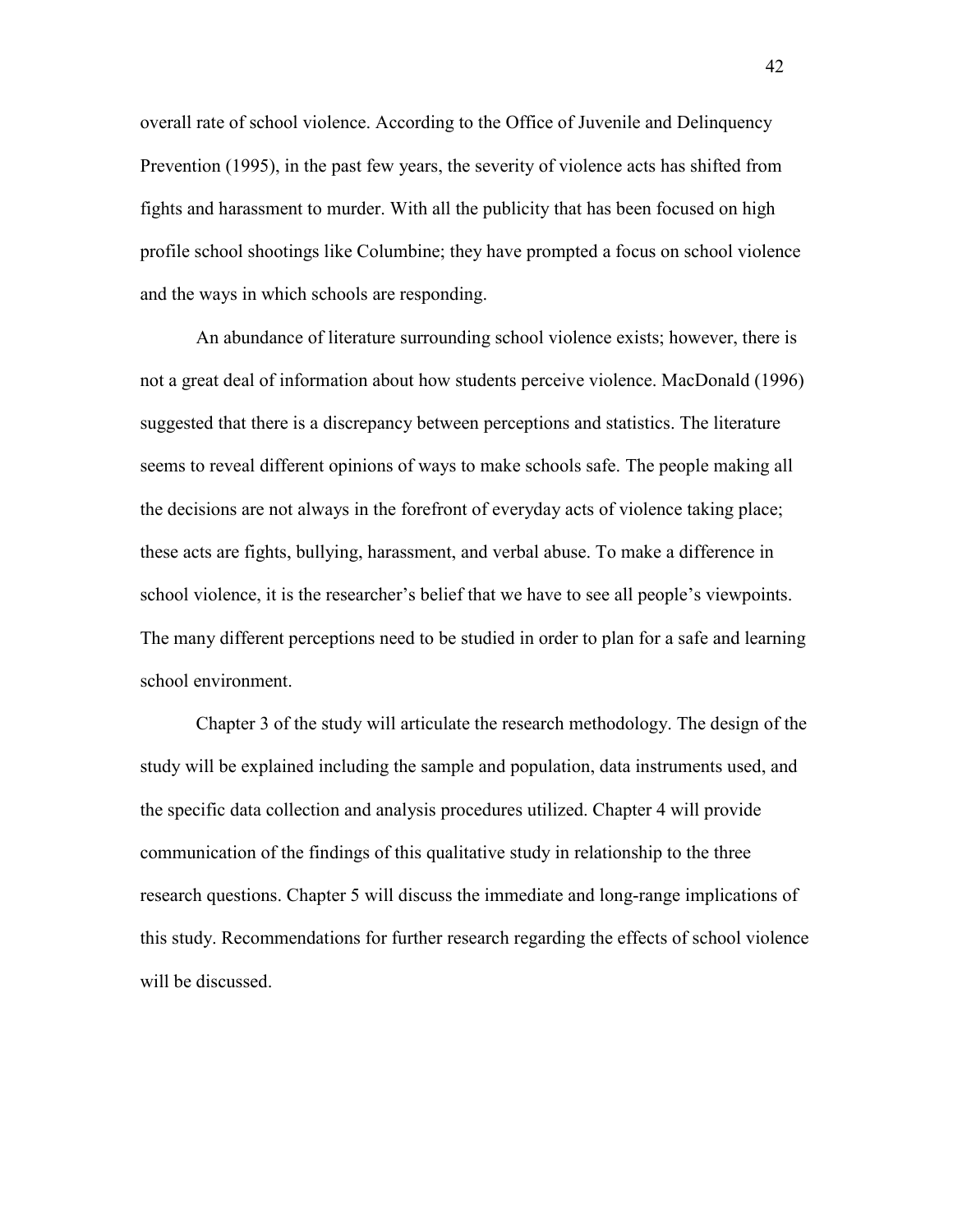#### CHAPTER 3: METHODOLOGY

# **Introduction**

 The purpose of this case study was to explore the affects of school violence on middle-school children, faculty, parents, and community members in a small community. This study focused on the perceptions, beliefs, and attitudes of participants that were indirectly affected by an act of school violence along with the problems that can develop. These problems involved but were not limited to the following areas: the learning process of students, the participants' perceptions of attitudes toward school violence, and the participants' perceptions of the main causes of school violence. This study built on the literature regarding responses to school violence in a unique way. Rather than only focusing on the responses the school had taken, this work addressed the perceptions of all members within this small community who indirectly experienced school violence. In this way, everyone involved in the school community had a voice on the issue of the effects of school violence.

 This chapter outlined the process and procedures for a qualitative case study. This chapter provided an overview of the research design, demographics of the middle school, the role of the researcher, data collection, and the data analysis methodology. In addition, this chapter focused on ethical protection of the participants, and the criteria for selecting the participants.

# Research Design and Justification

 The methodology for this case study was selected to provide understanding and explanations of a social phenomenon dealing with school violence in a small rural middle school. Yin (2003) suggested that the distinctive need for case studies evolved out of the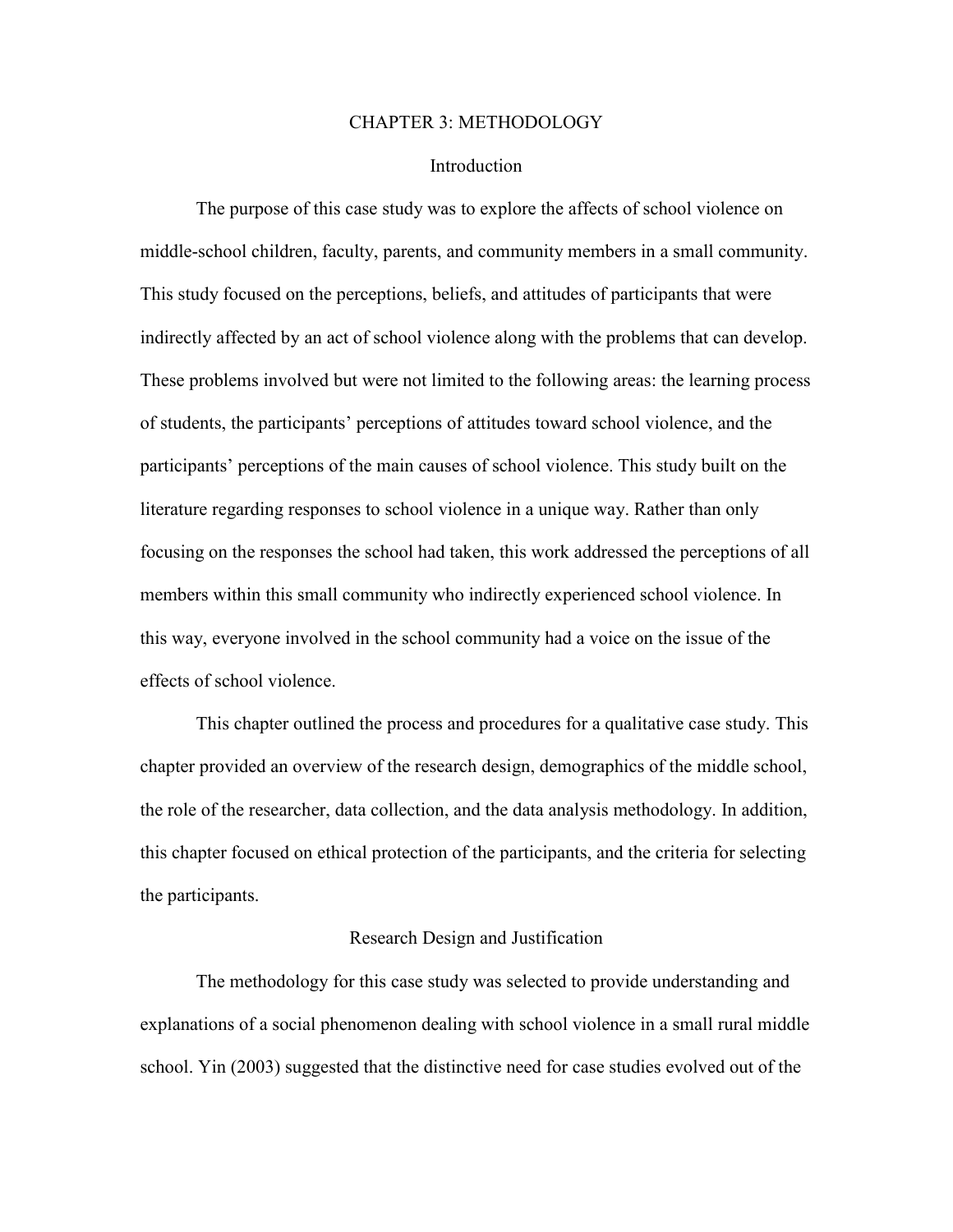need to understand complex social phenomena. To be precise, a case study method allowed researchers to retain the holistic and meaningful characteristics of real-life events. The qualitative case study described in this paper seek to understand perceptions of students, teachers, parents, and community members indirectly involved with an act of violence that occurred in a small rural middle school. Research questions that led this study are the following:

### Research Questions

1. What are the overall perceptions of the school community including students, teachers, parents and community members in regards to school violence?

2. To what extent does school violence impact student success and teacher effectiveness?

3. What do students, teachers, parents, and community members perceive to be the primary contributing factor to school violence?

 For this study, the primary source of data was interviews that center on openended questions asked of each participant. Mason (2000) stated that interviews are one of the most commonly recognized forms of qualitative research methods. The structure of the questions provided for in-depth interviewing. According to Seidman (1989), the goal of this approach is to have the participant reconstruct his or her responses to the situation of school violence. This is important because qualitative interviews enable the researcher to understand experiences and reconstruct events in which the researcher did not participate. Also, finding interviewees with the relevant, first-hand experience is critical in making the results convincing.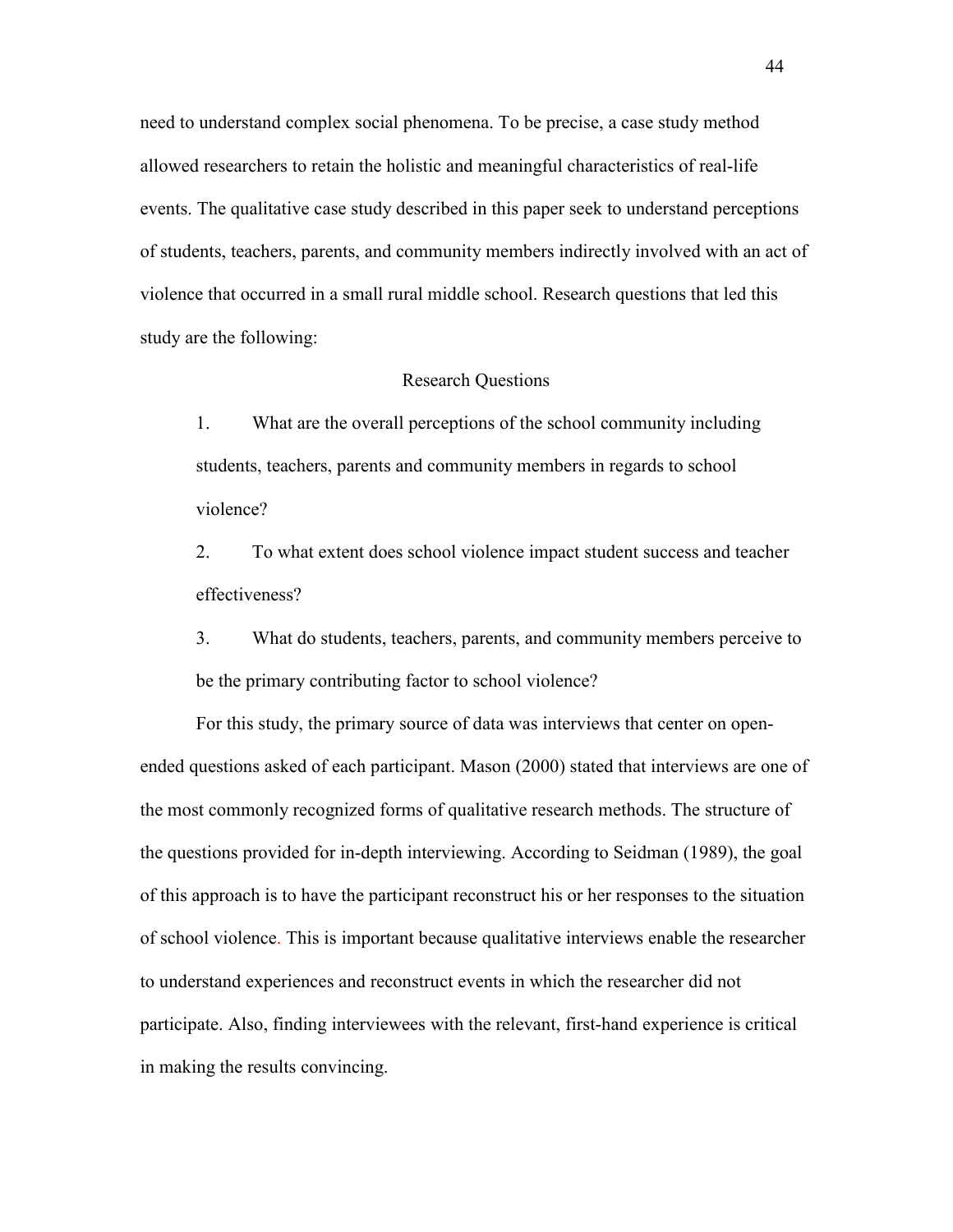Creswell (1998) referred to five research traditions that can be used in a qualitative study identified as the following: biography, phenomenology, grounded study, ethnography, and case study. A case study is the most appropriate tradition for this study since the researcher is interested in the participants' perspective of school violence. A case study examined a single instance or event: acts of school violence fit this catergory. In addition, a case study provided a systematic way of looking at events, collecting data, analyzing information, and reporting the results (Creswell 1998). Creswell (1998) stated that the researcher might gain a sharpened understanding of why school violence happens, and what might be considered for future research.

# Reliability and Validity

 In a research study there are several types of validity that may be sufficient. However, for this study content validity seemed to be the most appropriate. According to Types of Validity (2007), content validity happens when the research provides adequate coverage of the topic being studied. This includes measuring the right thing as well as having an adequate sample. For this study, the formal interview guide developed enabled the researcher to cover the topic of school violence. Also, the sample of participants was taken from a suitable target group. The sample group for this study involved participants who were indirectly impacted by the act of school violence that occurred at the middle school.

 When conducting qualitative research, it is important to triangulate the data collection results. According to Merriam (2002) the description for triangulation is using multiple investigators, sources of data, or data collection methods to confirm emerging findings. Merriam informed that triangulation can be employed to ensure internal validity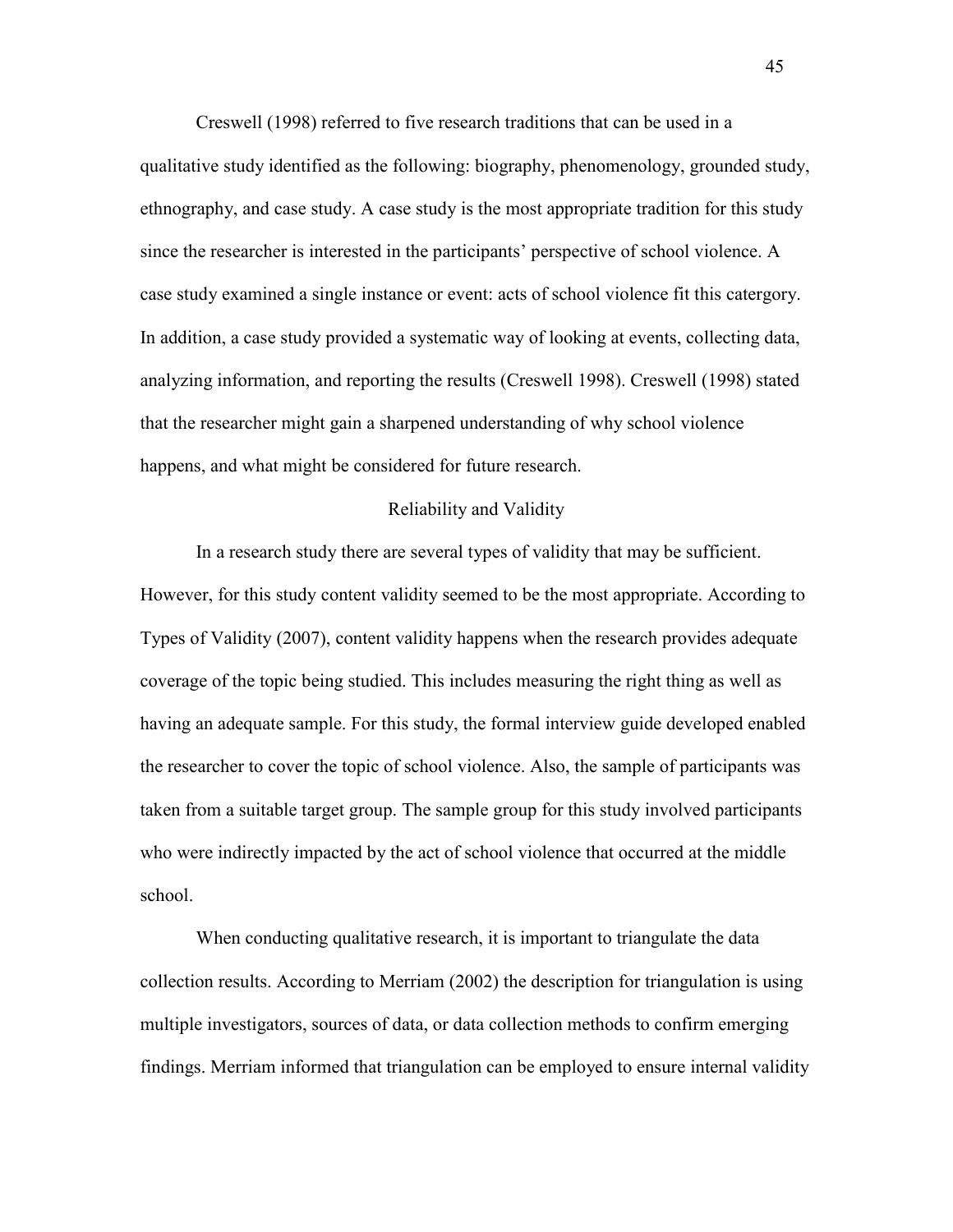of a study by using data from the interviews to confirm with documents or artifacts relevant to the study. Therefore, triangulation for this study was accomplished by transcribing the interviews and looking for themes and patterns to build a coherent justification of the data which was compared to sources from documents or artifacts. Documents and artifacts used in this case study were newspaper reports provided by the local county news and videos, which were provided, by a local new station. Yin (2003) noted that documents can provide other specific details to corroborate information from other sources. Newspaper articles and videos were used to help understand the scope of school violence. To enhance the validity of the study, the researcher conducted member checking with the adult research participants. The researcher created short interpretations or summaries of the data that are called theoretical memos. These theoretical memos were returned to the adult participants to check my interpretations of the data with the participants' own understanding. The researcher obtained feedback on the initial summaries by taking information back to informants. Creswell (1998) informed that this could be a key verification step in the research.

# Plan of Action

 The plan of action included specific guidelines and the rationale for the selection of participants, as well as ethical considerations necessary for guaranteeing respect for all those involved in the research process. A formal interview guide provided assurance that the research questions were answered with accuracy and consistency across participants. A description of the environment and the rationale for the site selection provided contextual information to better understand the lived experiences of the participants. The interview questions reflected the focus of the research and provided opportunities for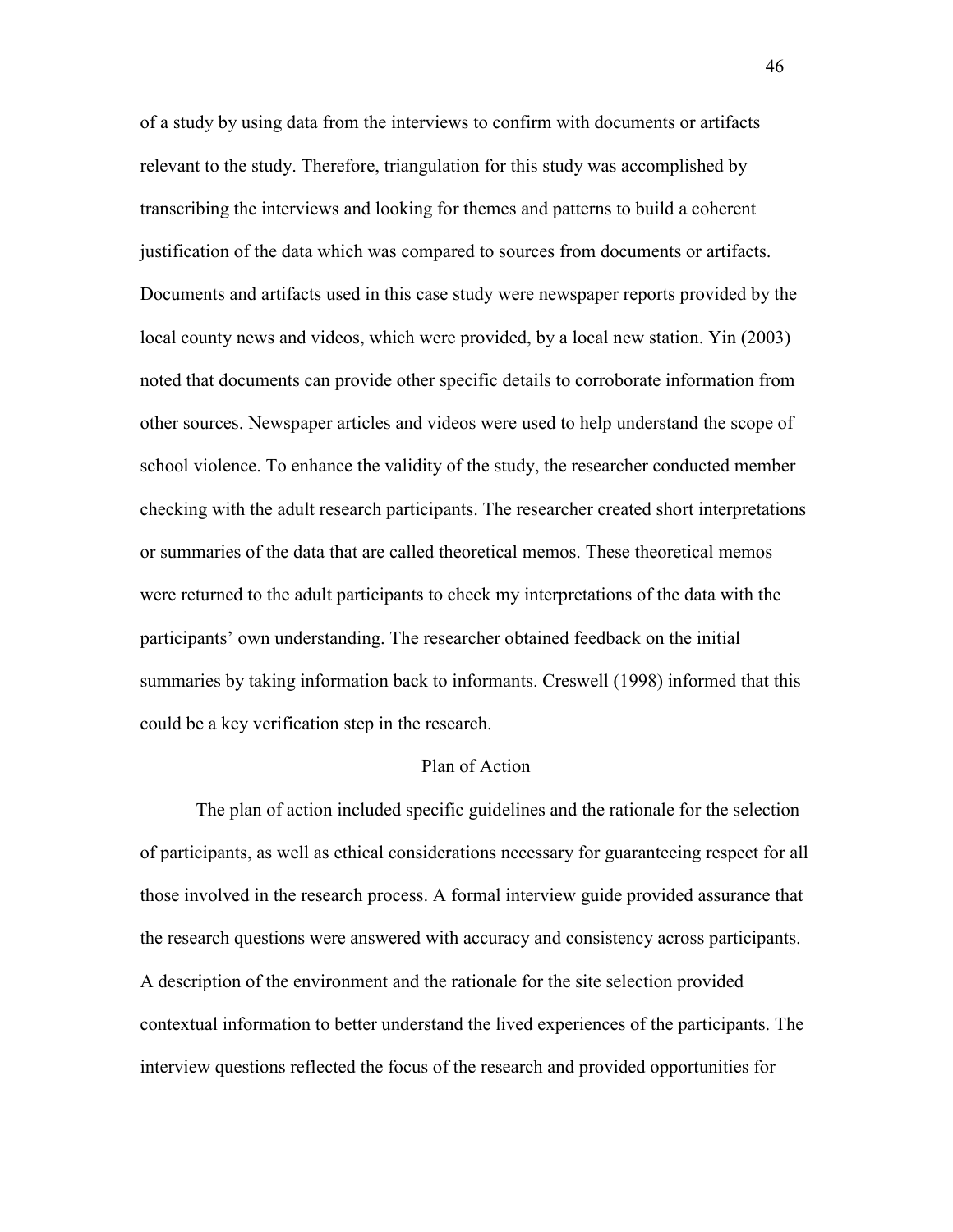participants to describe their perceptions of school violence. Individual interviews reflected the methodological approach that was guided by a qualitative case study.

# Population

 The school where this study was conducted is in a rural county and includes grades six through eight with a population of 336 students. According to the Georgia Department of Education, 2005-07 the students are divided by race and ethnicity which consist of the following: Asian, blacks, Hispanic, Native American/Alaskan Native, whites, and multiracial. The two prominent races are African American and Caucasian. This information demonstrated that the population of African American students in this rural county school is 59% higher than the state percentage of enrollment for middle schools in the state of Georgia is 38%. On the other hand, the white students in this rural county school represent 39% of the student population and lie below the state percentage of enrollment for middle schools located in the state of Georgia which is 47%.

 According to the Department of Education (2007), out of the 336 students enrolled at this particular middle school, 87% of the population is considered economically disadvantaged and 14% are labeled with disabilities. When comparing these percentages to other middle schools in the state of Georgia, the economically disadvantaged represent 50% of the population and students with disabilities are at 12%. There appeared to be a wider gap between economically disadvantaged students than students with disabilities when comparing this rural school to other schools in the state of Georgia. With this economical disadvantage being so high it causes the area of eligibility for free and reduced lunch for this county to be high. In order for a student to qualify for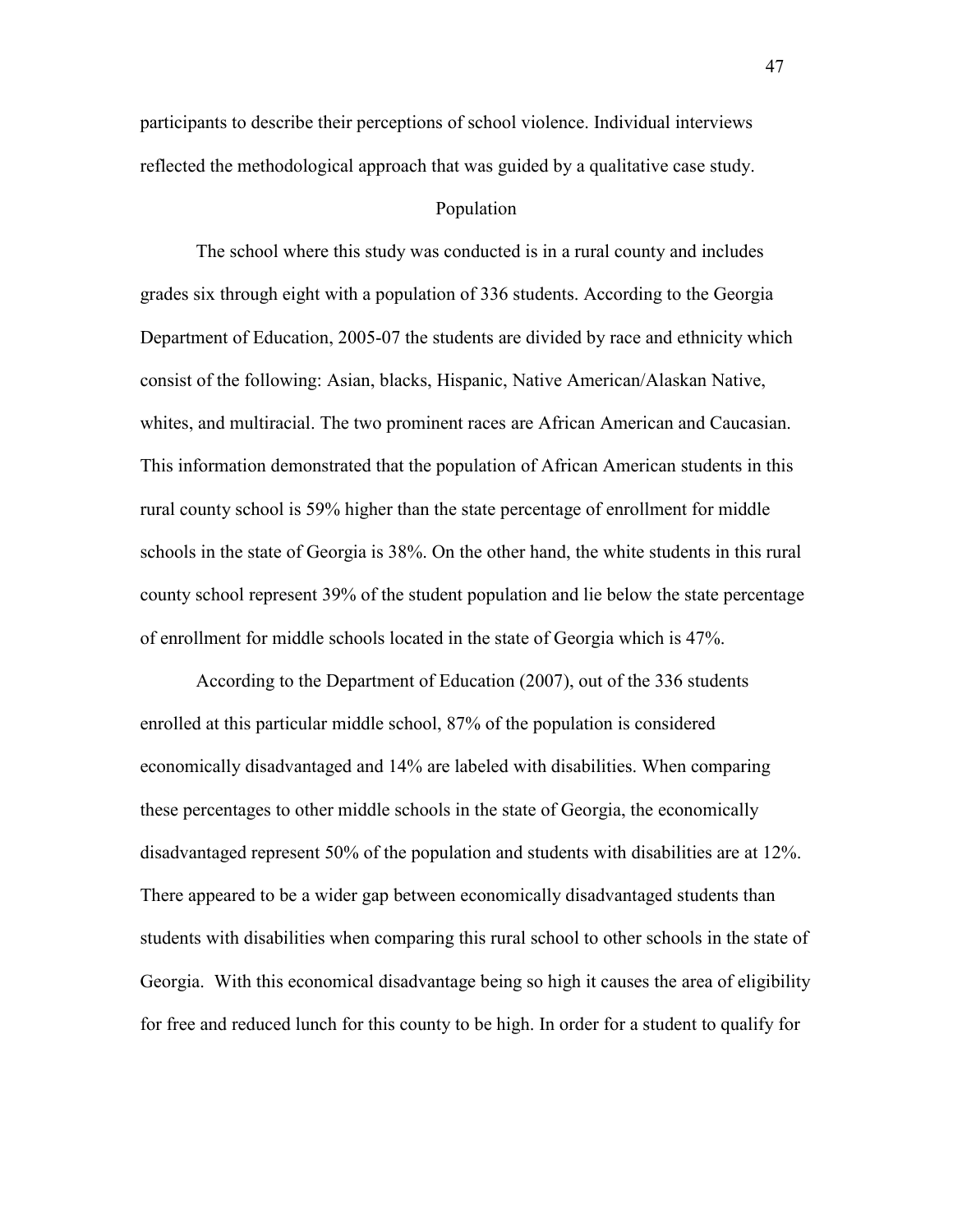free and reduced lunch, family income must be considered. These statistics only reinforce the fact that this rural county middle school is challenged economically.

# Participants

 In a case study, Miles and Huberman (1994) stated that researchers might consider any number of sampling strategies in a qualitative inquiry. Creswell (1998) stated that researchers need to have clear criteria in mind and should provide clear and convincing rationale for their decisions when designing qualitative studies. The type of sampling chosen for this study was systematic. There were 115 eighth graders at the middle school. From a master list of all students, every 19th student was chosen resulting in 6 student interviews. Since most of these students are from single parent homes, the student list was used to identify parents by choosing every 25th child on the list. This created a total of 4 parent interviews. There are 40 staff members at the middle school. Out of 40 staff members at the middle school, every tenth person was chosen totaling 4 staff members interviewed. Since there are 40 business owners in this small town, every tenth owner was chosen from a list provided by the city hall. There were 4 community members interviewed. The researcher felt that the students are the participants most vital to this study. This is why their number of interviews is higher. The total of interviews for this study was18, which consumed a lot of time between interviewing, transcribing, and coding. The researcher was capable of conducting this number of interviews; the concern will be if enough data was found. Too many interviews would be a waste of valuable time. Too few interviews can always be adjusted if the data does not start showing themes and patterns that repeat (Creswell, 1998). According to Kvale (1996) in interview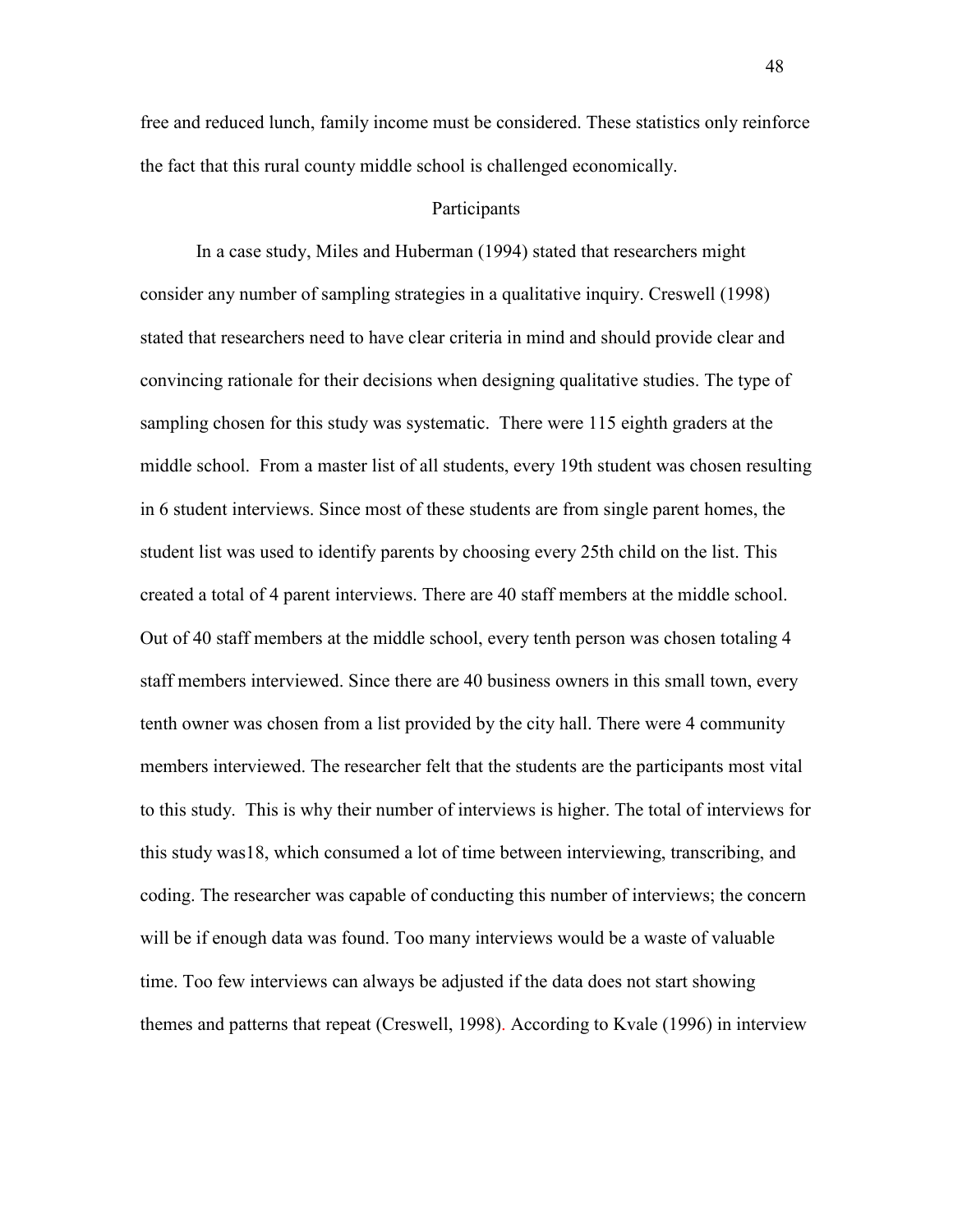studies, the number of interviews tend to be around 15 plus or minus 10, he explained that this number maybe due to time and resources available for the investigation.

# Data Collection

 The primary source of data collection was interviews. According to Janesick (2004), "Interviewing is a meeting of two persons to exchange information and ideas through questions and responses, resulting in communication and joint construction of meaning about a particular topic" (p.72). The rationale for the use of interviews in this study is because the researcher's beliefs that simple or brief responses will not answer the research questions. Rubin (2005) suggested that if a researcher anticipates the need to ask people to explain answers, give examples or describe their experiences, then in-depth interviews should be used. In addition, Rubin explained that through qualitative interviews researchers become aware of experiences and reconstruct events in which the investigator did not participate. In this study, the researcher's goal was to understand the perceptions of school violence and how they affect the participants. In fact, Rubin and Rubin explained that the purpose of using interviews in a case study is to find out what happened, why, and what it means more broadly.

 All interviews were conducted individually at the local county middle school or at a convenient location for the participants. The site was a private and quiet setting in the counselor office at the middle school. The researcher ensured that the interview room was well suited for everyone in advance to minimize or prevent any problems from occurring, which could be uncomfortable for the interviewees. Prior to the interview sessions, the researcher made contact with the school counselor to discuss any effects that the interview could have on the students. Also, the researcher and school counselor have an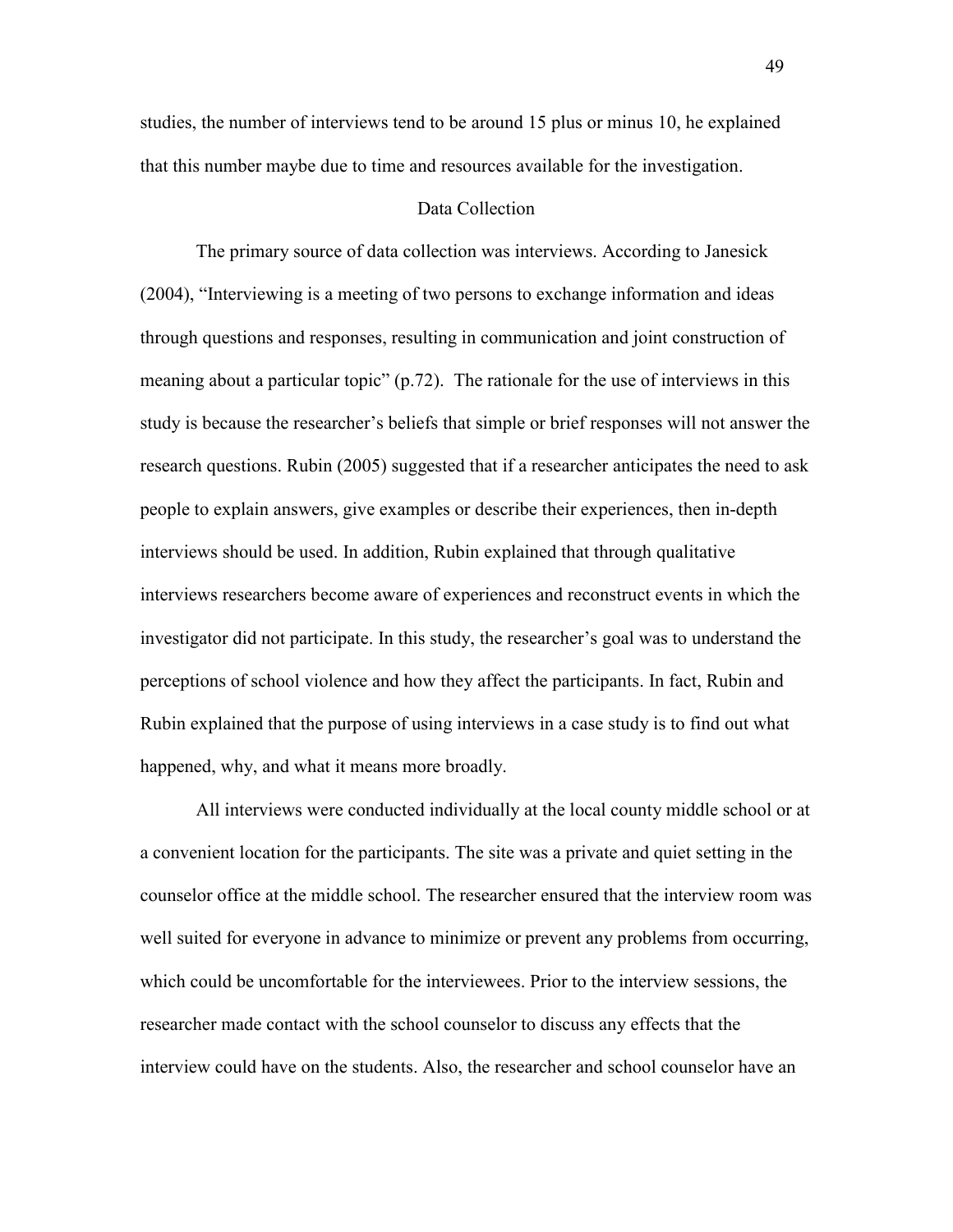intervention plan in place so that all students who do get emotional during the interview received immediate counseling. The intervention plan consisted of individual counseling, contacting of parent, or group counseling. This was based on individual needs.

 The following equipment and supplies were used: a tape recorder, tapes, writing utensils, and interview guide. Also, there were extra materials available in case of a technical problem. According to Janesick (2004), the following format should be followed when preparing for an interview: (a) be prepared with a tape recorder, tape, and a notebook to take field notes while interviewing, (b) before the interview, check your recorder and tape to see that both are functional, and (c) carry a spare tape recorder, extra tapes, and batteries.

 An interview guide was used to lead the interviews (Appendix A). The guide consisted of two types of questions: open-ended questions which were general in nature that all participants answered as well as specific questions that were geared towards certain groups, such as students, school officials, parents and community members. Rubin (2005) suggested that a master checklist of interview questions is valuable when asking participants different questions. Also, follow-up questions were asked based on the interviewee responses to clarify or add vital information to the interview. According to Rubin (2005), "follow-up questions are ask in order to get more depth and understanding about an idea, a concept, a theme, an event, or an issue suggested by the interviewees that the researcher feel speaks to research concerns" (p.173). Prior to the interview, consent and assent forms were obtained from each middle school student who participated in the study. Also, the adults signed consent forms. The researcher reviewed with the participant the purpose of the study, the amount of time that was needed to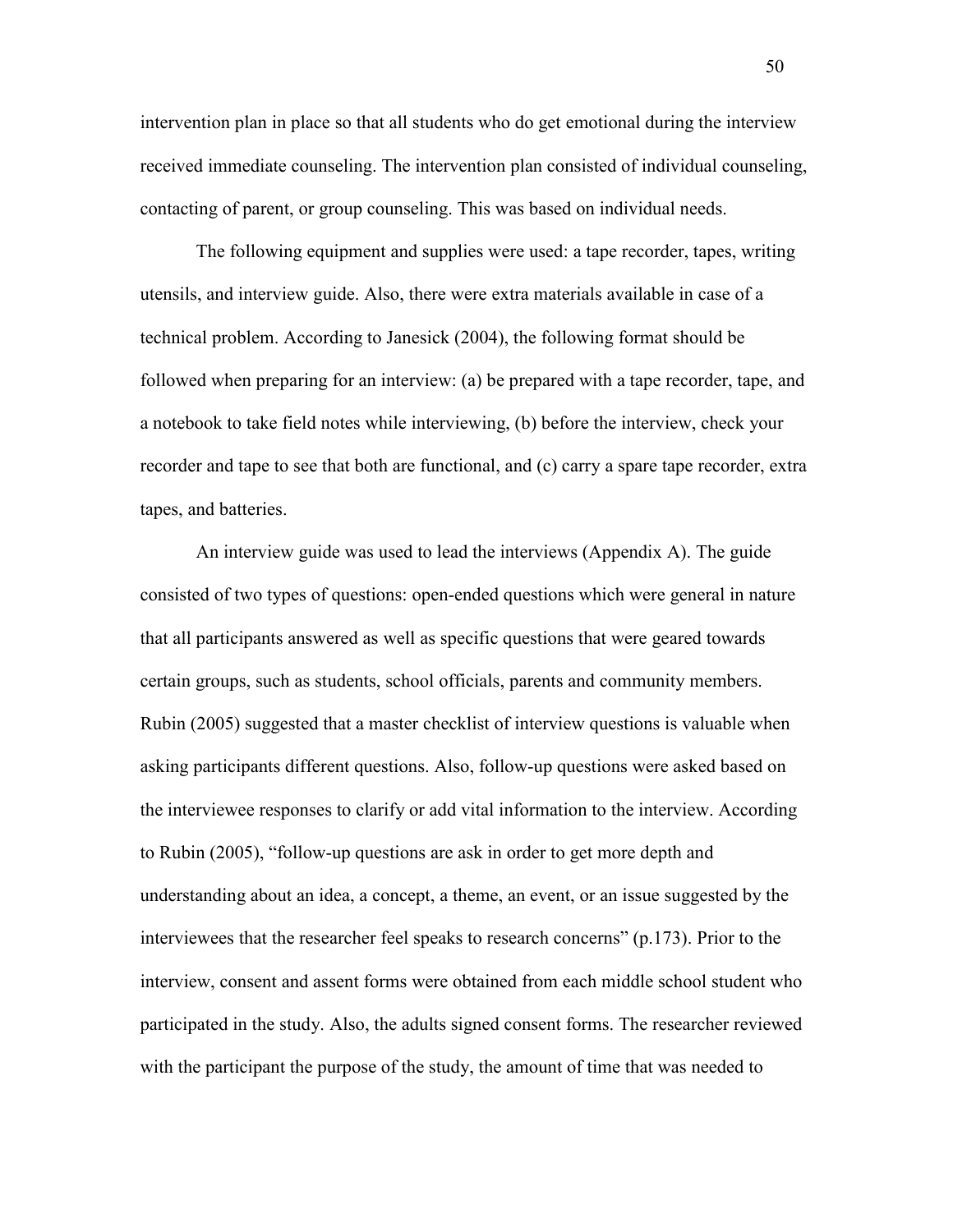complete each interview, and plans for using the results from the interview. In addition, the participants were informed that a one-page summary would be provided with the results of the study.

 During the interview, the researcher adhered to the questions from the interview guide with an exception of any follow-up questions. Also, the researcher tried to complete the interview within the time specified of 30 to 45 minutes at the beginning of the interview. The most important part of an informative interview is being a good listener. Creswell (1998) informed that an effective interviewer is a listener rather than a speaker during an interview. Furthermore, information was recorded on the interview guide in case of technical malfunction; however, these notes were quickly inscribed notes and not very detailed due to the difficulty of asking questions and writing answers at the same time.

### Analysis

 The primary source of data collection was interviews; however, collecting the data is only a preliminary step. Wolcott (1994) stated that "the real mystique of qualitative inquiry lies in the process of using data rather than in the process of gathering data and the ultimate challenge lies in organizing, analyzing, and interpreting the collected data" (p.1). Once the interviews were recorded, then the researcher transcribed each interview into a Microsoft document. Rubin (2005) suggested that after transcribing, the researcher will write a summary of the contents of the interview which should include the following: name (or the pseudonym) of the interviewee, the time and location of the interview, the reasons the interviewee was included in the study, and how long the interview lasted. Following the transcription and summary of the interviews, the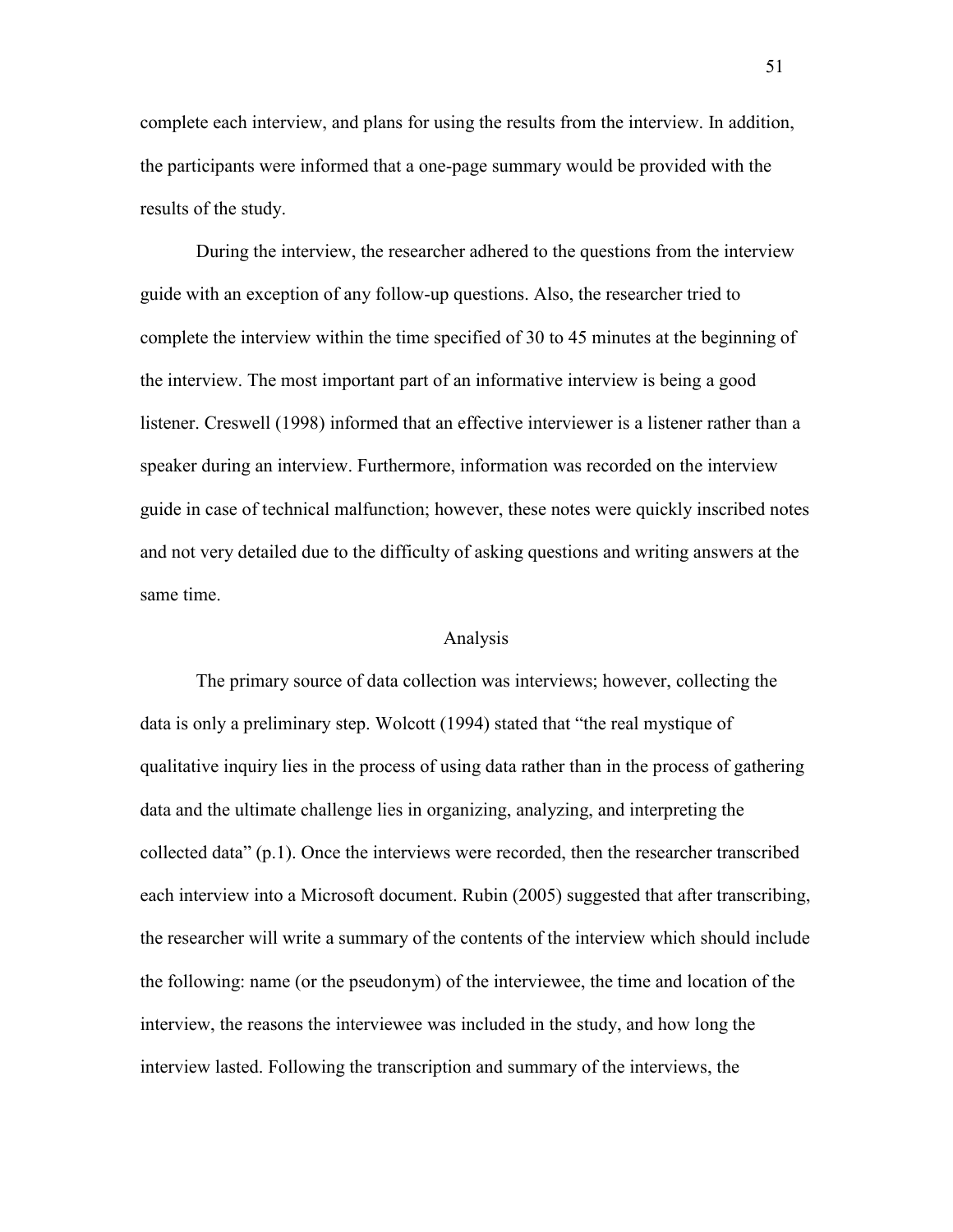researcher organized and prepared the data for analysis. First, the researcher read through all data in order to obtain a general sense of the information and to reflect on its overall meaning. Notes or thoughts were written in the margins for the benefit of the researcher and then, the researcher began detailed analysis with a coding process. According to Rossman and Rallis (1998), coding is the process of organizing the material into chunks before bringing meaning to those chunks (p. 171). The coding process helped to generate categories or themes for analysis.

 Rubin (2005) defined themes as, "summary statements and explanations of what is going on" (p. 207). Once the researcher developed the themes or categories, then the data from the interviews was sorted and pasted based on the established themes or categories. According to Rubin, themes enable the researcher to seek answers to the research questions in ways that allow the researcher to draw broader conclusions. Also, once themes have been defined they will be expanded and defined with further data. The researcher looked for ways of reducing the categories by grouping topics that related to each other. After making the final decision on each category, then the themes were organized into a coherent and consistent narrative that described the findings of the study. The researcher placed all data belonging to each category in one place and performed a preliminary analysis. It may be necessary to recode the existing data.

### Role of the Researcher

 According to Creswell (1998), writers have agreed upon an explanation about when a qualitative study should take place by stating the following:

 One undertakes qualitative research in a natural setting where the researcher is an instrument of data collection who gathers words or pictures, analyzes them inductively, focuses on meaning of participants, and describes a process that is expressive and persuasive in language (p. 14).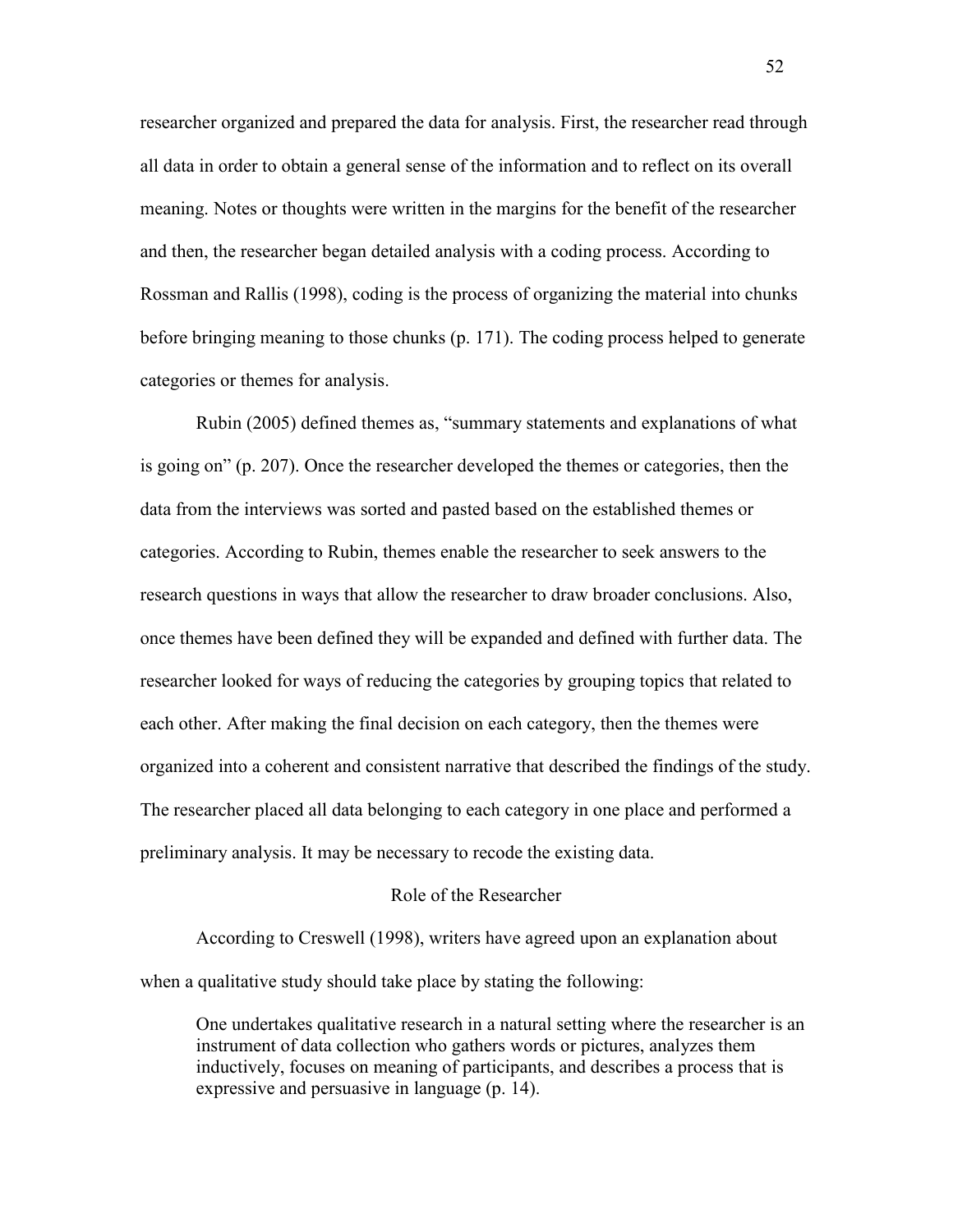The role of the researcher in this study was to become the instrument for data collection. It was the researcher's responsibility to create an interview guide, attain permission for interviews (Appendix B), conduct face-to-face interviews, tape the interviews, and transcribe the interviews. Next, the researcher color-coded the data in an effort to find themes or patterns that arose from the data. Lastly, the researcher used a colleague as a peer debriefer in an effort to enhance the accuracy of the study. The peer debriefer looked at the raw data and themes in an effort to ensure that the researcher was on the right track and served as a sounding board for the researcher.

### **Ethics**

 Ethical considerations are of vital importance and demand critical attention. Marshall and Rossman (1995) said, "qualities that make a successful qualitative researcher should be revealed through an exquisite sensitivity to the ethical issues that are present when we engage in any moral working toward openness; avoiding stereotypical assumptions; displaying honest concern and care; actively listening to each participant with empathy; and being non-judgmental (Marshall & Rossman, 1995). These participants received written permission to be interviewed and explanation of how, when and where these taped interviews were conducted. Confidentiality for all participants was respected throughout the research process. (IRB Approval #09-03-08-0280736)

#### Summary

 As with any study, there will always be unforeseen circumstances that occur during the research process which may necessitate some flexibility in executing the research plan. The description of the methodology used in this research study provided opportunities to reflect on the practices and procedures that were used. Chapter 4 will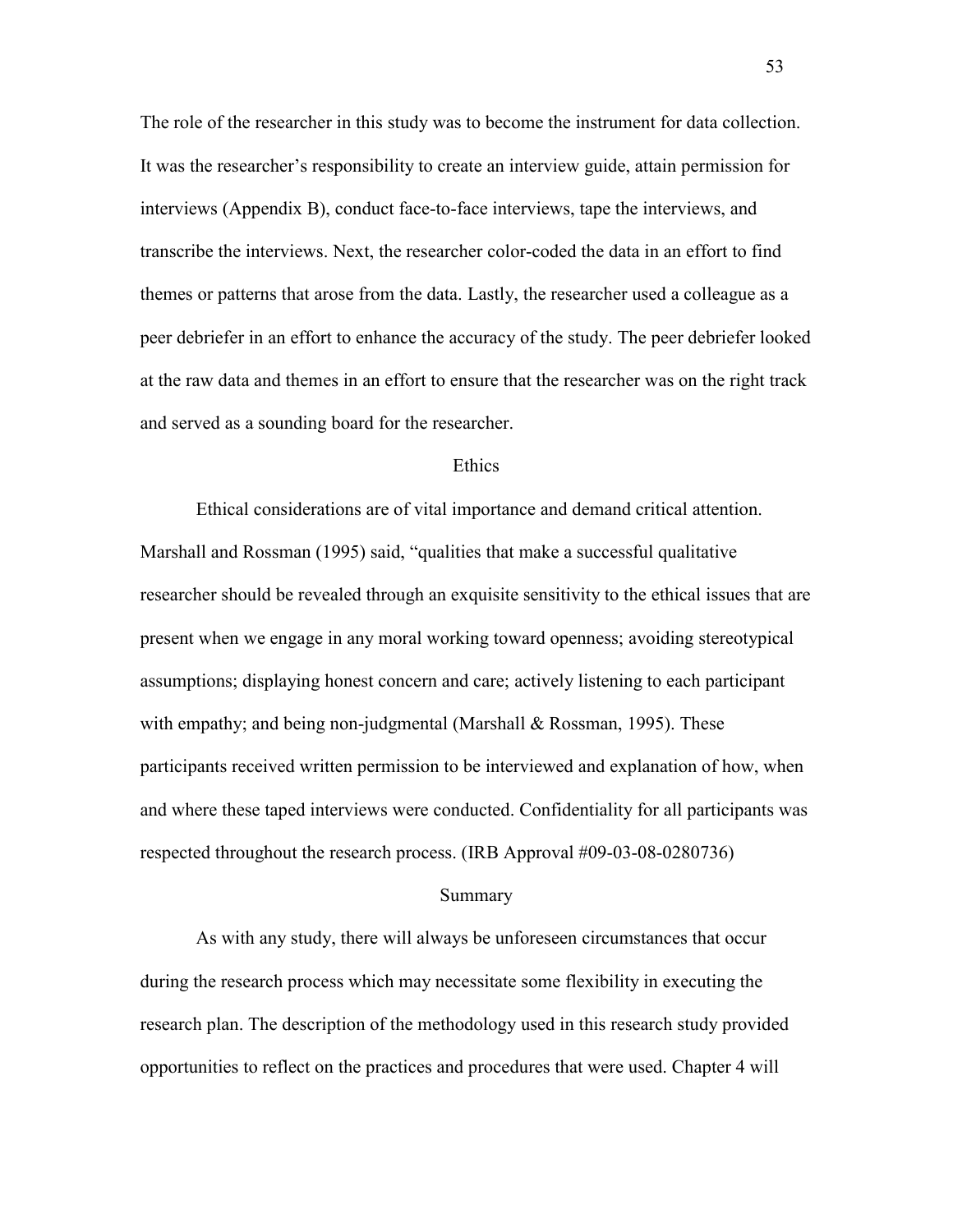provide communication of the findings and give detailed descriptions of this qualitative study in relationship to the three research questions. Chapter 5 will discuss the immediate and long-range implications of this study. Recommendations for further research regarding the effects of school violence will be discussed.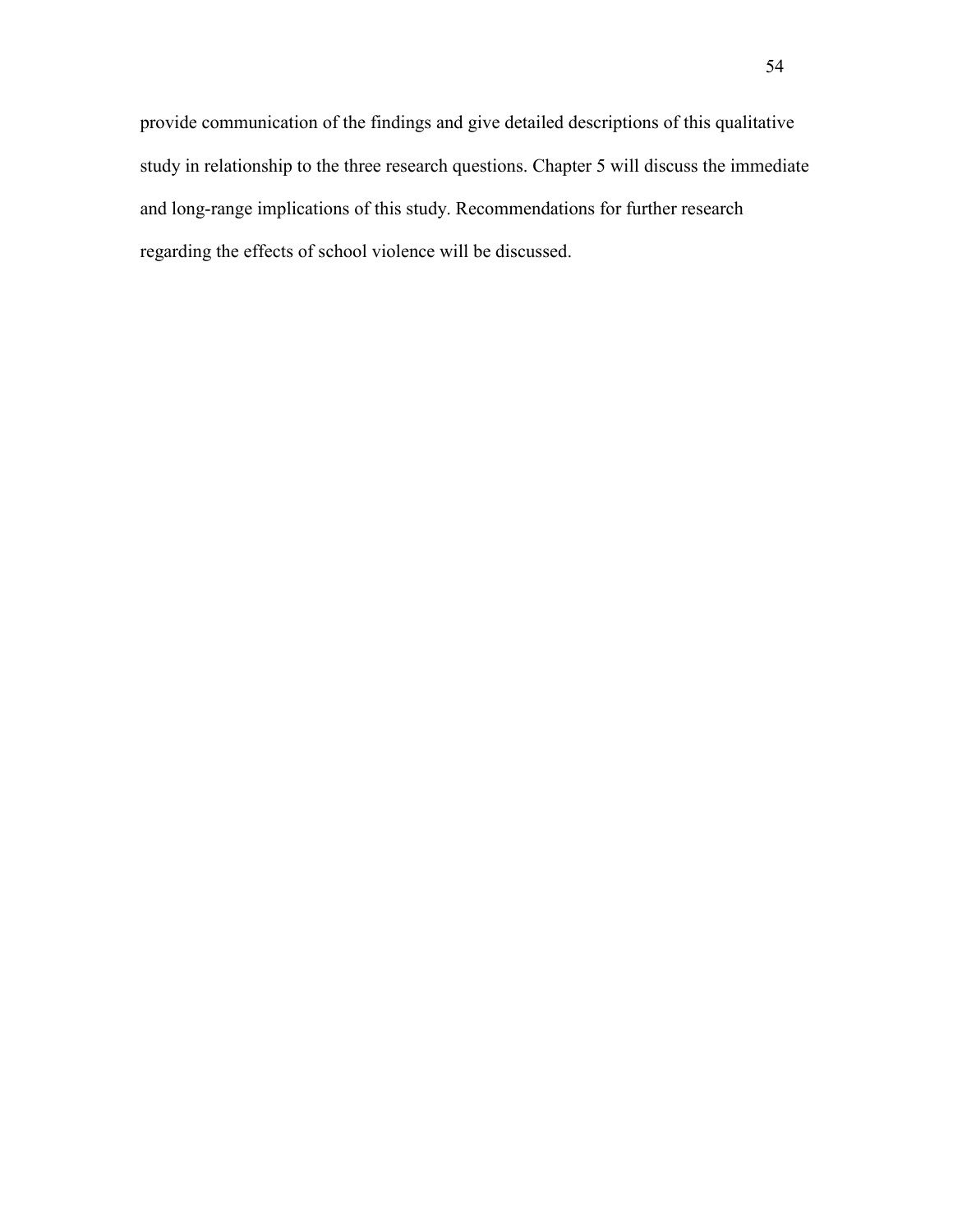# CHAPTER 4: PRESENTATIONS AND ANALYSIS OF DATA

# *Introduction*

 The purpose of this study was to examine the perceptions of students, teachers, parents, and community members surrounding issues of school violence at a local middle school. This local middle school was involved in an act of school violence that happened on Thursday, September 7, 2007 which caused widespread panic through the small community in which this school is located (WMAZ-TV, 2007). A middle school student held six students hostage in a classroom for over an hour. Even though, this violent act ended without any serious injuries, it affected many people (WMAZ-TV, 2007). Due to the potential safety issues involved with discussing this particular act among the hostage students, this study is focused more broadly on the concept of school violence, rather than the hostage situation.

# *Data Collection*

The primary source of data collection for this study was interviews. The interviewees consisted of 6 middle school students, 4 middle school parents, 4 teachers, and 4 community members. Each interview was recorded on a tape recorder. Then the researcher using Microsoft Word transcribed the interviews. Upon completion of the transcripts, the researcher used a color code system to sort the data in the effort to find themes and patterns that emerged. All tapes, interview sheets, and transcripts were kept under lock and key. In addition, there were short interpretations made of the data called theoretical memos. These theoretical memos were used to check for accuracy within the data. All adult participants received a copy of their theoretical memo. The participants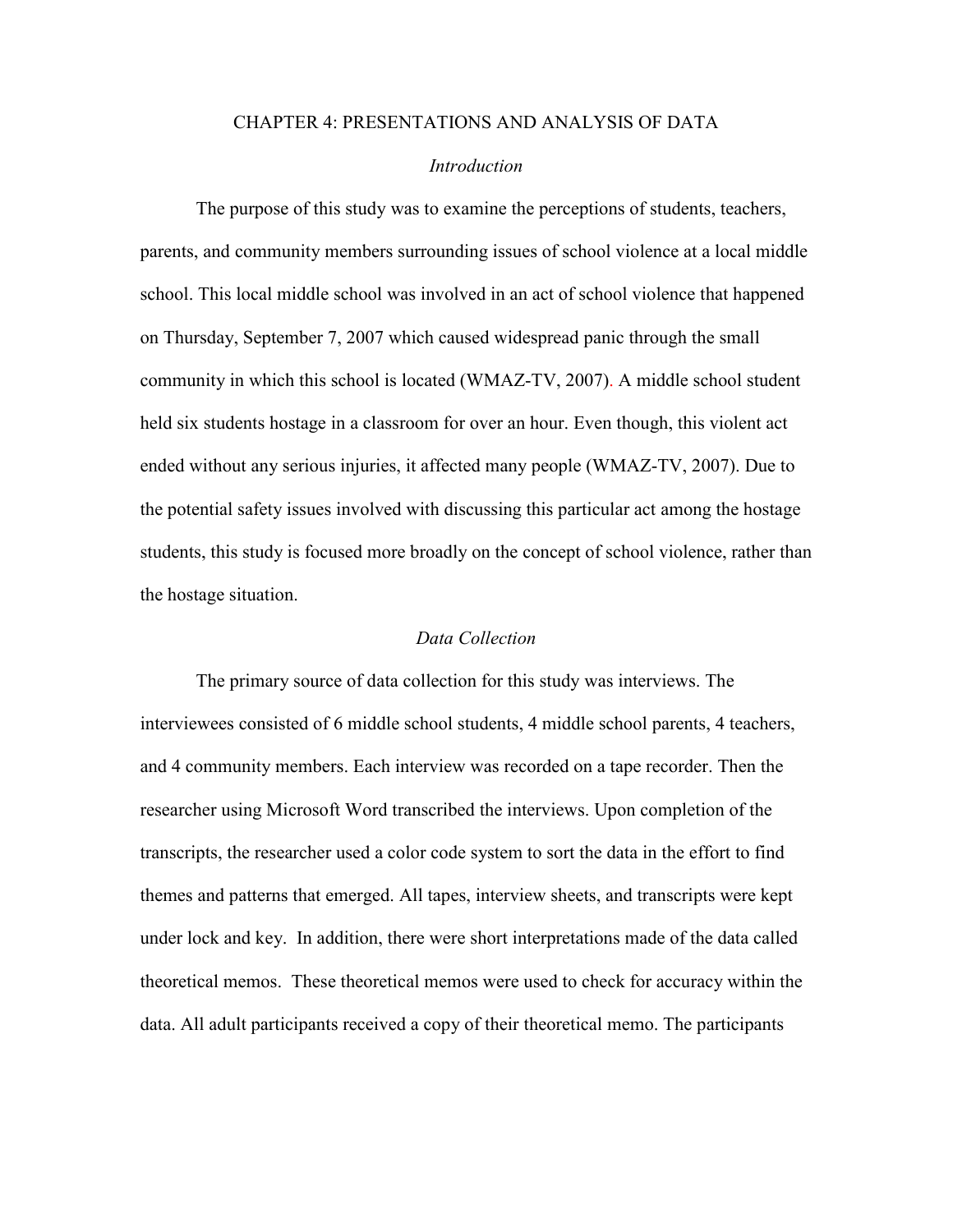were asked to read over the researcher interpretations of their answers to help ensure that the data was accurate.

# Overall Findings

# *Perceptions of Students, Teachers, Parents, and Community Members*

There were three main research questions that were to be answered in this study. The first research question dealt with the perceptions of students, teachers, parents, and community members concerning school violence. From the findings, there were several perceptions in each subgroup that stood out among the data. The first perception among the parents was that bullying is a factor in school violence. Next, the parents felt that school violence is a concern and more prevalent now as opposed to 10 years ago. Also, the parents believed that the safety of students is the responsibility of the administration and police department. Finally, the parents felt that the confidence level of providing a safe environment has been shaken due to the act of violence that occurred at this school last year.

The second subgroup consisted of students and their perceptions of school violence at their school. The students' first perception was that they felt safe while at school, although they perceive that some students do not feel safe. Feelings of not being safe while at school appear to be on the rise. In fact, research is demonstrating that there is a relatively high and increasing number of students who report feeling unsafe in school (Brady, K., Balmer, S., Phenix, D., 2007).) Next, the students perceived that the most frequent occurring acts of school violence are fighting, arguing, teasing, hitting, and bullying. Also, the students believed that the most serious acts of school violence are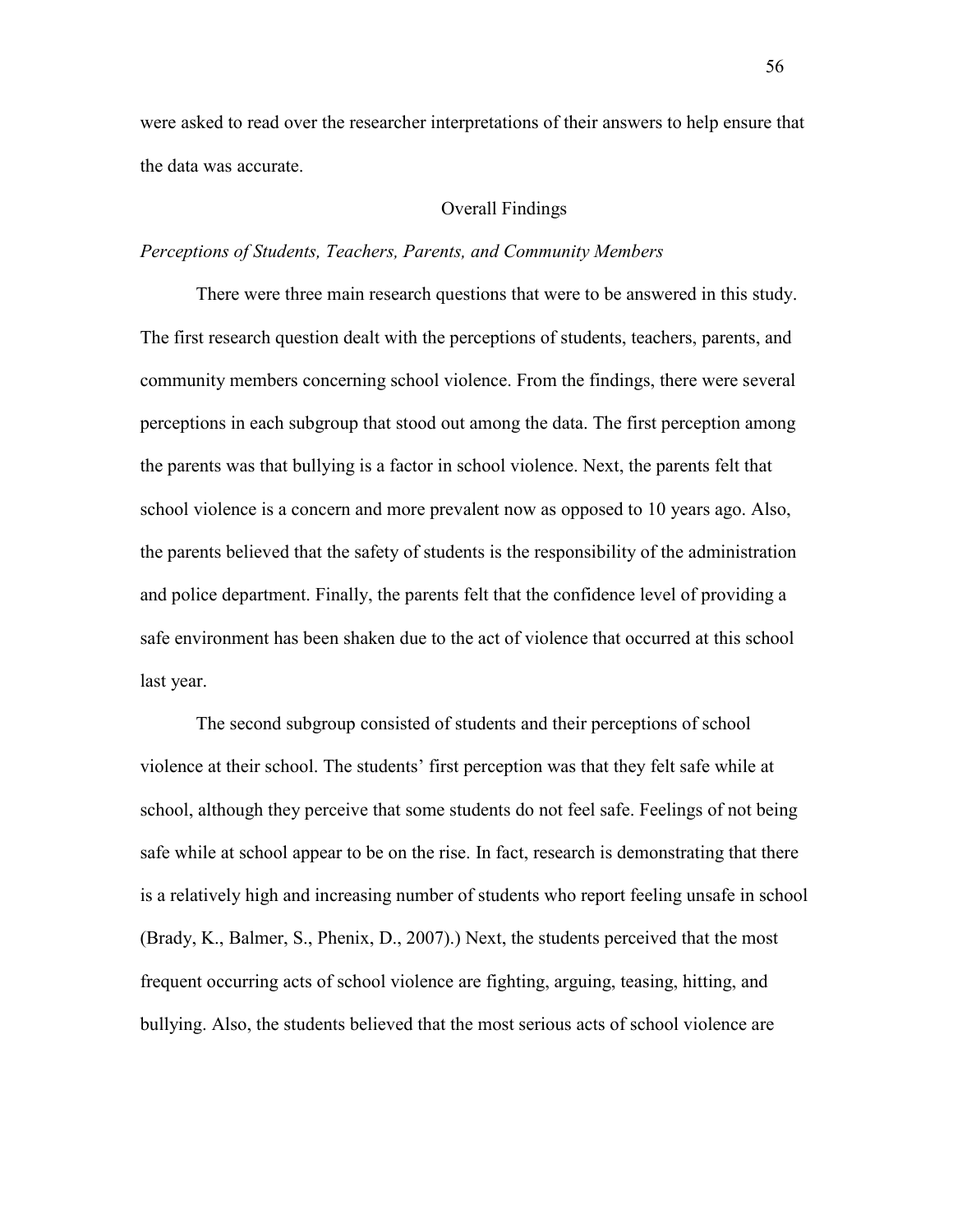holding people against their will, fighting, and bullying. Lastly, the students felt that they would report any school violence to an adult at their school.

The teachers made up the third subgroup. The teachers perceived that it would take a team effort to reduce acts of school violence. Next, the teachers believed that school violence has affected their mindset by worrying about what could happen. The teachers felt that they have taken on extra roles in the classroom. For example, they are expected to teach the curriculum, manage their classroom, follow safety rules set by the local board, and are suppose to be a good role model. Finally, the teachers believed that school violence could impact a student's academic achievement. This could happen by being absent from the classroom. When students are absent from the classroom then they are missing valuable instruction. However, if the students are in the classroom and are preoccupied with feelings of fear then they are also missing important information.

The last subgroup, which consists of community members, revealed their perceptions about school violence. The first perception was that there are certain behaviors that could lead to school violence such as peer pressure and lack of communication. Next, the community members' felt that their participation could be helpful in creating a safe school environment. The community members believed that this could happen by them being more observant and aware of things happening. Finally, the community members felt that it is the responsibility of the parents to reduce school violence. The following topic discusses how school violence has affected student learning.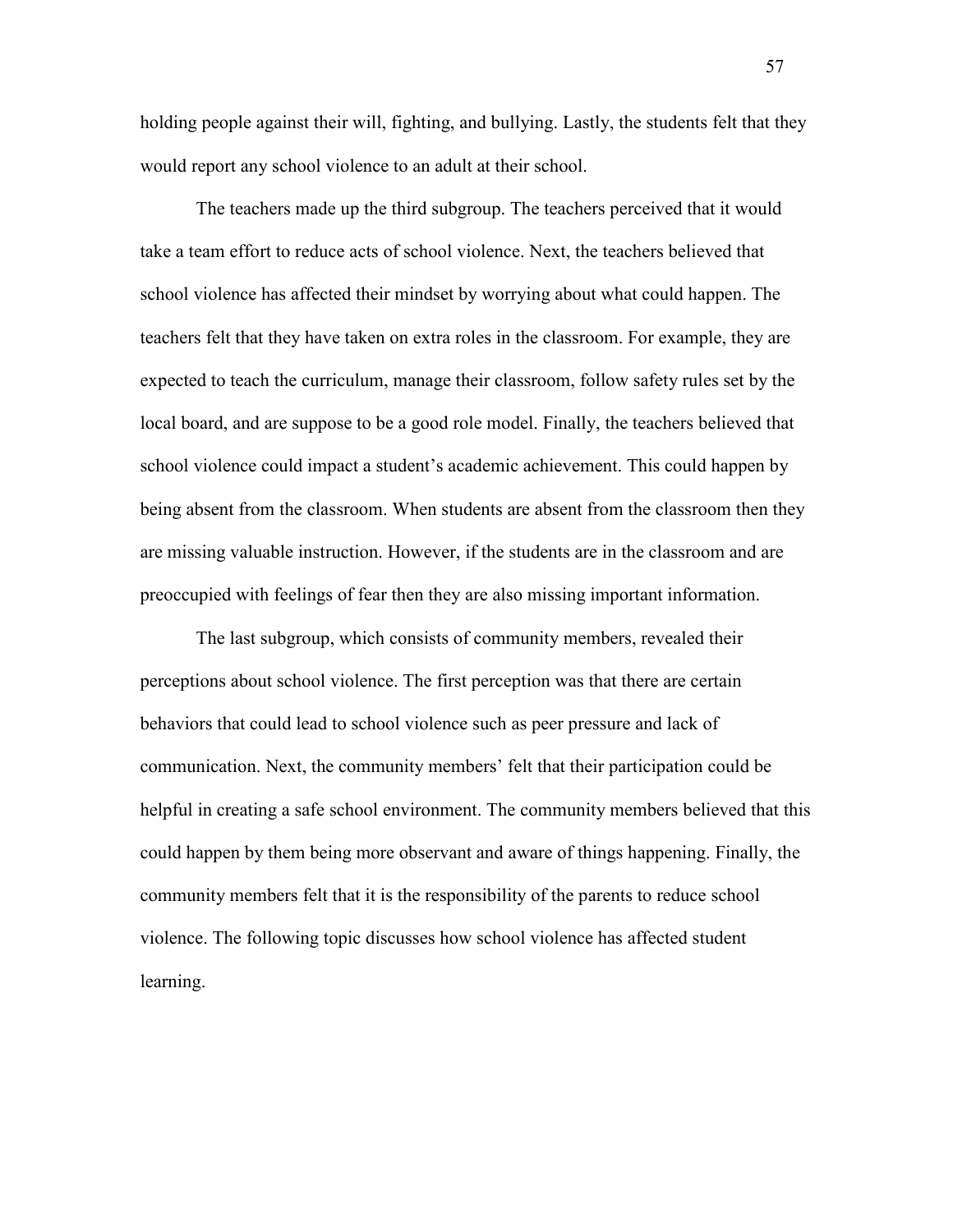### *Impacted Learning Environment*

The next research question dealt with the way in which school violence acts have impacted the learning environment for both teachers and students. Teachers have been affected by school violence from the viewpoint of becoming more fearful. Now, teachers are not only held accountable for teaching the curriculum but also for controlling violence in their classrooms. According to the teachers who were interviewed in this study, school violence has changed the way that they think. Since the violent act occurred, they have all these thoughts about safety in the back of their minds, and it has distracted them from teaching the curriculum. It was the perceptions of the teachers that when students are afraid to attend school due to being fearful of bullies or a violence act occurring, then this can cause lack of concentration and increase absenteeism. When students are absent from school, they miss the instruction that is occurring in the classroom, which most likely will minimize their academic success.

# *Main Causes of School Violence*

The last research question related to the main causes of school violence. According to the parents, bullying is the main cause. The students felt that a bad home environment and touching others are the main causes of school violence. The teachers believed that a certain kind of home environment is the main cause of violence at school. The community members perceived that substance abuse like drugs and alcohol and a low socioeconomic level are the main causes of school violence. The next section will focus on the patterns and themes that emerged from this study.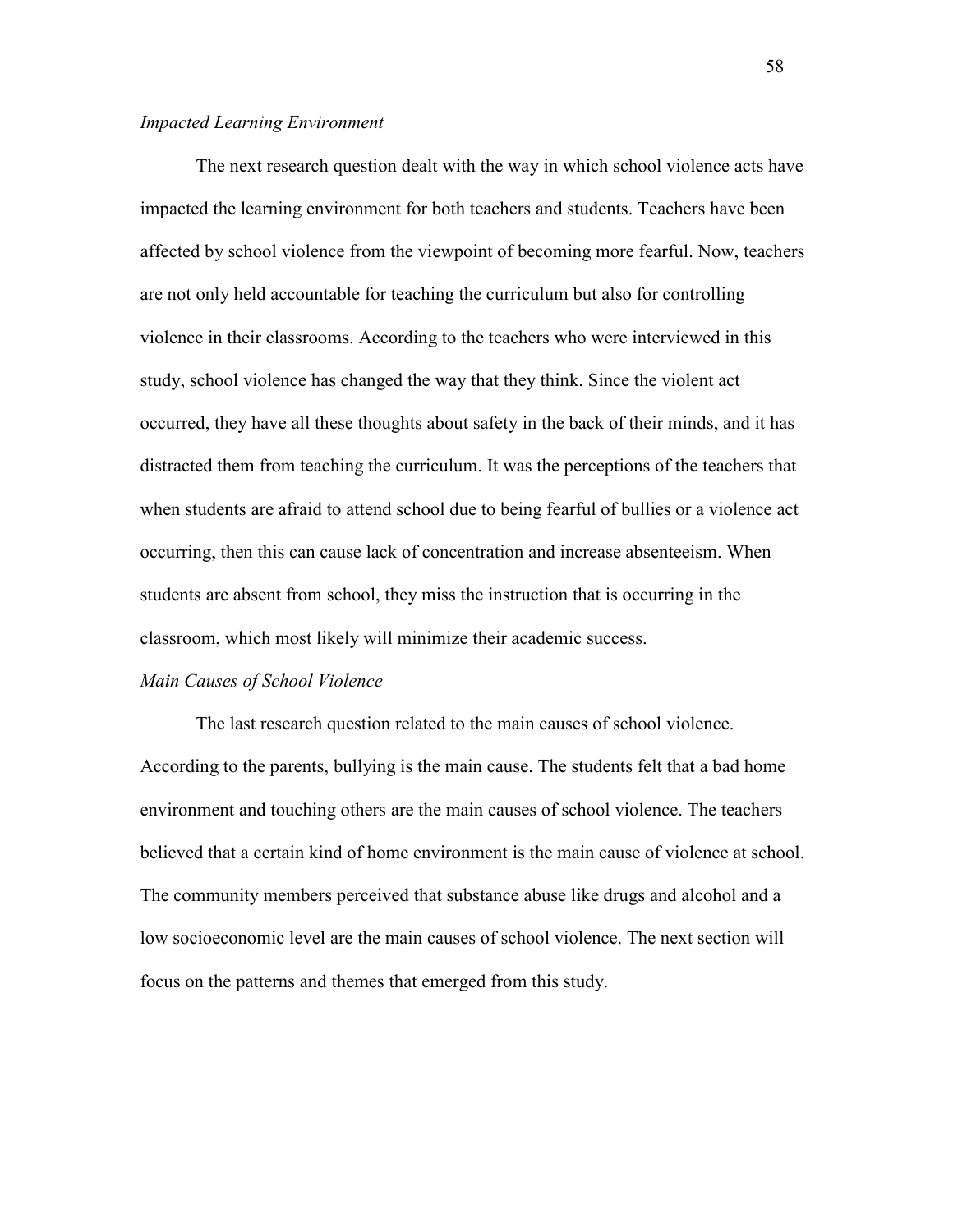### Middle School Parents Perceptions

# Bullying

Some common themes emerged in the data when exploring parents' perceptions of school violence. One of the themes that emerged was that the parents' definition of school violence was centered on the word bullying. This word kept being repeated because participants considered this to be the primary factor in school violence. According to one of the parents, school violence, "has a lot to do with bullying" (P1). Also, participants theorized that school violence could have originated from bullying. In fact, another parent said, "school violence comes from bullying" (P4).

The parents who were interviewed gave several definitions of bullying. All the parents believed that bullying involves hurting or threatening others. In fact, the parents stated that bullying is, "the result of someone feeling insecure about themselves and finding the need to take it out on another just to feel good" (P3). Also, it was felt that bullying was not an isolated event. One of the participants said that bullying was "persistent bothering or threatening of one student by another" (P2). In addition, one of the parents gave her definition of a bully, which dealt with intimidation and fear. She defined a bully as the following:

A bully is a person who deliberately tries to intimidate others. A bully usually tries to keep fear in others and picks on them constantly. A person who bullies others also take things from their victims or makes their victims bring things to them to avoid being punished by the bully. (P3) From the parents' perceptions of a bully, it appears that a bully not only inflicts pain on others but also intimidates them by forcing their victims to do things to avoid getting hurt or being punished by the bully.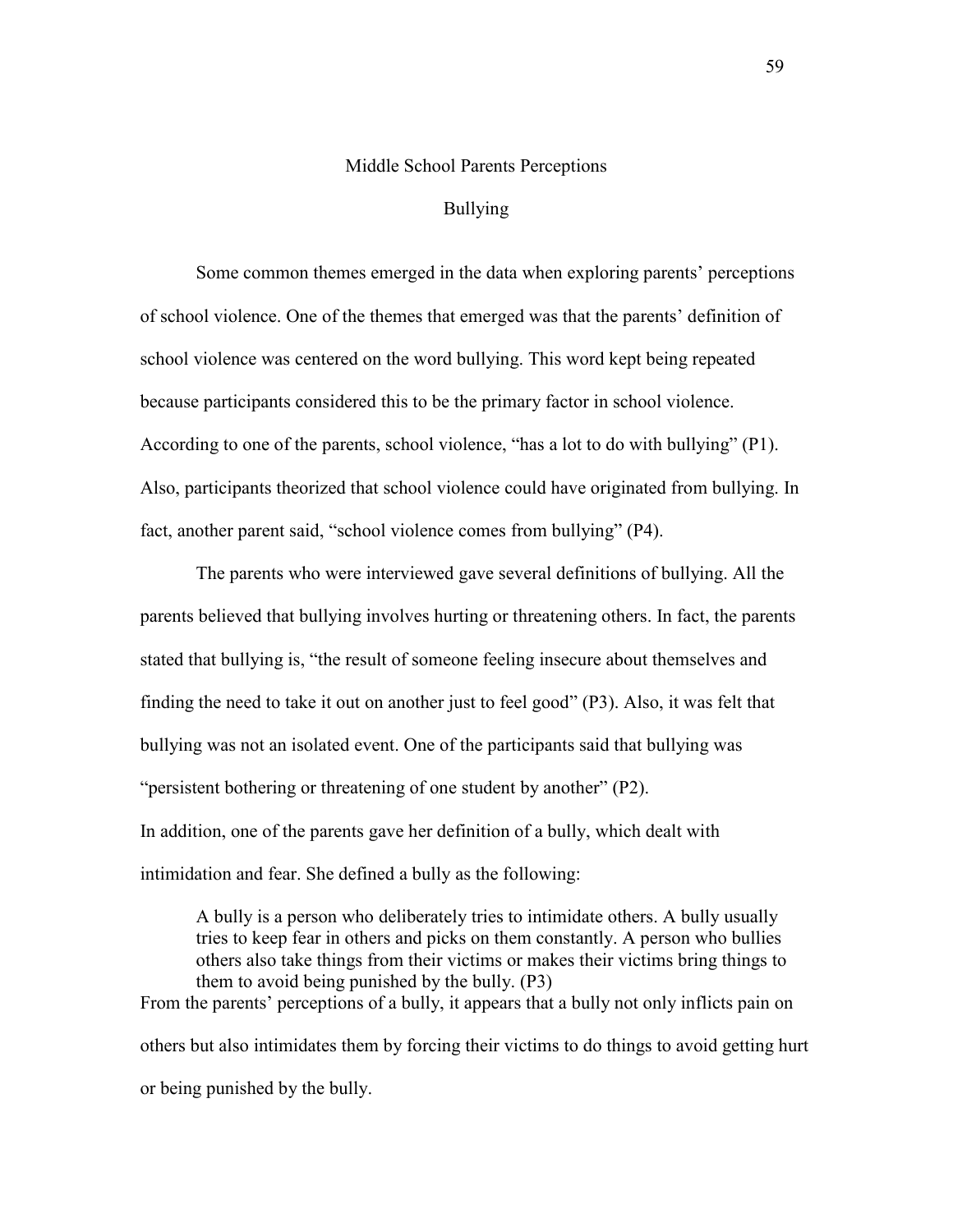The parents perceived bullying as the origin of school violence due to the fact that being bullied on a daily basis can alter one's mindset from an easy going person to an angry person. For example, one of the parents explained that "the students being bullied just take all that they can and finally just snap" (P2). This parent continued to discuss feelings that could contribute to a student losing control and acting out of desperation or abandonment. She stated, "these students probably feel desperate for a way to end the bullying situation and feel abandoned by all the adults that have tried to smooth the bullying situation over or even just dismissed the problem" (P2). School violence seems more likely to occur when bullying is a part of the schools culture and is a reoccurring event. One of the parents stated that, "Sometimes when bullying continues for an excessive amount of time, the one being bullied no longer gives in." This results in bullies taking other alternatives to pressure them into getting what they want (i.e. fighting and using weapons)" (P4). Also, the participants felt that when bullying is overlooked, it can become more serious. One of the parents said this about how overlooking bullying could cause school violence to occur.

I think bullying causes school violence because it is overlooked. Most people want to say a child is acting out because of a lack of attention at home. Some even say that the child needs attention, acting out of jealousy, or comes from a single parent home. When these behaviors keep going on unaddressed, it gets worse and the violence starts. Then you have other students who want to try the same thing to get away with bullying. (P2).

This parent perceived that children see bullies acting out in the schools and not getting into trouble, so this breeds more bullies. In addition to bullying being linked with the origins and definitions of school violence, it was also associated with classroom management. The participants felt that teachers tend to overlook bullying in their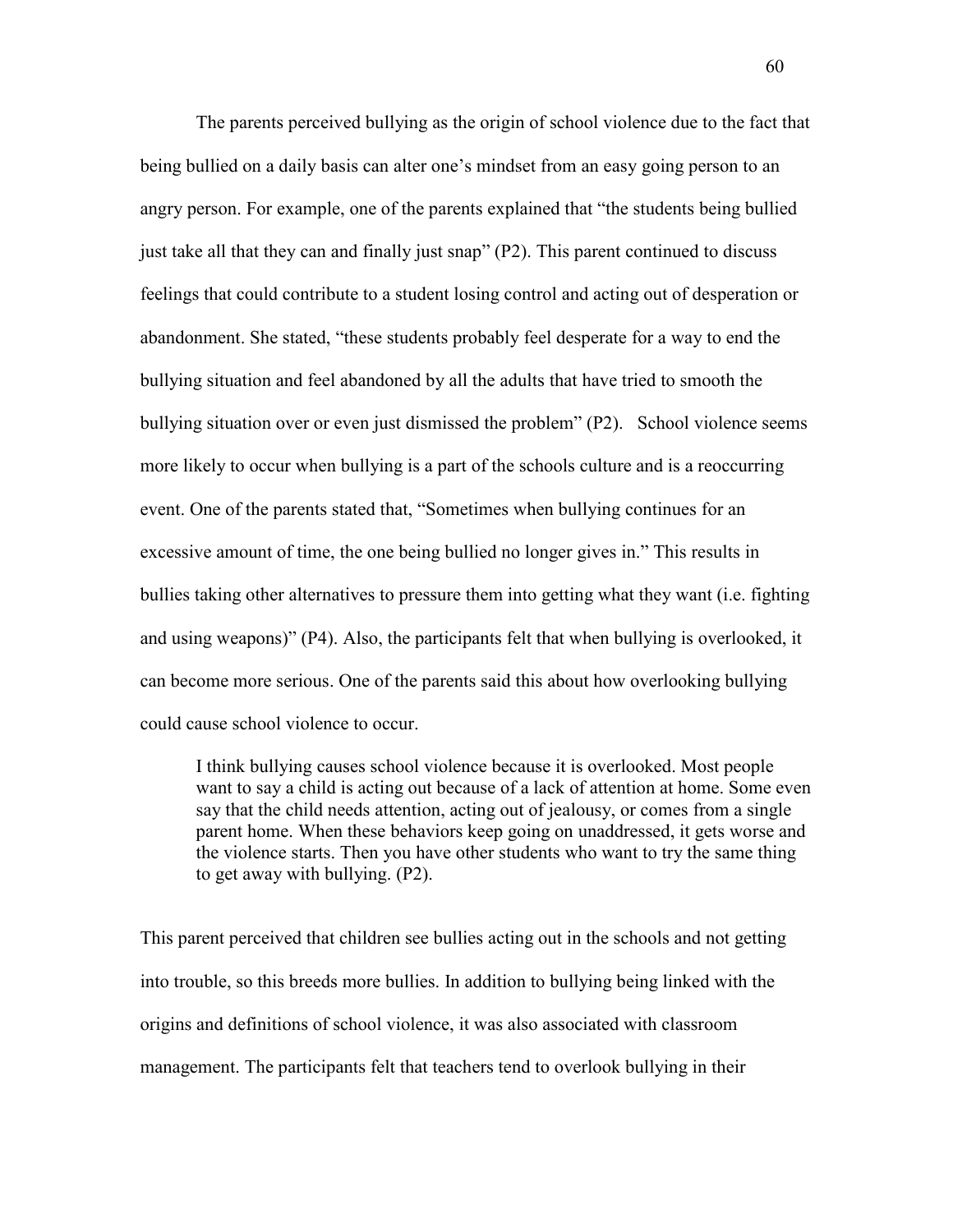classroom, which could lead to violence in the classroom (P2). The parents felt that teachers need to be more observant and handle situations in the classroom as it happens. In fact, one of the parents was quoted as saying, "teachers try to ignore bullying than trying to handle the problem at the time that it takes place" (P2).

#### *Violence More Prevalent*

Another theme that emerged was that the participants viewed school violence as a concern. In addition, the parents perceived that school violence is more prevalent now as opposed to ten years ago. The act of violence that occurred at the local middle school left an impression on parents. One parent said that after the school violence act happened at the middle school that all she could think about was, "it has hit home now" (P4). The parents perceived that the growth of gangs could be a factor that has impacted school violence. One of the parents explained why the participants felt that school violence is more prevalent now as opposed to the past by saying, "10 years ago gangs were not evident like they are today" (P2).

 Participants were concerned about all the media coverage that acts of school violence have received. School violence appears to be more prevalent than in the past because more incidents are being reported. In fact, one of the parents stated that, "every day, I think that you are hearing something on the news that is happening whether it's at a middle, high, or elementary school" (P4). Also, there was a concern about how all this media coverage affects children. One of the parents stated that, "it makes you wonder if seeing all this violence at school could influence a child so strongly that he or she might go to school and commit an act of violence just for the publicity" (P3).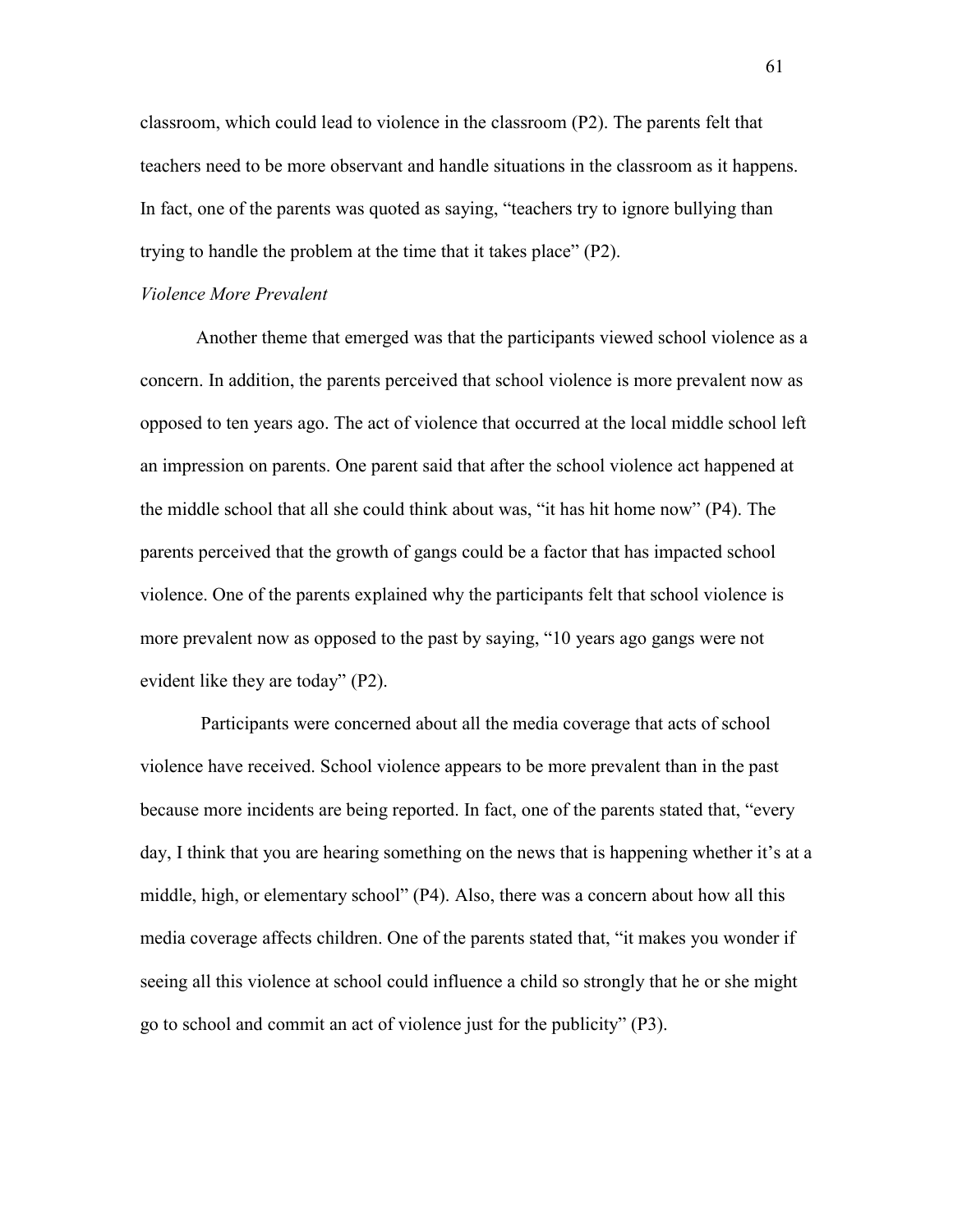# *Safety Responsibility of Administration and Police*

The next theme that emerged was that participants believed that the safety of the students should be placed on the shoulders of administration and the police department. One of the parents felt that it is the responsibility of the "administration, but then the local police department should come in and really let the children know what is going to happen when they misbehave" (P1). Another alternative for the safety of students was aimed at the efficiency of campus police or security guards on school grounds. One of parents stated the following concerning campus police or security guards:

Some schools should have campus police or security guards and maybe if we had more of that and they are really strict about what's going to happen and what will not happen then maybe violence will be reduced in the school. (P2)

Whether the safety of students is provided by the local police department or security guards, participants felt that the administration is primarily responsible for providing safety for all students due to the fact that administrators are usually seen as being in charge. In fact, one of the parents said that it was, "the responsibility of the person in charge like the head of the school because they are there" (P3).

# *Confidence in Keeping School Safe*

The last theme that emerged was dealing with the parents' confidence level regarding the school's ability to keep their child safe while at school. The parents felt that the school does not do a good job protecting their children since an act of violence took place at this middle school when students should have been safe. It appears that this incident that happened at the middle school last year has shaken the confidence level of some parents. In fact, one of the parents stated the following: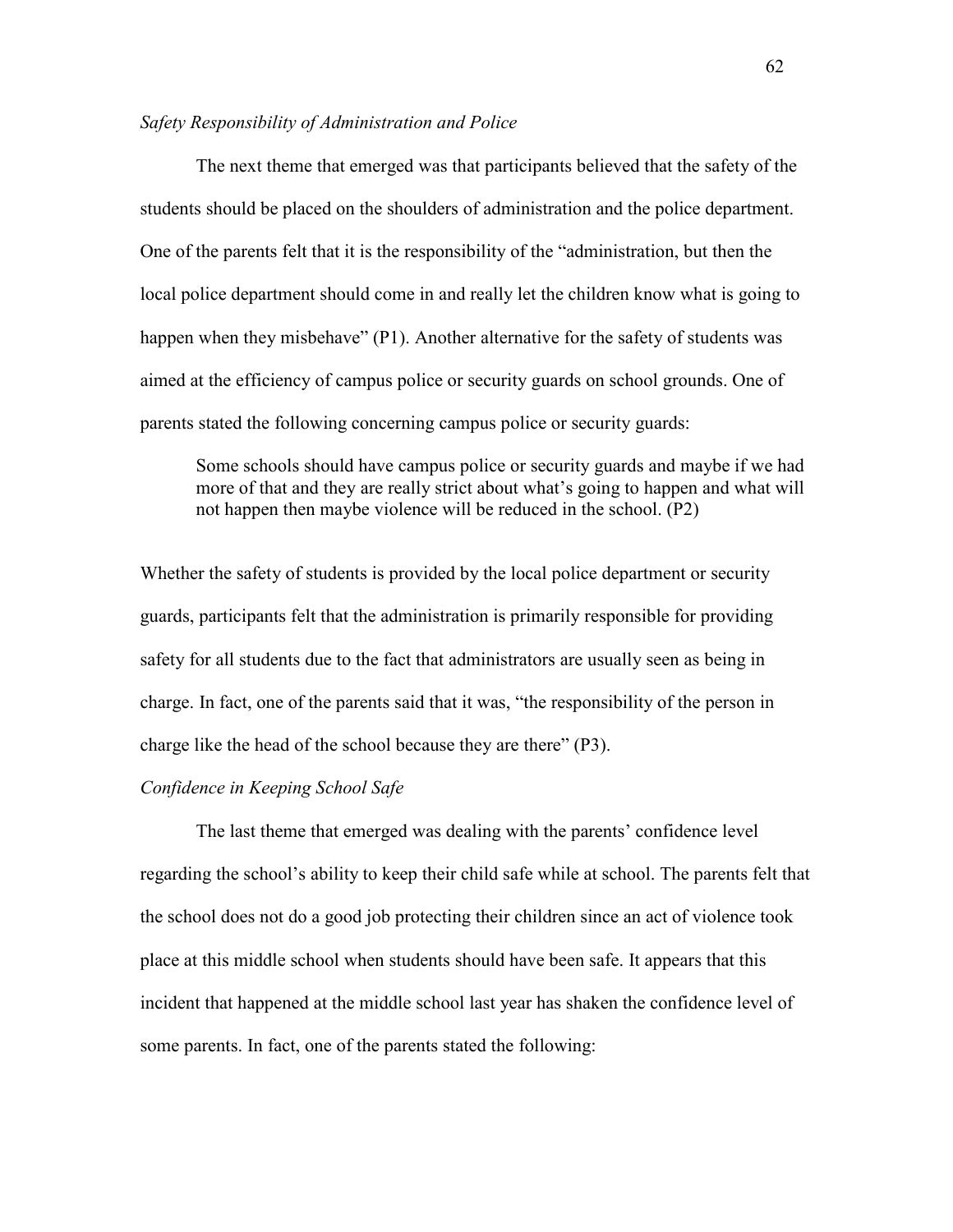I do not feel very confident about schools in this system, especially the upper levels because of our experience with the act of violence that occurred at the middle school. They think that children around here would never do anything, and that it would never happen here. Just like people everywhere else think that it will not happen in their school system but it does. (P1)

Confidence levels may have been reduced due to the fact that some of the parents believed that the middle school has not made the necessary changes to protect their children. One of the parents commented, "I am able to just walk right in the school. So, I feel that nothing major happened after the incident. I feel that if another person wants to commit another act of violence, then they will" (P4). On the other hand, some of the parents felt that the school could only do so much in the area of safety. One of the parents said that, "I think that the school does as much as they can to protect all children. But there are some things that get out of hand before the school is able to get control of the situation" (P2). When parents decide to send their child to a certain school, they have to find a way to be confident that their child is safe while on the school grounds. One of the parents felt that the answer is "prayer" (P3). In fact, the phrase used by one of the parents seems to say it best, "with prayer all things are possible" (P3).

### Summary of Parents Perceptions

 Parents perceived that bullying has a strong influence on school violence. It could be considered to be one of the main causes of school violence. The parents also perceived that teachers tend to overlook bullying in the classrooms. Researchers believed that when bullying is left unattended, it can lead to prolonged violent behavior that invariably affects the school environment. Arnette and Walsleben (1998) verified that the school setting is a common place for bullying to occur, setting fear for many students. Also, the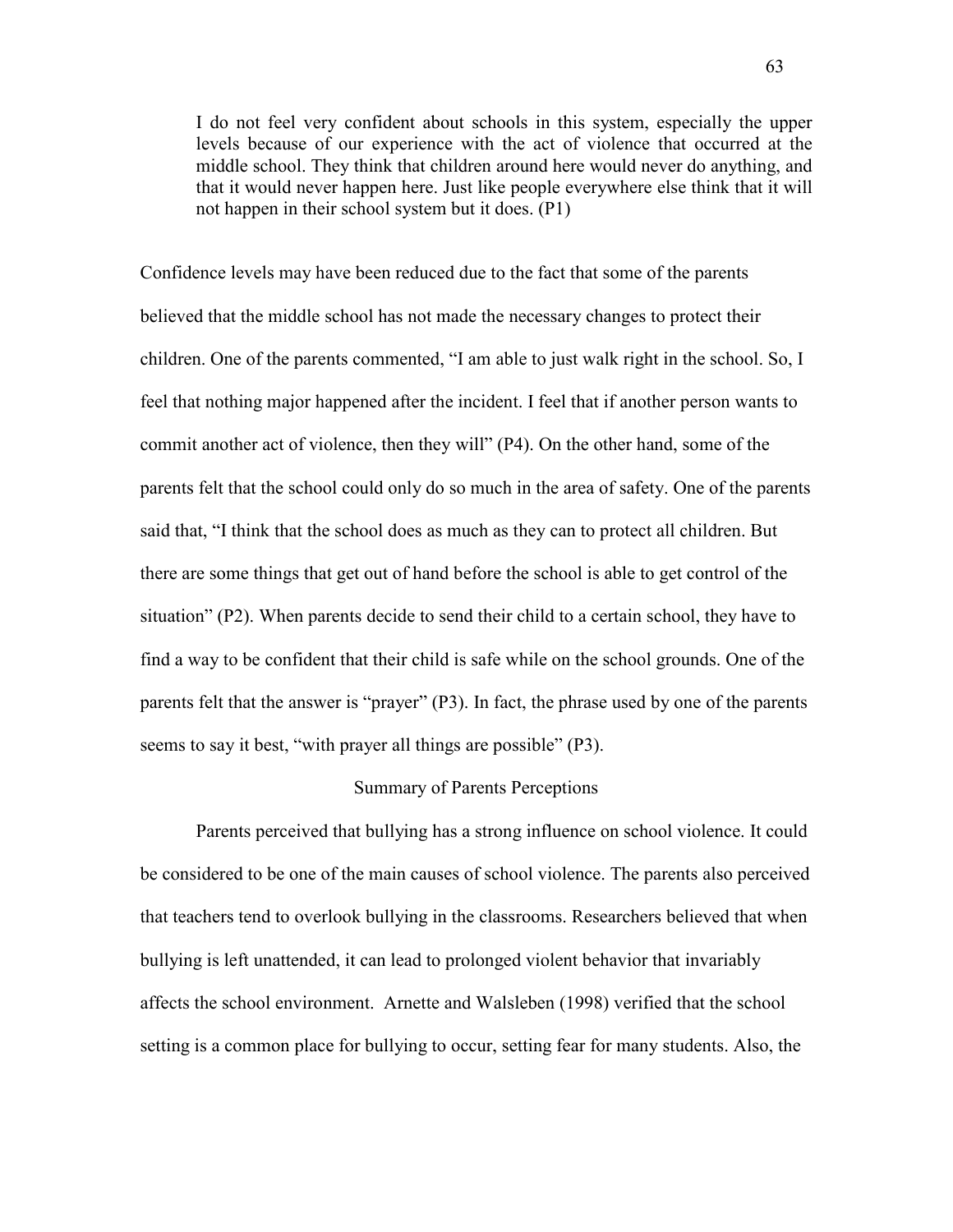parents believed that violence is more of a concern and more prevalent now than ten years ago, which they contribute to the growth of gangs.

There was a concern about how much media coverage an act of violence seems to attract and how it could affect children. According to Levin (1998), media coverage of violence can affects children in several ways such as the following: (a) cause an increase in mean-spirited, aggressive behavior, (b) cause increase levels of fearlessness, mistrust and self-protective behavior towards others, (c) contribute to the desensitization and callousness toward the suffering of others, (d) provide violent heroes whom children seek to emulate, (e) provide justification for resorting to violence when children think they are right, (f) create an appetite for viewing more extreme violence, (g) and foster a culture in which disrespectful behavior is valorized as a way of treating others. In addition, the parents felt that it is the responsibility of the administration and police department to control school violence. Furthermore, the parents expressed that their confidence level had been shaken since the act of violence that occurred at their children's school.

### Community Members Perceptions

### *Main Causes of School Violence*

Some common themes emerged in the data when exploring community members', which consist of three business owners and a county official perceptions of school violence. When community members were questioned about the main causes of school violence, they indicated that substance abuse like drugs and alcohol and socioeconomic level, which focused on type of clothing worn by the students, were two of the contributing factors. One of the community members felt that "substance abuse like drugs or alcohol could be one of the main causes of school violence" (CM1). In fact,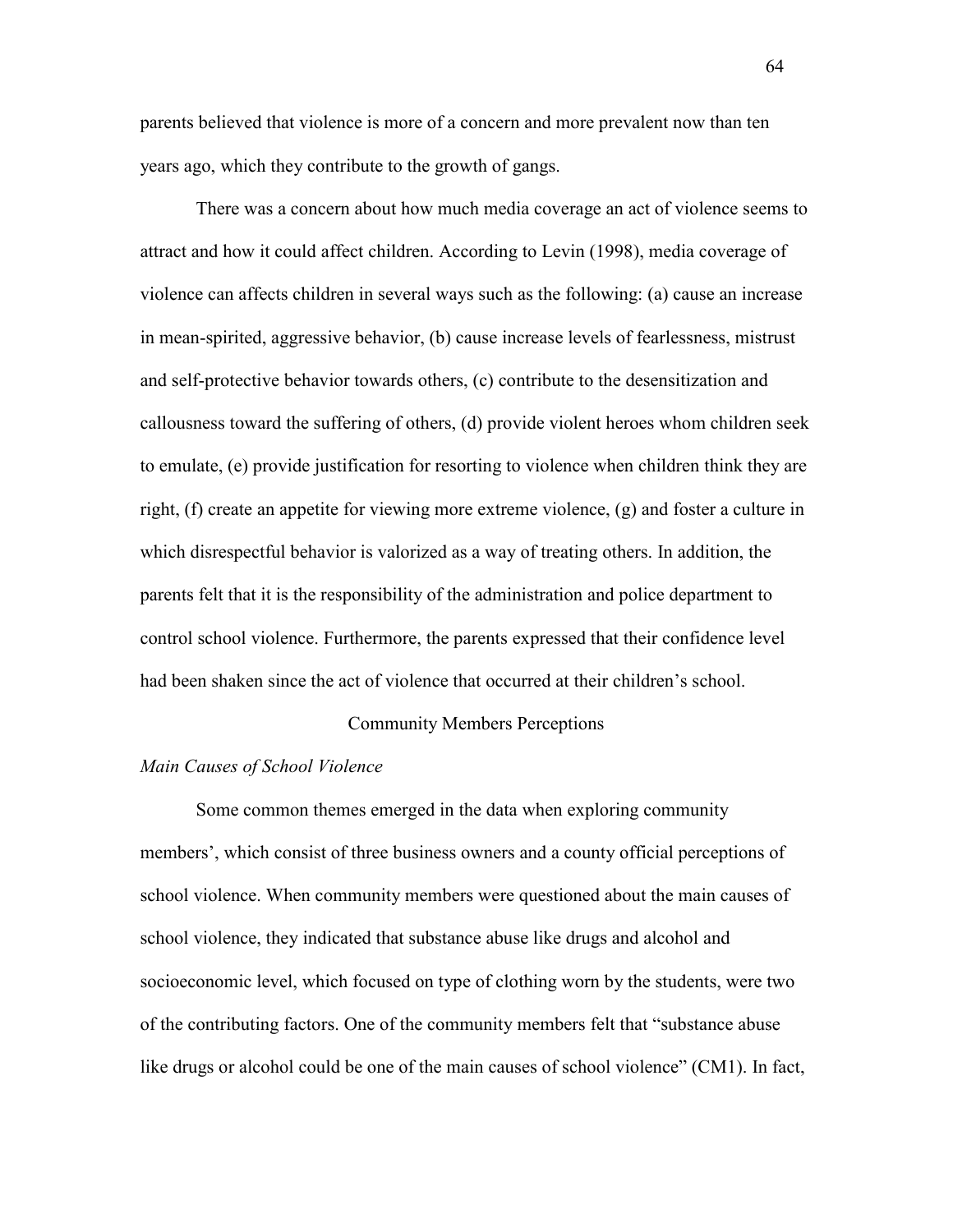this participant went on to explain that drugs and alcohol could be contributing factors in providing students with the determination to commit an act of violence. In addition, this participant stated that, "This could be where they get the courage to go to school and do something" (CM1). Also, a different community member expressed his concern about children who are capable of obtaining illegal drugs. CM4 felt that using drugs could lead to violence.

When discussing socioeconomic levels within the community, being poor or wealthy was believed to contribute to school violence which was identified by the type of clothing students wore. One of the participants commented that a socioeconomic marker such as clothing plays into school violence (CM2). One of the participants explained that, "children are always trying to compete with each other by you know what they wear, how much money they got, and things like that" (CM2). With all the competition occurring among school children, uniforms have become a way of trying to minimize some of the rivalry among students. The participants felt that schools that enforce uniforms could enhance less competition in the area of clothing. In fact, Paliokas (2005) states that with the increasing acts of school violence there is a nationwide trend toward the adoption of more restrictive dress-code policies. One of the participants stated, " kids make fun of other kids in a non-uniform style school" (CM3). He explained this comment by describing how people can determine children's socioeconomic level by observing the kinds of clothing they wear" (CM3). For example, this participant gave the following explanation of why he felt this way.

Before schools began to implement school uniforms it was very obvious which children were wearing designer clothes and which ones were wearing off brand clothing and if he noticed as an adult then he knew that children in that school were very aware of the difference. (CM3)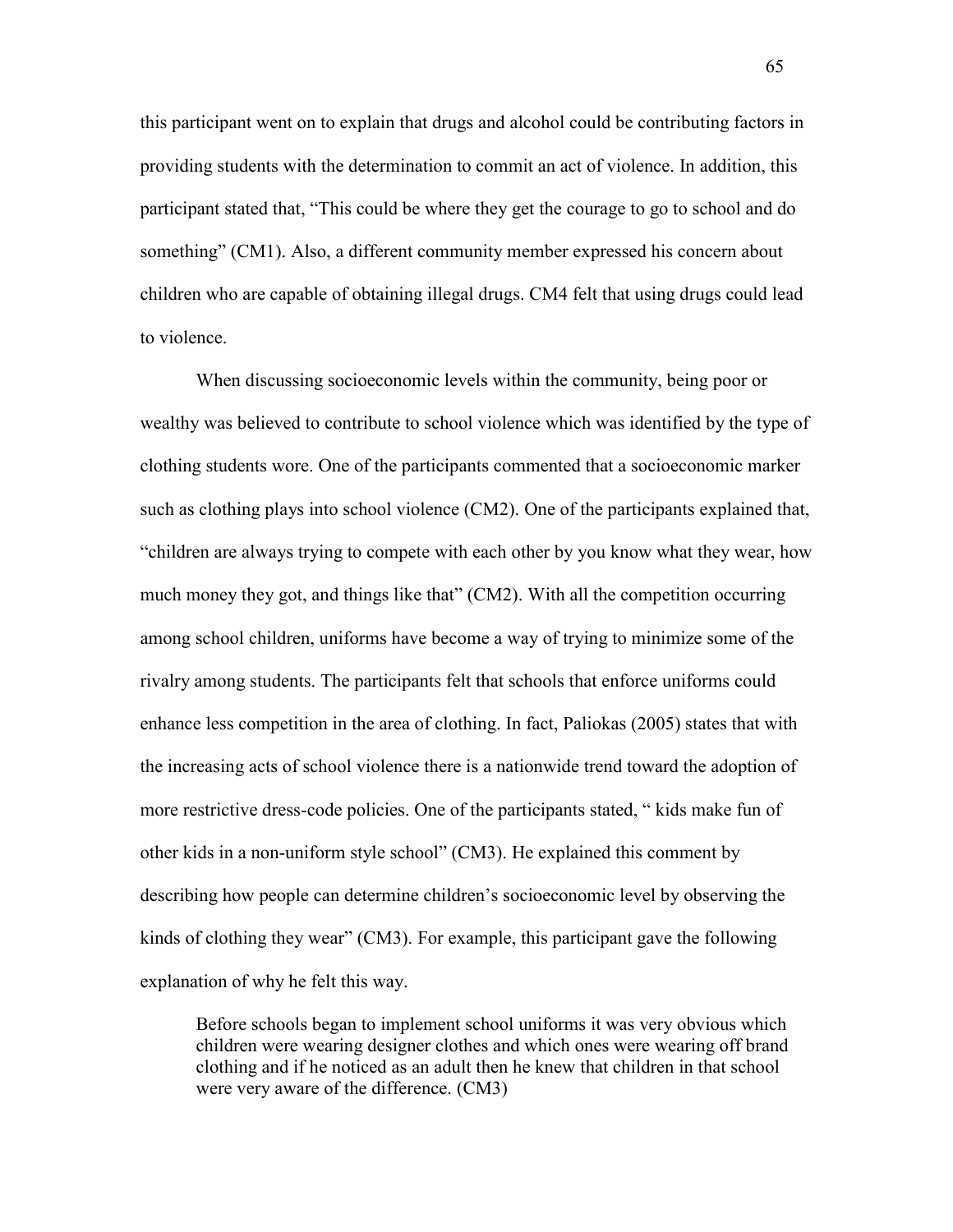Another piece of clothing, which was a determining factor that could be related to a low socioeconomic level, was the type of tennis shoes worn by children. In fact, one of the participants stated that while in the school visiting one day that she "overheard a conservation among a couple of students discussing the cost of their tennis shoes" (CM1). *Behaviors That Lead to School Violence* 

As a result of the interviews with community members, it was discovered that many of them thought that certain behaviors could lead to school violence. These behaviors are peer pressure and lack of communication in the home, which they believe affect the students both inside and outside of the school environment. The participants felt that lack of communication in the home was a force outside the school that could have a negative effect on students when in the school environment. One of the participants explained that "something was lacking at home like communication" (CM1). Without communication some students lack a sounding board for dealing with problems. In addition, sometimes children are missing one or both parents in the home environment, which could provide the support that is needed to solve problems rationally. In fact, one of the participants believed that children are missing either "a father figure or even a mother at home, which leaves them with no one to discuss problems they are facing" (CM1).

With community member believing that one or both parents are missing from the household, then they felt that the responsibility of raising the children sometimes falls on the grandparents. One of the participants stated that, "in this small community there are a lot of grandparents raising the children and what is that saying to the children" (CM1).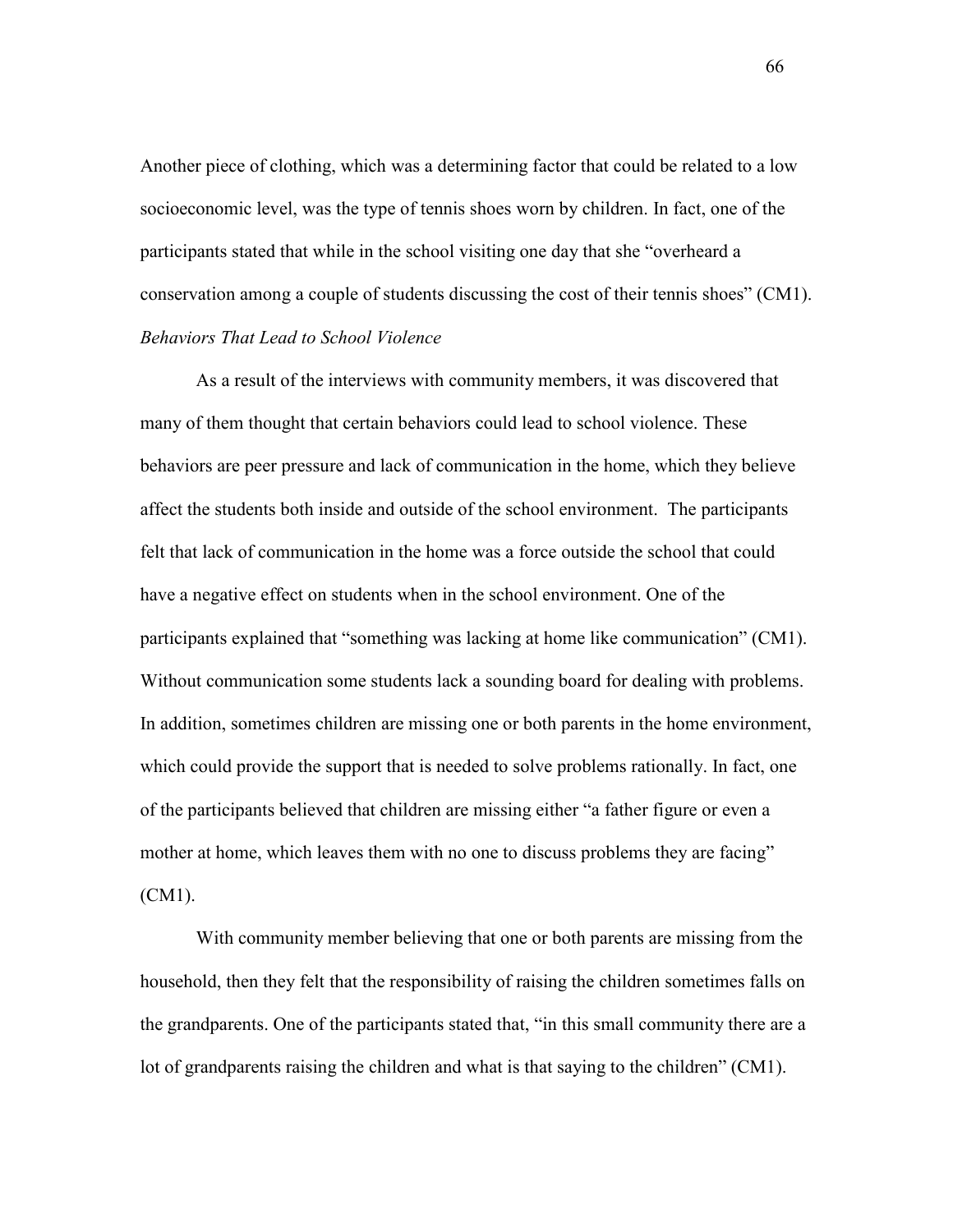This participant went on to explain that children being raised without a mom or a dad already feel unwanted and being raised in a household with the elderly there could be a lack of communication "happening between the generation" (CM1). However, when parents are in the household, there still is the possibility of a lack of communication. The participants believed that some parents do not know what their children are involved in and who they are friends with inside and outside the school environment. One of the participants stated that, "some parents do not have good communication with their children and do not know what is going on" (CM2). This comment was echoed by another community member who felt that "parents did not know what their children were doing when they were not around and did not talk to their children about right or wrong" (CM4). Even though, these community members are stating broad generalizations about other peoples' situations, it is still their perception that the lack of communication could lead to negative behaviors that could cause school violence.

### *Peer Pressure*

For the community members peer pressure was considered to be a force that could lead to violence in the schools. From an educator and researcher viewpoint peer pressure has always been a factor in the school system. It appears that children just want to fit in at school and be popular. However, when the opposite happens, then the students could become withdrawn or do things that they think will help them fit in at school. One participant commented that "peer pressure is so tough" (CM3). Adults can forget what it is like for children in modern society. One of the participants commented that, "We do not know what is on kids' plates when they walk in the door at that school" (CM3). It is not always easy to know what children are experiencing; therefore, adults should be open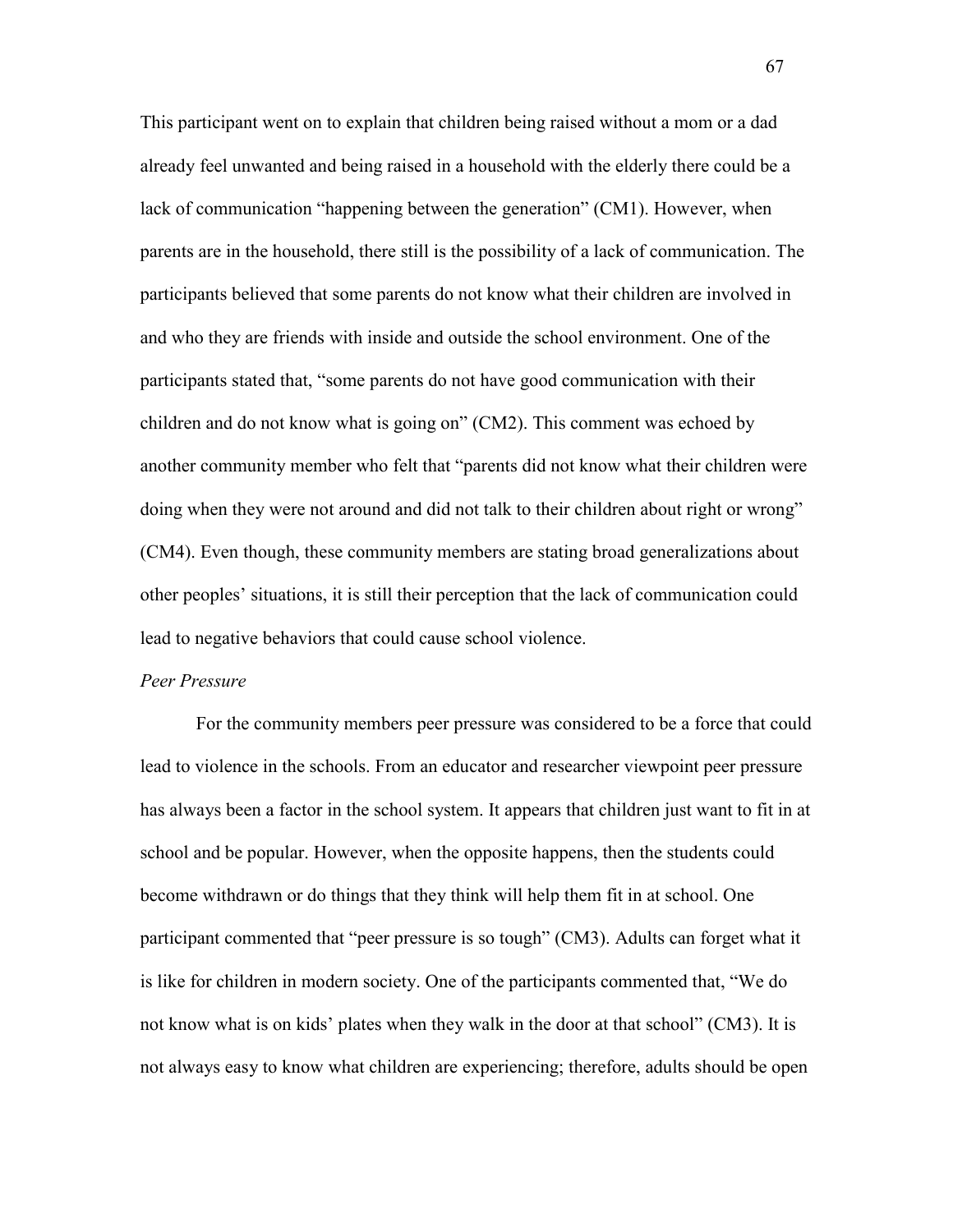to helping them. One of the participants stated that, "We do not know what kind of home environment they live in and what they see" (CM3). Home life can either provide a positive or negative experience for children. One of the participant gave an example of a child's home life by saying the following: "If a child sees two uncles and a mother slapping each other around being rough that's all that kid knows and he thinks that this is the way to settle conflicts" (CM3). If children are learning incorrect ways of solving conflicts, then they could bring this anger to school, which could affect other students. In the participant's view, peer pressure added to bad home life could lead to school violence. One of the participants commented that "peer pressure could cause school violence" (CM1). Her reasoning for peer pressure leading to school violence was that "children are more concerned about what their friends think than doing the right thing" (CM1).

# *Creating a Safer School Environment*

The last theme that emerged during the interviews with community members was that they viewed their own participation could be helpful in creating a safer school environment by being more observant and aware of what goes on within the community itself. There have been changes observed with children clothing's. Due to this change, one of the participants commented that members of the community need to be aware and observant of different things that goes on such as "gang clothing, and jewelry of some sort" (CM1). Not only do the community members need to educate themselves about visual changes, but there needs to be an awareness of their children's friends. According to one participant, it is important for "community members to educate themselves to the habits of their own children and be aware of their friends" (CM1). Educating of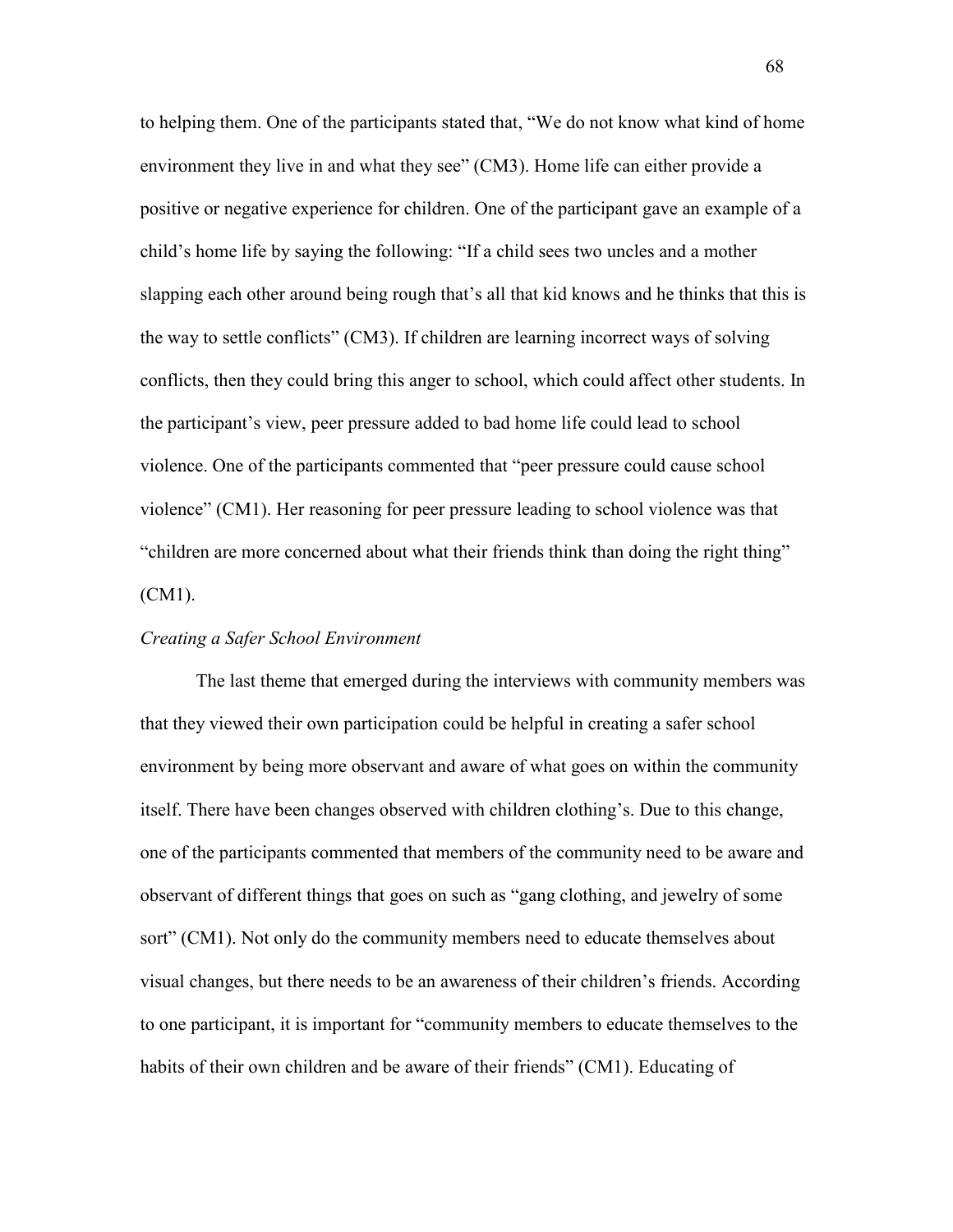community members about signs to watch for when at home or out in the community could lead to less violence. In fact, one of the participants commented that the "community needs to have the perception of everything now that is going on because you can not protect yourself unless you know what is going on" (CM1). The participants believed that there are ways to be more observant within the community. The community members listed the ways to be more watchful in the community as the following: "watch more of children behaviors and attitudes" (CM2) and be "aware of the activities in which their children are involved whether they be legal or illegal"(CM3, CM4). The overall conclusion is that community members need to be more watchful of students.

Summary of Community Member Perceptions

Community members perceived that the main causes of school violence are substance abuse like drugs and alcohol as well as a child's socioeconomic level, which is marked by the type of clothing worn by the child. According to Anderson (2000), there are 10 top causes of violence: these causes are based on the opinions of young people. This list suggests that substance abuse is ranked second in the list and poverty is ranked sixth. This information demonstrates that the community members who were interviewed have a good perception of the main causes of school violence. In addition, The Metropolitan Life Survey of the American Teacher (1999) cited the following fact concerning alcohol and other drugs: Nationwide, alcohol is the drug most closely associated with violence. Drugs or alcohol is cited by 39% of seventh through twelve graders as a major factor in why violence occurs in schools.

The community members listed behaviors that they perceived that could lead to school violence, which are peer pressure and lack of communication in the home.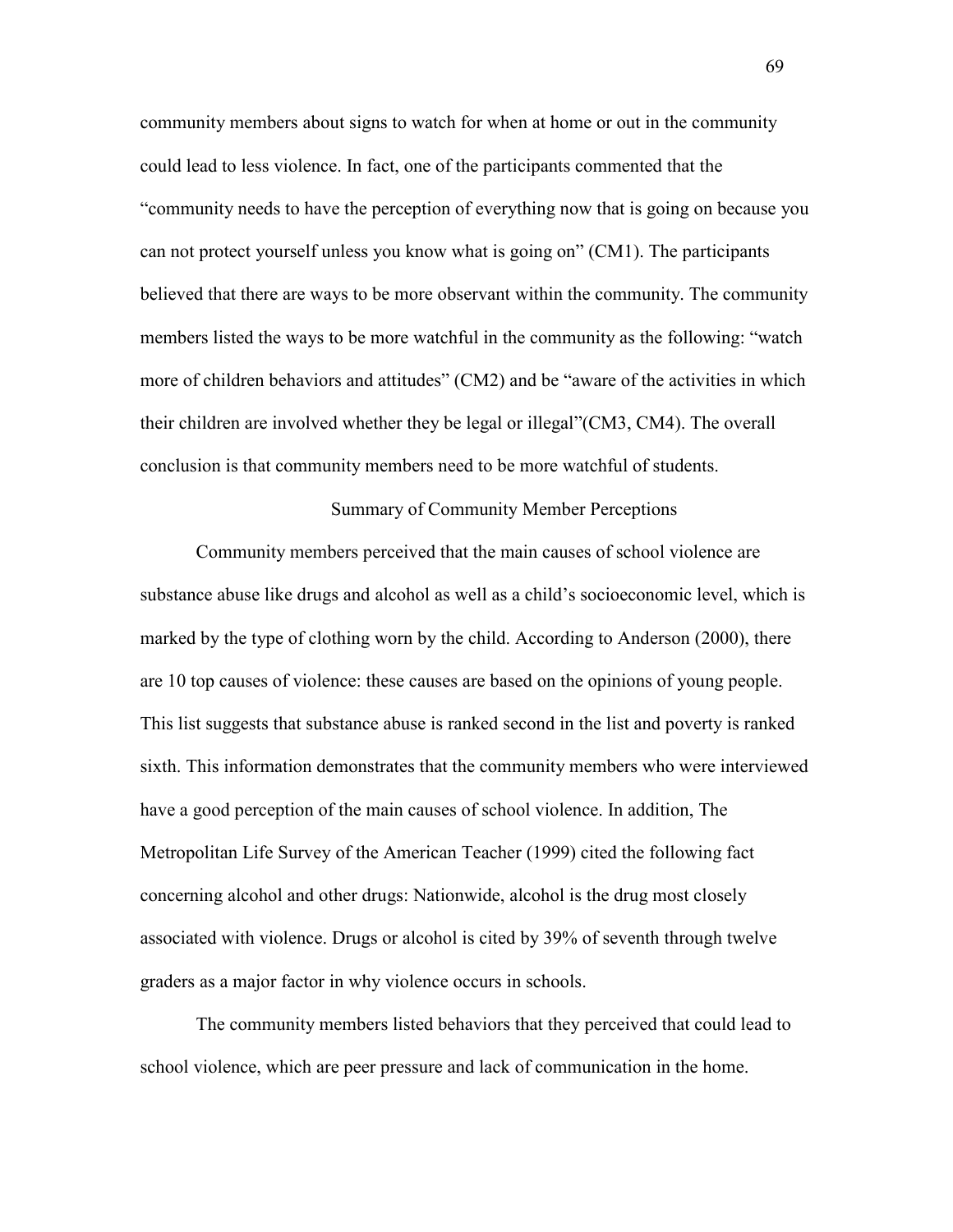According to Farrington (1989), stressful family environments, such as role modeling of inappropriate behavior, conflicts in the home, lack of fathers in the home, inadequate parenting skills, and poor communication can contribute to students' feelings of worthlessness, which can manifest in the form of violence. In addition, the community members viewed their participation as helpful in creating a safer school environment by being more watchful and being more alert to what is happening in the community. In the next section, teachers' perceptions will be discussed.

# Teachers' Perceptions

# *Home Environment*

 There are several themes that emerged among teachers who participated in the interview. The teachers believed that a certain kind of home environment was the main cause of school violence. One of the teachers responded by saying that,

A lot of times I think that it is their home life. Their situation is not good. Maybe they are not loved at home, or maybe they feel that they do not fit in, and they are just mad at the world. They just take their anger out on others and it does not matter who they take it out on (SO1).

Another participant believed that a bad home environment is the main cause of school violence (SO2). His reasoning was that, in the home, children learn a certain behavior and mimic it and possibly repeat this behavior at school. In fact, one of the participants stated that, "what they do and see at home they bring to school" (SO2). Also, several teachers talked about how children are raised at home and how this can carry over into the school system (SO3, SO4). One of the participants said, "Some children do what they want to do. They argue with their parents so when they get to school they argue with their teachers and with other students" (SO3).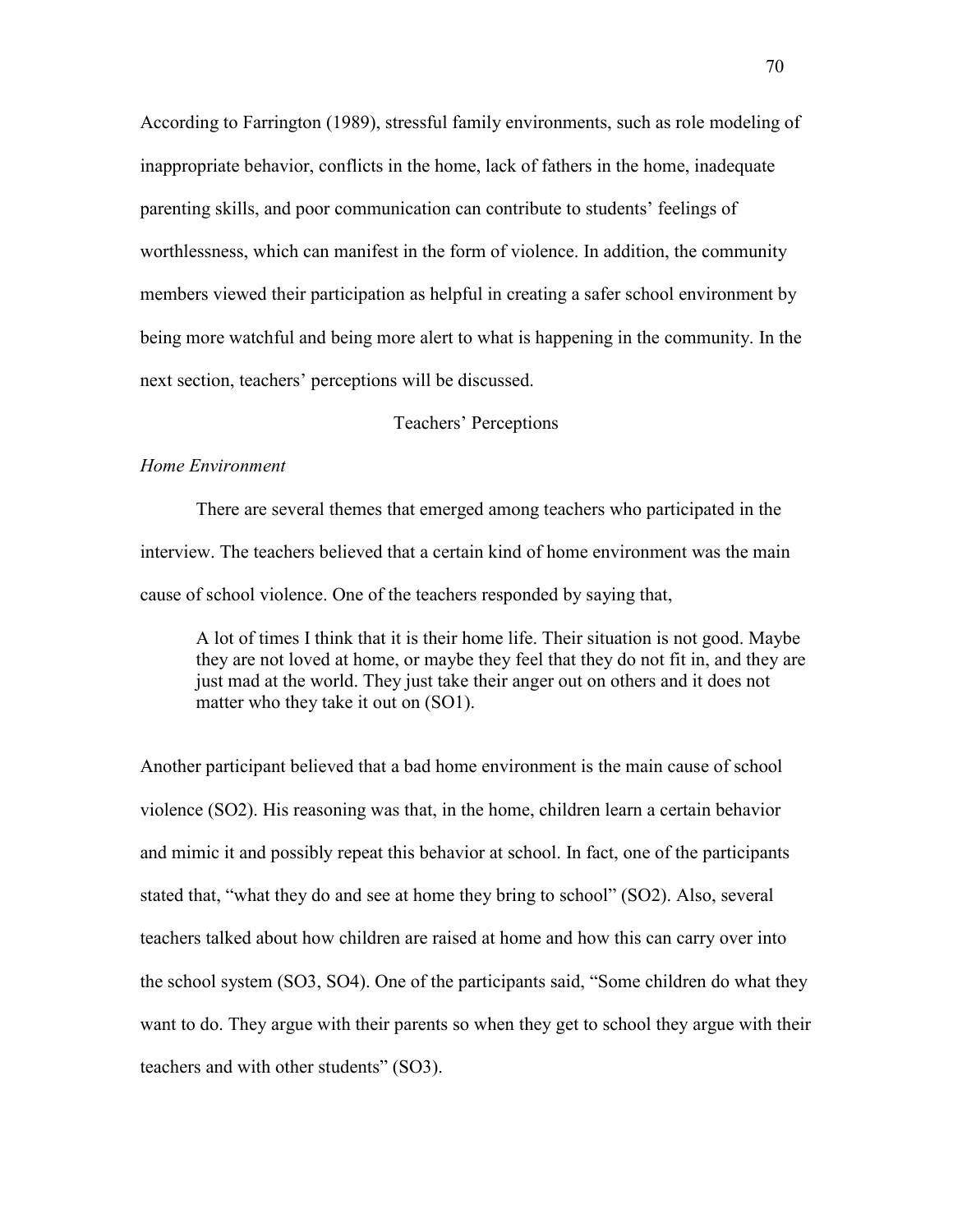#### *Violence and its Effect on the Classroom*

 The next theme that emerged was that teachers perceived that school violence has impacted the role of the classroom teacher by the realization that violence could happen at any time and they have to be watchful for signs of trouble and teach the curriculum at the same time. One of the participants said that teachers are starting to feel fearful in the classroom (SO1). Feeling fearful in the classroom maybe contributed to the fact that an actual act of violence has occurred at this school. In fact, one of the teachers said that, "you never know what may happen" (SO1). Even when teachers believe that they have a handle on situations it is not always true. One teacher commented that, "you try to watch for things that are going on around you and make sure that things do not happen and try to prevent things by helping children that seem to be having problems by trying to counteract violence" (SO1).

The hostage situation last year seems to still be on the minds of the teachers and has made them feel like they need to be more alert. One of the teachers replied that after the incident happened last year with the student holding children in a classroom with a knife, "teachers have got to be on their peas and cues because now you are wondering what is going on in these kids minds" (SO2). The teachers felt since the hostage situation that they have to be more alert to what is happening not only in their classrooms but the hallways and bathrooms. There is the perception that another violent act could happen in this school and the teachers felt that they needed to be prepared by being more watchful. It makes the teachers wonder if the children came to school today to learn or to vent anger toward someone.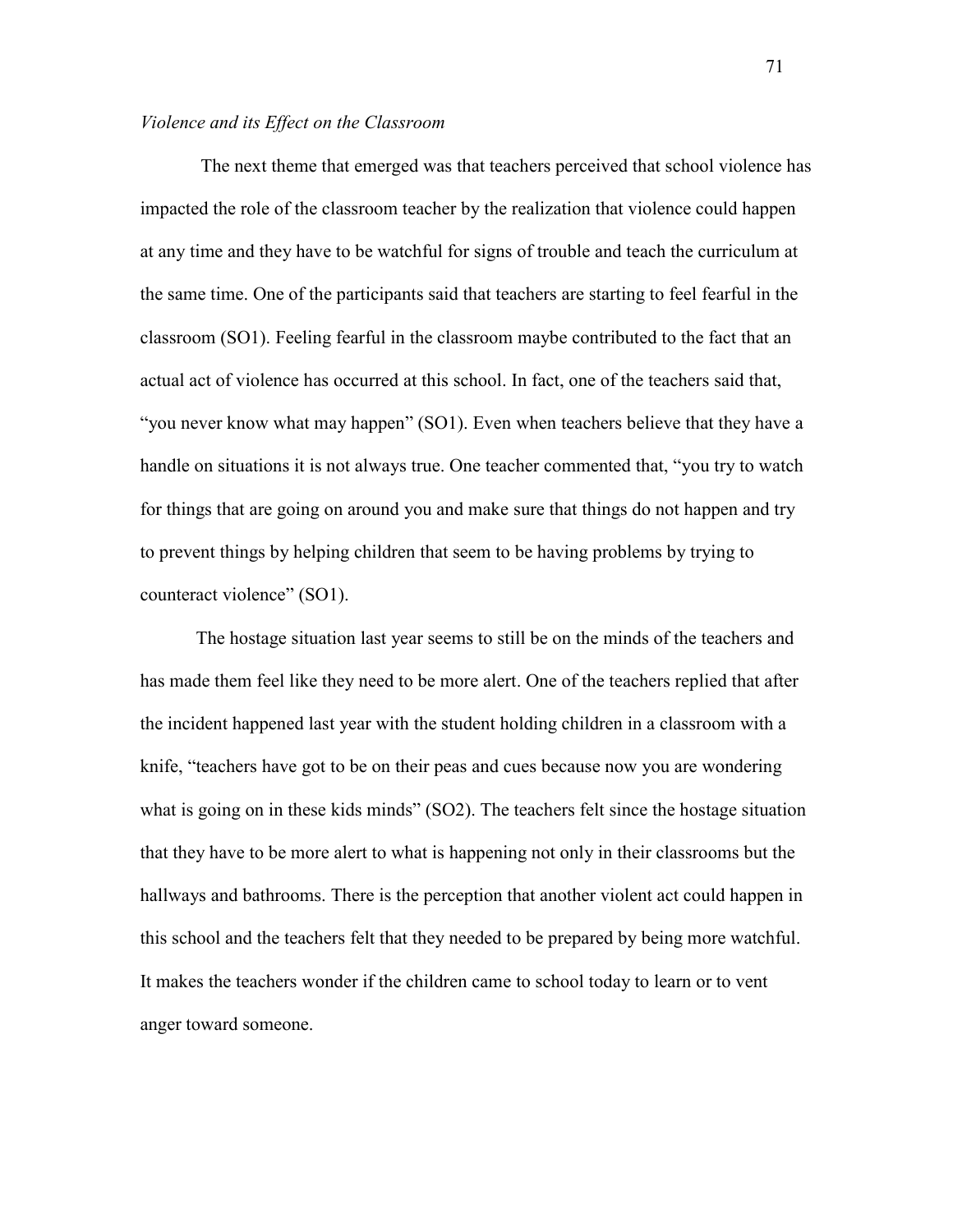Teachers felt that because of the act of violence last school term that there are procedures that they go over in their mind everyday before class starts and during class which affects their concentration in the classroom. One of the teachers explained that the possibility of a school violence act makes you question yourself, "Do I have my door locked? Do I have emergency contact numbers" (SO2)? All these questions and thoughts take the teacher mind away from teaching. One participant said, "with all these thoughts in the back of your mind, it affects what you should be doing, which is teaching" (SO2).

Teachers were concerned about procedures such as locking classroom doors, which was enforced by the local board because it causes a disturbance when they have to stop teaching and open the door. One of the teachers replied that, "this is annoying because I have to open my door if someone is tapping on it and it disturbs my class" (SO3). Not only are participants teaching and dealing with safety procedures but also they are expected to be a good role model in the classrooms whether it is toward the students or towards other teachers. One of the teachers gave an example of trying to be a good role model toward another teacher when she brought her children back late after class had already started. She gave an example of this by saying the following:

Today, I had a teacher that brought my students back late because they were taking a test; it drives me absolutely crazy when I have to restart my class because kids are late. So, when the teacher came in I was smiling and talking kindly even though internally I was mad. I hope that the students saw that even through them being late for class was not what I expected to happen but that I handled it calmly (SO3).

The teachers believed that being a good role model is important because children mimic what they see, and the teachers felt that they needed to set a good example for all students. Classroom teachers felt that setting a good example could leave a lasting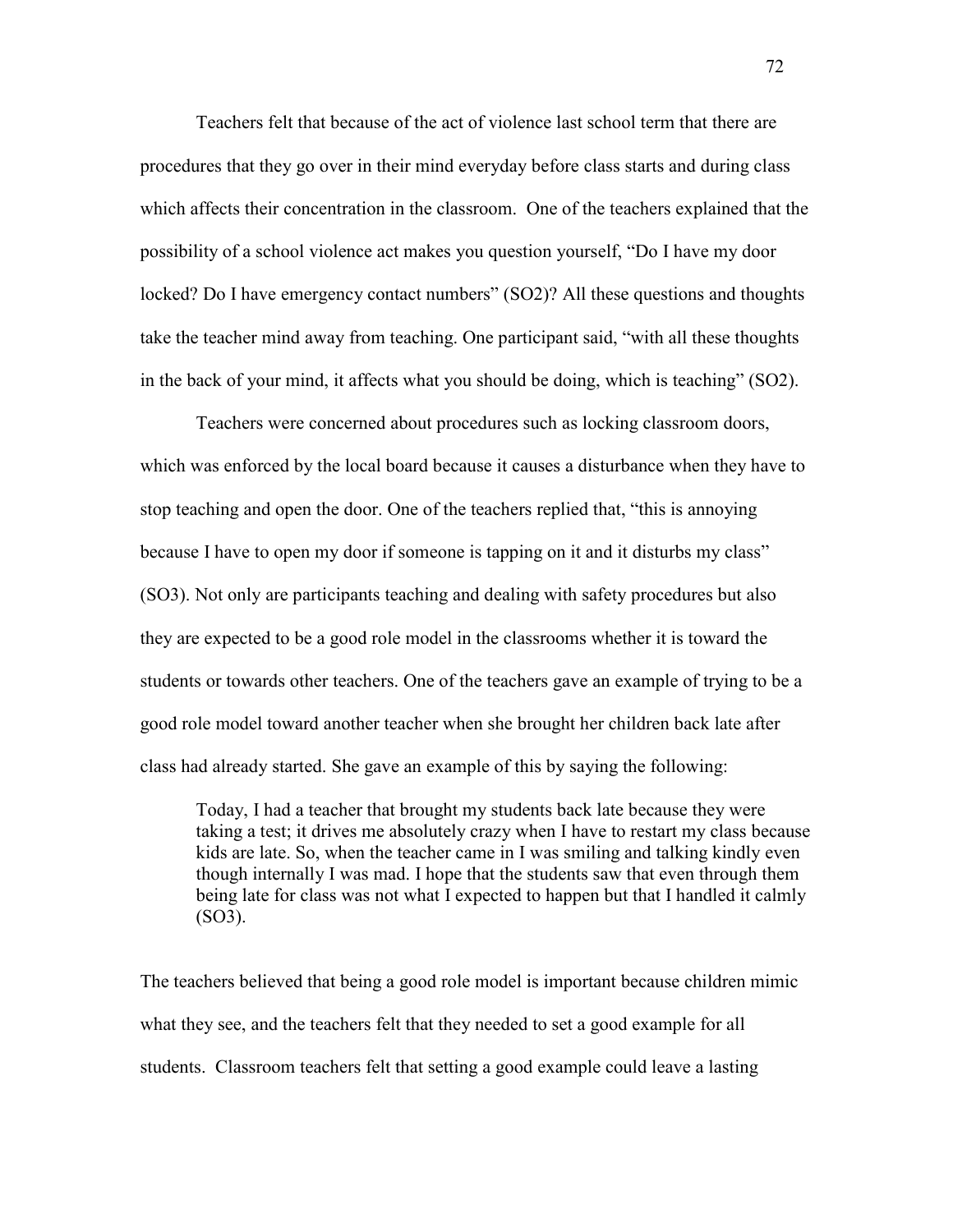experience on the young minds of students. One of the participants commented that she believed that "being a good role model can set the tone in your classroom and that it can show the students that disagreements can be solved without violence".

Finally, teachers felt that school violence can affect students' academics by causing them to be fearful and unable to concentrate. One of the participants talked about students who are intimidated on a daily basis tend to be absent from school (SO3). This can affect students' academics achievement due to the fact that, "attendance is a large part of being in the classroom every day which helps the student to be able to understand what the teacher may have gone over" (SO3). Also, there was a concern about children asking questions in the classroom. In fact, one teacher commented that, "some children will not ask questions because they are afraid of being teased" (SO3). In fact, being teased is a form of bullying. Several teachers said that, "if children were worried about school violence, then it could play with their minds" (SO4, SO1). Playing with their minds in this statement was referring to how school violence could occupy the students' thoughts. Therefore, if the students' thoughts are on school violence, then it will not be on their academics.

#### Summary of Teachers Perceptions

Teachers felt that a maladjusted home life was the main cause of school violence. In today's culture, the family has been expected to deal with virtually all familial problems inside the home. However, stresses make it very difficult for some parents to meet all of their children's daily needs. According to the National Crime Victimization Survey (1991), there are factors that could contribute to these stresses such as the following: economic necessity for both parents to work, the increase in the number of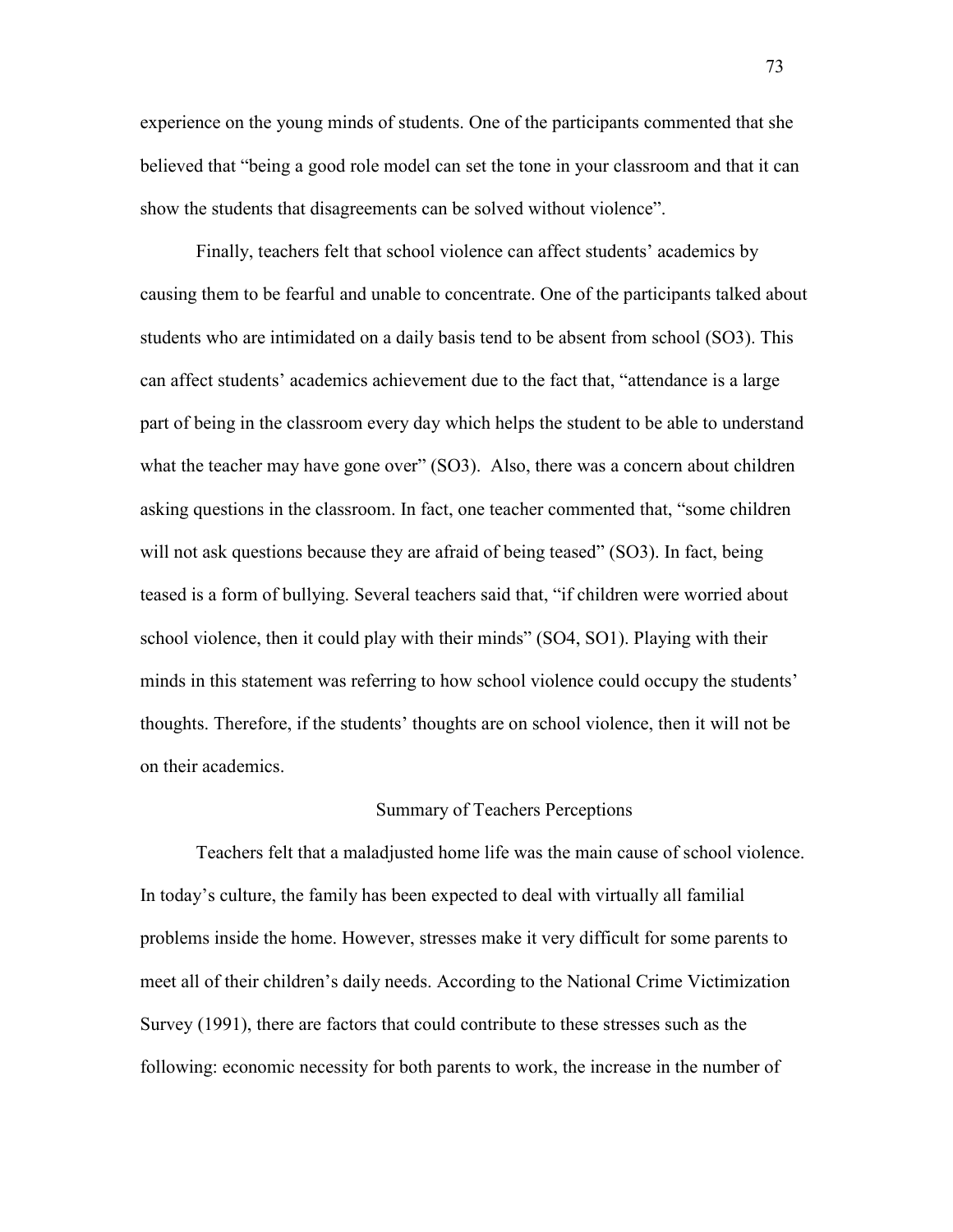single-parent households, and the increase in teenage mothers, whose understanding of the demands of parenting is almost always inadequate. School violence can not be successfully addressed without examining the home environment. The family plays an obvious role in a child's development and resiliency to violent behavior (National Crime Victimization Survey, 1991). The National Crime Victimization Survey (1991) referred to resiliency to violent behavior as a child's ability to control his or her reaction to behaviors that will result in aggression and or/ victimization.

From the participants' viewpoint, they believed that school violence does affect classroom teachers in several ways. First, the teachers are concerned about safety for themselves and the students. Also, they feel that the apprehension about safety possibly affects the effectiveness of their teaching. According to O'Halloran (2002), violence against teachers appears to be on the rise, and assaults on teachers are averaging at least one per day. In addition, the teachers perceived that student academics could be affected by school violence. It was their perception that if students are concerned about school violence, there would be a higher rate of absenteeism. Finally, if a student is fearful while in school, then they may be concentrating on the feelings of fear rather than their academics. The following section will demonstrate how students perceive school violence.

# Students Perceptions

# *Main Causes of School Violence*

 There were several themes and patterns that emerged when interviewing the eighth grade students. Specifically, the students felt that home environment and touching others were the main causes of school violence. From the students' perspectives, touching others refers to one child having his/her hands on another child. When students are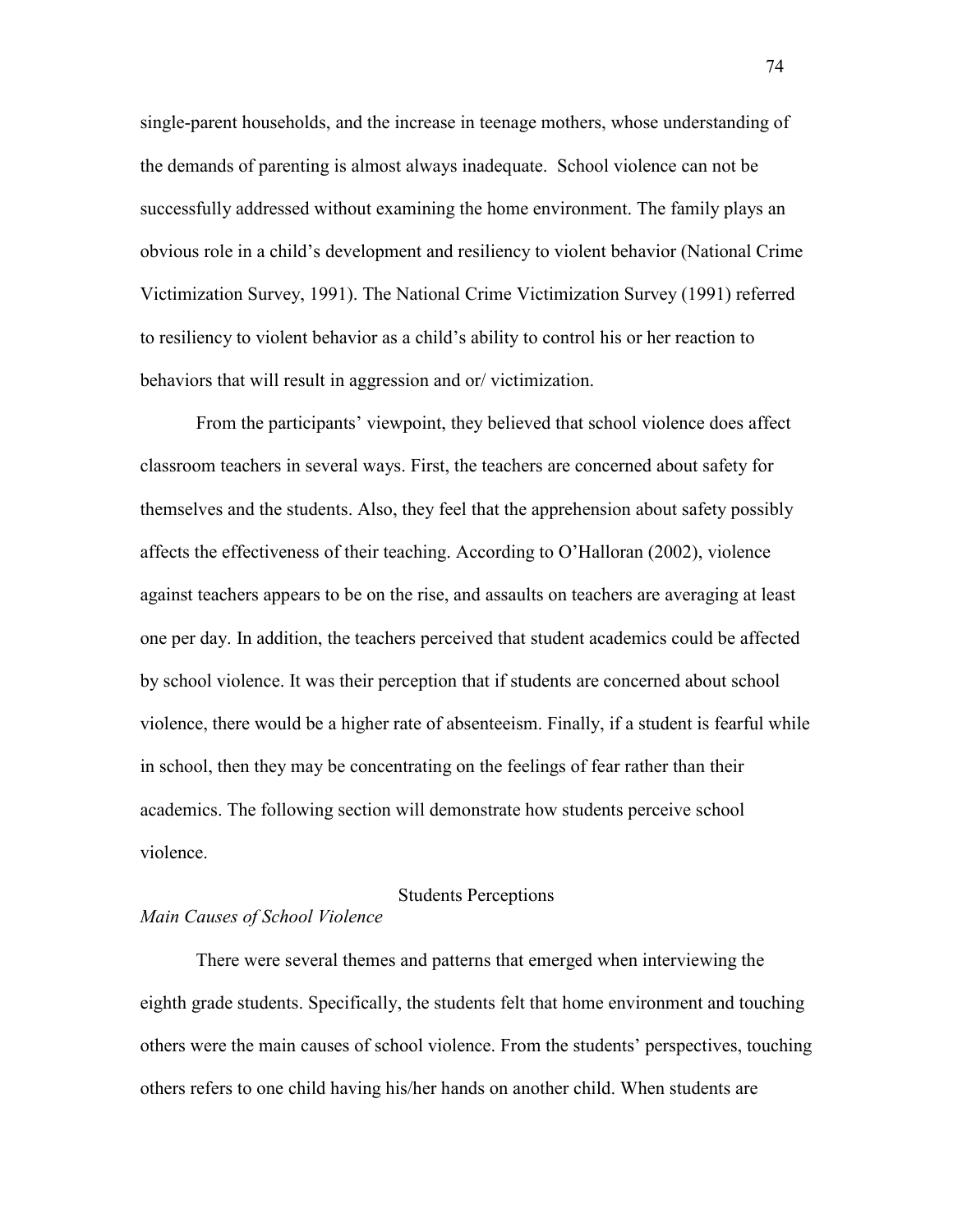touching each other, it usually starts off as a playful interaction. However, when one of the students get tired of the playful interchange, then it can lead to violent acts such as fighting, hitting, and kicking. The students gave examples of what happens when touching others becomes more personal such as, "touching others leads to fights" (S2) and "picking on and touching others" causes students to get mad and then "they end up fighting"  $(S4)$ .

 Also, the students felt that another cause of school violence was the home environment. In fact, one of the students said that "problems at home" (S1) was a main cause of school violence. When problems exist in the home, then there is the possibility of students bringing these negative feelings to school which can lead to "students fighting or worse" (S3). It appears that a maladjusted home life can determine what kind of attitude students might have when they come to school. If they come to school already angry and then are picked on by other students, they might not tolerate a lot of teasing. One of the students said that, "kids getting picked on, get mad and then they fight instead of walking away" (S6). It appears that a child's temperament could be a factor of whether that child is capable of committing a school violence act. This disposition can begin at home.

### Acknowledgement of Safety

 Evens with these concerns of school violence students generally acknowledge that they feel safe when at school. There seemed to be an overall agreement among the participants that cameras in the hallways and classrooms have provided a sense of safety. In fact, one of the students commented that she felt protected because of the "cameras all over the place" (S1). Not only did the cameras provide this feeling of safety, but also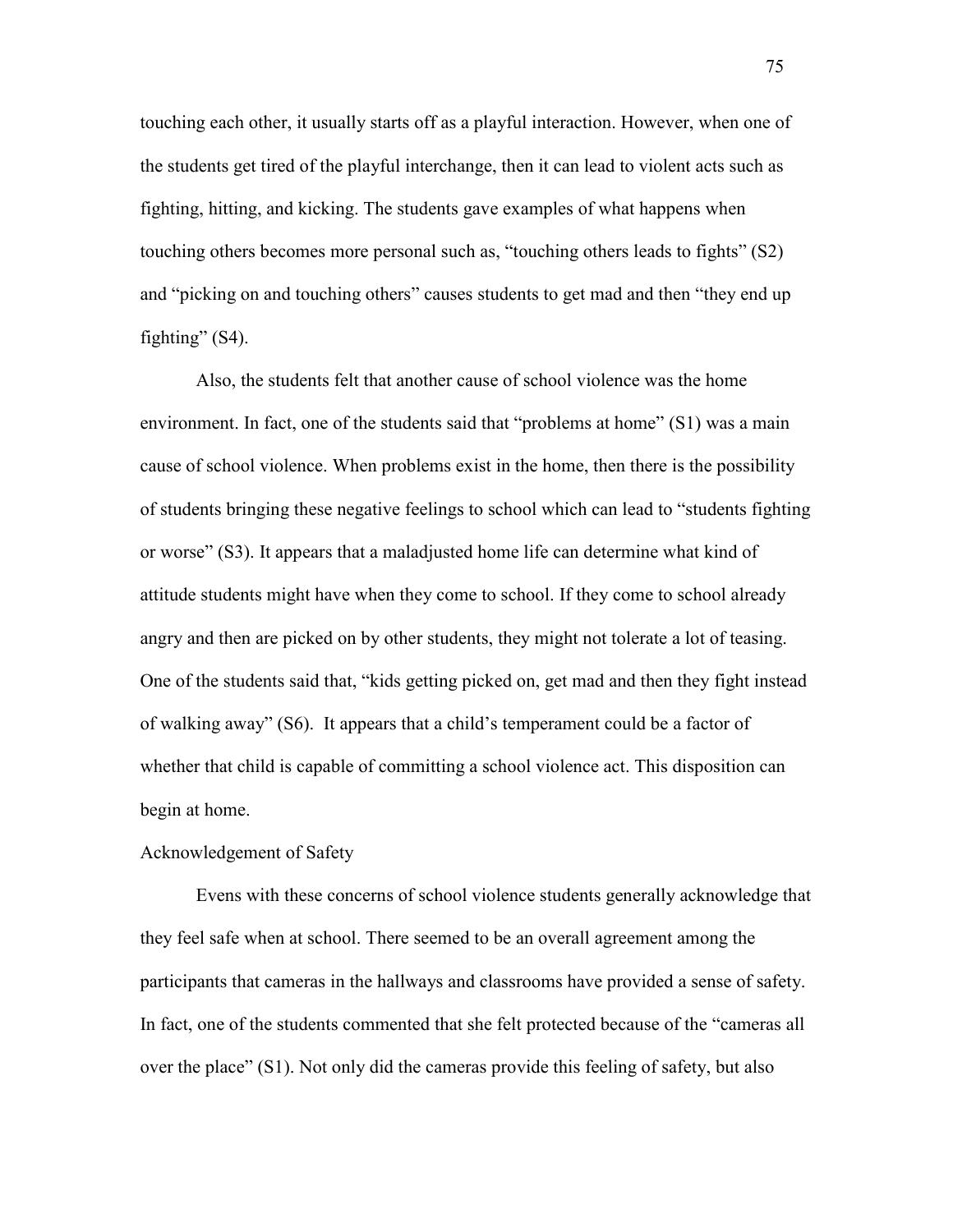teachers provided a sense of security. It was commented that the students felt that the teachers were, "always taking care of us and are strict with us" (S1). It appears that the teachers are a trusted form of authority within this school. Plus, the teachers are very visible in the school since it was felt that they would be able to control a fight immediately. One of the students said that she felt safe because, "I know that if a fight starts that the teachers will stop it" (S2). Another student commented that he felt safeguarded, "because we have the teachers" (S5). He went on to explain by saying that, "the teachers make sure that strangers do not come into the school" (S5). Teachers are serving as a security blanket for some of the students. Another student said that he felt safe and "did not have to worry about bullies" (S6). From the comments made about the teachers, they seem to be well trusted and liked in this school. The students felt that if a problem were to happen, the teachers would be there to help resolve the situation. The feeling of being safe was indicated among all eight students; however, some students felt safe but were unsure of the reasoning behind the feeling (S3).

Interviews with the students revealed contradictory responses. All students who participated in the interviews agreed that they felt safe at school; however, when they were asked about other students, they acknowledged that other students might feel unsafe. Reasons provided by the students of why other students might feel unsafe were the following: "sometimes students talk about others" (S2), "because they are scared" (S3), "people could bring a weapon and do something. You will get in trouble for it" (S4), and "because some kids get picked on everyday" (S5). Several of the students commented that they perceived other students feeling unsafe but really could not comment on why they felt this way.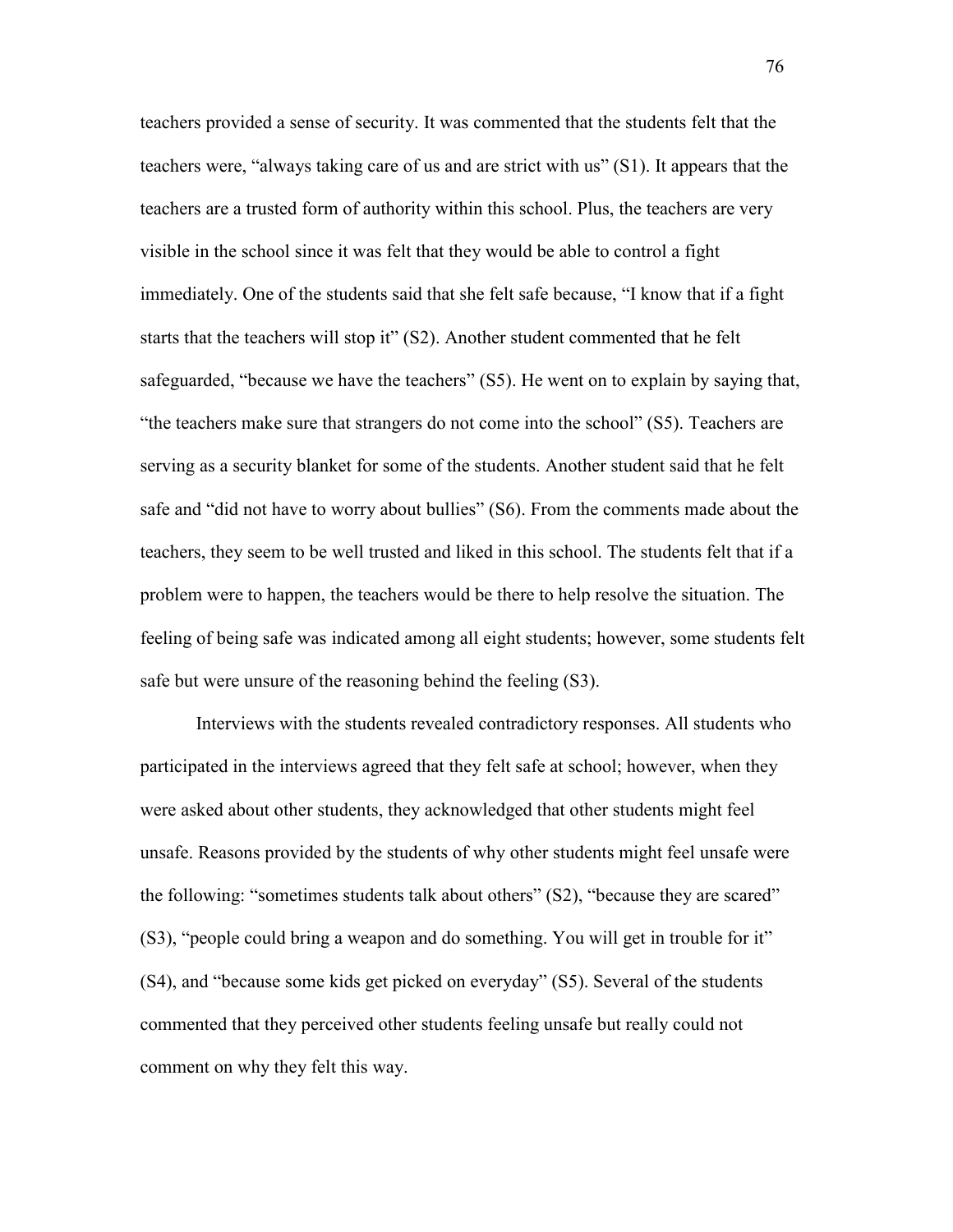# *Frequent and Most Serious Acts of Violence*

Students shared their perceptions of what they considered to be the most frequent occurring acts of violence at their school. According to the eighth graders the most frequent acts of violence consist of the following: fighting, arguing, teasing and hitting, and bullying. Next, the students listed what they considered to be the most serious acts of school violence. They are the following: holding people against their will, fighting and bullying. When comparing their answers, it implies that bullying and fighting was considered to be a frequent and serious act of violence at their school. However, under the most serious acts several of the students said that they considered holding people against their will to be the most serious act that has occurred at their school. In fact, one of the students replied that the most serious act happened, "when that boy came to school and locked us in our rooms. He had a knife" (S3).

The act of violence that occurred at this school is having an effect on how the students perceive school violence. Holding people against their will was listed as the number one serious act of school violence that has happened at their school. Even through, a year has passed since the hostage situation; it still seems to be on the minds of the students. This one act of violence seems to have left a lasting impression on their young minds and has affected the way that they perceive school violence.

#### *Safety on School Grounds*

Another pattern that developed was concerning how the students felt about their safety or others' safety while on the school grounds. They all said that they would report unsafe issues to an adult at school. There were reasons given by the students of why they would tell an adult if they felt threatened. One of the reasons dealt with not being harmed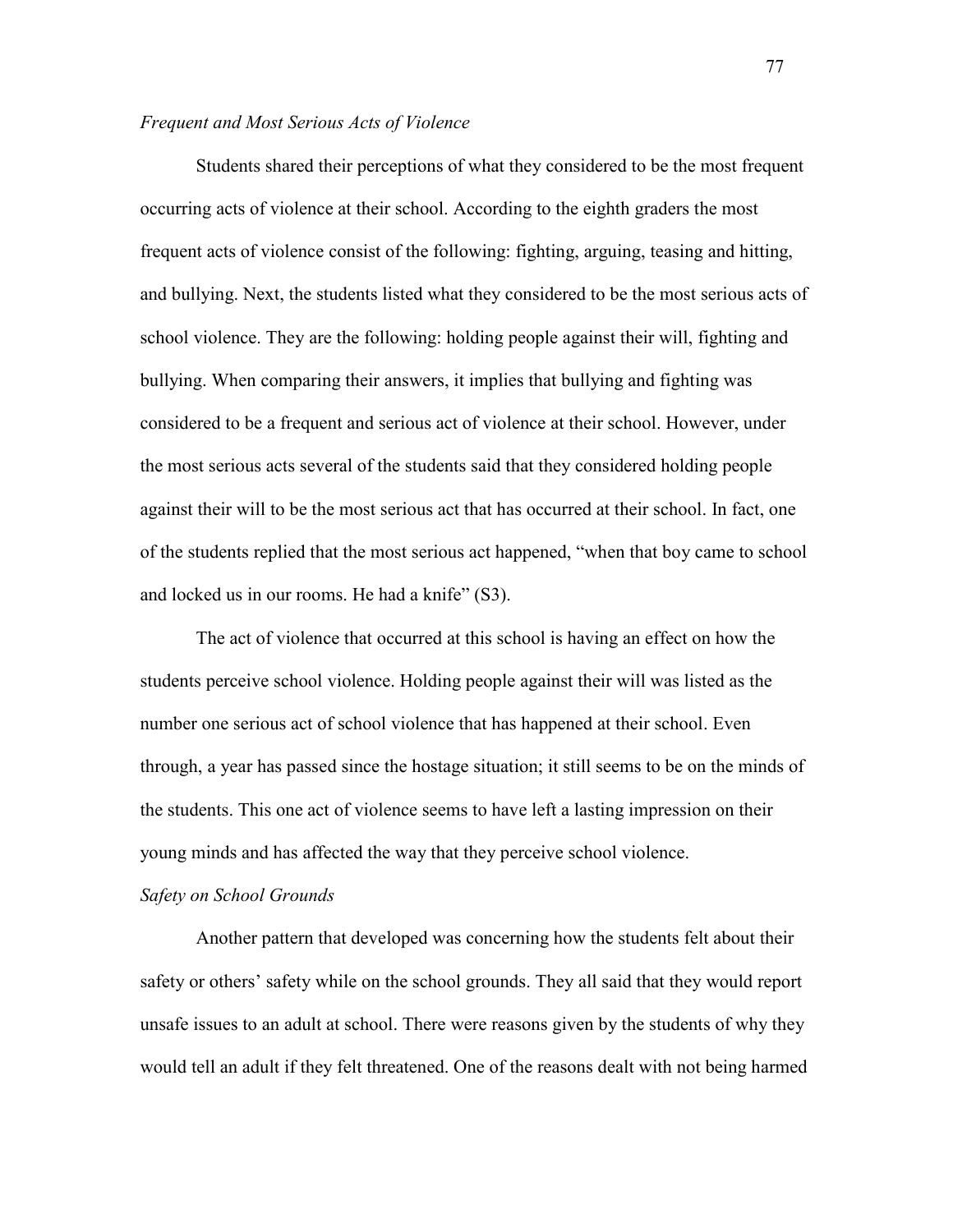and receiving a good education. One of the students said that she would report a threat "because I do not want to get hurt and I want to have a better education" (S1). Another reason involved the feeling of being safe. In fact, one student said, "I want to feel safe at school and I want my friends to be safe. I do not want to come to school feeling scared all the time"(S2). The next reason that was given involved the safety of others. One of the students commented that I do not want "kids to get hurt and have to go home for fighting" (S6). Some of the participants felt that if they did not tell that it could make a situation worse. One participant replied that she would tell because "it might get worse" (S3). Several participants believed that reporting issues of safety to adults could keep them safe. In fact, research suggest that peers are not to be overlooked as sources of valuable information concerning behavior problems due to the fact that they might be more aware of certain behaviors or issues than the teachers (Mishna, F., Alaggia, R., 2005).

### Summary of Students Perceptions

The students perceived that the main causes of school violence are home environment and touching others. Also, all eight students responded that they felt safe at school but commented that other students may not feel safe. The fact is violence of one sort or another is part of many schools today. This usually involves a small group of people fighting amongst themselves. According to Kelly (2000), a completed study of the Class of 2000 provided the information that 96% of students said that they felt safe in school. However, 22% of those same students said that they knew students who regularly carried weapons to school.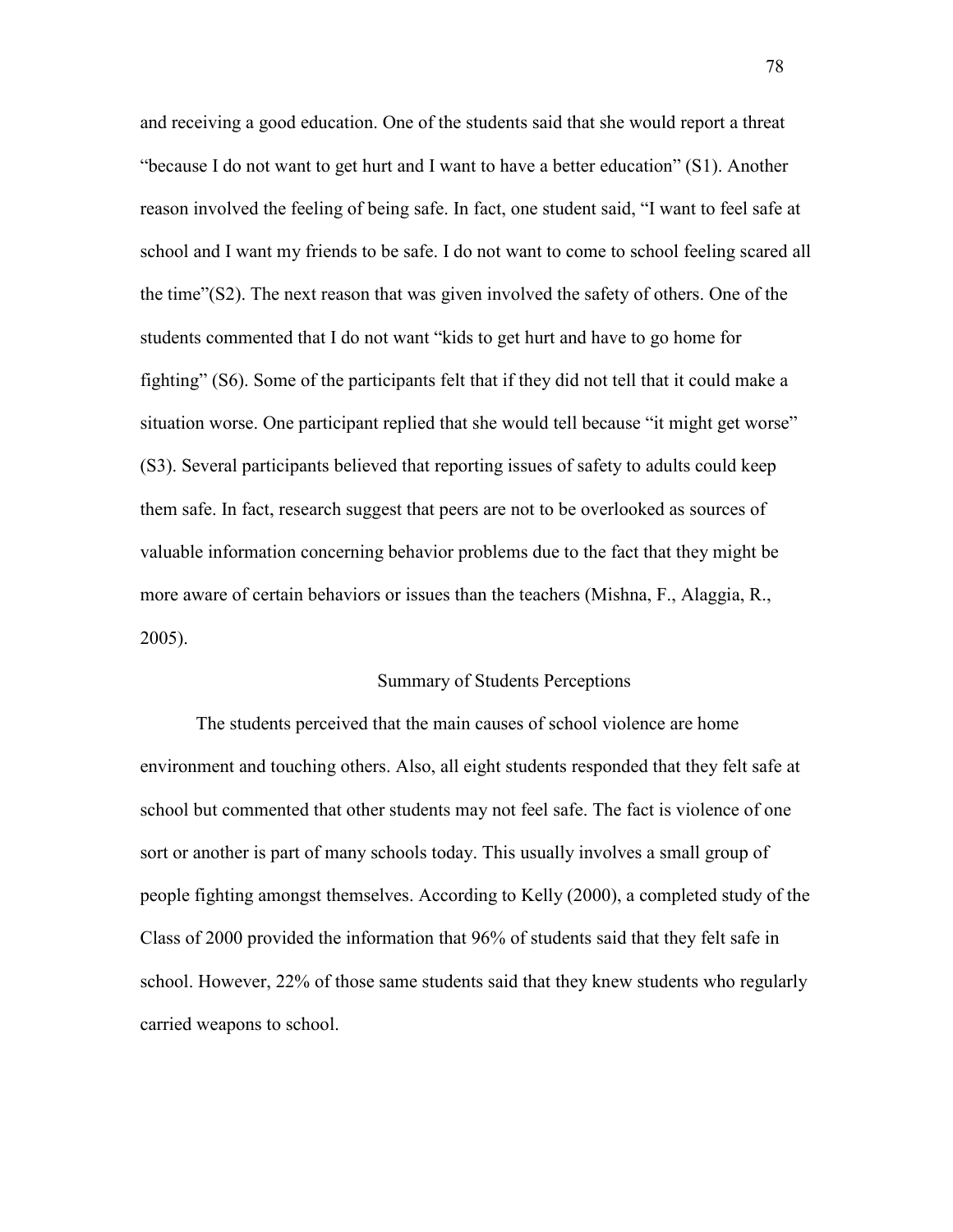Students were interviewed about the most frequent act of violence at their school and responded that it is fighting. In addition, the students listed the most serious act of violence that occurs at their school is holding people against their will. All 8 students said that they would report threats or any act of violence that they believe might occur. This has not always been true in the past; however, since the shooting at Columbine High School, and other acts of violence which have occurred, it is believed that students are starting to speak up about additional acts of violence that could take place. In fact, Butterfield (2001) reported that tips provided by students in California and Kansas have led to arrests that the police say averted three potential school massacres. This demonstrates that many acts of school violence could be stopped if students shared information with teachers, administrators, or parents. The next section will focus on views of parents, teachers, and community members as it relates to who should be held accountable for reducing school violence.

#### *Difference of Opinion*

In analyzing the data, the researcher observed one inconsistency between some of the subgroups in this study. This discrepancy was found when examining the data from interviews with parents, teachers, and community members concerning who they perceived to be responsible for minimizing acts of school violence. The parents theorized that the administration and the local law enforcement should be held accountable for reducing school violence. According to three of the parents (P1, P3, P4), all of them felt that the "administration and the local law enforcement should help reduce acts of violence". One of the parents felt that all the responsibility should be placed on the "local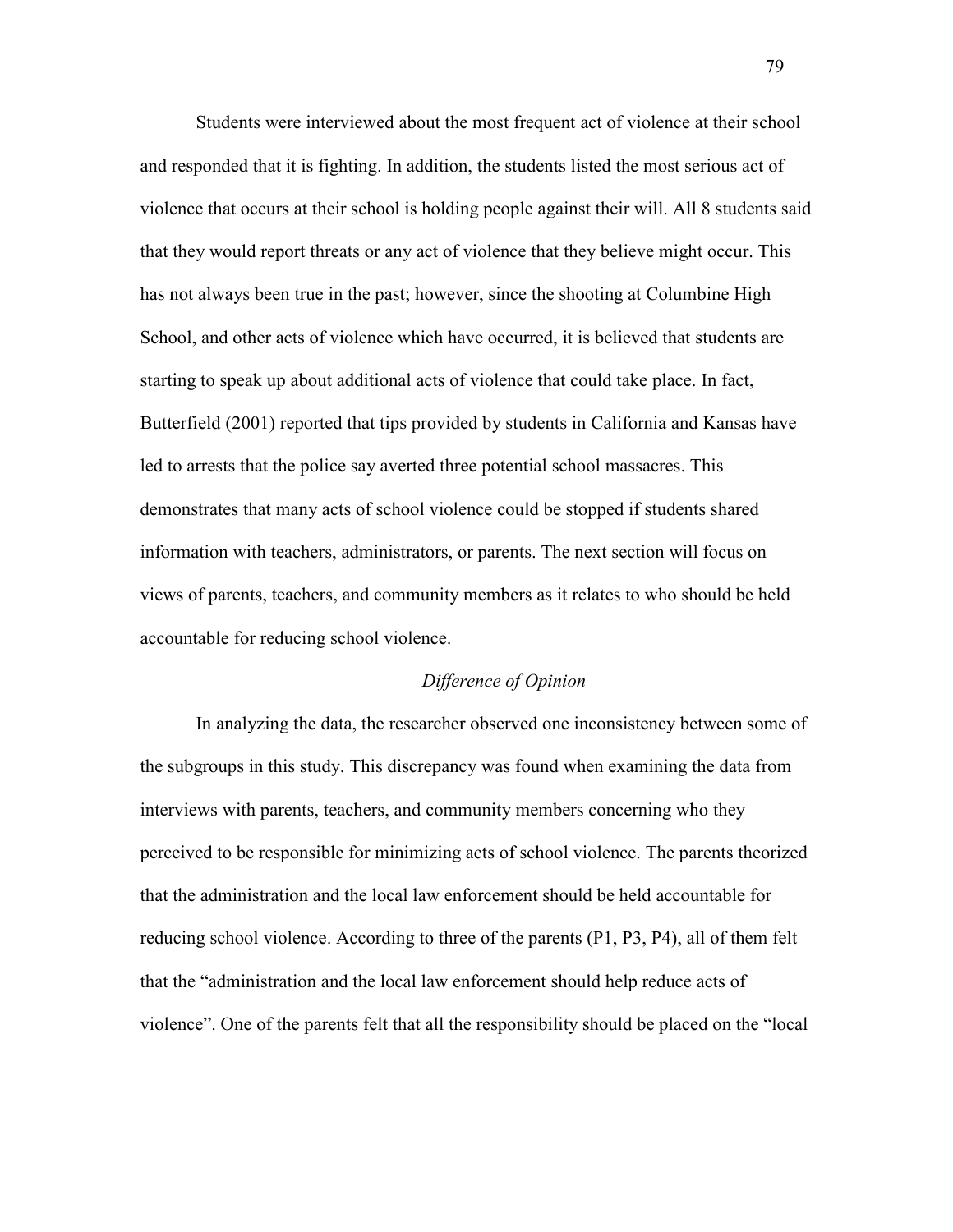police department" (P2). It was apparent from the parents who were interviewed they felt that school violence was not their responsibility.

The teachers thought that reducing the acts of school violence should be a team effort. All four of the teachers responded that minimizing acts of school violence should begin with the "parents assisted by school officials, educators, and finally the community members". On the other hand, all four community members believed that the "parents should be held accountable for reducing acts of school violence". All people involved in this study did not feel that it was their sole responsibility to reduce acts of school violence.

The responsible party for reducing school violence seems to be a question that does not have a clear answer. All the participants thought that addressing school violence is someone else's responsibility. None of the participants accepted total responsibility for reducing school violence, and in most cases the participants placed the responsibility on others. The parents placed the responsibility on the administrators and law enforcement. The teachers believe that the responsibility of reducing school violence should be a team effort, which started with the parents and ended with the community members. The community members placed the responsibility on the parents. It was evident from the interviews that in order to reduce acts of school violence; everyone will have to work together.

### Evidence of Quality

This researcher followed several procedures to ensure the accuracy of the data. First the researcher conducted all interviews privately and asked questions that were prewritten. Each interview was recorded in order for the researcher to transcribe each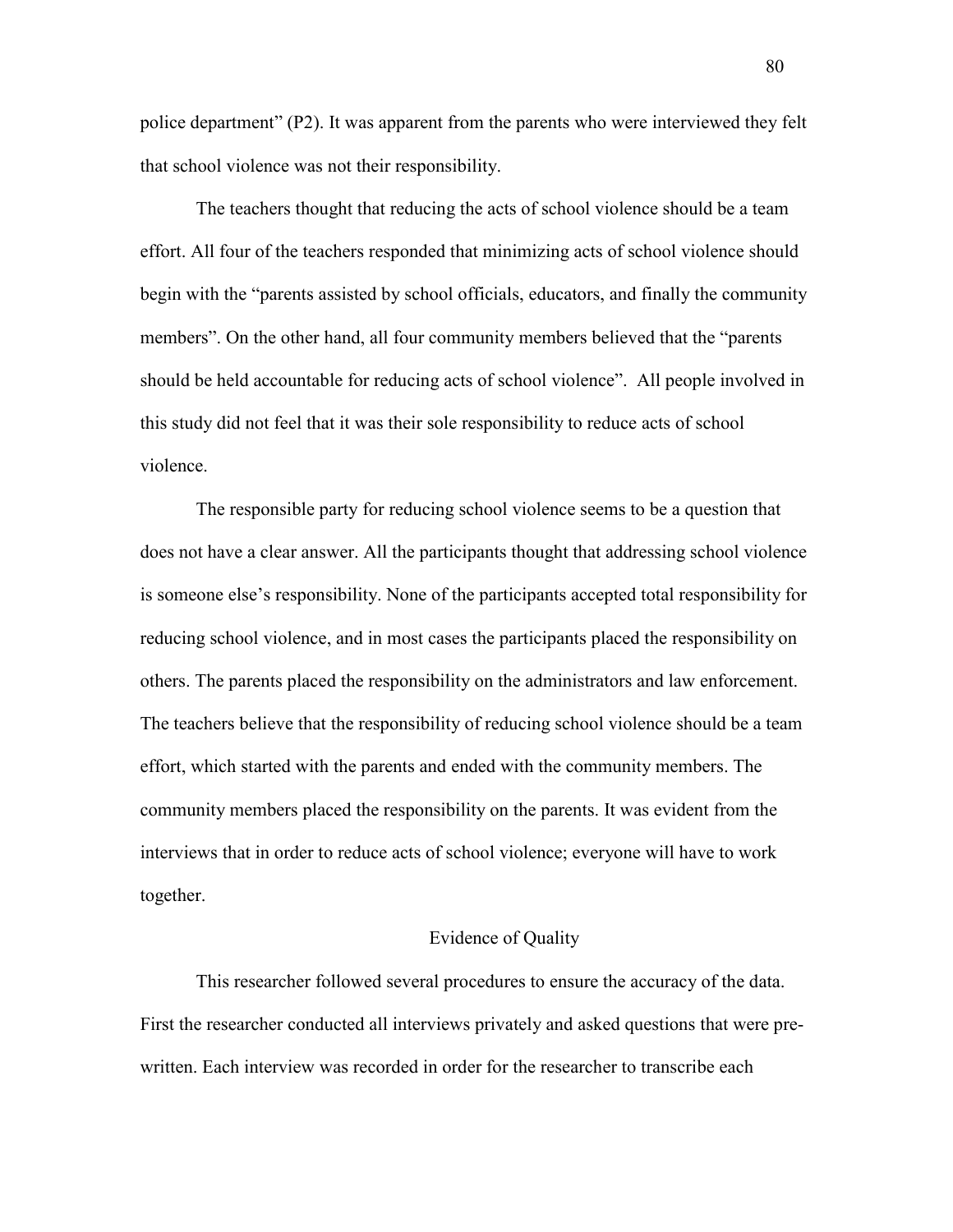interview accurately. All adult participants received a brief summary of their interviews to check the data for accuracy. The researcher made brief notations of words and phrases that kept repeating on the transcripts to help sort the themes and pattern that developed.

### Conclusion

The overall perceptions of the main causes of school violence are the following: bullying, substance abuse such as alcohol and drugs, low socioeconomic level which was marked by types of clothing worn, bad home environment, and touching others which meant not keeping your hands to yourself. When students have their hands on other students this could start as a playful interaction which can then turn to violence. There were several factors that were perceived to lead to school violence. These factors are peer pressure and lack of communication in the student's homes. In addition, it was perceived that the most frequent occurring acts of school violence that happens within this middle school were the following: fighting, arguing, teasing and hitting. Also, it was perceived that the most serious acts of school violence at this middle school were holding people against their will, fighting, and bullying.

There were other perceptions that came from this study. One perception was that it was believed that violence is more prevalent now than 10 years ago. There were several reasons explaining why the participants felt this way. The first reason was due to the growth of gangs compared to ten years ago. The second reason was due to all the news coverage that acts of school violence is receiving from the media. In addition, it was perceived that school violence has affected not only the role of the classroom teachers but also the students' academics success. Finally, there was a perception of who was really responsible for minimizing acts of school violence. However, no one was willing to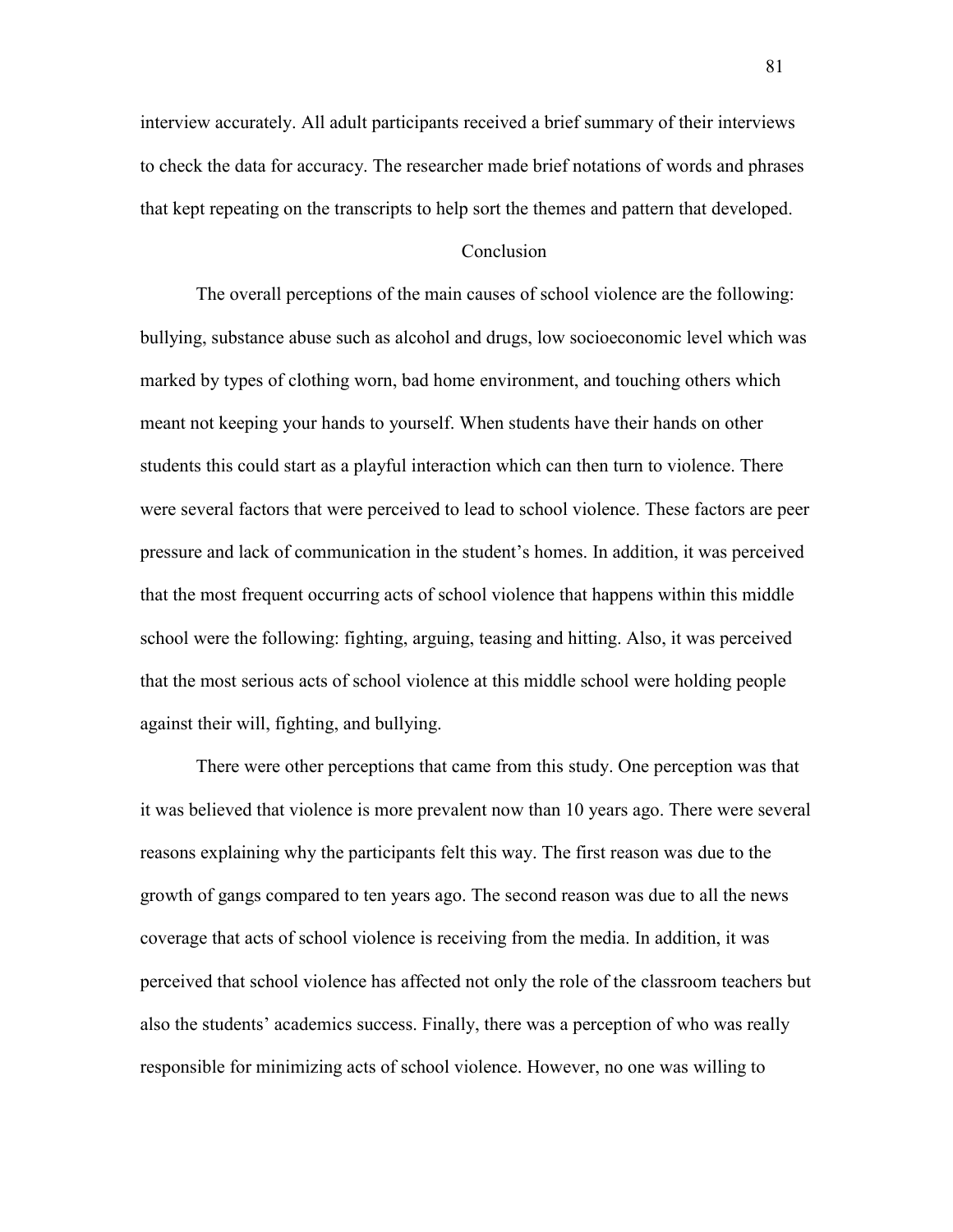shoulder all the blame; instead, all the participants were willing to blame other members of the community. The last chapter will focus on the types and kinds of violence, and root causes of school violence based on the perceptions of the participants.

Recommendations will be made for further research on the topic of school violence.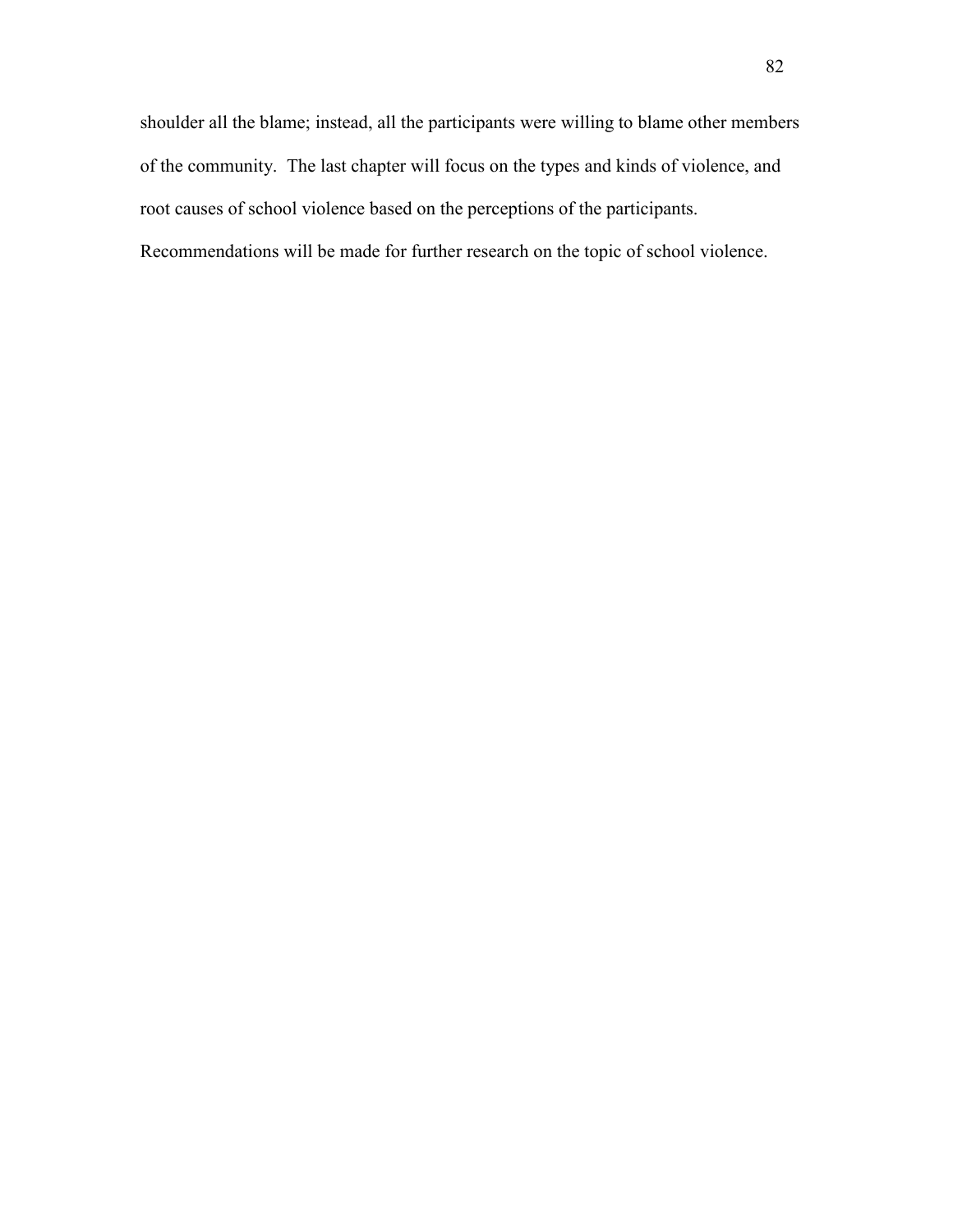# CHAPTER 5: SUMMARY, CONCLUSIONS, RECOMMENDATIONS, AND **COMMENTARY**

### Introduction

The purpose of this study was to examine the perceptions of middle school parents, teachers, students, and community members concerning the topic of school violence. This section focused on the types and kinds of violence that the middle school students, parents, teachers, and community members perceived to be the most crucial in a school setting. According to the participants in this study, fighting and bullying were major concerns that were perceived to contribute to acts of violence. In addition, the root causes of school violence based on the perceptions of the participants will be discussed. It is the participants' beliefs that the root causes are the following: home environment, substance abuse, bullying, and low socioeconomic levels. Next, the teachers discussed how they felt about the impact of school violence on student success and teacher effectiveness. The teachers shared that they are more fearful and more distracted since the hostage situation. Plus, the teachers felt that the students who were fearful of their safety at school would suffer from lack of concentration and increased absenteeism. Finally, the participants perceived whom they felt should be held responsible for reducing acts of school violence will be discussed.

### Interpretation of Findings

# *Perceptions of Types and Kinds of Violence*

This study began with the following research question: What are the overall perceptions of the school community including students, teachers, parents, and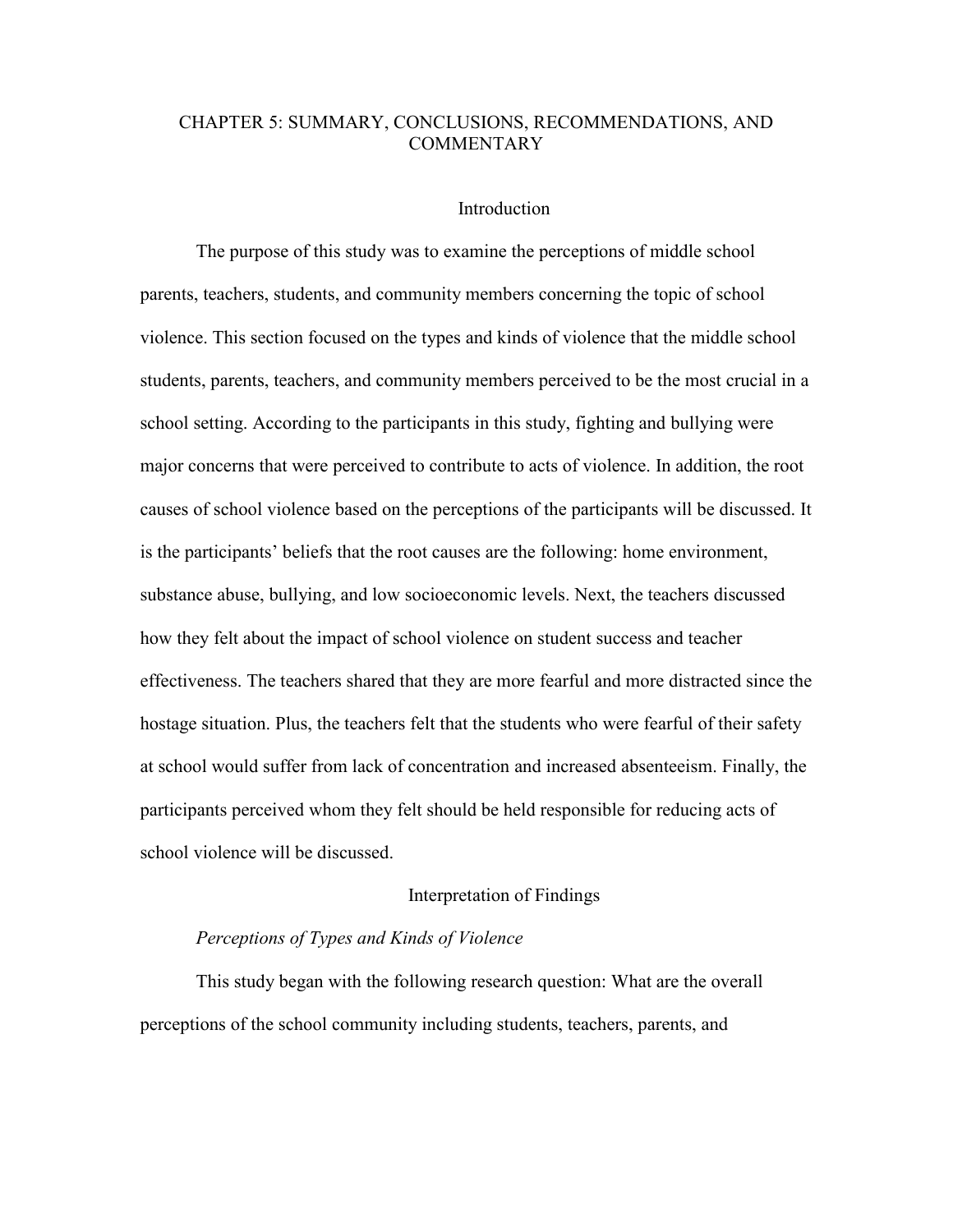community members in regards to school violence? This section focused on a discussion of types and kinds of violence and the major types of violence within the school walls.

Types and kinds of violence are defined as a number of people or things having common traits or characteristics that distinguish them as a group or class (Webster, 1995). In this study, types and kinds of violence refer to violence that the participants perceived as the major types of violence that children encounter at school. Children face many different kinds of violence within the confines of a school. However, all violence does not begin inside the school; it could start in the community and end in the school environment. Capozzoli and McVey (2000) organized school violence into three categories based on the beginning point of the conflict and the location.

One type of violence could begin and end at school. Another type could begin at school but end outside the school. The last type may start outside the school and end inside the school. In fact, at this particular middle school the perpetrator was dissatisfied with his home environment, which was confirmed by the local news (WMAZ-TV, 2007), causing him to bring a knife to school and hold other students hostage for over an hour. This act demonstrated Capozzoli and McVey (2000) type of violence that begins outside the school but ends in the school. The outside force, which was dissatisfaction with his home life, led to a school violence act.

The two major types of violence that children encountered at school were fighting and bullying. It was not surprising to discover that bullying was a common theme among the parents and the students. The parents felt that bullying could play a major role in school violence. In addition, the students listed bullying as one of the most frequent and the most serious occurring acts at their school. According to research, as many as 80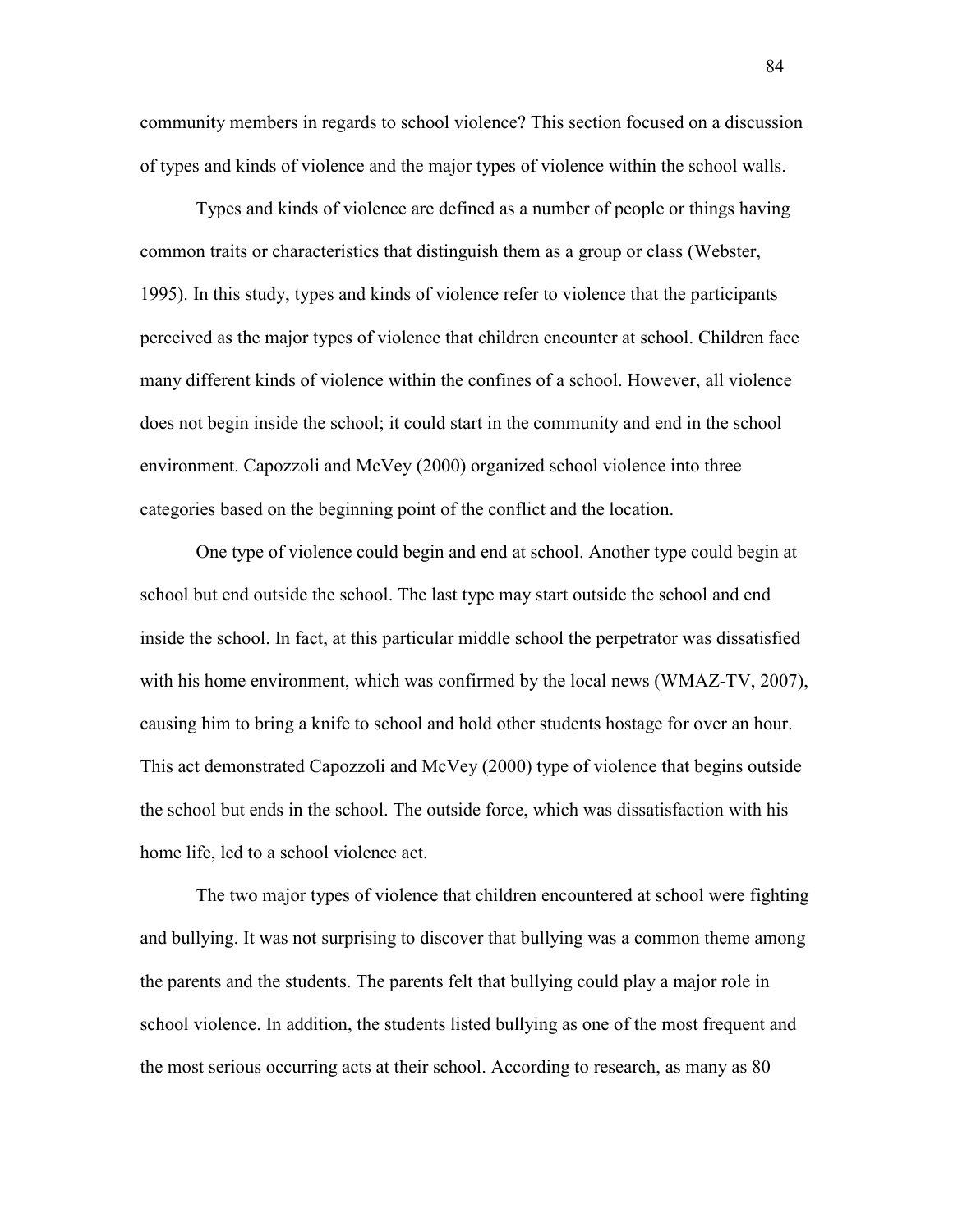percent of middle school students engage in bullying behaviors. In addition, research indicated that 15 to 20 percent of all students are victimized by bullies at some point in their school experience (Shore, 2005). Nationwide, almost one in three children is involved in bullying, either as a bully or as a victim (Shore, 2005).

Another type of violence that is observed most often within the school setting is fighting. There are many different reasons why a fight starts, but usually it is because of a disagreement. According to the Bureau of Justice (1989), most fights that students encountered were with acquaintances; these acquaintances could be family members, friends, or dates. The middle school students who participated in the interviews perceived that touching others could be a major cause of school violence. These students explained that touching others could lead to fights by starting off as a playful interaction between two students, progressing to one student becoming tired and angry, eventually causing one student to lash out. Also, the middle school students ranked fighting as the most frequent and most serious act of violence that occurred at their school. In fact, the Bureau of Justice Statistics (1989) estimated 18 physical fighting incidents occurred per 100 students per month. However, the incidence of physical fighting was 4 times higher for male students (28 incidents per 100 students) than for female students (7 incidents per 100). The incidence was highest for black male students (47 incidents per 100), followed by Hispanic male students (35 incidents per 100) and white male students (22 incidents per 100).

#### *Impacted Learning Environment*

 The next research question was the following: To what extend does school violence impact student success and teacher effectiveness? This section focused on the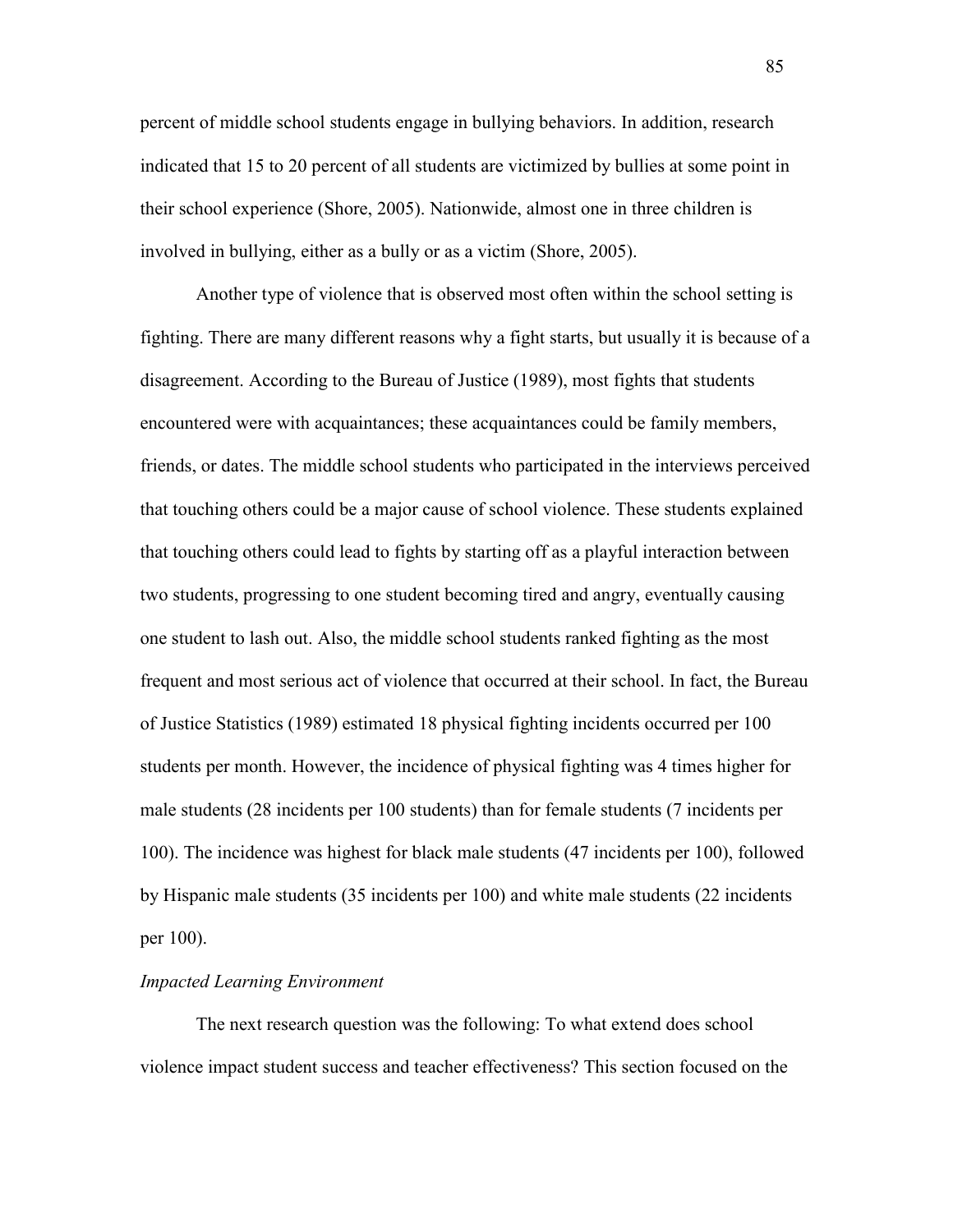teachers' perceptions of how school violence and fear can affect their classrooms and students. Topics to be discussed are lack of concentration, high absenteeism rates, and fear of class participation.

 Research has demonstrated that school violence acts can have many different kinds of effects on children, one being a child's ability to learn. Earlier research has linked school violence with increased disruptive student behavior, poor attendance rates, and academic failure, as well as stressful school environment (DeVoe et al, 2005). The teachers in this study felt that school violence can affect students' academics by causing them to be fearful and unable to concentrate. The teachers perceived that students who are intimidated on a daily basis tend to be absent from school so that they do not have to deal with the threats and feelings of fear. A high absentee rate can cause the students to fall behind academically because they are missing vital instructional time. In addition, the teachers believed that if children are fearful of their safety then the children tend to not ask questions in the classroom because they are afraid of being teased.

 Teachers can be personally affected by school violence in many ways. In fact, Pik (1987) reported that acts of violence can devastate teachers in the following ways: a multitude of stresses, damaging morale, and self- efficacy. Plus, school violence can force teachers and administrators to make major changes to the classroom curriculum in order to avoid confrontation and drastically reduce teaching time (Pik, 1987). The data from this study demonstrated that the teachers at this middle school perceived that school violence has impacted the role of the classroom teacher. This has occurred by the teachers realizing that violence could happen at any time and they have to be watchful for signs of trouble and teach the curriculum at the same time. In fact, the teachers from this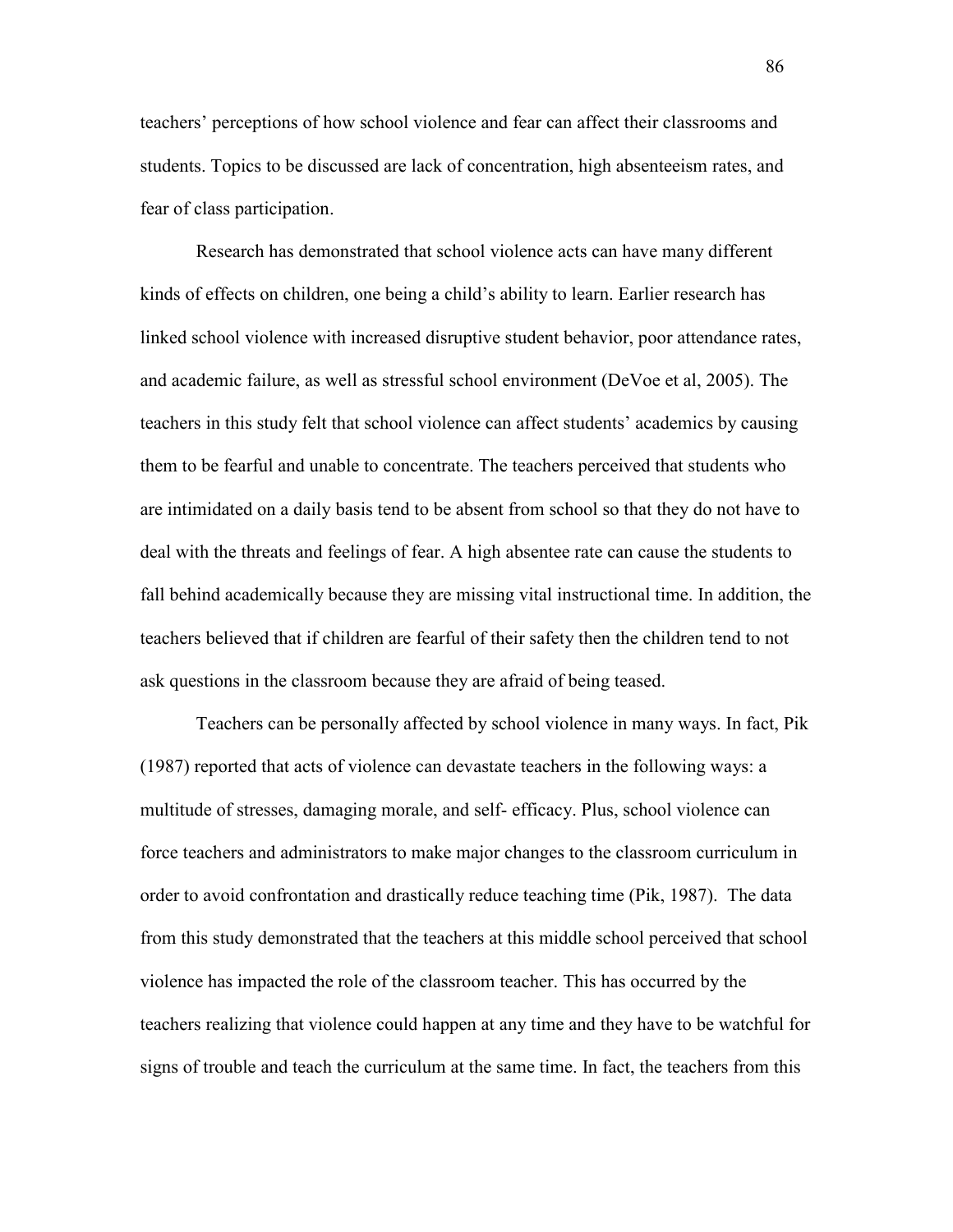study felt that since the hostage situation that they have to be more alert to what is happening not only in the classrooms but the hallways and bathrooms. In addition, the teachers felt that because of the act of violence last school term that there are procedures that they go over in their mind everyday before class starts and during class which affects their concentration in the classroom.

#### *Perceptions of Root Causes of Violence*

This section focused on the following research question: What do students, teachers, parents, and community members perceive to be the primary contributing factors to school violence? Also, in this section the definition of root causes of violence and violence will be discussed. Plus, the main causes of school violence based on the participant's perceptions will be stated.

The root causes of violence are defined as the underlying or original cause of an incident or problem (Webster, 1995). This study investigated the perceptions of the participants related to the root causes of school violence. When analyzing root causes of violence, it is important to have a clear definition of the term violence. According to the definition offered by the American Psychological Association (1998), violence is the act of purposefully hurting someone. Violence can be used as the reaction for some people when trying to release feelings of anger or frustration. Also, others can use violence to manipulate someone or retaliate for pain or hurt inflicted.

The causes of youth violence have come under increased scrutiny over the last 10 years. While research conducted on violence in schools has demonstrated that there is no one single cause of school violence, many causes have been associated with school violence (Lerner, 2006). Research suggested that violent behavior may be correlated with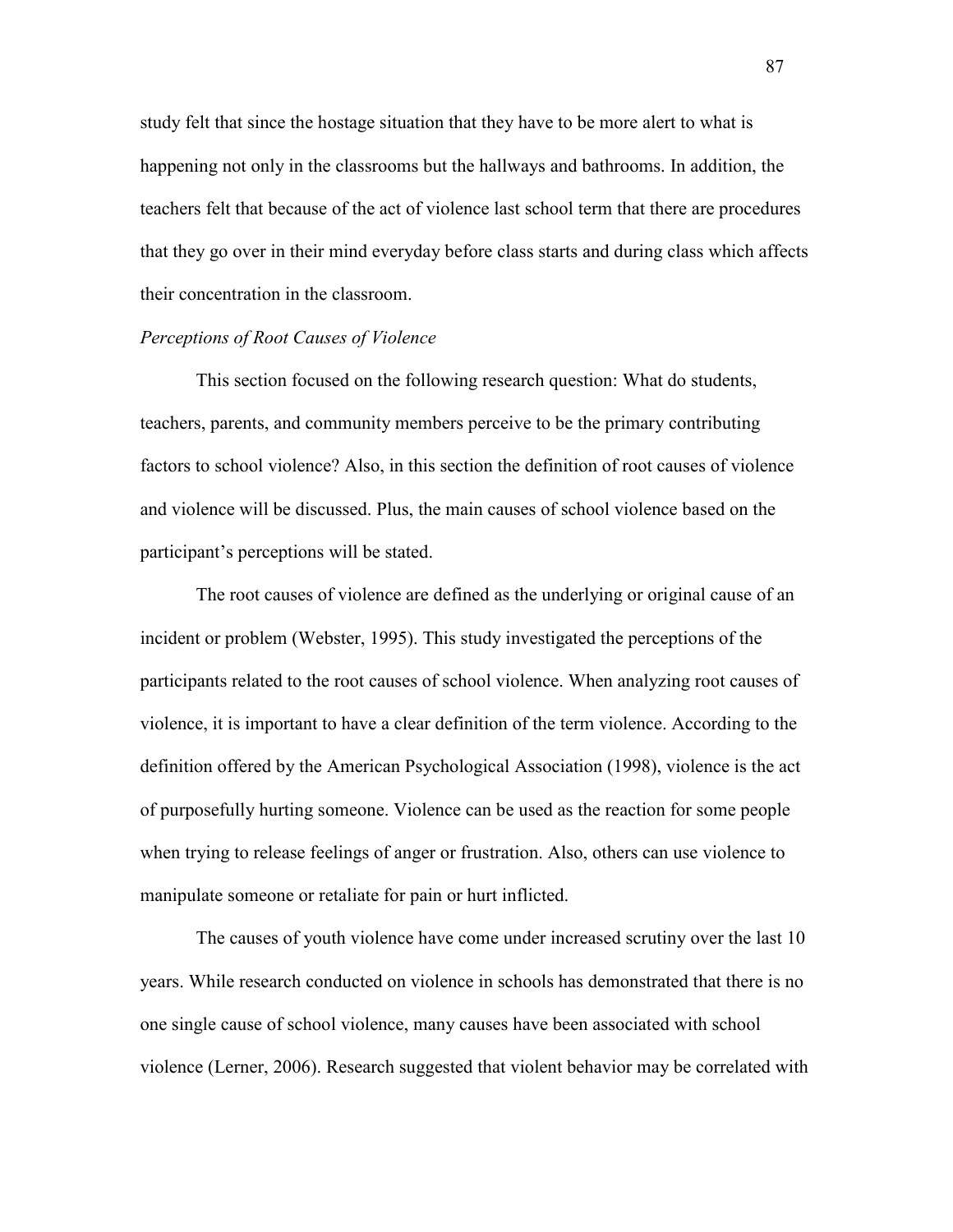the following: single-parent homes, violent imagery in the media, peer pressure, sense of low self-esteem, exposure to early childhood abuse or neglect, a need to seek respect or attention from others, witnessing violence at home, lack of parental supervision, home environment, bullying, substance abuse, and low socioeconomic level (Lerner, 2006). All these variables have been associated with acts of school violence; however, only the causes that the participants in this study perceived to be the main factors related to school violence will be discussed. These factors are the following: home environment, substance abuse, bullying, and low socioeconomic level.

 The data from this study demonstrated that a bad home life was perceived as a factor that could lead to school violence. These findings are based on the perceptions of the participants in this study and the researcher is not trying to make objective correlations. The middle school students and teachers who were interviewed believed that a certain kind of home environment could be the number one cause of school violence. The home is the place where children first learn to develop skills to solve conflicts or problems. According to Roth (1998), violence is a community problem that is brought to school by children who may have been exposed to it by their parents or by the areas in which they reside. A reason as to why some children are more prone to exhibit violent behavior may be lack of parental supervision.

Lack of parental supervision includes the following: younger children being left alone due to a rise in single parent homes, inappropriate supervision by dysfunctional adults, financial stressors that may cause adults to work multiple jobs or longer hours, the high cost of child care and cost of extra curricula activities (O'Donnell, 1999). Parents are suppose to nurture, discipline, and reinforce good behavior. According to the National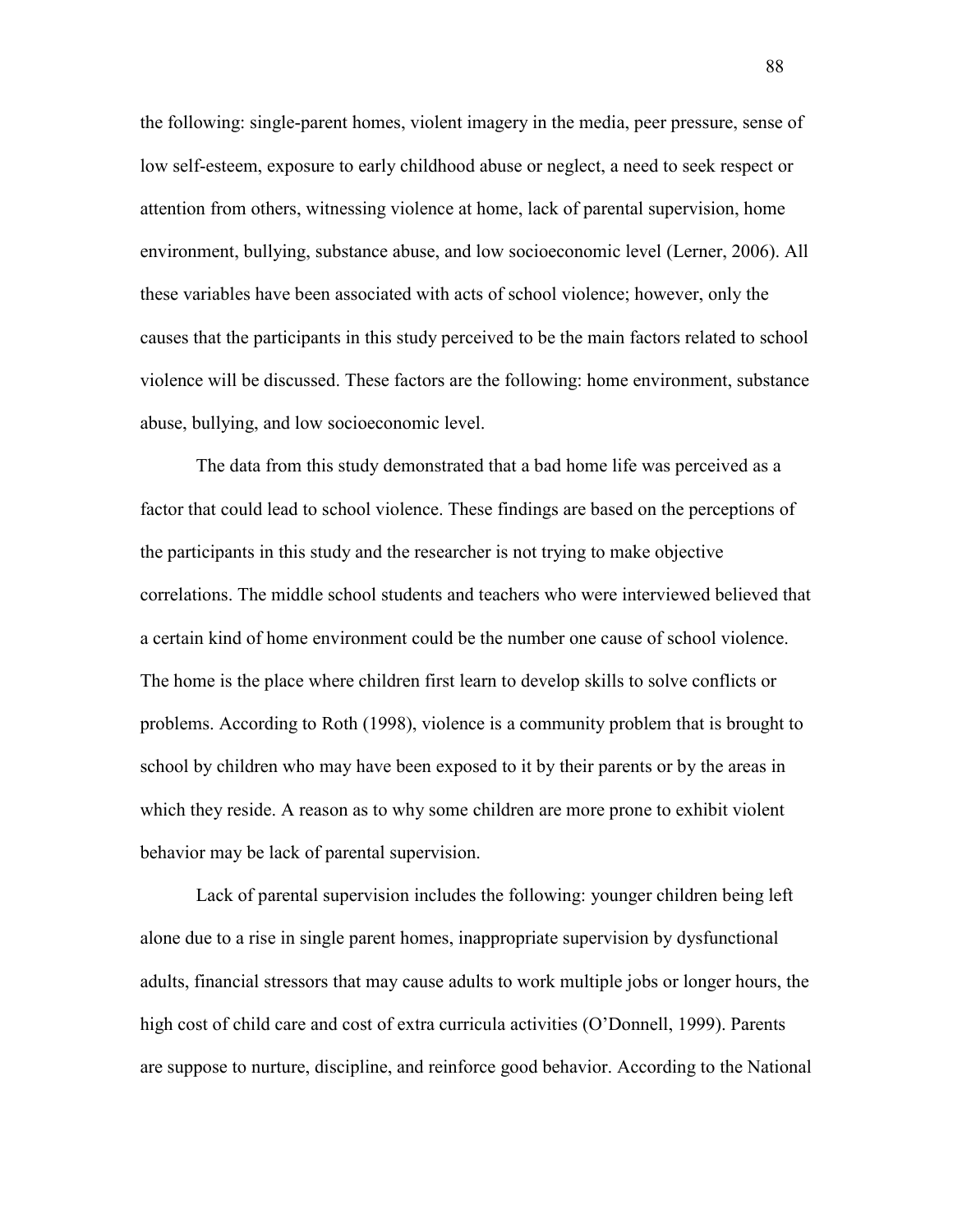Crime Victimization Survey (1991), parents are their children's first and most important role models. When children are provided with the necessities to a healthy development inside the home, then a child will have a stronger defense against violence. If parents are not at home to meet the needs of the children then there is the possibility that they will be incapable of dealing with conflict, disappointment, or frustration. This could contribute to violence and other poor behaviors (National Crime Victimization Survey, 1991).

The community members involved in this study were three business owners and one county official. When these participants were questioned about school violence, they perceived that substance abuse could be one of the main causes. The first community member who was interviewed felt that alcohol and drugs might be the driving force behind someone committing acts of school violence. The research literature showed a similar concern with the correlation between drugs and violence. In 1998, The National Institute of Drug Abuse conducted a study entitled Monitoring the Future (MTF), which was a self-reporting survey administered to 50,000 secondary school students in public and private schools. Fifty four percent of all seniors surveyed indicated that they had at least tried illicit drugs. Among high school seniors alcohol is more popular than unlawful drugs. Four out of five seniors reported that they tried alcohol at least once. Binge drinking was described as five or more drinks in a row and was practiced by 31% of seniors and 14% of eighth graders. Almost 25% of the seniors who reported using prohibited drugs had been arrested and taken to the police station, and close to 50% of the seniors who reported using illegal drugs reported breaking the law (Johnston, 1999).

 Another factor that parents identified to be the major cause of school violence was bullying. Researchers have demonstrated how detrimental bullying can be in a school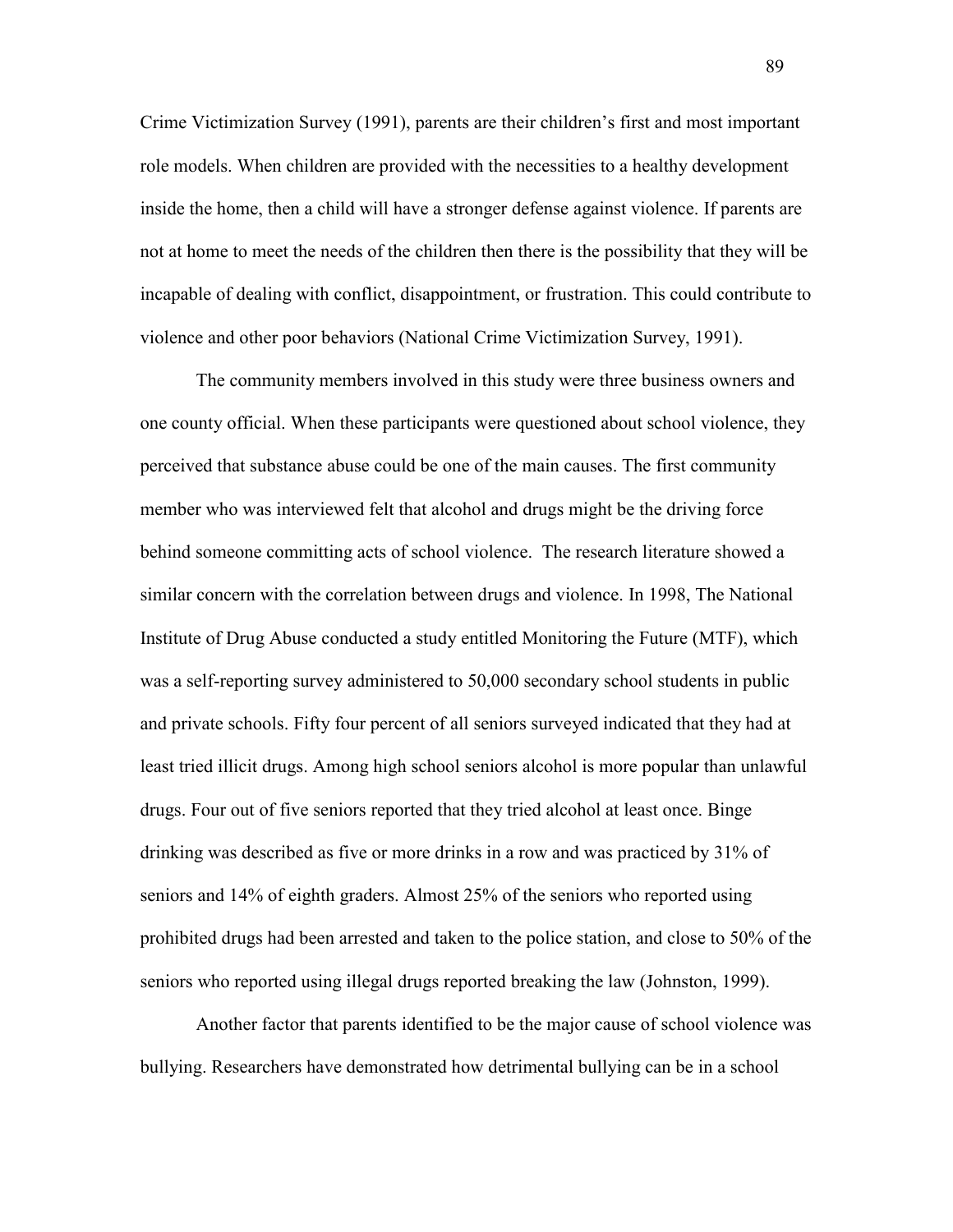setting. Hoover, Oliver, and Hazler (1992) concluded that bullying was an international phenomenon and was one of the most widely practiced forms of aggressive behaviors in American schools. According to Olweus (1994), a psychologist from the university in Bergen in Norway who has studied bullying for over 20 years, shares the following about a student being bullied or victimized:

 A student is being bullied or victimized when he or she is exposed, repeatedly and over time; to negative actions when someone intentionally inflicts, or attempts to inflict, injury or discomfort upon another. Negative actions can be carried out by physical contact, by words, or in other ways, such as making faces or obscene gestures, and intentional exclusion from a group (p. 1173).

Olweus (1994) argued that bullying occurred when a student intentionally inflicted, or attempted to inflict, injury or discomfort on another student. Espelage and Holt (2001) found that bullying had a direct negative impact on students, teachers, school property, the community, and the educational process.

 Garrity (1995) reported that bullying behavior among students had long been a disruptive factor in the educational realm and continued to affect the emotional and physical safety of students. Olweus (1994) revealed that many students were anxious about witnessing bullying and feared that they may become victims of bullying if they had not already been targeted. Batsche and Knoff (1994) revealed that for many students school was not the safe learning environment it was intended to be. Also, Lee (1993) estimated that 160,000 children missed school each day because of fear. He concluded that bullying was a major cause of this fear and that bullying kept children from perceiving school as a safe environment.

 Vali (1999) found that the development of bullying behavior commenced in elementary school, and the highest frequency of bullying behavior occurred in middle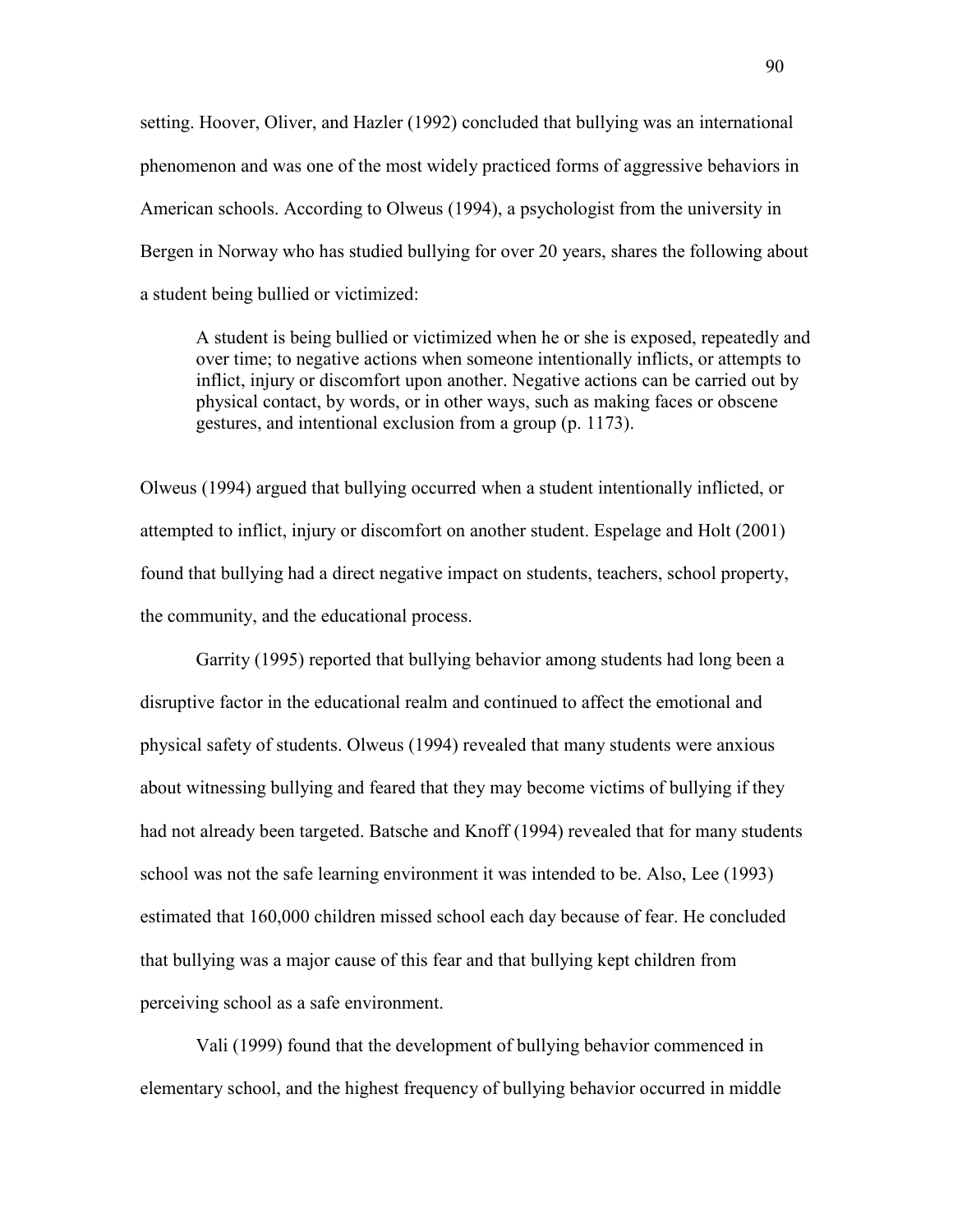school. He concluded that bullying behavior somewhat decreases in high school; however, it is given more attention due to the physical size of students and nature of some of the incidences. Vali (1999) noted that bullying behavior was found to be one of the major causes of violence in the school setting.

 Another factor that the community members perceived as a cause of school violence was low socioeconomic levels. In this study, the community members felt that the type of clothing worn in a school system could be seen as a marker for a child's socioeconomic level; this could cause teasing between children who wear name brands and children who wear off- brands. Children begin noticing clothing worn by others when they are little. According to Pellino (2007), children become aware of social and economic status differences at a very young age. In addition, she informs that children grow increasingly aware of both their own social status and that of their peers. In fact, some schools have implemented a dress code as a result of children's reactions to clothing. Research is demonstrating that children feel more like a team when a dress code is in place. According to Wingert (1999), the number one protective factor against school violence is having students feel connected to their school. The sense of togetherness that a uniform policy would instill in a school can not be overstated. When students are all dressed in a similar fashion, the playing field is leveled; each and every student would be similar. This would allow the students to spend more time concentrating on their schoolwork, rather than comparing their own clothing to the clothing of their friends. There would be less ridicule of students due to their inability to dress in a style acceptable to the "in-crowd" (Manual on School Uniforms, 2000).

*Perceptions of Who is Responsible for Reducing School Violence*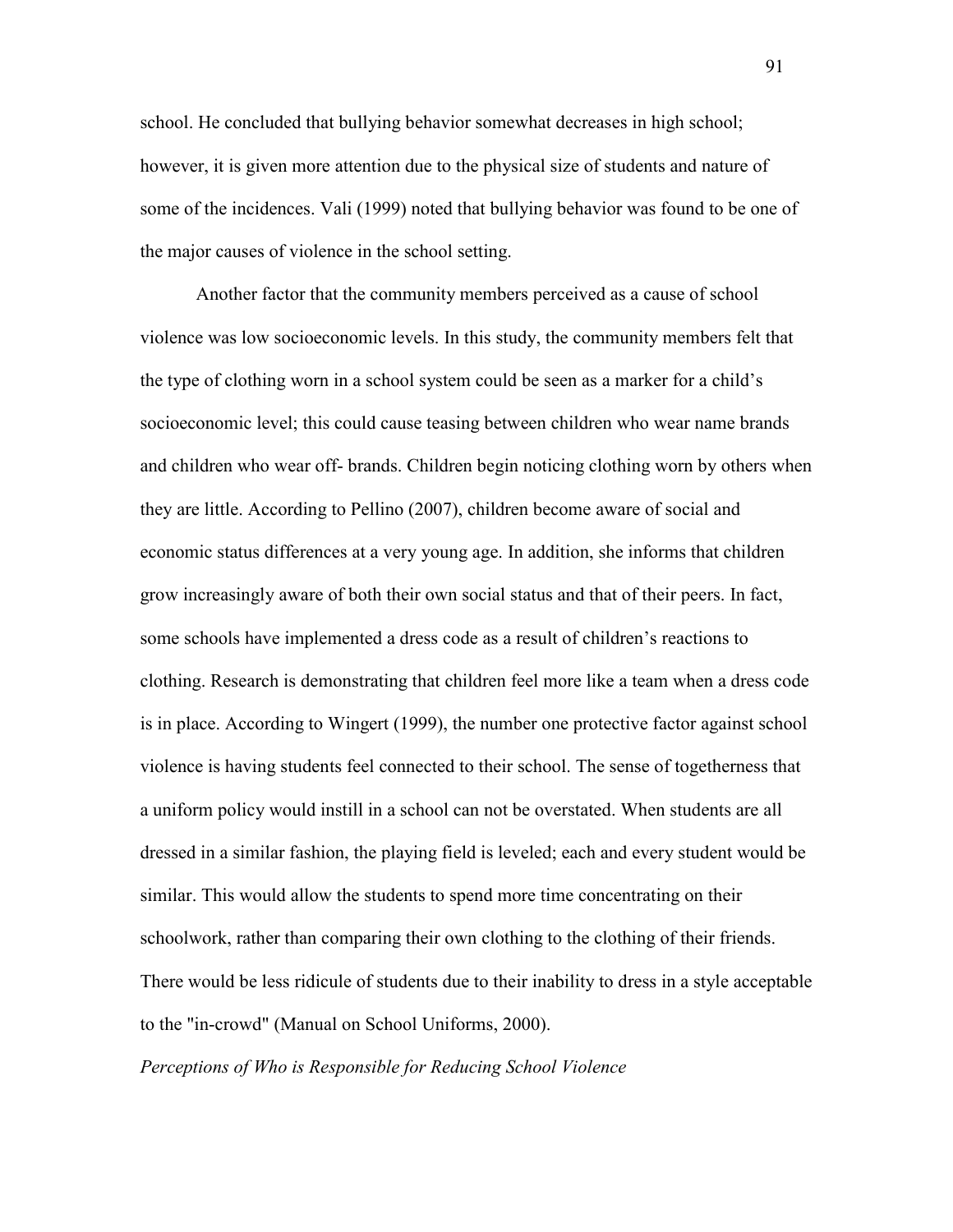Although the general public agreed that violence is a problem that desperately needs attention, there is not much agreement when it comes to answering the following question: "Who is responsible for reducing acts of school violence?" The act of finger pointing between groups is widespread as shown throughout the literature (Leinhardt  $\&$ Willert, 2002; Stetson, Stetson, & Kelly, 1998; Willert & Leinhardt, 2003). In fact, the participants in this study had different perceptions of who should be held responsible for reducing school violence. The parents felt that it was the responsibility of the school administration and police department, whereas the teachers believed that it would take a team effort to make a difference in the number of school violence acts. The community members perceived that it is the parents' responsibility to reduce the number of violent acts in the school system.

 There were studies conducted that reported the perceptions of school faculty, parents, and community agency representatives regarding school violence and responsibility (Leinhardt & Willert, 2002; Stetson, Stetson, & Kelly, 1998; Willert & Lenhardt, 2003). However, it appears that most of the studies were focused more on teachers than other members of society. According to Lenhardt and Willert (2002), school faculty believed that more responsibility needs to be transferred back to parents who are often disconnected with their own children. Parents, on the other hand, asked for more accountability and effective communication from school faculty. Also, parents felt disengaged and unwelcome in the schools. Likewise, community agencies felt unwelcome and placed the blame on the schools for not taking the lead to establish a team approach (Lenhardt & Willert, 2002).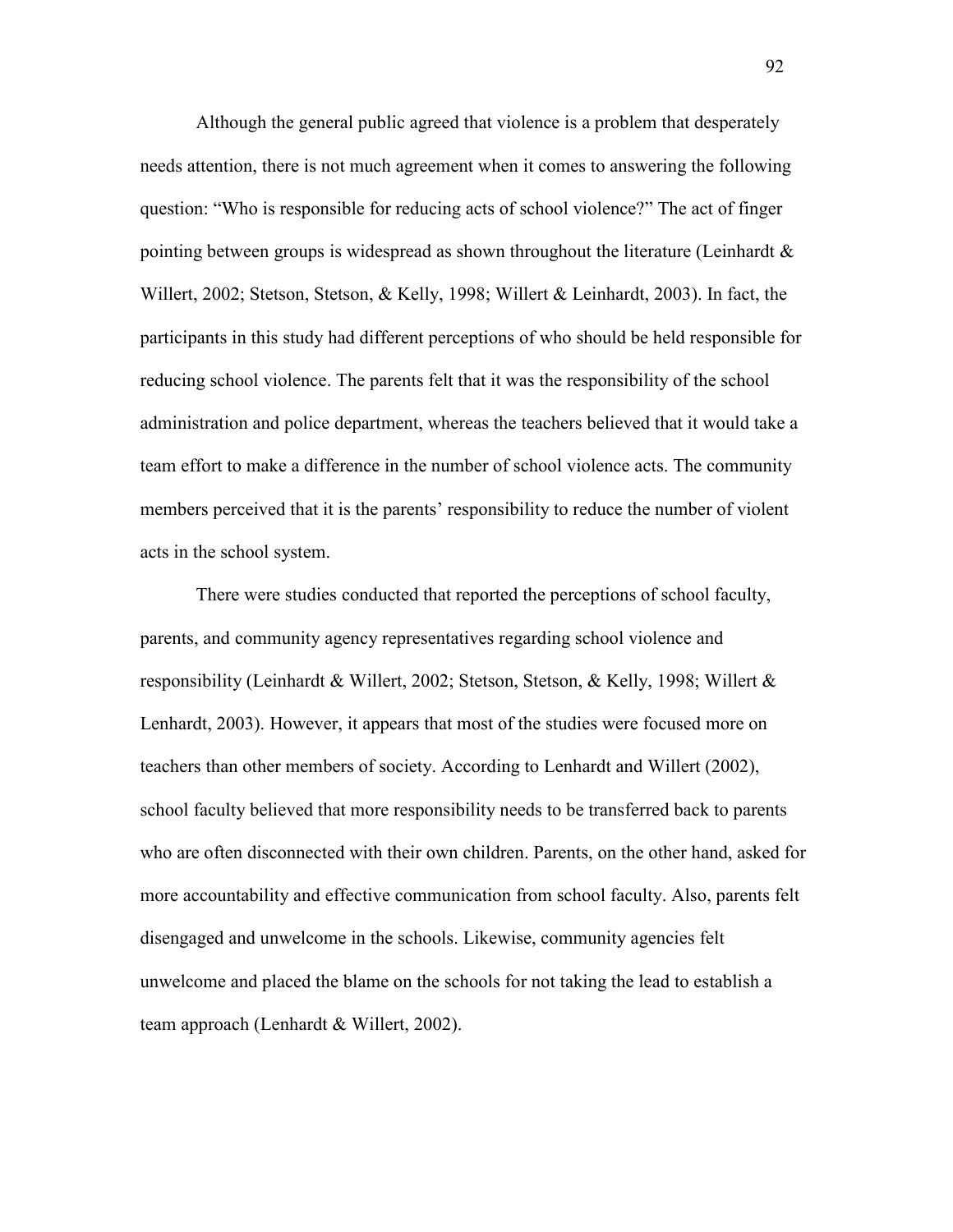Another study by Stetson, Stetson and Kelly (1998), focused on identifying teachers' perceptions of violence in society, schools and the responsibility of schools in providing a safer school environment. The participants in this survey included seventyeight elementary, middle and high school teachers concerning the topic of school's responsibility for producing a civil society (Stetson & Stetson, 1998). From this survey, it was reported that of the 78 teachers, 95% of them reported perceptions of increased violence, while 84% felt that violence increased in their own schools. In addition, 58 % of the teachers reported that schools are mostly responsible for safe school environments, while 21 percent of the teachers responded that schools are either mainly responsible or partly responsible regarding the extent of the school's responsibility for providing a safe school environment.

 Additional studies of middle school teacher perceptions were examined concerning their roles and responsibilities in the classroom. Behre et al. (2001), investigated middle school teacher perceptions about intervening in a physical fight at school, either in their classroom or hall. Surveys and follow up interviews with 54 middle school teachers revealed that 57.7 percent would respond differently in their classroom than in the hall. Middle school teachers were more willing to intervene when a fight happened in their classroom than when it occurred in the hall. These teachers responded with diverse reasoning, such as a feeling of efficiency in undefined areas including hallways and a lack of personal responsibility. Teachers reasoned that they would act differently in places other than their classrooms.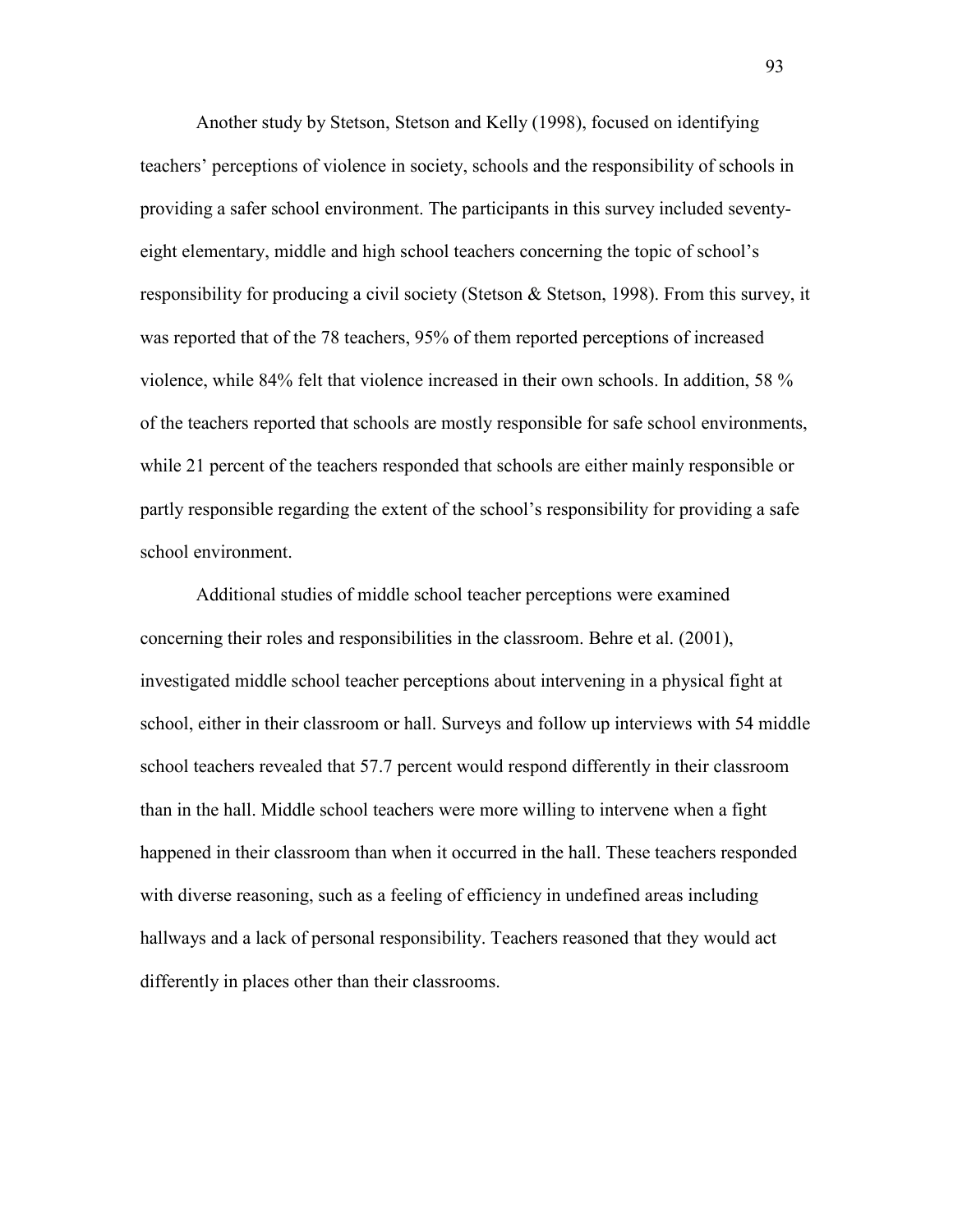#### *Practical Applications*

There are practical applications that apply to the findings of this study. Parents can be watchful of their children social involvements both in and out of school and ensure they have adequate after-school activities to keep them positively engaged. As for the teachers, they need to engage their students in classroom discussions on violence, including the different ways people justify violence as a means of retribution and how such justification can perpetuate violent behavior. Through such discussions, students could develop a more sophisticated and thoughtful view of the nature of violence, one that might reduce any tendency to engage in violent behavior. Schools and the communities could provide clubs and sporting activities for children to become active participants in hopes of keeping children out of trouble and out of gangs.

#### Study Limitations

Limitations of this case study are discussed within the scope of possible generalization of the results of this study to other settings. Due to the limited number of participants interviewed, it is difficult to generalize the results to a broader population. Also, only using one school in which one act of violence occurred limits generalizing to a larger population, because all schools have not experienced an act of violence. Another limitation of this study is the specific socioeconomic status of the district selected. Unlike comparing two districts of different economic and social backgrounds, this study has a more narrow range of data. There is also the possibility that in this type of semistructured interviews the results may have been misrepresented by the participants need to please this interviewer. While participants were certainly aware of being audio taped, some expressed concerns about their answers being known to others in the district, so there was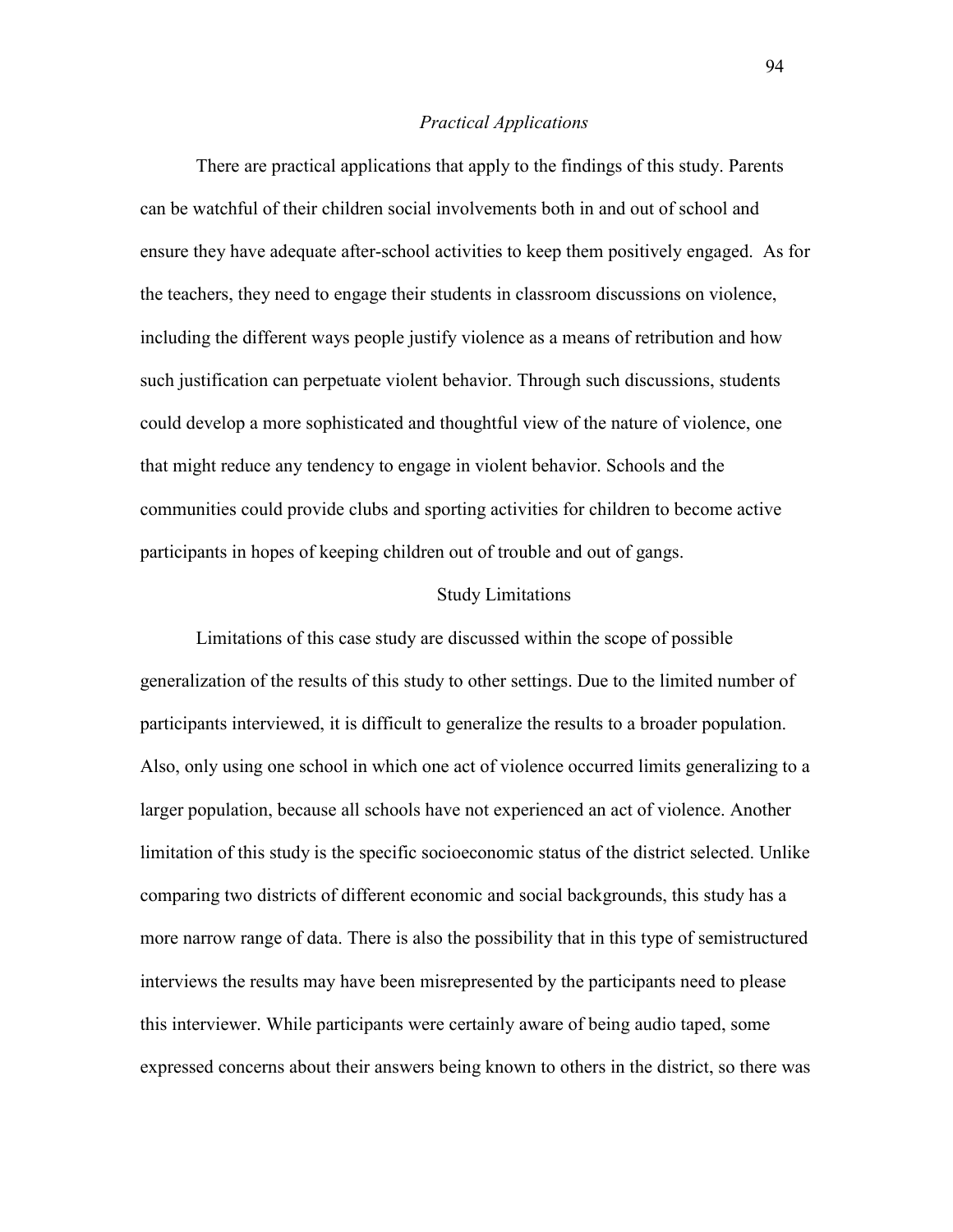already a tendency to be more guarded. Also, because of the research methods and design of this study, it was not the researcher's intention to draw correlations between particular factors. In fact, Creswell (1998) informs that a qualitative research begins with a single topic and is not appropriate for drawing correlations between variables. However, it was the intention of the researcher to examine the factors that seemed important for the participants.

### Benefits of Study

This study provided a starting point from which additional research can be conducted to obtain more insight into the complexity of violence at the middle school level. One benefit of this study is that it supplies valuable data to educators, community members, parents, and students surrounding the perceptions of school violence. One of these perceptions was that fighting and bullying seemed to be the major concern among many of the participants. Also, the participants perceived that the root causes of school violence dealt with a bad home environment, substance abuse, bullying, and a low socioeconomic level. In addition, the persons that the participants felt should be held responsible for reducing acts of violence varied. The parents believed that the administration and police officers should control acts of violence. The teachers felt that it would take a team effort to make a difference in school violence, whereas the community members perceived that it is the responsibility of the parents. Figuring out who should be held accountable for school violence would be very beneficial for this study.

Another benefit of this study is that it provided more information from the participants' perspectives to those who are in positions to make decisions such as the local board members and superintendent. It is important to examine perceptions of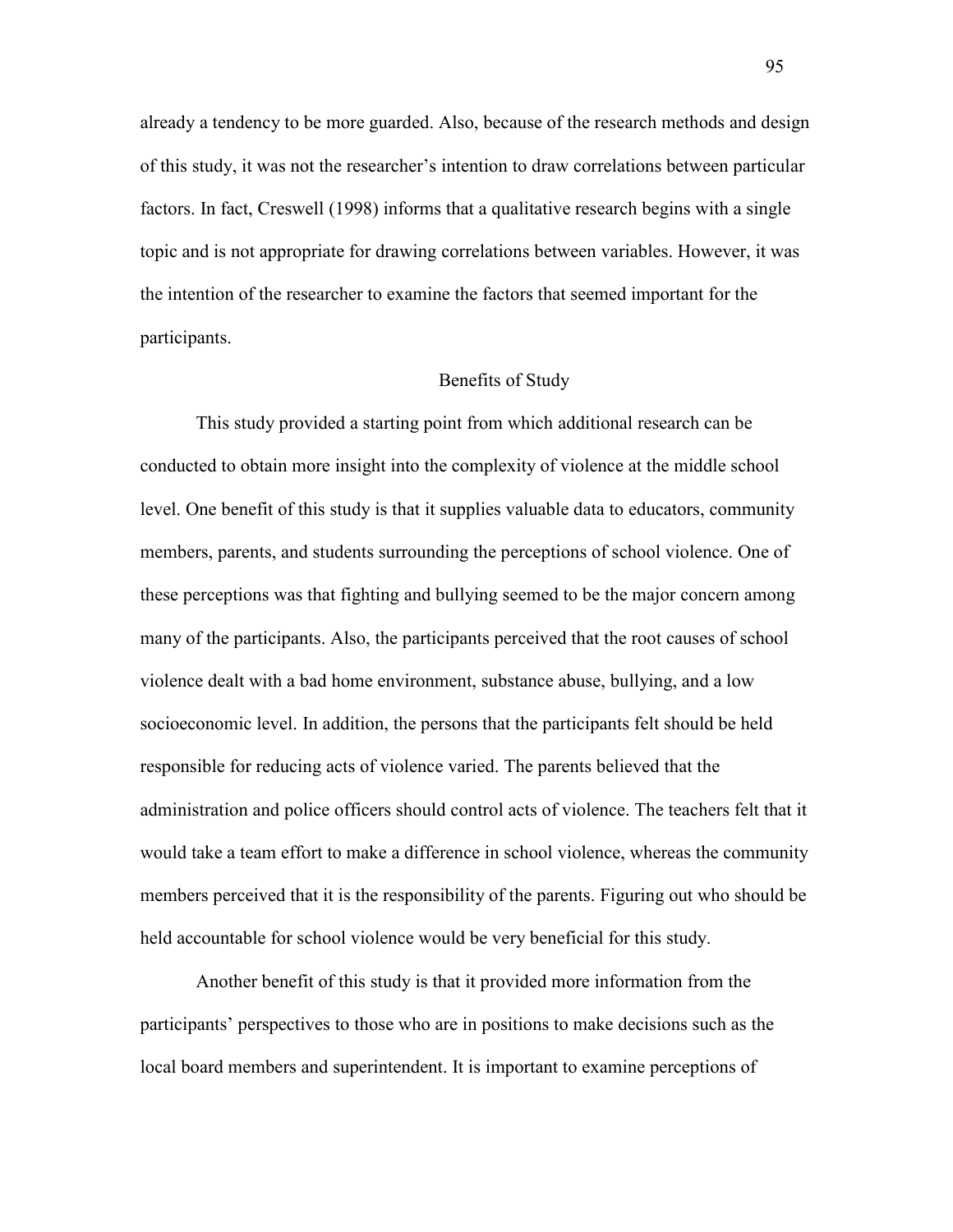individuals since educators can not solve this problem on their own. The participants in this study shared their insights about how they perceived violent acts at school, which will be shared with professionals in the field of education in hopes of minimizing school violence acts or threats. All participants in this study received a one-page write-up about the perceptions that were found during this study. Plus, the researcher created a slide show highlighting the findings of the research questions, which were part of this study. This slide show was sent countywide through the school's email to all educators employed in this county.

### Plan for Action

Although research shows the decline of school violence in public schools nationwide, violence continues to penetrate the environment set for educating children. This study presented a qualitative approach to identify perceptions targeted at the middle school level. Based on these perceptions, there are actions that are perceived to be of benefit to the school environment. Teachers must be involved in the decision-making process that involves addressing and correcting violence in schools and providing a safe educational environment. Another plan of action could be to increase educators, parents, students, and community member's awareness of school violence. Providing each participant with a one-page summary of the findings from this study will carry this out. Plus, a slideshow will be created and placed on the school wide email, which includes all three schools and the board office. Another way to communicate the findings from this study could be to place the slideshow on each school's homepage so that parents and community members will have the opportunity to read the findings.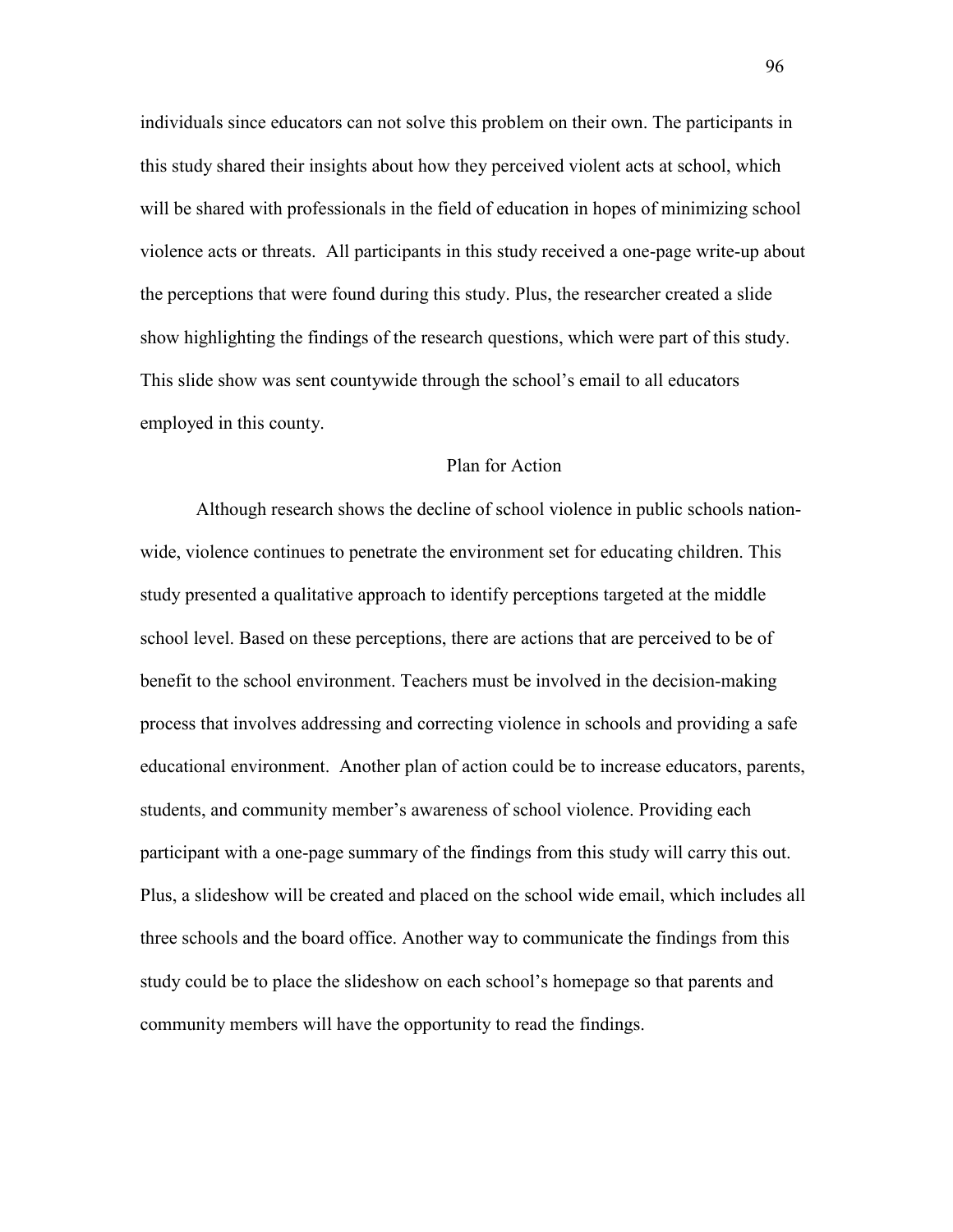The sharing of research could identify strategies and protocols for reaction, which may mandate what procedures to follow in the event of an emergency. This could lead to changes in the county policies and practices. Also, teacher leaders need to create an awareness of how school violence affects the lives of the students. In addition, since bullying was a major concern, in this study it will be crucial for educators to change the way that they respond when a child is bullying or being bullied. Incidents of bullying must not be tolerated in schools. According to Olweus (1994), it is the fundamental democratic right for a child to feel safe in school, and no student should be afraid to attend school for fear of being bullied. Finally, school safety should be placed at the top of the educational agenda in all school districts across the country. Ultimately, each school should adopt a broad-based strategy and plan to deal with violence in our schools. Violence prevention curricula and anti-violence expectations need to be a priority. Our children deserve to feel safe, and indeed be safe while becoming educated in the school setting.

#### Recommendation for Future Research

The findings in this study suggested that further research is needed on the factors between violent acts and schools. If time were not a factor, it would be of interest to include other school districts in this research. The rationale for including additional schools would be to contrast and compare perspectives across different socio-economic status samples. According to Pellino (2007), children from low socio-economic levels live in environments with social conditions in which they have little control and it was not their choice to be born into poverty (Pellino,2007). These conditions can make children act out and sometimes this turns into violence (Pellino, 2007). The difference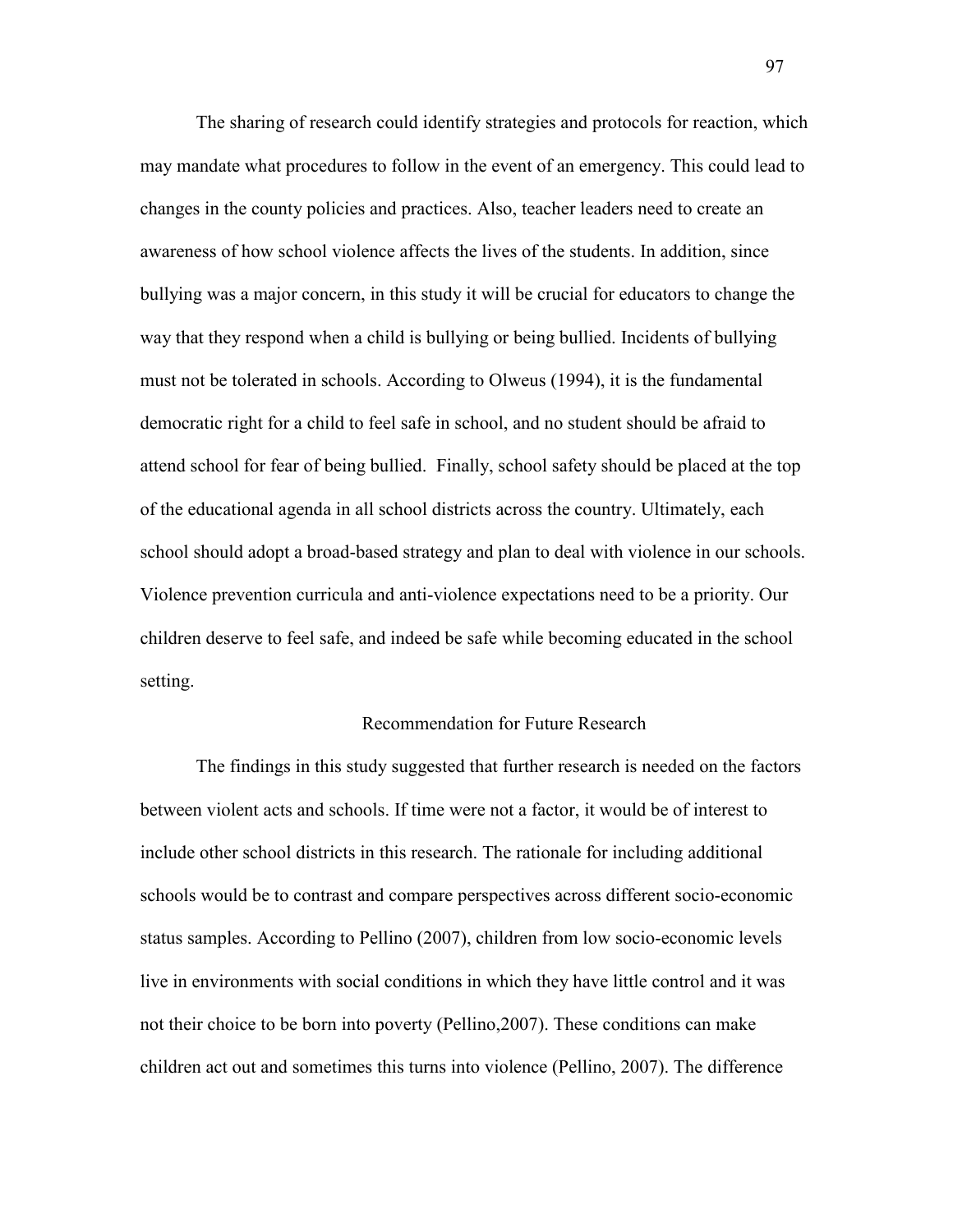between socio-economic levels is believed to affect children differently and that is why comparing schools from different socio-economic levels may provide data that could demonstrate how violence acts vary and the amount of violence in school systems.

Another logical step for this research would be to investigate administrator beliefs, biases, and perceptions on a comprehensive scale. In addition, it could be helpful to assess the variable of outside influences on school violence and to explore the nature of these pressures and how they impact decision-making. The decision-making in schools focused more on the symptoms of school violence rather than the causes of school violence. When violence occurs in the school setting it is easier to install security measures instead of determining the causes and rectifying them. In fact, from our knowledge of the many risk factors related to violence, various strategies for addressing school violence have emerged. In schools across the nation it is not uncommon to find metal detectors, in place to identify gun carrying students, dog's that sniff out weapons, bombs, and drugs, security cameras to catch perpetrators of violence, and security guards to patrol school grounds. However, these strategies, "are directed at the symptom not the cause and therefore will have little or no effect on eradicating the underlying problem that prompts society to turn schools into barricaded fortress" (Brooks, 2005).

#### Reflection

As I reflect upon this adventure as a researcher and educator, it is difficult to find the right words to describe this experience because it has consumed my life. The topic of school violence surrounds my thoughts because they have been influenced by enabling me to understand the feelings of people who have been affected by violence. Also, I feel more confident and prepared to handle acts of violence. My attention is drawn to every

98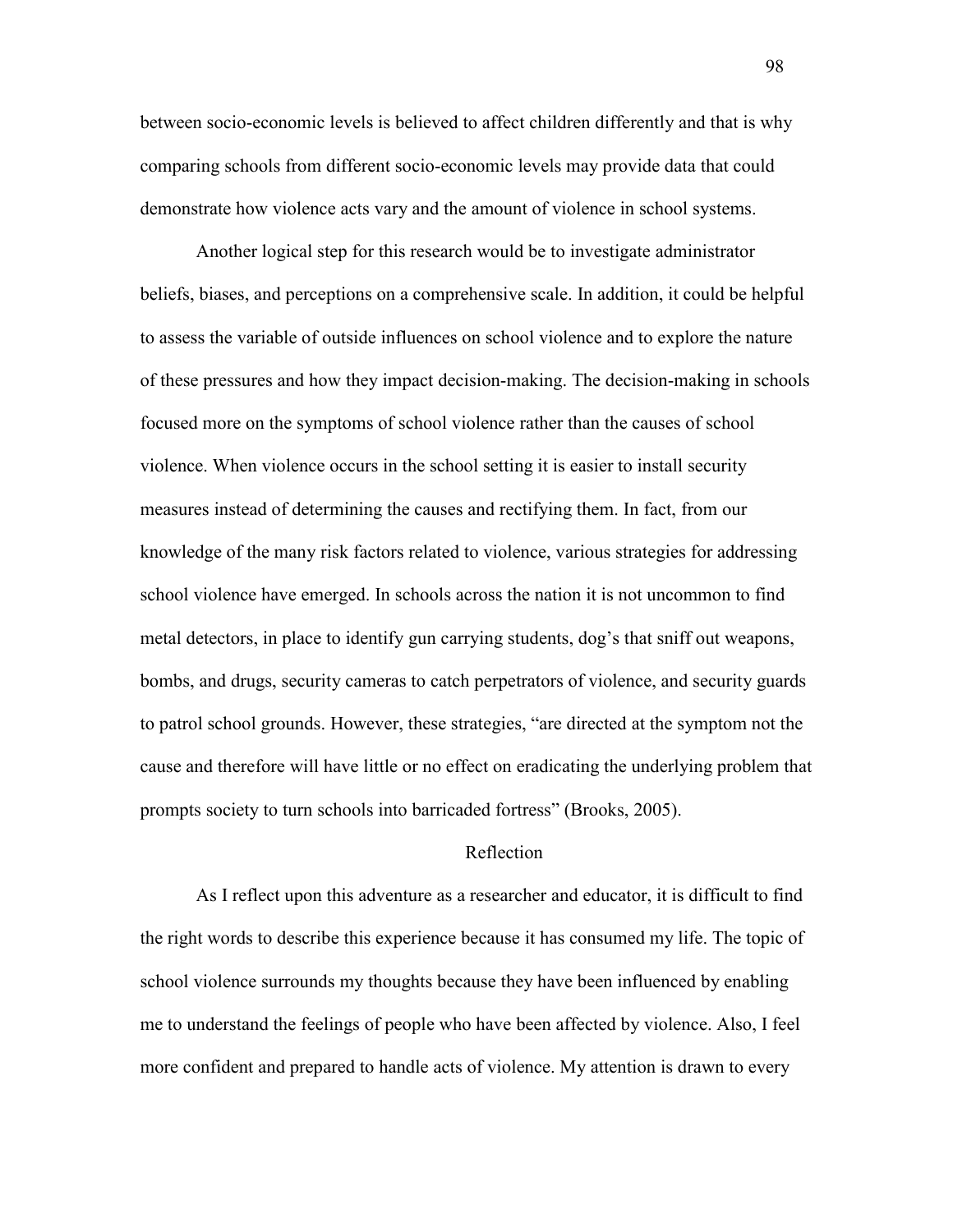news article or comment made about violence in the schools. My knowledge has grown by leaps and bounds in the area of violence; however, this knowledge extends beyond school violence. While researching school violence, this researcher has become knowledgeable in other areas of violence such as the following: domestic violence, child abuse, neglect, and poverty violence. Also, I have become aware of signs that could lead to a violent act, which is very beneficial for me as an educator. I have become more aware of my surroundings. According to Cullerton-Sen and Crick, (2005) teachers and other professionals who work in schools are in an ideal position to identify students with behavior problems since children spend the majority of their time with them. In the past, I would not have been concerned if I observed a couple of children pushing and talking loud; however, now it would draw my attention and I would intervene. Being more proactive for children who have been affected by violence is a way that I can be more involved by providing support and being available for them.

#### Social Change

This qualitative research study is significant to scholarly research and literature in the field of education because acts of school violence can be devastating to a school community. There have been tangible improvements within the school walls since the hostage situation. The middle school presently has cameras in the hallways and classrooms. All feeds from these cameras are displayed in a room where monitors are kept under lock and key. However, when there is a problem administrators and teachers view the feed to clarify the problem. Plus, a policy of locking classroom doors has been implemented at the middle school. Since the hostage situation, safety has become a major

99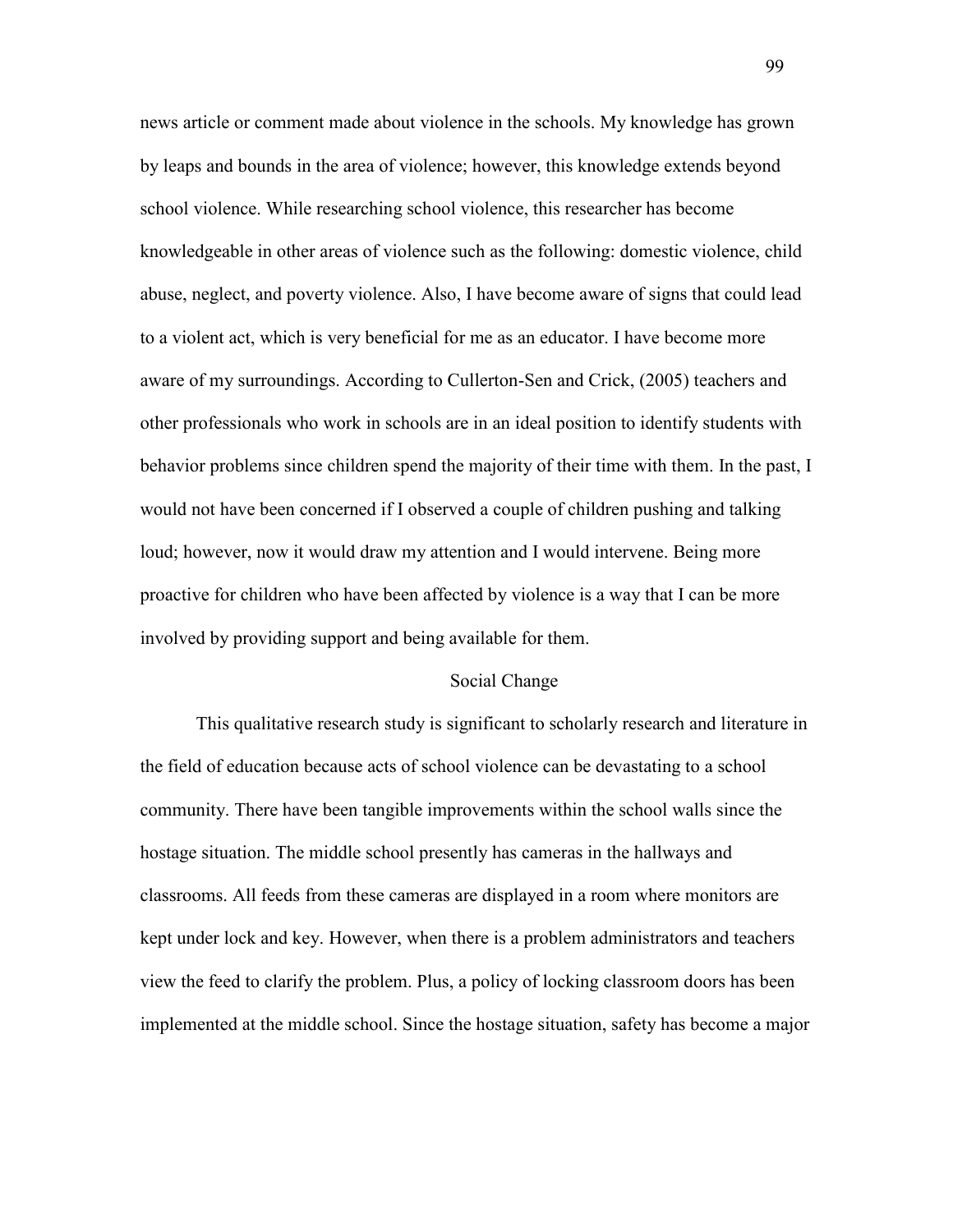issue. This county is now looking at building new schools and safety is an important issue.

### Conclusion

On July  $20<sup>th</sup>$  of 1998 President Clinton delivered an address to the American

Federation of Teachers on the importance of school discipline and safety that summed up

the situation facing today's schools. He was quoted as saying the following:

Our progress will come to nothing if our schools are not safe places, orderly places, where teachers can teach and children can learn. We also know that in too many American schools, there is lawlessness where there should be learning. There is chaos where there should be calm. There is disorder where there should be discipline. Make no mistake, this is a threat not only to our classrooms, but to America's public school system and, indeed, to the strength and vitality of our nation.

Even in the latter part of the 1990s, school violence was receiving public attention.

President Clinton called upon Congress to support his efforts to improve and reform K-12 education. These efforts included the following: reducing class sizes, modernizing our schools, investing in technology, expanding after-school learning opportunities, ending social promotion, raising teachers and student standards, helping states to strengthen teacher preparation programs and providing incentives for well-prepared individuals to teach in public schools (Clinton, 1998).

Now in the 21<sup>st</sup> century, school violence is still a growing concern and a problem in society. Not long ago, the most serious problems detected in our schools were students running in the halls, making excessive noise, cutting in line, talking-out-of-turn, chewing gum, or violating dress code (Lerner, 2006). However, these problems do not compare with the issues found in today's schools, because acts of violence have become more widespread. We are now facing new types of violence in the schools such as the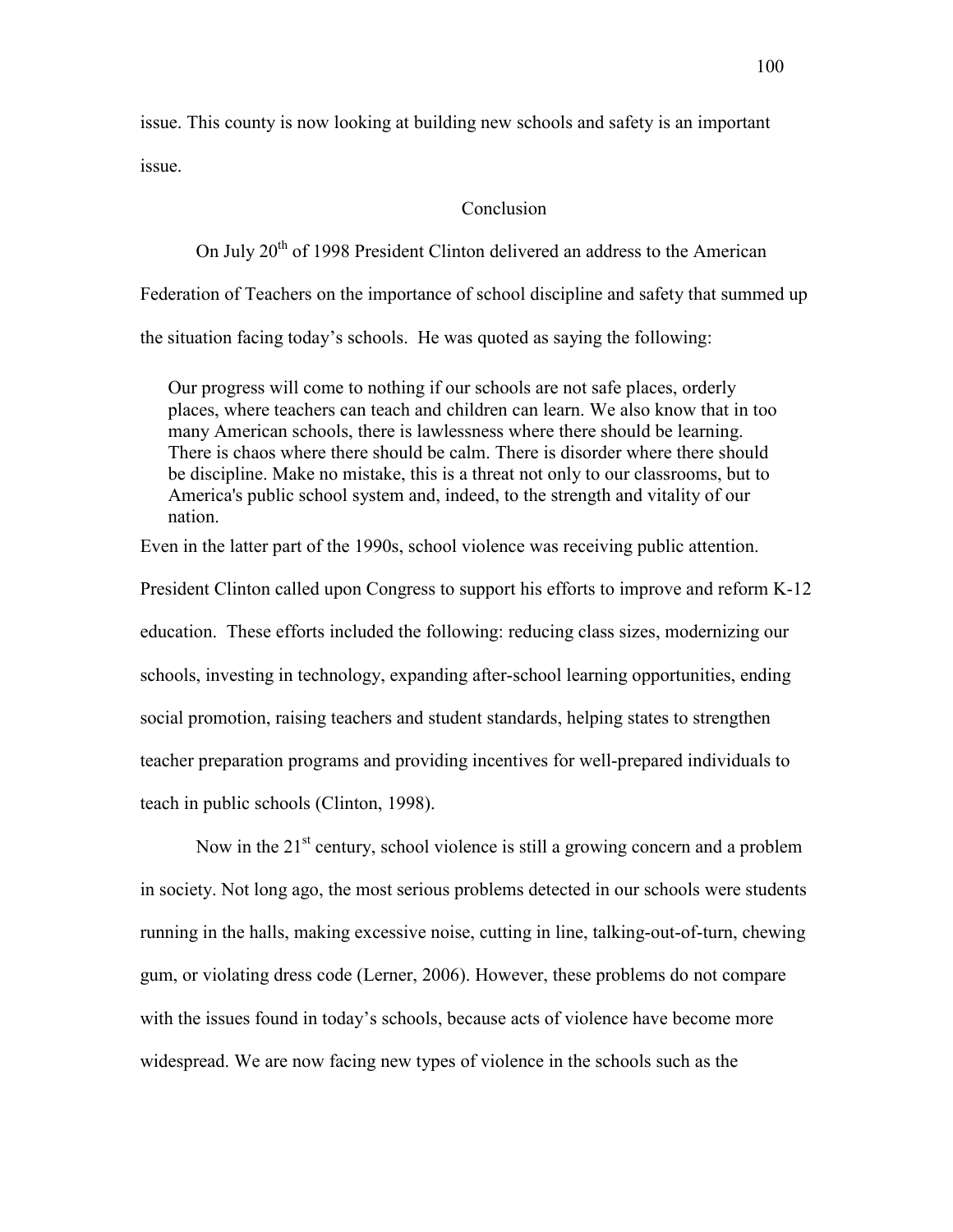following: hostage taking, sniper attacks, murders, suicides, bomb scares and real bombs (Lerner, 2006).

 Many factors have been related to the causes of school violence, and all of them need to be addressed in order to make a difference. Research is helping us to understand the relationship between the many different types of violence that occur within the schools. There has been a dramatic increase in alcohol and substance use among children; peer pressure and gang involvement have been on the rise as well. In addition, we are learning from research that children who are tormented and teased go on to harm themselves and others (Lerner, 2006). Also, we are seeing the effects of parents working long hours and an absence of parental supervision, a lack of respect for authority and a lack of family involvement within the schools. However, there has also been a change in the family structure such as a large number of single parent families, grandparents and extended family living in the home. All of these changes could affect children in a negative way.

 Research has demonstrated that some people believe the solution to school violence could include installing metal detectors and surveillance cameras, and banning bookbags. According to Lerner (2006), a consultant in the area of school crisis prevention there are certainly benefits gained from taking these steps; however, it is believed that they all fail to address the root of the problem. His advice as a school crisis consultant is that we must help our children and adolescents develop and enhance their communication and problem-solving skills. They must be taught how to actively listen and to empathize when relating with others. Also, he informs that we must enable children to understand the importance of verbalizing their feelings about themselves and for others, and to know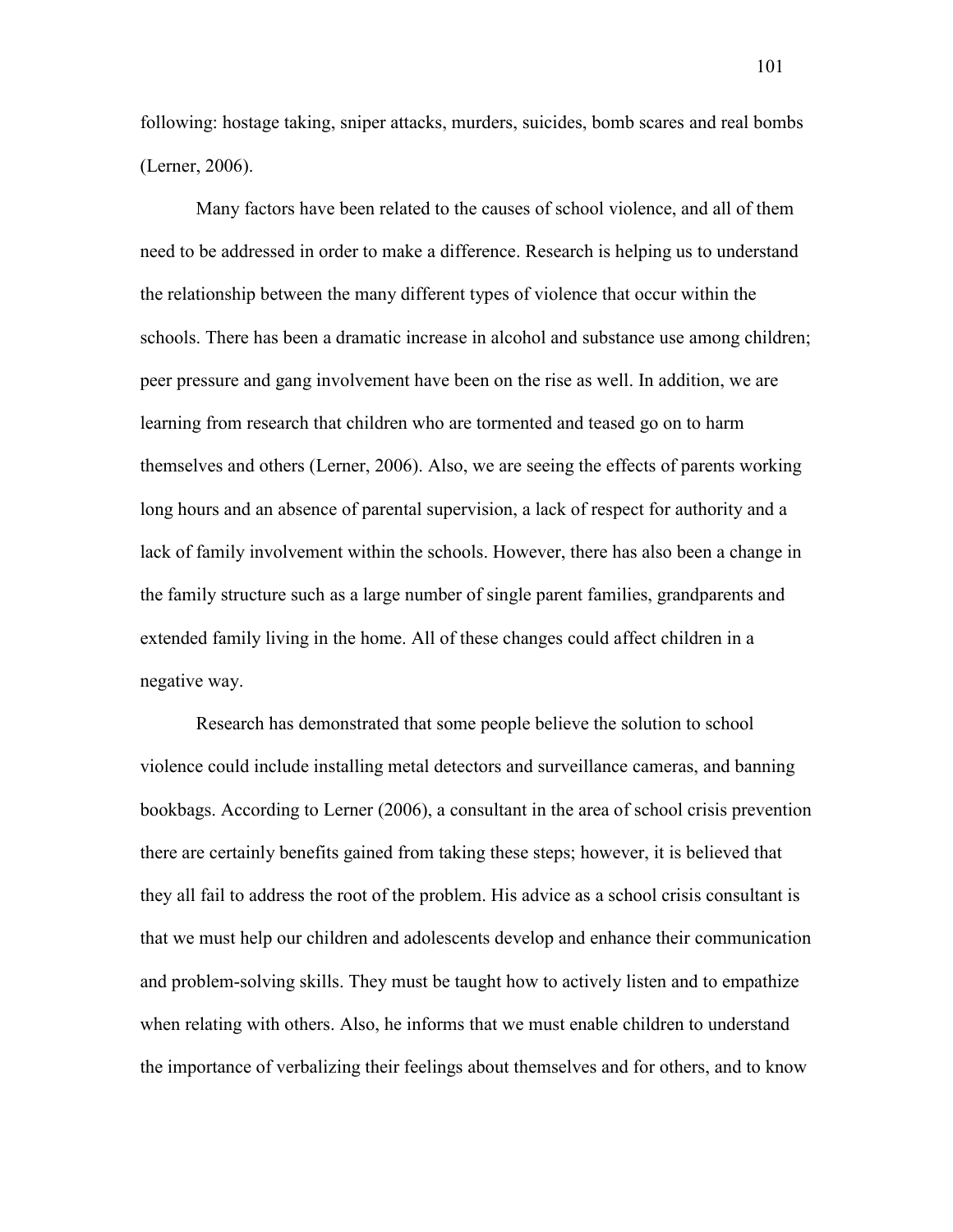that it is okay to err on the side of caution when expressing concerns about others. In addition, Lerner (2006) advised that we must regularly remind children that they can turn to their parents and/or school support personnel who will take the time to listen and respond to them.

 Lerner (2006) stated that communication is the key to prevent violent school based tragedies. However, he believed that it would take a multimodal approach, which would include the following strategies: we must help our children and adolescents to identify physiological changes in their bodies, which may precede or coincide with feeling of frustration and anger. Also, we must help them to understand which behaviors or actions cause others to become frustrated and angry. Plus, we can teach children to become aware of and to identify negative self-statements that generate feelings of frustration and anger. And, we can help our children learn to replace self-defeating statements with positive coping statements. Behaviorally, we must model and advocate appropriate moral behavior, set limits and be consistent with our responses to deviating behavior. Ultimately, we must teach our children to show compassion and sincerity in relating with others.

 In conclusion, it is important to understand what factors may be causing school violence. This study serves as a stepping stone to uncovering these factors that are related to the causes of school violence. The findings are based on the perceptions of middle school teachers, community members which consisted of 3 business owners and one county official, middle school students, and middle school parents. In addition, the effects of specific interventions could make a difference in minimizing school violence acts. However, like many events in a rapidly shifting society, it is the researcher's perception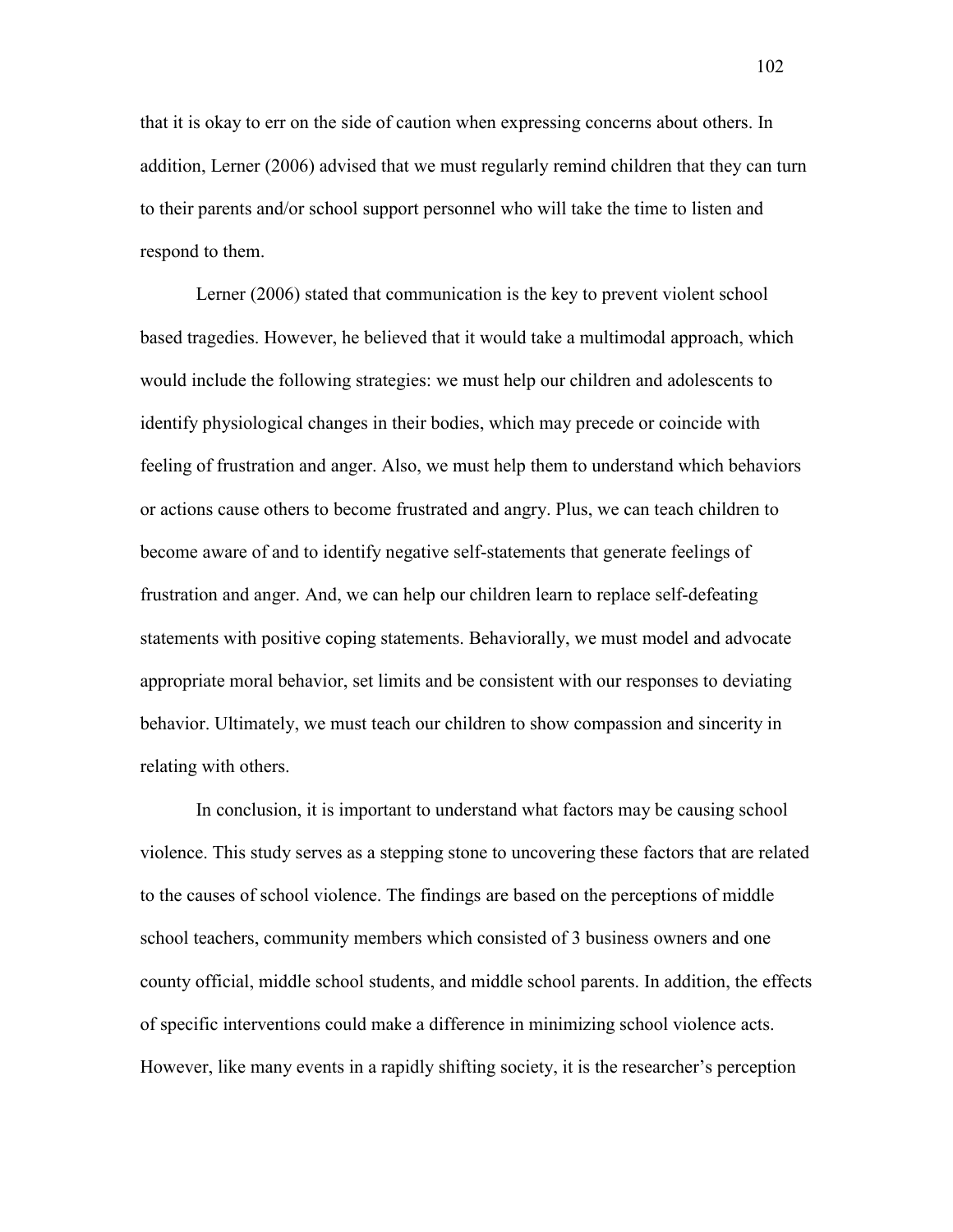that we must take initial thoughtful, realistic and logical steps to respond to the problems that we are facing in our schools by developing effective prevention and response strategies.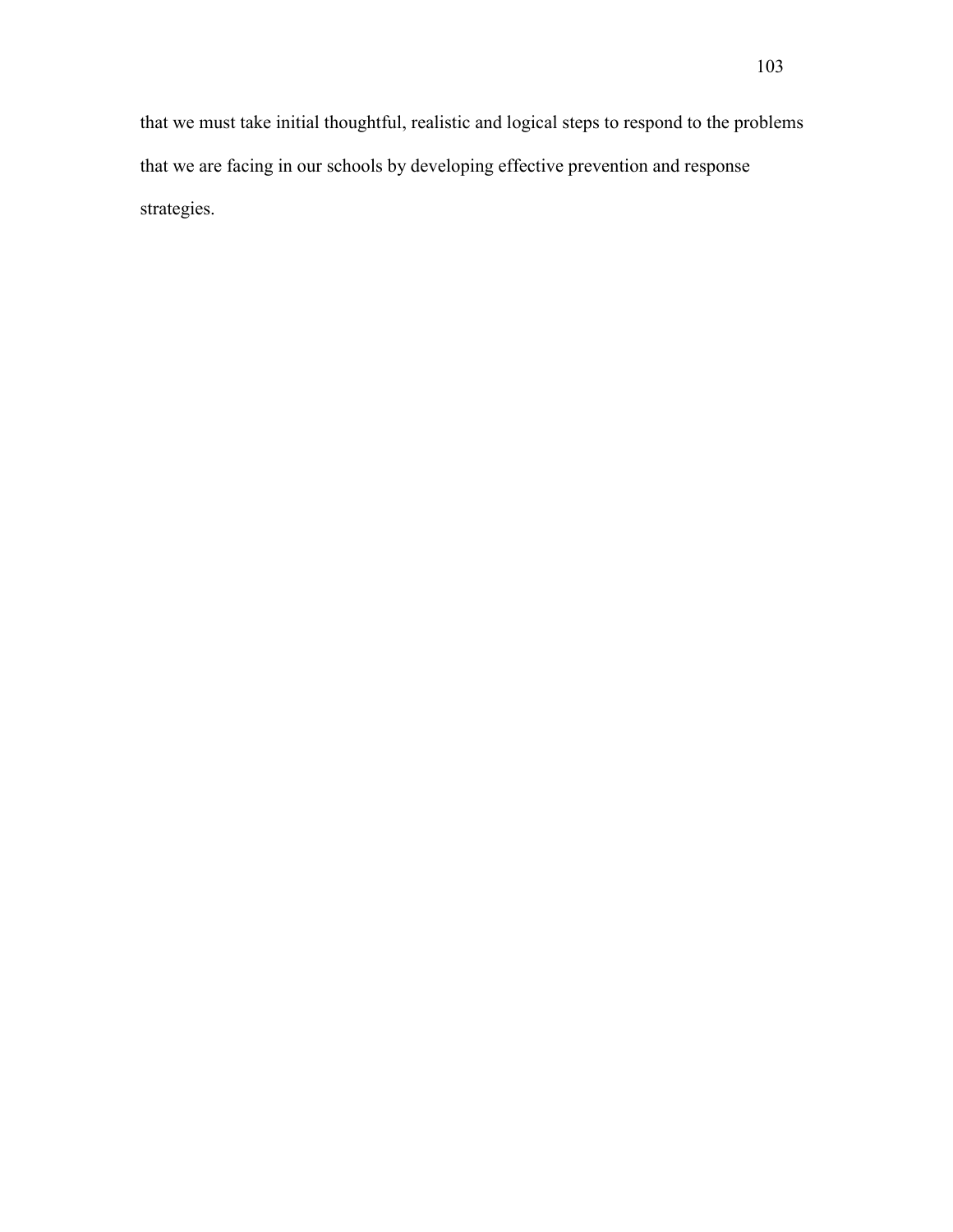#### REFERENCES

- Aidman, A. (2000). Television violence: Content, context, and consequences. *The Eric Review*, 7(1) 8-16.
- Aisenberg, E., & Ell, K. (2005). Contextualizing community violence and its effects: An ecological model of parent-child interdependent coping. *Journal of Interpersonal Violence*, 20 (7), 855-871.
- Almost a million students carry guns and other problems to class: School activities and after-school programs seen as preventative. (1998). Retrieved January 22, 2008 from http://www.prideusa.org
- *American Academy of Child and Adolescent Psychiatry*. (2001). Facts for families: Bullying. No. 80, March 2001. Retrieved October 20, 2007, from http://www. AACAP.com
- *American Psychological Association*. (1993). Violence and youth: Psychology's responses.Vol.1.Retrieved February 23, 2008, from http://www.niph.go.jp/wadai/seisyounen/pdy/4-18pdf
- *American Psychological Association*. (1998). Help center: Warning signs of teen violence. Reasons for violence. Retrieved on January 23, 2009 from www.helping.apa.org.
- *American Psychological Association*. (1999). Bullying widespread in middle school, say three studies. Vol. 30. Retrieved March 29,2008, from http://www.apa.org/monitor/oct99/cf3.html
- Anderson, J. (2000). "Lucifer on the loose" in *Meridian Magazine.* URL: http://www.meridianmagazine.com/ideas/990430looselucifier.html
- Annenberg Public Policy Center. (2000). *Media in the home*.
- Arnette, J.L., & Walsleben, M.C. (1998). Combating fear and restoring safety in schools. Juvenile Justice Bulletin, April, 1998. Office of Juvenile Justice and Delinquency Prevention. Washington DC: U.S. Government Printing Office.
- Asimov, Nanetta. (2007). Summit called to address racial disparities in academic performance. Retrieved December 7, 2007, from http://www.sfgate.com
- Astor, R.A. (1998). Moral reasoning about school violence: Informational assumptions about harm within school sub-contexts. *Educational Psychologist*, 33, 207-221.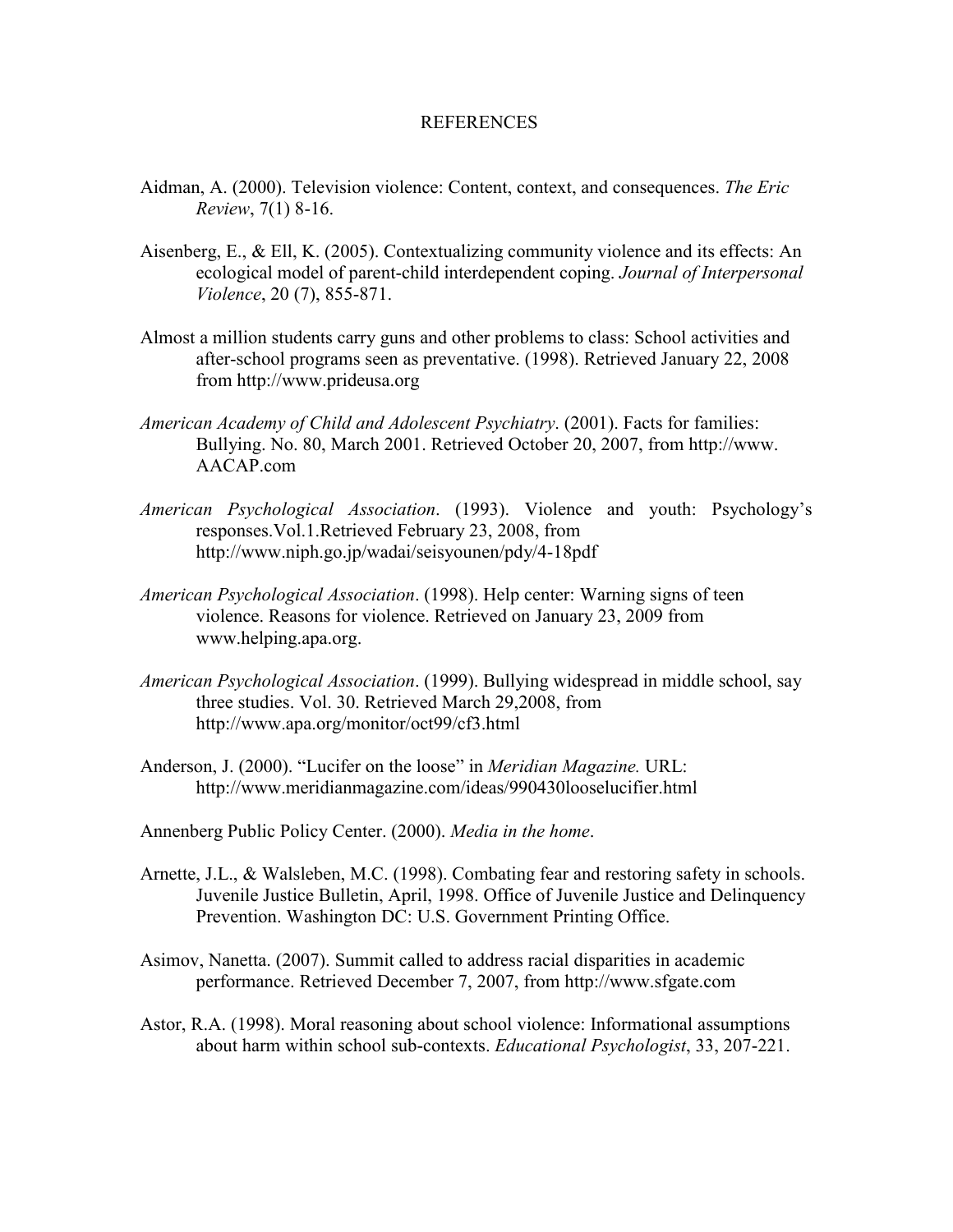- Astor, R.A., Meyer, H.A., & Behre, W.J. (1999). Unowned places and times: Maps and interviews about violence in high schools. *American Educational Research Journal,* 36, 3-42.
- Astor, R.A., Meyer, H.A., Benbenishty, R., Marachi, R., & Rosemond, M. (2005). School safety interventions: Best practices and programs. *Children and schools*, 27, 17- 32.
- Auerbach, C.F., & Silverstein, L.B. (2003). Qualitative data. New York: New York University Press. p. 24.
- Axtman, K. (2005). Why tolerance is fading for zero tolerance in schools*. Christian Science Monitor,* March 31, 2005, edition.
- Barber, B. (1993). *Harper's Magazine.* Nov. 1993: 41.
- Bandura, *A.(1977).* Self-efficacy:Toward a unifying theories of behavioral change, *Psychology Review* (84), pp. 191-215.
- Bandura, A.(1986).Social foundations of thought and action: A social cognitive theory. Prentice-Hall, Englewood Cliffs:N.J.
- Banks, S.M. (2000, March). Addressing violence in middle schools. *The Clearing House*, 73, 209.

Batsche, G.M., & Knoff, H.M. (1994). Bullies and their victims: Understanding a pervasive problem in the schools. *School Psychology Review*, 23(2), 165-175.

- Beane, A.C. (1999). The bully free classroom. Minneapolis, MN: Free Spirit Publishing Company.
- Behrman, R.E., Carter, L.S., & Weithorn, L.A. (1999). Domestic violence and children:Analysis and recommendations. The Future of Children, Domestic Violence and Children, 9(3).
- Benbenishty, R., & Astor, R.A. (2005*).* School violence in context: Culture, neighborhood, family, school, and gender. New York, NY: Oxford University Press.
- Bluestein, J. (2001). Creating emotionally safe schools. Deerfield Beach, FL: Health Communications.
- Brady, K., Balmer, S., & Phenix, D. (2007). School-policies partnership effectiveness in urban schools. *Education and Urban Society*, 39, 455-478.

Brendtro, L. (2001). Worse than sticks and stones. Lesson from research on ridicule.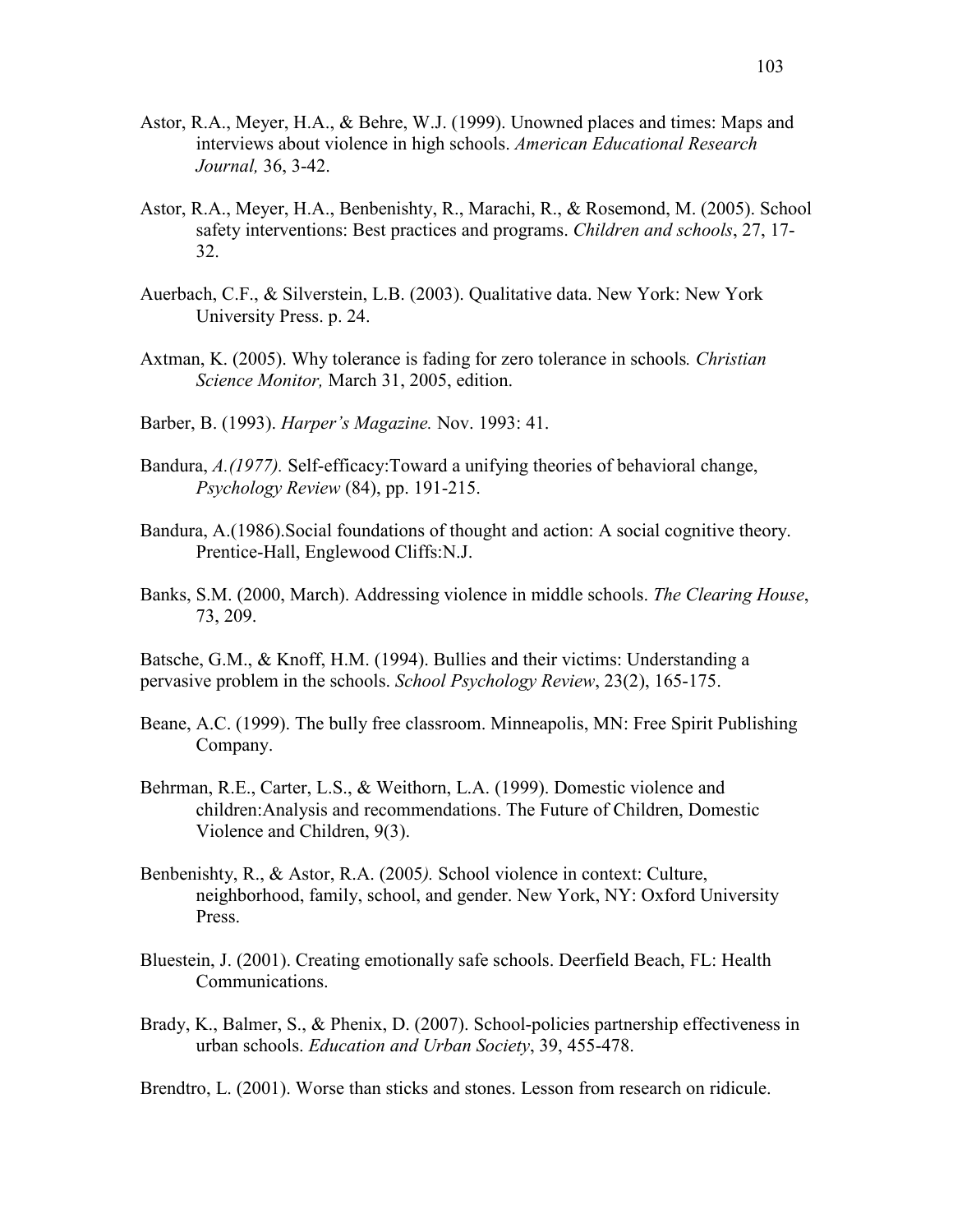Reclaiming Children and Youth, 10(1), 47-49.

- Brooks, D.B. (n.d.). Prevention and intervention. Retrieved on February, 10, 2009, from www.geocities.com/bdavidbrooks/brks.html
- Brunsma, D.L., & Rockquemore, K.A. (1998). Effects of student uniforms on attendance, behavior problem, substance use, and academic achievement. *The Journal of Educational Research,* 92, 53-61.
- Brunstein Klomek, A., Marrocco, F., Kleinman, M., Schonfeld, I., & Gould, M. (2007). Bullying, depression, and suicidality in adolescents*. J AM Acad Child Adolesc Psychiatry,* 46(1), 40-49.
- Bryan, J. (2005). Fostering educational resilience and achievement in urban schools through school-family-community-partnerships. *Professional School Counseling*. 8(3), 219-228.
- Buchanan, A. (1996). Cycles of child maltreatment: Facts, fallacies and interventions. Wiley: Chichester.
- Bureau of Justice Statistics. (1989). Injuries from crime: Special report. Washington DC.: *U. S. department of Justice*. Publication No. NCJ- 116811.
- Butterfield, F. (2001). Students, Mindful of Columbine, Break Silence to Report Threats. *New York Times*, February 10, 2001.
- Canady, T.R. (April. 2005). SVRC fact sheet school shootings/violence. Retrieved October 8, 2007, from http://www.svrc.net/Files/SchoolShootingDescription.doc
- Capozzoli, T.K., & McVey, R.S. (2000). Kids killing kids: Managing violence and gangs in school. Boca Raton, FL: St. Lucie Press.
- Carlyle, K., & Steinman, K. (2007). Demographic differences in the prevalence, cooccurrence, and correlates of adolescent bullying at school. *J Sch Health*, 77(9), 623-629.
- Carter, Mary. (2007). Columbine survivor: Expect an emotional roller coaster. Retrieved September 10, 2007, from http://www.CNN.com

Caulfield, S. (2000). Creating peaceable schools. *AAPS Annual*, 56, 170-185.

Causes and Effects of Poverty. (2000). Retrieved February 22, 2008, from http://www.cliffnotes.com/WileyCDA/CliffsReviewTopic/Causes-and-Effects-of- Poverty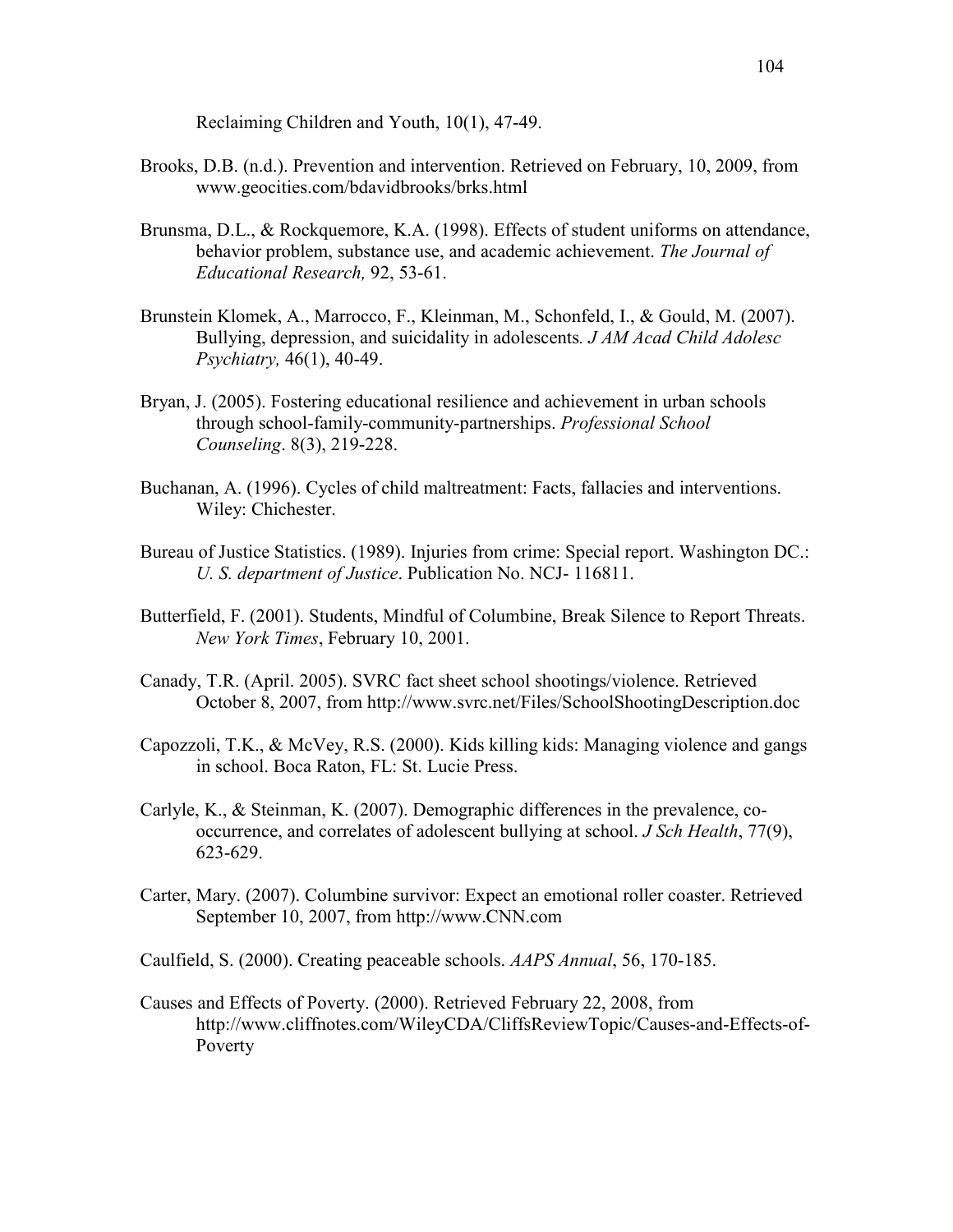- CNN. (1999). Poll: More parents worried about school safety. April 22, 1999. http://www.cnn.com
- Coggeshall, M.B., & Kingery, P.M. (2001). Cross-analysis of school violence and disorder. *Psychology in the Schools*, 38, 107-116.
- Columbine a Classic Trigger For Copycats, Experts Say: Glare of media makes it an irresistible model. (1999). *Washington Post*. Retrieved from http://www.sfgate.com/cgi-bin/article
- Constitutional Rights Foundation. (2007). Retrieved September 10, 2007, from http://www.constitutionalrightsfoundationschoolviolence.com
- Cornell, D. (2007). How safe are our schools? *American School Board Journal*, 194, 12.
- Craig, S.E. (1992). The educational needs of children living with violence*. Phi Delta Kappan* ,74, 67-71.
- Creswell, J. (1998). Qualitative inquiry and research design: Choosing among five traditions. Thousand Oaks: CA. Sage Publication. p.14.
- Crime Library. (2007). School violence and the media. Retrieved January 22, 2008 from http://www.crimelibrary.com
- Cullerton-Sen, C., & Crick, N. (2005). Understanding the effects of physical and relational victimization: The utility of multiple perspectives on predicting, socialemotional adjustment. *School Psychology Review*, 34, 147-160.
- Denenberg, T.S., Denenberg, R.V. & Braverman, M. (1998). Reducing violence in U.S. schools. *Dispute Resolution Journal*, 53, 28-35.
- DeVoe, J.F., Peter, K., Kaufman, P., Miller, A., Noonan, M., & Snyder, T.D. et al (2004). Indicators of school crime and safety. (Reported No. NCES 2005-02/NCJ- 205290). Washington, DC: U.S. Department of Education.
- Devoe, J.F., Peter, K., Kaufman, P., & Ruddd, S. et al. (2002*).* Indicators of school crime and safety(Reported No. NCES 2003-009/NCJ 196753). Washington, DC: U.S. Department of Education.
- Devoe, J.F., Peter, K., Noonan, M., Snyder, T., & Baum, K. (2005*). Indicators of School Crime and Safety*. Washington, DC: US Department of Education and Justice. NCES 2006-01/NCJ210697.
- DeVoe, J.F., Peter, K., Kaufman, P., Miller, A., Noonan, M., Snyder, T.D., & Baum, K. (2005). *Indicators of School Crime and Safety*: 2004 (NCES 2005- 002/NCJ205290). Washington, DC: U.S. Department of Education and Justice.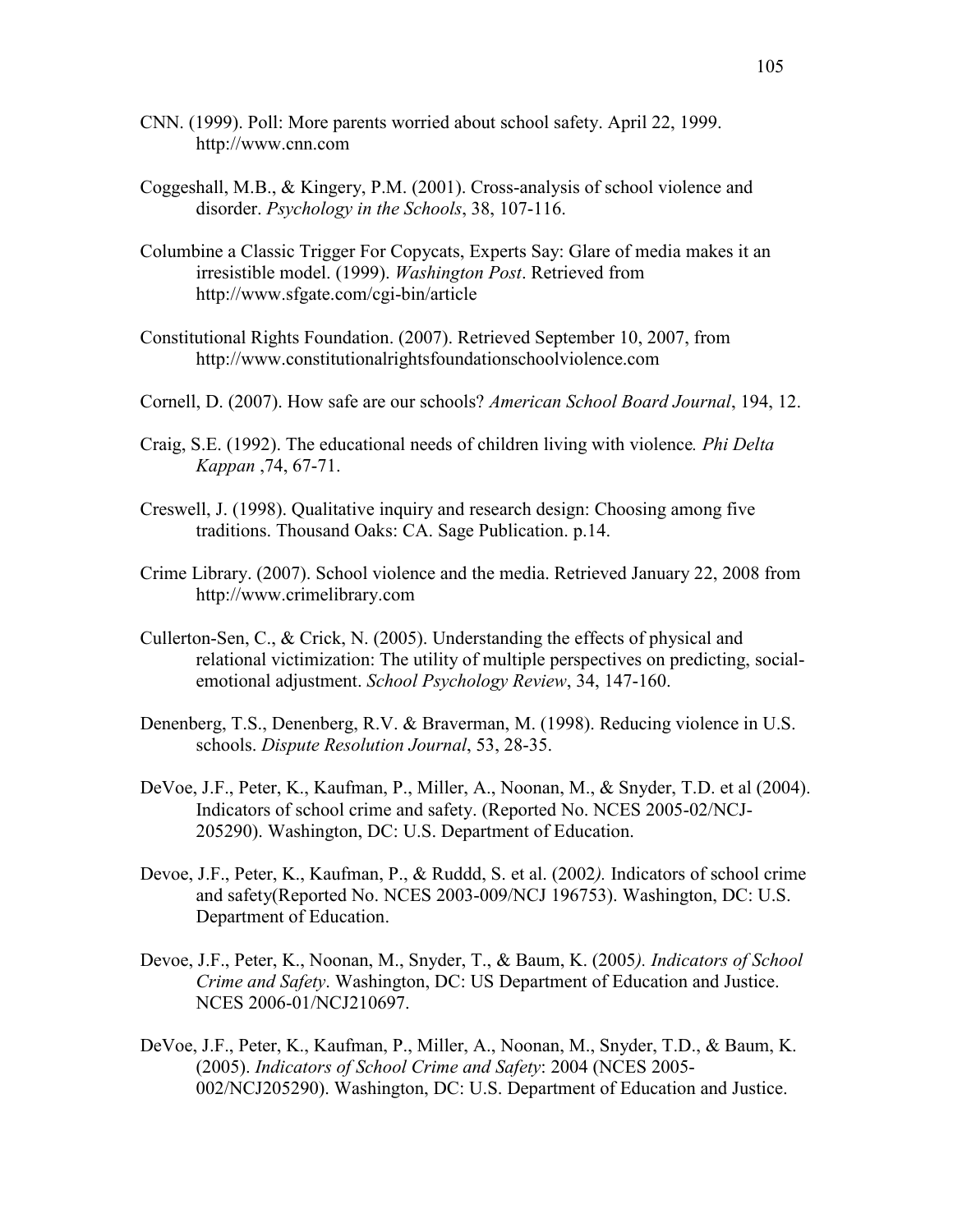- Dinkes, R., Cataldi, E.F., Kena, G., & Baum, K. (2006). *Indicators of school crime and safety: 2006.* (NCES 2007-003/NCJ214262). U.S. Departments of Education and and Justice. Washington, DC: U.S. Government Printing Office.
- District Administration. (2007). Spike in violence in middle schools raises concerns. Retrieved March 29, 2008, from http://www.districtadministration.com/newssummary.aspx?news=yes&postid=48 380
- Dorn, M., & Dorn, C. (2005). *Targeting innocence: When terrorism comes to school.*  Macon, GA: Safe Havens International.
- Dual Diagnosis Bulletin Board. (2003). Retrieved September 21, 2007, from http://dualdiagnosisbulletinboard.com
- Due, P., Holstein, B., Lynch, J., Diderichsen, F., Gabhain, S., Scheidt, P., Currie, C. & The Health Behaviour in School-aged Children Bullying Working Group. (2005). Bullying and synptoms among school-aged children: international comparative cross-sectional study in 28 countries. *European Journal of Public Health*, 15, 128-132.
- Duke, D.L. (2002). Creating safe schools for all schools. Boston: Allyn & Bacon.
- Dupper, D.R. & Meyer-Adams, N. (2002). Low-level violence: A neglected aspect of school culture. *Urban Education*, 37, (3), 350.
- Ebaugh, A. (2007). Officials work to prevent violence in schools. *Sioux City Journal*. Retrieved October 11, 2007, from http://www.siouxcityjournal.com
- Edelson, J. (1999). Children's witnessing of adult domestic violence. *Journal of Interpersonal Violence*, 14, 839.
- Eisenberg, M., & Radel, E.(2005). Bullying in schools: Definition, prevalence, and prevention strategies. *Healthy Generations*, 6, 3-4.
- Elliott, D.S., Hamburg, B.A. & Williams, K.R. (1998). Violence in American schools. New York: *Cambridge University Press*.
- Eron, L.D. et al. (1994). Reason to hope: A psychological perspective on violence and youth. Washington, DC: *American Psychological Association*.
- Espelage, D., & Holt, M.(2001). Bullying and victimization during early adolescence: Peer influence and psychosocial correlates. *Journal of Emotional Abuse*, 2, 123- 142.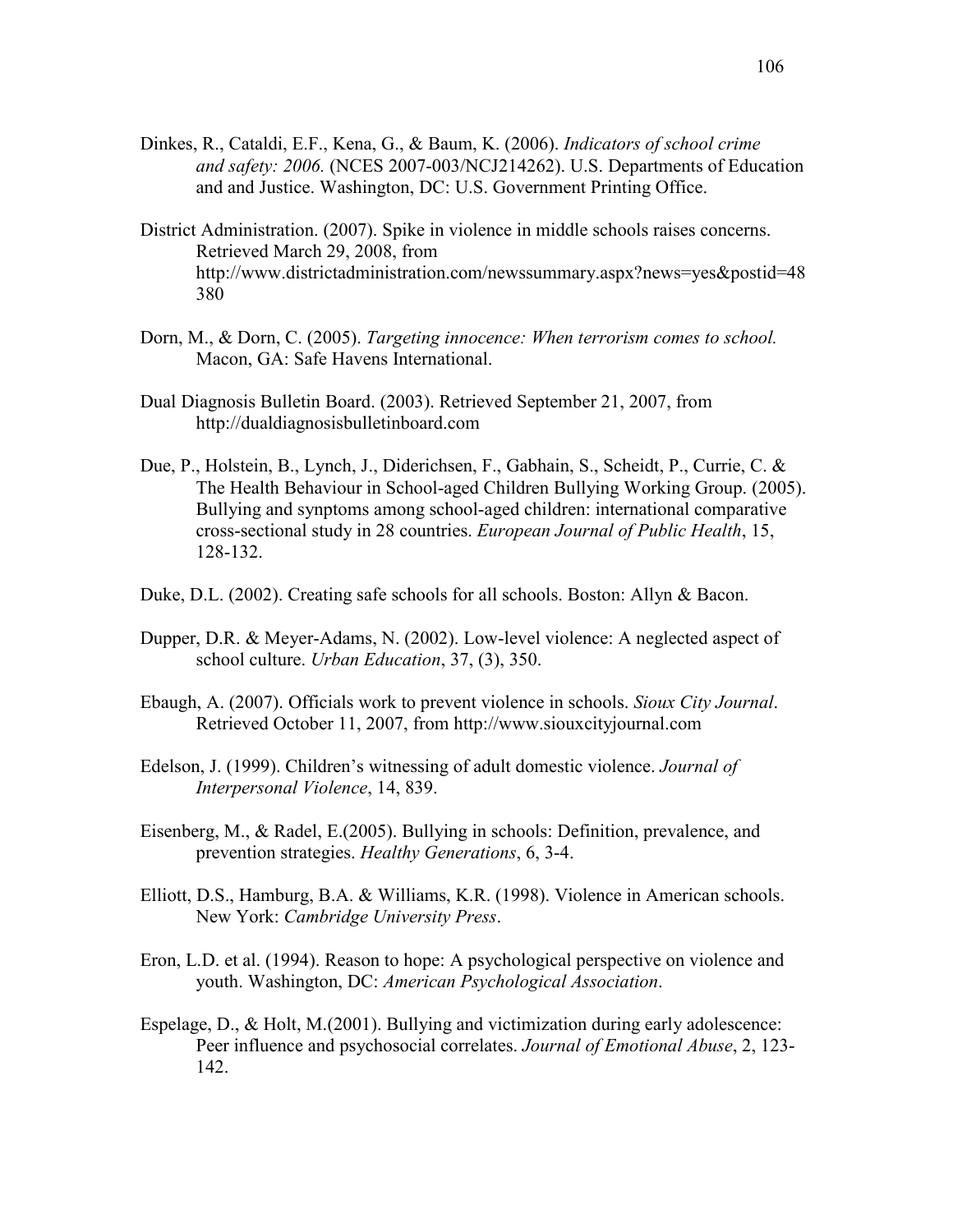- Everett, S., & Price, J. (1995). Students' perceptions of violence in the public schools: The Metlife survey. *Journal of Adolescent Health*, 17, (6), 345-352.
- Everett, S., & Price, J. (1997). Teachers' perception of violence in the public schools. *American Journal of Health*, 21(3), 178-180.
- Farrington, D.P. (1989*).* Early predictors of adolescent aggression and adult violence. *Violence and Victims* 4: 79-100.
- Farrington, D.P. (1991). Childhood aggression and adult violence: Early precursors and later-life outcomes. Hillsdale, NJ: Eribaum, 5-29.
- Fauber, R.L., Forehand, R., Thomas, A.M., & Wierson, M. (1990). A mediational model of the impact of marital conflict of adolescent adjustment in intact and divorced families: The role of disrupted parenting. *Child Development*, 61, 1112-1123.
- Federal Bureau of Investigation. (1993). Crime in the United States 1992. Washington, DC: Government Printing Office.
- Fingerhut, L.A., & Kleinman, J.C. (*1990).* International and interstate comparisons and homicide among young males. *Journal of the American Media Association*,236, pp. 3290-3295.
- Foxman, A. (2007). County News. Local groups bring together parents of murdered children. Retrieved January 22, 2008 from http://www.venturacountystar.com
- Fromm, E. (1973). The anatomy of human destructiveness. New York: Holt, Rinehart, and Winston.
- Furlong, M.J., & Morrison, G. (2000, Summer). The school in school violence: definitions and facts. *Journal of Emotional and Behavioral Disorders*, 812, 71.
- Futrell, M. (1996). Violence in the classroom: A teacher's perspective. Westport, Connecticut: Praeger.
- Garbarino, J. (1995). Raising children in a socially toxic environment. San Franciso: Jossey-Bass.
- Garbarino, J., Dubrow, N., Kostelny, K., & Pardo, C. (1992). Children in danger: Coping with the consequences of community violence. San Francisco: Jossey-Bass.
- Garmezy, N., & Rutter, M. (1983). Stress, coping, and development in children. New York: McGraw Hill.
- Garrity, C. (1995). Bully-proofing your school: A comprehensive approach for elementary schools. Longmont, CO: Supris West.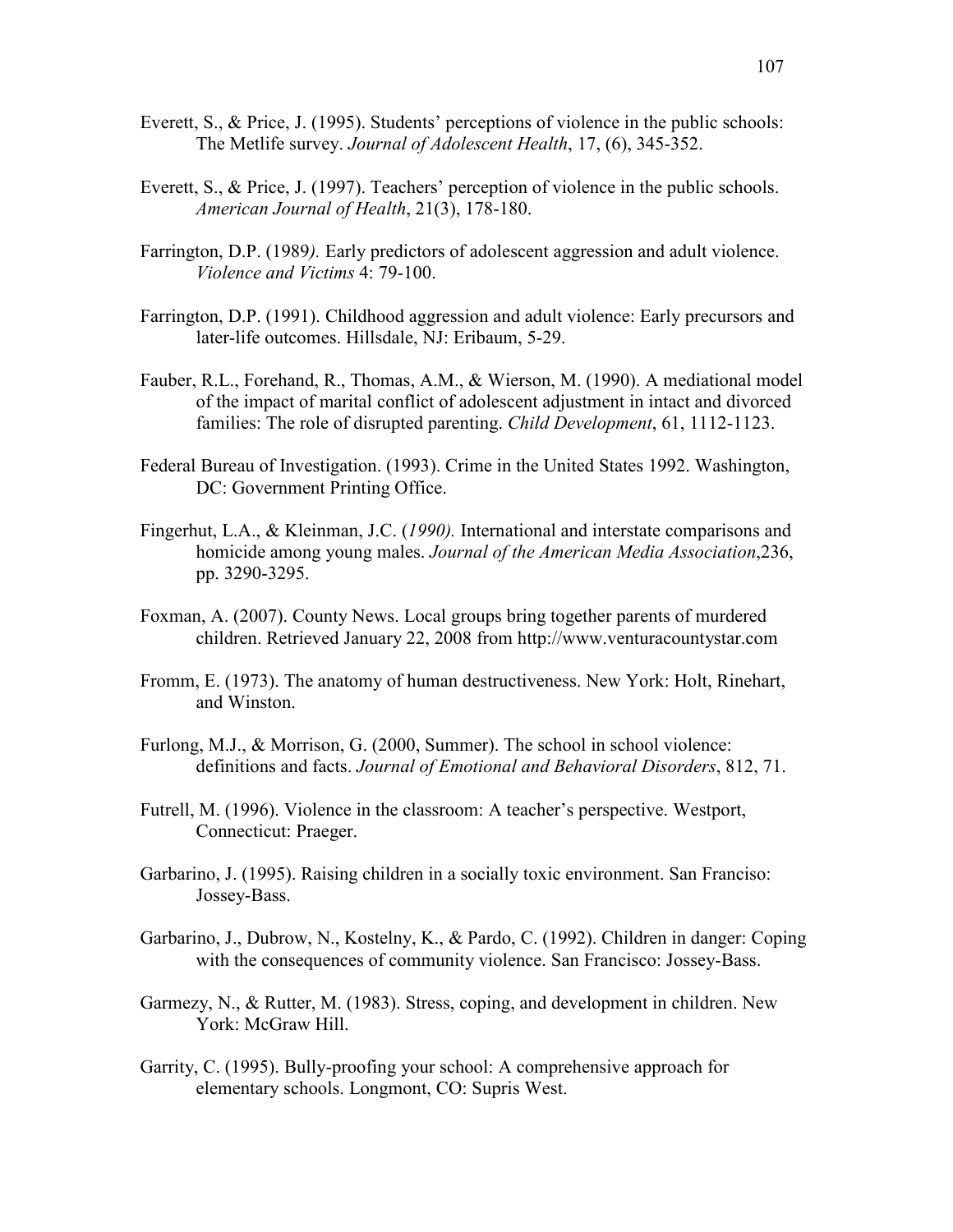- Gaustad, J. (1991). Schools respond to gangs and violence. OSSC Bulletin. Eugene, OR: Oregon School Study Council.
- Georgia Department of Education. (2005-2007). Georgia schools. Retrieved December 30, 2007 from http://www.doe.k12.ga.us
- Georgia Department of Education. (2008). Adequate Yearly Progress (AYP) No Child Left Behind. Retrieved January 11, 2007 from http://www.doek12.ga.us
- Gibbs, N. (2001). It's only me. *Time*. March 19, 2001, 22.
- Gilligan, J. (1991). Shame and humiliation: The emotions of individual and collective violence. Paper presented at the Erikson Lectures, Harvard University, Cambridge:MA.
- Glasser, W. (1984). Control Theory. New York: Harper & Row.
- Glew, G.M., Fan, M., Katon, W., Rivara, E., & Kernic, M. (2005). Bullying, psychosocial, adjustment, and academic performance in elementary school. *Archives of Pediatrics and Adolescent Medicine*, 159, 1026-1031.
- Goleman, D. (2006). *Emotional Intelligence*, 10<sup>th</sup> Anniversary edn. Bantam Dell: New York.
- Gottfredson, G.D., & Gottfredson, D.C. (1985). Victimization in schools. New York: Plenum.
- Gottfredson, M., & Hirschi, T. (1990). A general theory of crime. Stanford, CA:Stanford University Press.
- Graham, S., Bellmore, A., & Mize, J. (2006). Peer victimization, aggression, and their cooccurrence in middle school: pathways to adjustment problems*. J Abnorm Child Psychology*, 34(3), 363-378.
- Green, L.W. & Kreuter, M.W. (1999). Health promotion planning: An educational and ecological approach. Mountain View, CA: Mayfield.
- Greene, M. (2001). Learning about school violence. New York: Peter Lang.
- Greenbaum, S. (1989). Set straight on bullies. *Journal of National School Safety*, 31, 1- 89.
- Grobe, T., Niles, J., & Weisstein, E. (2001). Helping all youth succeed: Building youth development systems in our communities. Boston, MA: Center for Youth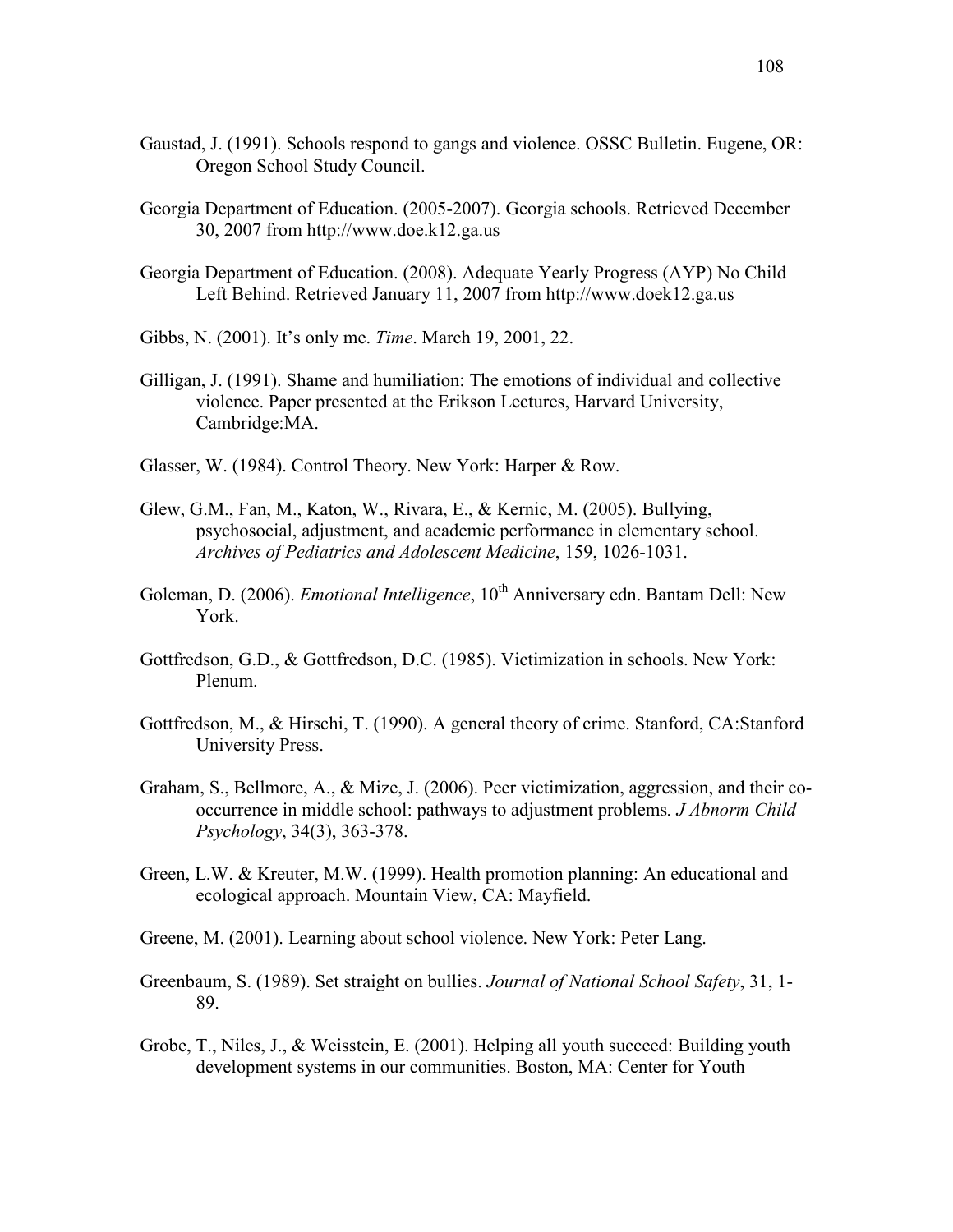Development and Education, Commonwealth Corporation. Retrieve February 14, 2008 from http://www.commoncorp.org/cyde/Downloads/atriskyouth.pdf

- Grunbaum, J., Kannl, L., Kinchen, S., William, B., Ross, J., & Kolbe, L. (2002). Youth risk behavior surveillance. U.S. 2001. In: Surveillance summaries: June 28, 2002, MMWR 2002: 51 (No. SS-4).
- Hampton, R.L., Jenkins,P., & Gullotta, T.P. (1996). Preventing violence in America. Thousand Oaks, CA:Sage.
- Havemann, J. (1997, February 7). For children, an epidemic of homicide. *The Washington Post.*
- Health U.S.A. (1998). Poverty. Retrieved February 23, 2008, from http://www.census.gov/statab/USA98/contents/html.
- Hearold, S. 1986. A synthesis of 1043 effects of television on social behavior.
- Heller, G.C. (1996). Changing the school to reduce student violence: What works? *NASSP Bulletin,* 80, 1-10.
- Henry, S. (2000). What is school violence? An integrated definition. *Annals of the American Academy of Political and Social Science,* 567:16-29.
- Herszenhorn, D.M. (2006, April 14). Students to get no warning before searches*. New York Times On-Line*. Retrieved April 3, 2009, from http://www.nytimes.com
- Hill, H.M., & Jones, L.P. (1997). Children's and parents' perception of children's exposure to violence in urban neighborhoods. *Journal of the National Medical Association,*89, 270-276.

Hoover, J.H., Oliver, R., & Hazler, R.J. (1992). Bullying: perceptions of adolescent victims in the midwestern USA. School Psychology International. 13, 5-16.

- Horseman, J. (2000). Too scared to learn: Women, violence and education. Toronto: McGilligan Books. New Jersey: Lawrence Erlbaum Association.
- Howell, D. (2006). Photographing the grief of the Amish. Retrieved September 10, 2007, from http://www.washingtonpost.com
- Huston, A.C., Donnerstein, E., & Fairchild, H., et al. (1992). Big world, small screen: The role of television in American society. Lincoln, NE.: University of Nebraska Press.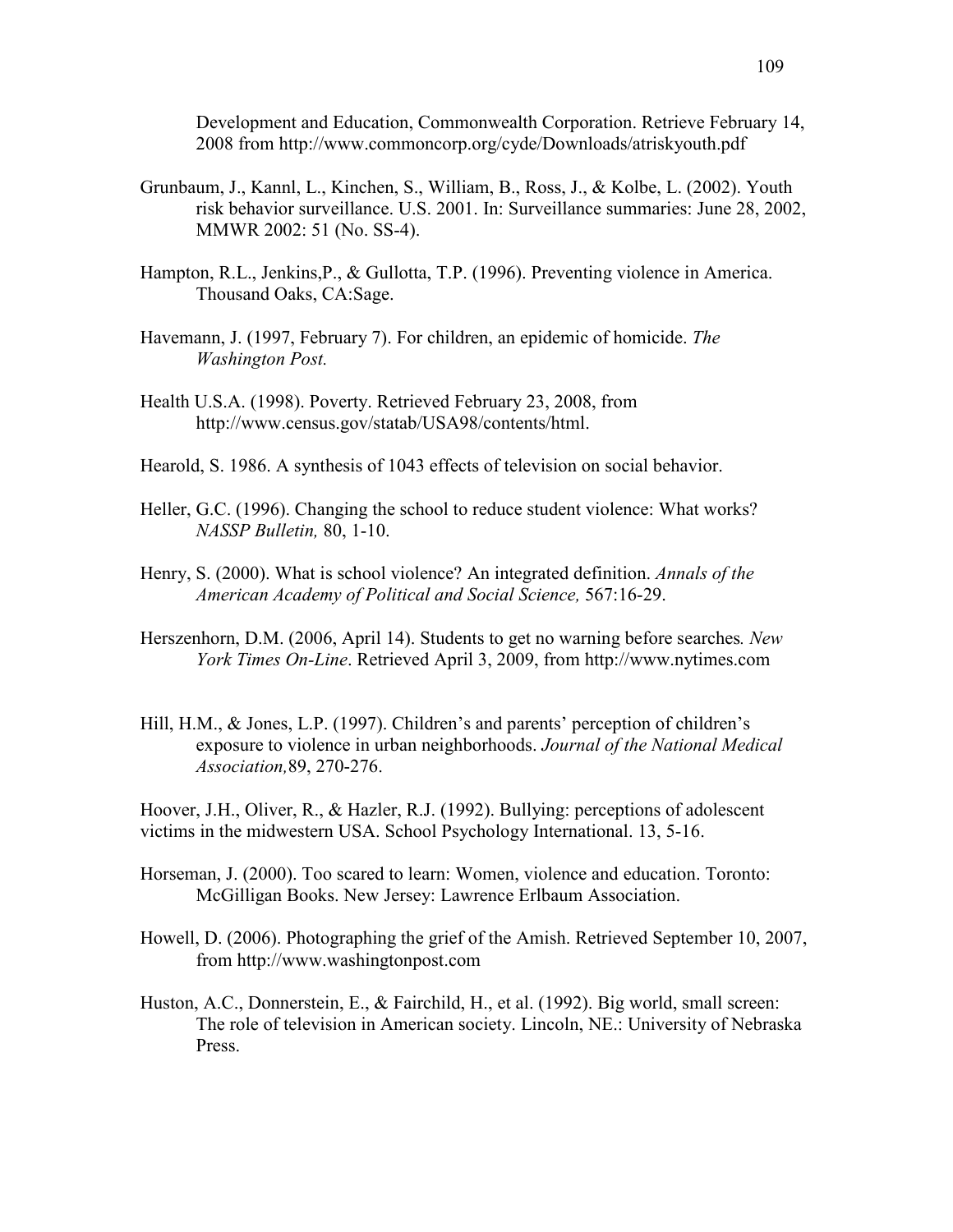- Hyman, I.A., & Perone, D.C. (1998). The other side of school violence: Educator policies and practices that may contribute to student misbehavior. *Journal of School Psychology*, 36, 7-27.
- Hyman, I.A., Zelikoff, W., & Clarke, J. (1988). Psychological and physical abuse in the schools: A paradigm for understanding Post-Traumatic Stress Disorder in children and youth. *Journal of Traumatic Stress*, 1, 243-267.
- Indianapolis Star. (2003). Library fact files: Background summaries of people and events by the Star's Library. Retrieved October 11, 2007, from http://www.2.indystar.com/library/factfiles/crime/school\_violence/school\_shootin gs.html
- Intelligence Project. 747 hate groups blanket America. Montgomery, Alabama: Southern Poverty Law Center, Winter 1997. Vol.89, pp. 6-11, 35-37.
- Jacobs, A. (2008). Components of evidence-based interventions for bullying and peer victimization. In R.G. Steele, D.T. Slkin, and M.C. Roberts (Eds.), *Handbook of evidence-based therapies for children and adolescents: Bridging science and practice* (pp. 261-279). New York: Springer Science and Business Media.
- Janesick, V. (2004). "Stretching exercises for qualitative researchers. 2ed. Sage Publications: Thousand Oaks.
- Japanese Ministry of Education, Culture, Sports, Science, and Technology. (2007). *Developing the system for early identification and intervention of school bullying: Summary from expert convention.* Retrieved April 7, 2009, from http://www.mext.go.jp/b\_menu/shingi/chousa/shotou/040/toushin/07030123.htm
- Jetliner Safety. How safe is flying. Retrieved October 15, 2007, from http://www.boeing.com/commercial/safety/pf/pf\_howsafe.html
- Johnston, L. (1999). National survey results on drug use from monitoring the future study, 1975-1998. Volume I: Secondary school students. Rockville, MD: National Institute of Drug Abuse.
- Jones, J.W. (1989). Personality and epistemology:Cognitive social learning theory as a philosophy of science. Zygon (24.1), pp. 23-38.
- Jones, L. (2001). Students report school crime at same level as 1970s but use of suspension doubles. Justice Policy Institute.p.1 Retrieved October, 3, 2007 from, http://www.cjcj.org/sss/
- Juvenile offenders and victims.(1999). National report, Office of Juvenile Justice and Delinquency Prevention.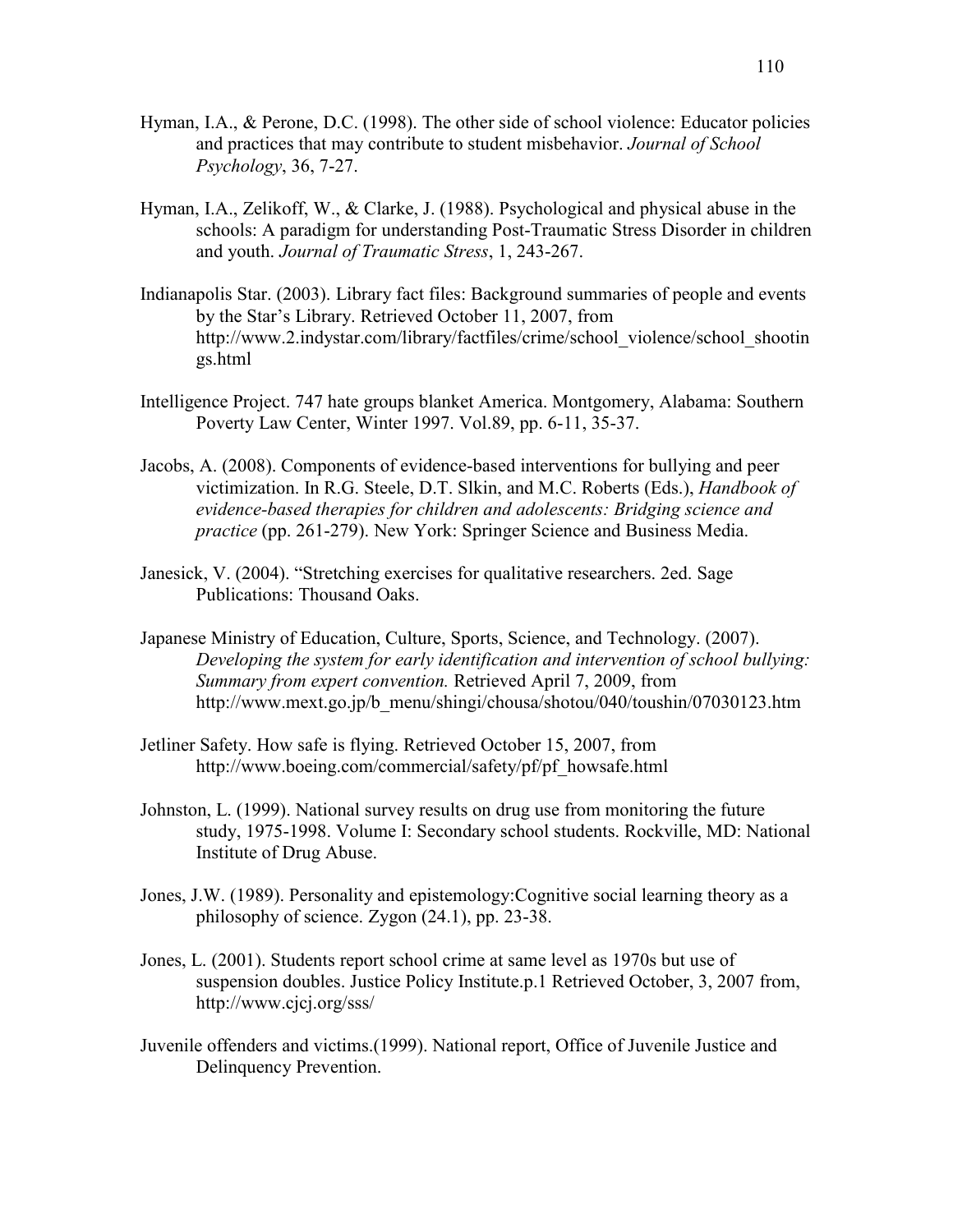Kaiser Family Foundation. (1999). "Kids and Media @ the New Millennium"

Kaufman, P., Chen, X., Choy, S.P., Ruddy, S.A., Miller, A.K., & Fleury, J.K. et al.

(2001a). *Indicators of school crime and safety*. (Report No. NCES 2001- 017/NCJ-184176). Washington, DC: U.S. Department of Education.

- Kazdin, A. (1993). Treatment of conduct disorder: Progress and directions in psychotherapy research. *Development and Psychotherapy*. 5, 277-310.
- Kelly, M. (2000). School violence. Retrieved September 24, 2007. From http://712educators.about.com/cs/schoolviolence/a/schoolviolence.htm?p=1
- KidsHealth. (2007). School violence and the news. Retrieved September 10, 2007, from http://kidshealth.org
- Kim, Y., Koh, Y., & Leventhal, B. (2005). School bullying and suicidal risk in Korean, middle school students. *Pediatrics,* 115, 357-363.
- Kliewer, W., Lepore, S.J., Oskin, D., & Johnson, P.D. (1998). The role of social and cognitive processes in children's adjustment to community violence. *Journal of Consulting and Clinical Psychology*, 66, 199-209.
- Klomek, A., Marrocco, F., Kleinman, M., Schonfeld, I., & Gould, M. (2007). Bullying, depression, and suicidality in adolescents. *Journal of American Academy of Child and Adolescent Psychiatry,* 46(1), 40-49.
- Kondrasuk, J., Greene, T., Waggoner, J., Edwards, K., & Nayak-Rhodes, A. (2005). Violence affecting school employees. *Education,* 125, 638-647.
- Kopka, D. L. (1997). School violence. Santa Barbara, CA: ABC-CLIO, Inc.
- Kvale, S. (1996). Interviews: An introduction to qualitative research interviewing. London:Sage.
- Lafee, S. (2000, February). Profiling bad apples. *School Administrator*. 25, 2-4.
- Lang, S. (1998). Researcher: Economic indicators hide hardships faced by U.S. children. Retrieved January 12, 2008 from http://www.news.cornell.edu
- Last, Louise. (2001). School violence. *AllPsych Journal*. Retrieved September 10, 2007, from http://schoolviolenceinAllPsychJournal
- Lawrence, R. (1998). Juvenile justice and school violence. New York: Oxford.

Lee, F. (1993). Disrepect rules. *The New York Times Educational Supplement*. P.16.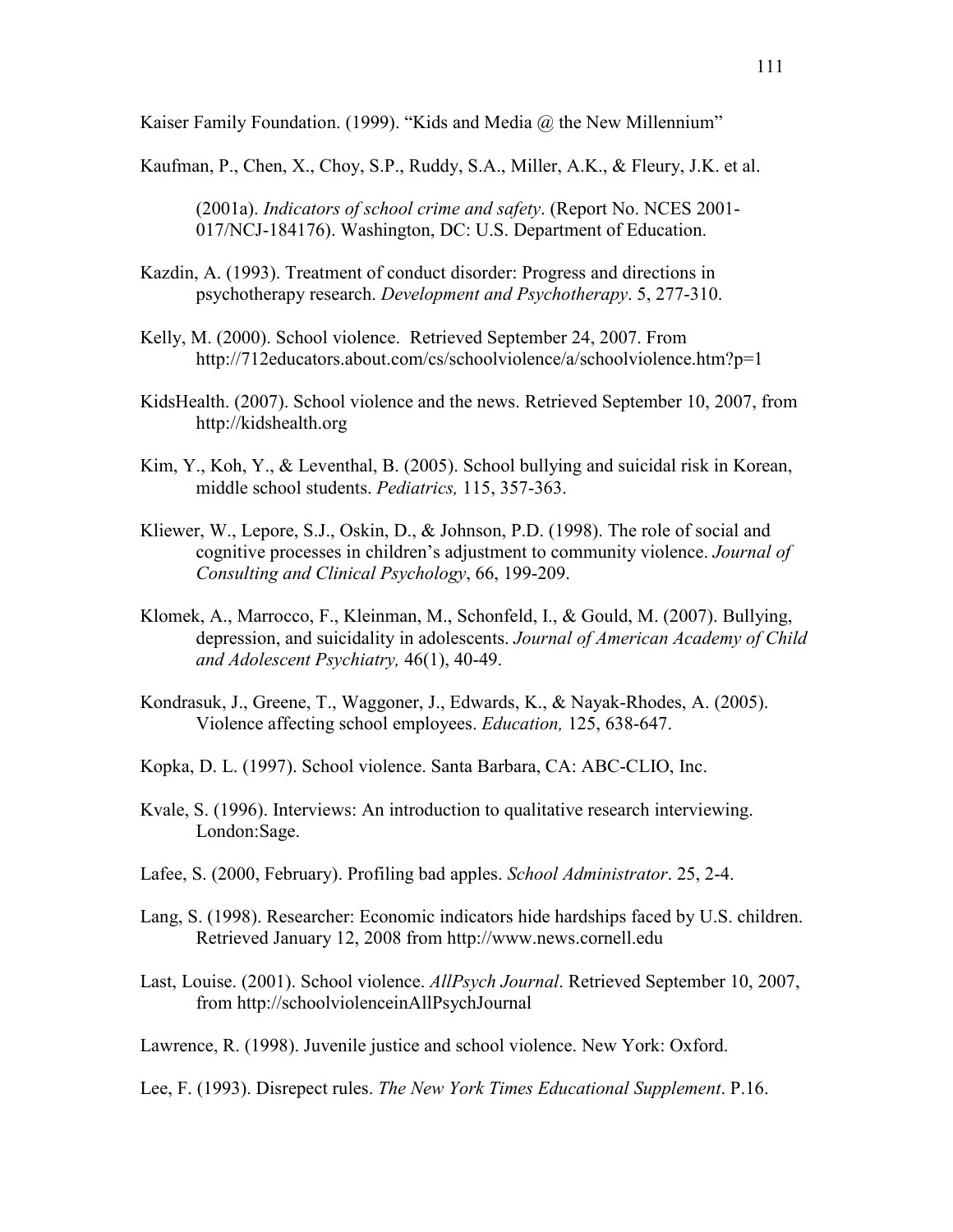- Leinhardt, A., & Willert,H.(2002). Involving stakeholders in resolving school violence. *National Association of Secondary School Principals.* 86(631), p.32, Retrieved on March, 21, 2008 from FirstSearch databases.
- Levin, D.E. (1998). Remote control childhood? Combating the hazards of media culture (Washington, D.C.: National Association for the Education of Young Children, 1998) pp. 1-33.
- Lewis, A. (2003). Shaping the future of American youth. Washington, DC: American Youth Policy Forum. Retrieve February 14, 2008 from http://www.aypf.org/publications/shaping\_future\_youth.pdf
- Liang, H., Flisher, A., & Lombard, C. (2007). Bullying, violence, and risk behavior in South African school students. *Child Abuse Negl*., 31(2), 161-171.
- Licktblau, E. (2001, September 7). FBI urges educators to spot signs of violence*. The Los Angeles Times*, pp. 18-22.
- Lincoln, Y., & Guba, E. (1995). *Naturalistic inquiry*. Beverly Hills, CA:Sage.
- Lindle, J.C. (2006). School safety. In F. W. English (Ed.), *Sage encyclopedia of educational leadership* (Vol. 2, pp. 908-910.) Thousand Oaks, CA:Sage.
- Lines, D. (2006). *Brief Counseling in School: Working with Young People from 11-18.* (Second Edition). London: Sage.
- Loche,S.D. (2000). Perceptions of administrators, counselors, teachers, and students concerning school safety and violence in selected secondary schools in North Louisianna (Doctoral dissertation, Louisiana Tech University, 2000). *Dissertation Abstracts International*, 61, 435. (UMI No. 9964408).
- Loeber, B., & Stouthamer-Loeber, M. (1986). Family factors as correlates and predictors of juvenile conduct problems and delinquency in crime and Justice: *An Annual Review of Research*, Vol.7, 29-149.
- Lorion, R.P. (1998). Exposure to urban violence: Contamination of the school environment. New York, NY: Cambridge University Press.
- MacDonald, I. (1996). Expanding the lens: Student perceptions of school violence. In J.R.Epps and A.M. Watkinson (eds.), systemic violence: how schools hurt children. pp. 83-92. London: Falmer Press.
- MacDonald, I. (1997). Violence in schools. Multiple realities. *Alberta Journal of Educational Research,* 43, 142-156.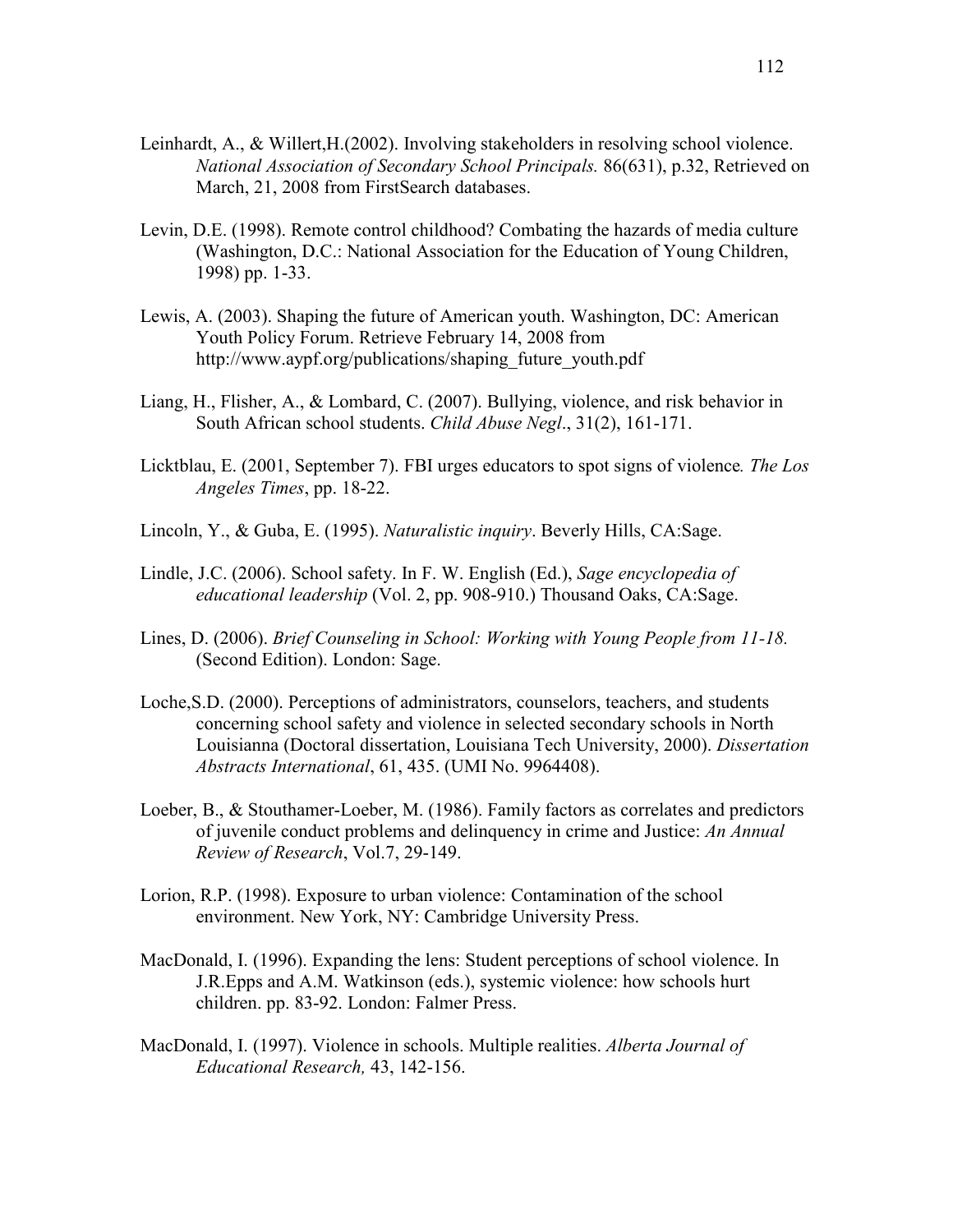- MacDonald, I. (1998). Navigating towards a safe and caring school. Paper presented at the conference of the American Educational Research Association. San Diego:CA.
- Maguire, K., & Pastore, A.L. (1999). Sourcebook of criminal statistics, 1998. (U.S. Department of Justice, Office of Justice Programs, Bureau of Justice Statistic, NCJ 176356). Washington, DC: U.S. Government Printing Office.
- Mangieri, J., & Arthur, S. 1978. Listen to television. Columbia: University of South Carolina. ED 172 240.
- Manual on school uniforms. (2000). Updates on legislation, budget, and activities. Retrieved January 27, 2009 from www.ed.gov/updates/uniforms.html
- Marinoff, J. (1997). There is enough time: Rethinking the process of policy development. *Social Justice*, 24, 234-246.
- Marshall, C., & Rossman, G. (1995). Designing qualitative research. Thousand Oaks, CA: Sage Publication. p.71.
- Martin, J., Green, S.J., Clarridge, C. (2007). Students return to Foss High, scared or resigned. Retrieved September 10, 2007 from http://seattletimes.nwsource.com
- Mason, J. (2000). Qualitative researching. Thousand Oaks, CA: Sage.
- Massey, M.S. (2000). The effects of violence on young children. *The Eric Review*, 7(1).
- McLemore, S.D., & Romo, H.D. (1998). Racial and ethnic relations in America, 5<sup>th</sup> ed. Boston: Allyn and Bacon.
- Merriam, B. & associates. (2002). Qualitative research in practice:Examples for discussion and analysis. Jossey-Bass. San Francisco:CA.
- Metropolitan Life. (1999).The Metropolitan Life Survey of the American Teacher. Violence in America's public school: Five years later.
- Miller, A.K.,& Chandler, K. (2005). *Violence in U.S. public schools: 2000 School Survey on Crime and Safety.* Washington, DC: U.S. Department of Education.
- Miller, G. (1989). "Violence by and against America's children." *Journal of Juvenile Justice Digest*. XVII (12).
- Miller, M.A.(1996). Coping with weapons and violence in school and on your streets. New York: Rosen Publishing Group.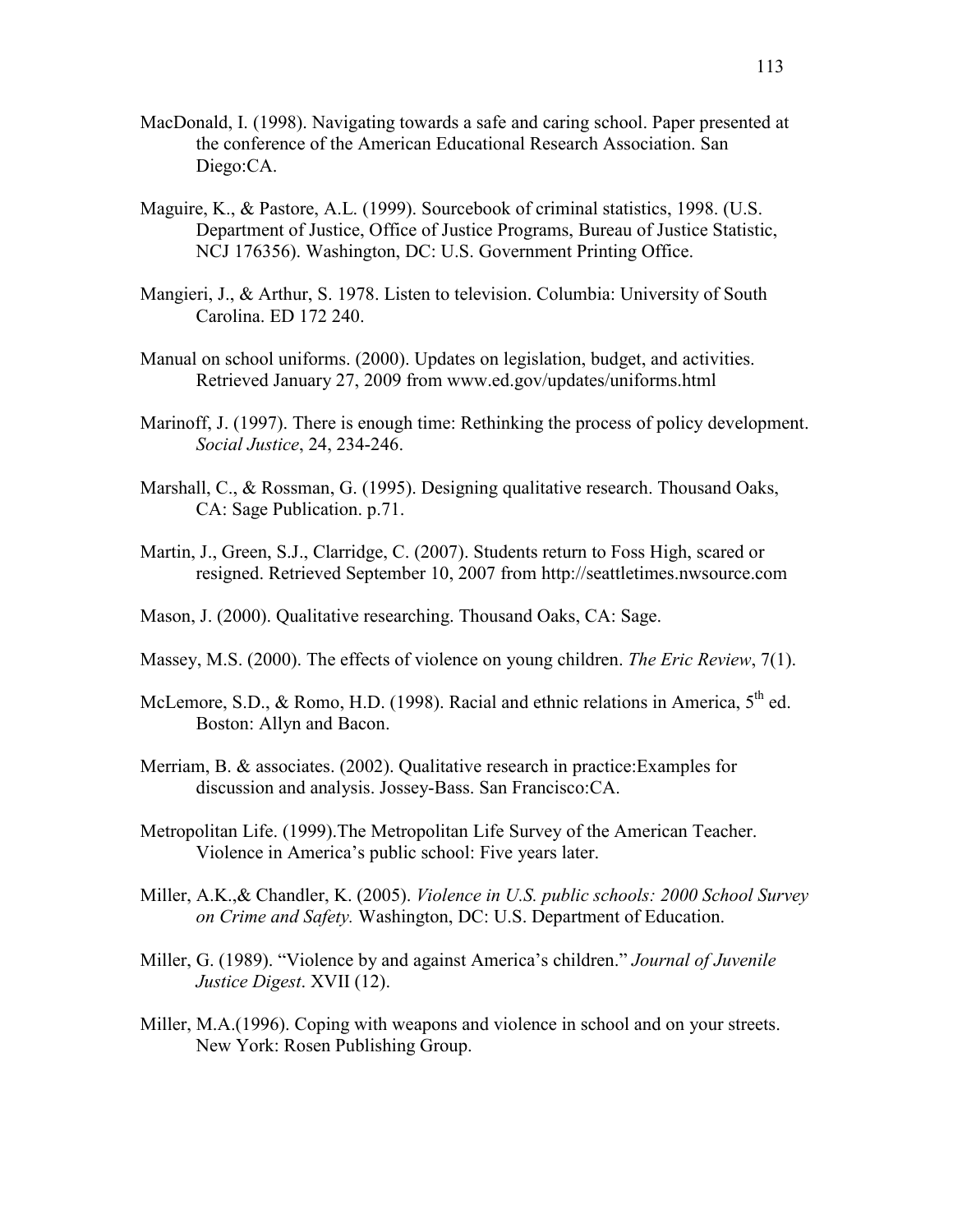- Mills, M.B., & Huberman, A.M. (1994). Qualitative data analysis: A sourcebook of new methods (2<sup>nd</sup>. ed.). Thousand Oaks, CA: Sage Publication.
- Mishna, F., & Allaggia, R. (2005). Weighing the risks: A child's decision to disclose peer victimization. *Children and Schools*, 27, 217-226.
- Morgan, M. (1980). Television viewing and reading: Does more equal better? *Journal of Communication* 30: 159-165.
- MSNBC. (2007). Ohio shooter upset at teachers, boy's uncle says. Retrieved October 13, 2007 from http://www.msnbc.msn.com
- Mulvey, E.P.,  $\&$  Cauffman, E. (2001). The inherent limits of predicting school violence. *American Psychologist*, 56, 797-802.
- National Assessment of Educational Progress. (1971-1984). The reading report card: Progress toward excellence in our schools. Trends in reading over four national assessments. Princeton, NJ: Educational testing services. ED 264 550.
- National Association of Educators of Young Children. (1993). "NAEYC position statement on violence in the lives of children. *Young Children* 48, 6 (September 1993); 80-4. EJ469 385.
- National Center for Education Statistics. (2003). Violence in U.S. public schools:2000 school survey on crime and safety (NCES-2004-314). Statistical analysis report. Washington, DC: Author.
- National Center for Children Exposed to Violence (NCCEV). 2003.
- National Center for Education Statistics. (1998). Indicators of school crime and safety, 1998. (NCES 98-251). Washington, D.C.: U.S. Department of Education.
- National Center for Education Statistics. (2004). Indicators of school crime and safety: 2004. (NCES 2005002). Washington, DC: Author.
- National Center for Education Statistics. (2002). Indicators of school crime and safety: Students' perceptions of personal safety at a school.
- National Center for Educational Statistics. (2005). *Digest of education statistics tables and figures* 2005. Retrieved April 3, 2009, from http://nces.ed.gov/programs/digest/d05/tables/dt05\_001.asp
- National Crime Victimization Survey: School crime supplement random sample of household members between the ages of 12-19. (1991). U.S. Department of Justice Office of Justice Programs Bureau of Justice Statistics School Crime: A National Crime Victimization Survey Report. September. NCJ-131645.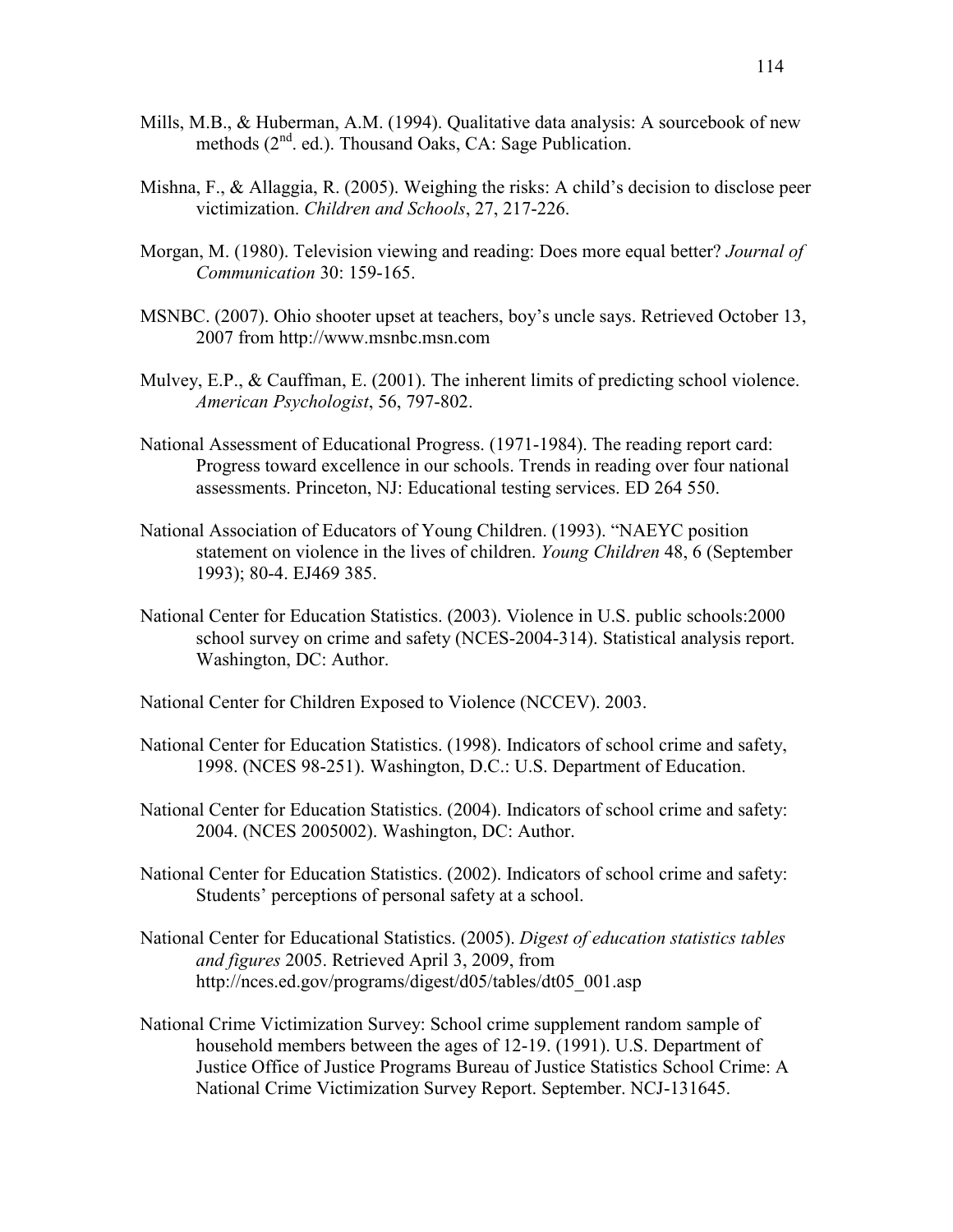- National School Board Association. (2007). Retrieved October 17, 2007, from www.nsba.org
- National School Safety Center. (1998). Checklist of characteristics of youth who have caused school-associated violent death. Retrieved October 17, 2007, from www.nsscl.org/reporter/checklist
- National School Safety Center. (2006). *NSSC review of school safety research.* Westlake Village, CA: Author. Retrieved July 11,2007, from http://www.schoolsafety.us/pubfiles/school\_crime\_and\_violence\_statistics.pdf.
- Newman, M., Holden, G., Delville, Y. (2005). Isolation and the stress of being bullied. *Journal of Adolescence*, 28,343-357.
- Nielsen Media Research. (2002). Retrieved October 17, 2007, from http://www.nielsenmedia.com
- Noguera, P.A. (1995). Preventing and producing violence: A critical analysis of responses to school violence. *Harvard Educational Review,* 65, 189-212.
- Noguera, P.A. (1996, Feb.). The critical state of violence prevention. *School Administrator*, 53, 1-7.
- Noguera, P. A. (1995). Listen First: How can student perspectives on violence can be used to create safer schools. Retrieved December 16, 2007, from http://www.inmotionmagazine.com
- O'Donnell, H.C. (1999). From the eyes of students: An in-depth study of a fourth grade peer mediation class. Doctoral Dissertation. University of Massachusetts.
- Ogbu, J. (1990). Minority education in comparative perspective. *Journal of Negro Education* 59(1), pp. 45-55.
- O'Halloran, M. (2000). Violence against teachers. Retrieved March 12, 2008, from http://www.nswtf.org.au/media/latest/20030415\_violence.html
- Olthol, T., & Goossens, F. (2008). Bullying and the need to belong: early adolescents' bullying-related behavior and the acceptance they desire and receive from particular classmates. *Social Development*, 17(1), 24-46.
- Olweus, D. (1972). Personality and aggression. Nebraska symposium on motivation (pp. 261-321). Lincoln: University of Nebraska Press.
- Olweus, D. (1993). Bullying in schools: What we know and what we can do. Oxford: Blackwell Publishers.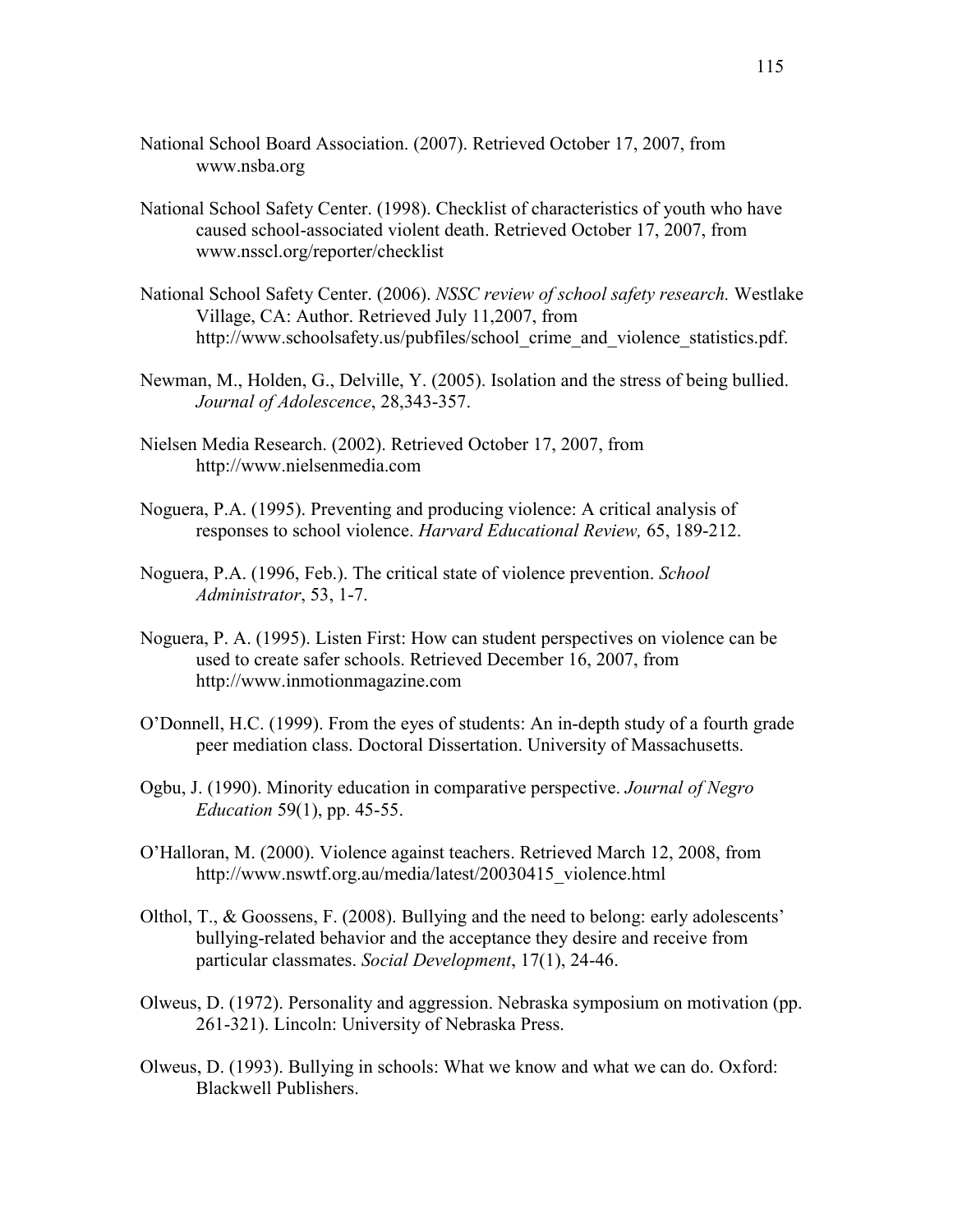Olweus, D. (1994). Annotation: Bullying at school: Basic facts and effects of a school based intervention program. *Journal of Child Psychology and Psychiatry*. 35(7), 1171-1190.

Overstreet, S., & Braun, S. (1999). A preliminary examination of the relationship between exposure to community violence and academic functioning. *School Psychology Quarterly,*14, 380-396.

- Ozer, E. (2005). The impact of violence on urban adolescents: Longitudinal effects of perceived school connection and family support. *Journal of Adolescent Research*, 20(2), 167-192.
- Paliokas, K. (2005). Dress codes as a means of reducing violence in public schools. Retrieved April 3, 2009, from http://www.edpolicy.gwu.edu/resources/challenges/index.html#top
- Park, H., Schepp, K., Jang, E., & Koo, H. (2006). Predictors of suicidal ideation among high school students by gender in South Korea. *J Sch Health*, 76(5), 181-188.
- Patterson, G.R., DeBarayshe, B.D., & Ramsay, E. (1989). A developmental perspective on antisocial behavior. *American Psychologist,* 44, 329-335.
- Pellino, K. (2007). The effects of poverty on teaching and learning. Retrieved January 27, 2009 from http://www.teachnology.com/tutorials/teaching/poverty/print.htm
- Peterson, K.S. (1999). Bullies, victims grow into roles that can last a lifetime. *USA Today*, Section Life, p.7D.
- Pietrazak, D., Petersen, G.J., & Speaker, K.M. (1998). Perceptions of school violence by elementary and middle school personnel. *Professional School Counseling*, 1, 23- 29.
- Poteat, V.P., & Espelage, D.L. (2007). Predicting psychosocial consequences of homephobic victimization in middle school students. *Journal of Early Adolescence*, 27(2), 175-191.
- Potts, R., Huston, A.C., & Wright, J.C.(1986). The effects of television for and violent content on boys' attention and social behavior. *Journal of Experimental Child Psychology* 41, 1-17.
- Price, J.H. (1997). A national assessment of secondary school principals' perceptions of violence in schools. *Health Education and Behavior*, 24 (2), 218-229.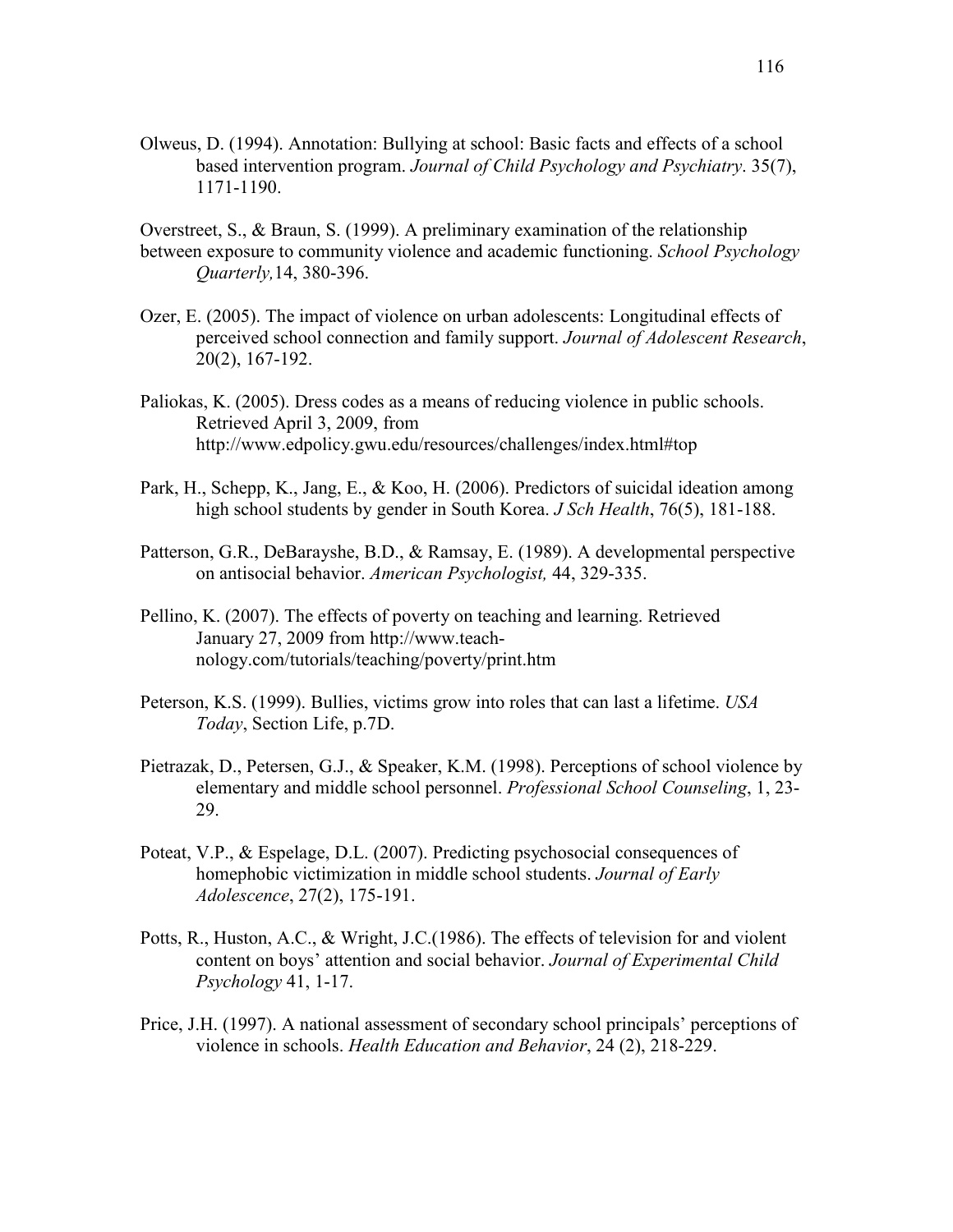- Price, J.H., & Everett, S.A. (1997). A national assessment of secondary school principals of violence in schools. *Health Education and Behavior*, 24, 218-229.
- Prothrow-Stith, D., & Quaday, S. (1995). Hidden casualties: The relationship between violence and learning. Washington, DC: National Health Consortium for African- American Children.
- Quiroz, C., Arnette, J., & Stephans, R. (2006). Bullying in schools: Fighting the bully battle. Westlake Village, CA: National School Safety Center.
- Rennison, C., & Rand, M. (2003, August). Bureau of justice statistics national crime victimization survey. (Report No. NCJ-199994). Washington, DC: U.S. Department of Justice.
- Rintoul, H.M. (1999). Dealing with secondary school violence: Teachers speak (Doctoral dissertation, University of Toronto, Canada, 1999) Dissertation Abstracts International, 60, 3631. (UMI No. 41295).
- Rogers, M. (2004). School safety: Bullying, hazing, & other violence. Retrieved March 28, 2008 from http://www.legis.state.wi.us/lrb/pubs/tapthepower.htm
- Romo, H.D. (2000). Improving ethnic and race relations. *Eric Review*, 7, 1-4.

Rossman, G.B., & Rallis, S.E. (1998). Learning in the field: An introduction to qualitative research. Thousand Oaks, CA: Sage.

- Roth, W.H. (1998). Students perceptions of school violence in an upstate New York suburban high school. Doctoral Dissertation. The Union Institute.
- Rubin, H., & Rubin, S. (2005). Qualitative interviewing: The art of hearing data. 2ed. Sage Publication:Thousand Oaks.
- Rudatsikira, E., Siziya, S., Kazembe, L., & Muula, A. (2007). Prevalence and associated factors of physical fighting among school-going adolescents in Namibia. *Ann Gen Psychiatry*, 6(7):18.
- Safe and Drug-Free Schools Program. (2007). Retrieved January 18, 2008 from http://www.ed.gov/offices/OESE/SOFS
- Salzinger, S., Ng-Mak, D.S., Feldman, R.S., Kam, C. M., & Rosario, M. (2006). Exposure to community violence: Processes that increase the risk for inner-city middle school children. *The Journal of Early Adolescence*, 26(2), 232-266.
- Schwartz, D., Gorman, A., Nakamoto, J., & Toblin, R. (2005). Victimization in the peer group and children's academic functioning. *Journal of Educational Psychology*, 97(3), 425-435.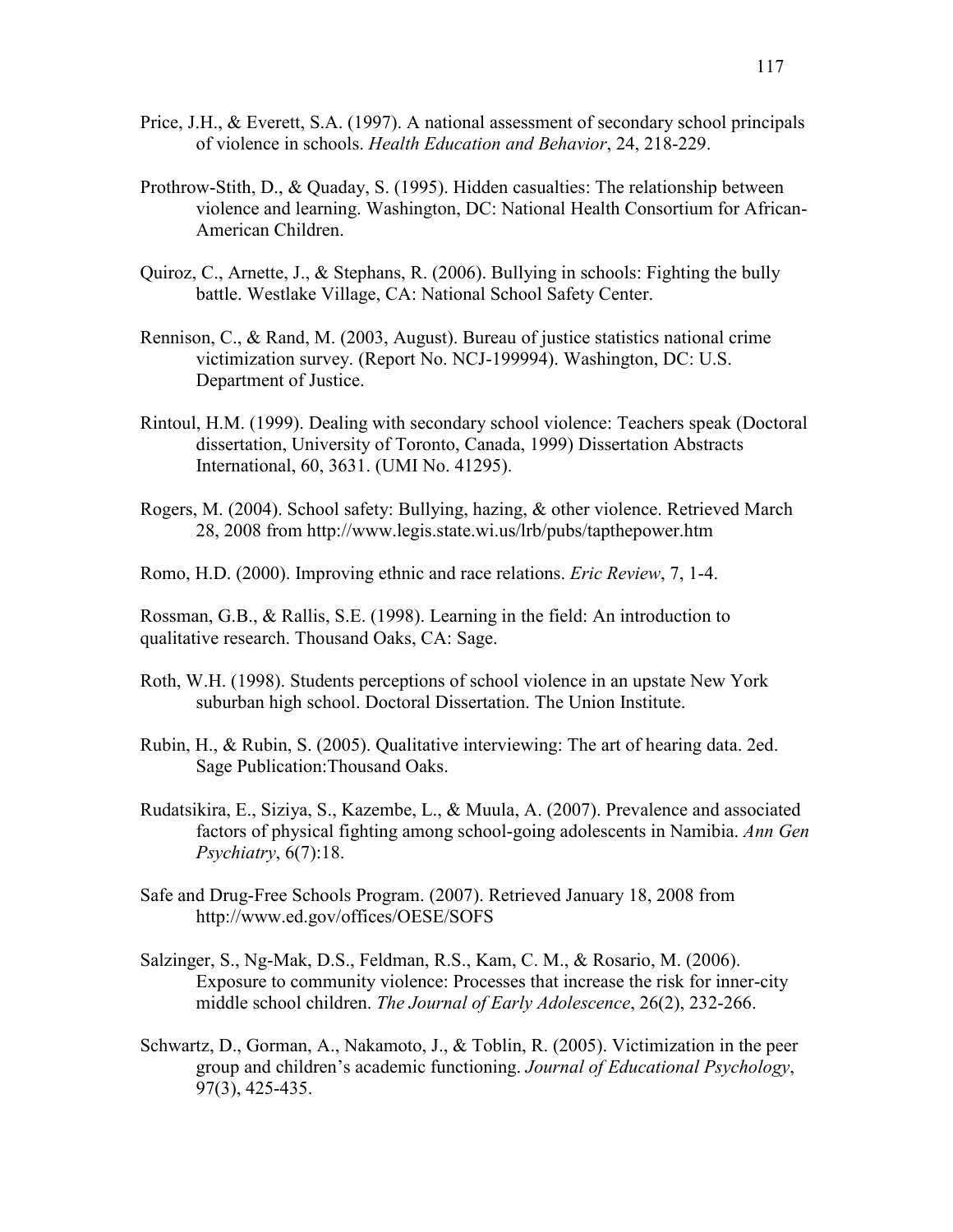- Scherz, J.M. (2005). Organizational health: A qualitative study of administrators' and teachers perception regarding school violence. (Doctoral Dissertation: Saybrook Graduate School and Research Center, 2004). *Dissertation Abstracts International*, 66, 4525. (UMI No. 3188002).
- Schofield, J.W. (1995). Improving intergroup relations among students. Chapter 36 in Handbook of research on multicultural education. James A. Banks and Cherry A. McGee Banks, eds. New York: Macmillian Publishing.
- School Violence. (2007). Retrieved September 24, 2007 from http://www.socialstudieshelp.com/topics/school-violence.html
- Schwab-Stone, M.E., Ayers, T.S., Kasprow, W., Voyce, C., Barone, C., & Shriver, T. et al. (1995). No safe haven: A study of violence exposured in an urban community. *Journal of the American Academy of Child and Adolescent Psychiatry,* 34, 1343- 1352.
- Schwartz, W. (1996). An overview of strategies to reduce school violence. (Report No. 115). New York: *Eric Clearinghouse on Urban Education*. (Eric Document Reproduction Service No. ED 410321).
- Seaton, E. (2007). Exposing the invisible: Unraveling the roots of rural boys' violence in schools. *Journal of Adolescent Research*, 22(3), 211-218.
- Seidman, I. (1998). Interviewing as qualitative research: A guide for researchers in education and the social sciences. New York: Teachers College Press.
- Shalala, D. (1994). Joint statement on school health. *Journal of School Health*, 64(4). 135.
- Shore, K. (2005). The abcs of bullying prevention: Understanding school bullying. Retrieved January 20, 2008 from http://www.educationworld
- Simonsen, S. (2008). New prevention program helps educators juggle middle school challenges. Retrieved March, 29, 2008, from http://www.cfchildren.org/newsroom/newsrelease/ssmspr/
- Skiba, R., & Peterson, R. (1999) The dark side of zero tolerance. *Phi Delta Kappen*, 80 (5), 372-382.
- Slonje, R., & Smith, P. (2008). Cyberbullying: another main type of bullying*? Scand J Psycho*, 49, 147-154.
- Snyder, H.N. (2002). Juvenile justice bulletin. Retrieved October, 14, 2007, from http://www.ncjrs.org/pdffiles1/ojjdp/204608.pdf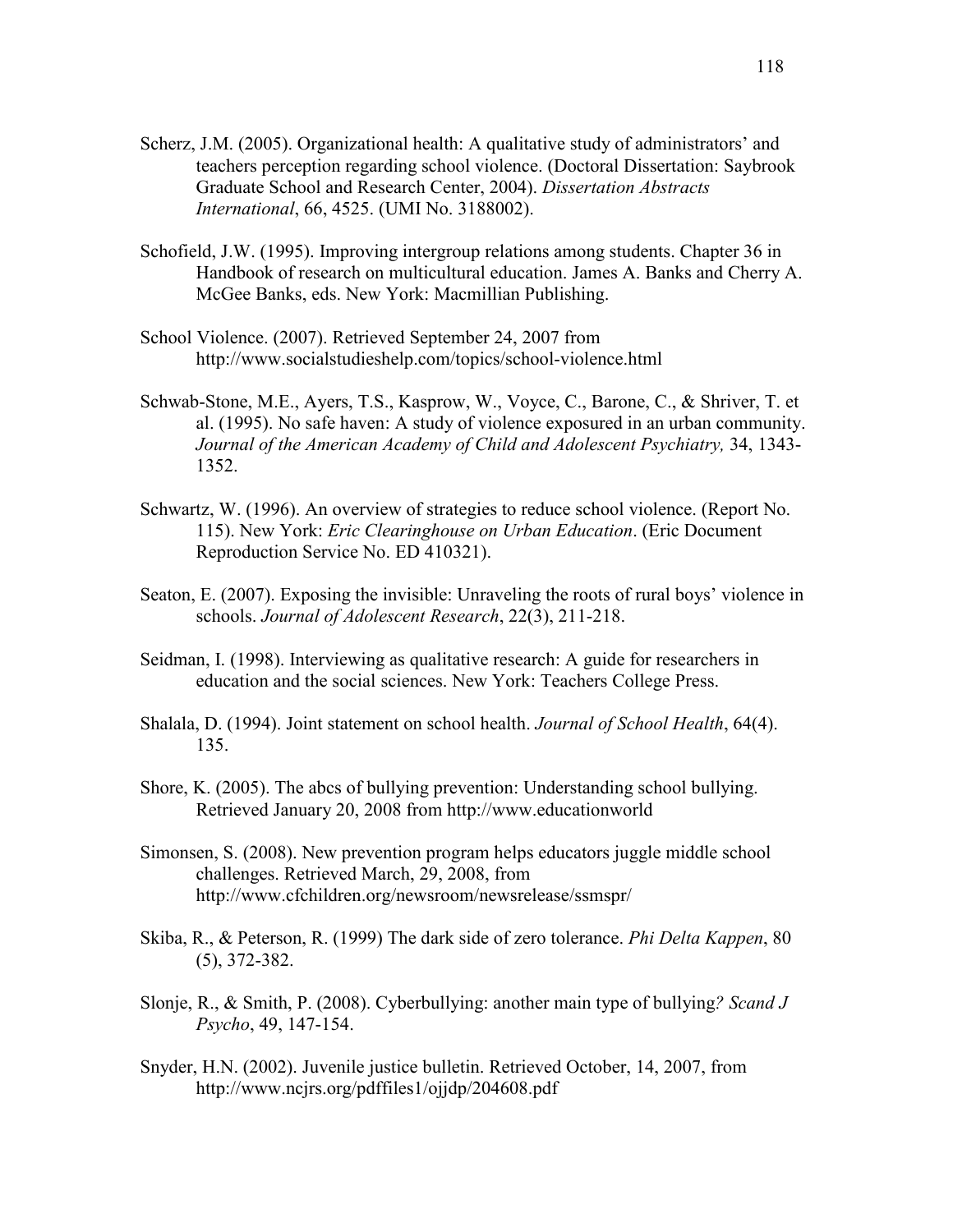Spock, B. (1988). Dr. Spock on parenting. NY: Simon and Schuster.

Stacy, W. & Shupe, A. (1983). The family secret. Boston, MA: Beacon Press.

- Stephan, W.G. (1985). Intergroup relations. In Handbook of social psychology, 3rd. ed., Gardner Lindzey and Elliot Aronson, eds. New York: Random House.
- Stephens, R.D. (1994). Planning for safer and better schools: School violence prevention and intervention strategies. *School Psychology Review*, 132, 204-215.
- Stetson, R., Stetson, E., & Kelly, J. (1998). Building a civil society: Are schools responsible? Paper presented at the Annual Meeting of the American Educational Research Association, San Diego, CA.
- Sutherland, I.R. (1991). Parent-teacher involvement benefits everyone. *Early Child Development and Care*, 73, 121-131.
- Terr, L. (1983). Chowchilla revisited: The effects of psychic trauma four years after after a schoolbus kidnapping. *American Journal of Psychiatry,* 140, 1543-1550.
- The Metropolitan Life Survey of the American Teacher. (1999). Violence in America's public schools-five years later. Metropolitan Life.
- The White House. (1998). President Clinton: Promoting discipline and safety in schools. Retrieved on February 2,2000, from http://clinton4.nara.gov/WH/html//privacy.html
- The World Book Encyclopedia. (1978). U.S.A.: Childcraft International, Inc.
- Thomerson, J. (2000 December). Who is responsible for school safety? State Legislatures Magazine. Retrieved on March 20, 2009, from http://www.ncsl.org/programs/pubs/1200scl.htm
- Trashman, B. (1994). "Sorry Ernie, TV isn't Teaching." New York Times, Nov. 12, 1994.
- Troop-Gordon, W., & Ladd, G. (2005). Trajectories of peer victimization and perceptions of the self and schoolmates: Precursors to internalizing and externalizing problems*. Child Development*, 76, 1072-1091.

Tucker, N. (2002, April 11). Media report youth violence. The Washington Post. p.B2.

U/CL Pathfinders. School violence. Retrieved October 7, 2007 from http://ucl.broward.edu/pathfinders/School\_Violence.htm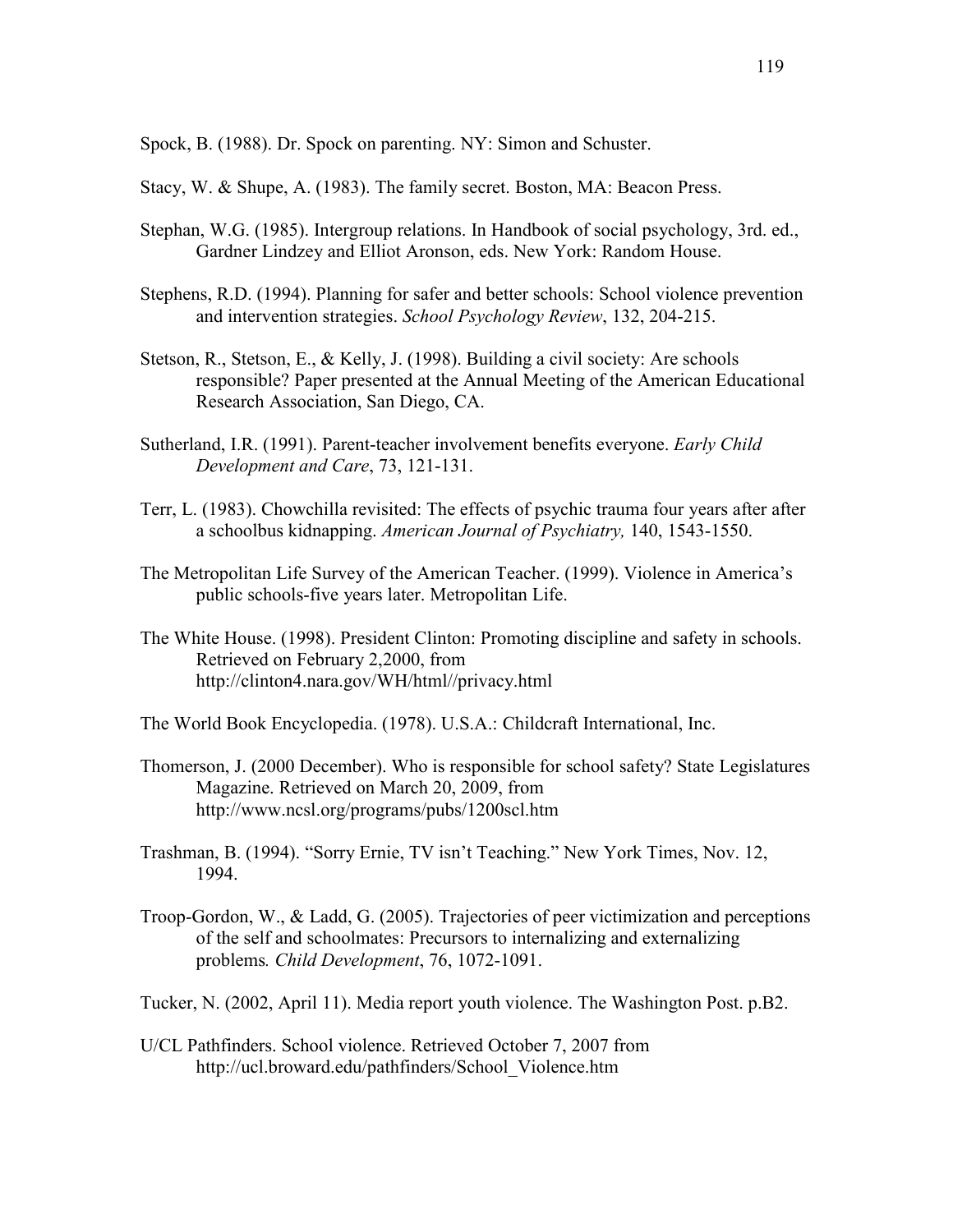- United States Census Bureau. (2000). American fact finder. Retrieved December 30, 2007 from http://www.census.gov
- United States Census Bureau. (1999). People and households. Retrieved December 30, 2007 from http://www.census.gov
- United States Census Bureau. (2004). People and households. Retrieved September 3, 2009 from http://www.census.gov
- U.S. Department of Education. (2002). Gun-free schools act report: School year 1998- 1999.
- U.S. Department of Education. (2002).The condition of education. Washington DC: Office of educational research and improvement, National center for education statistics.
- U.S. Department of Justice. (1993). Reducing youth violence: A comprehensive approach. The Office of Juvenile Justice and Delinquency Prevention. Office of Justice Programs.
- U.S. Department of Education. (1999). Preventing bullying: A manual for schools and communities. Washington, DC: U.S. Government Printing Office.
- U.S. Department of Justice. (2000). Indicators of school crime and safety. Retrieved January 20, 2008 from http://www.ojp.usdoj.gov
- Vali, K. (1999). Words that wound. *American School Board Journal*, 186(9), 37-40.
- Vali, K. (1999). Words that wound. *American School Board Journal*, September, 37-40.
- Varney, S.S., & Cushner, K. (1990). Understanding cultural diversity can improve intercultural interaction. *NAASP Bulletin*, 40, 89.
- Violence in Media Entertainment. (2005). Media Awareness Network. Retrieved February 12, 2008 from http://www.media awareness.ca/english/issues/violence/violenceentertainment.cfm
- Violent crime by young people peaks between 3 and 7 p.m. Children's defense fund. The State of America's Children Yearbook. (1998).
- Walker, D. (1995). School violence prevention. Retrieved January 26, 2008 from http://www.eric.uoregon.edu
- Walker, H., Colvin, G., & Ramsey, E. (1995). Antisocial behavior in school:Strategies and best practices. Pacific Grove; CA: Brooks/Cole Publishing Company.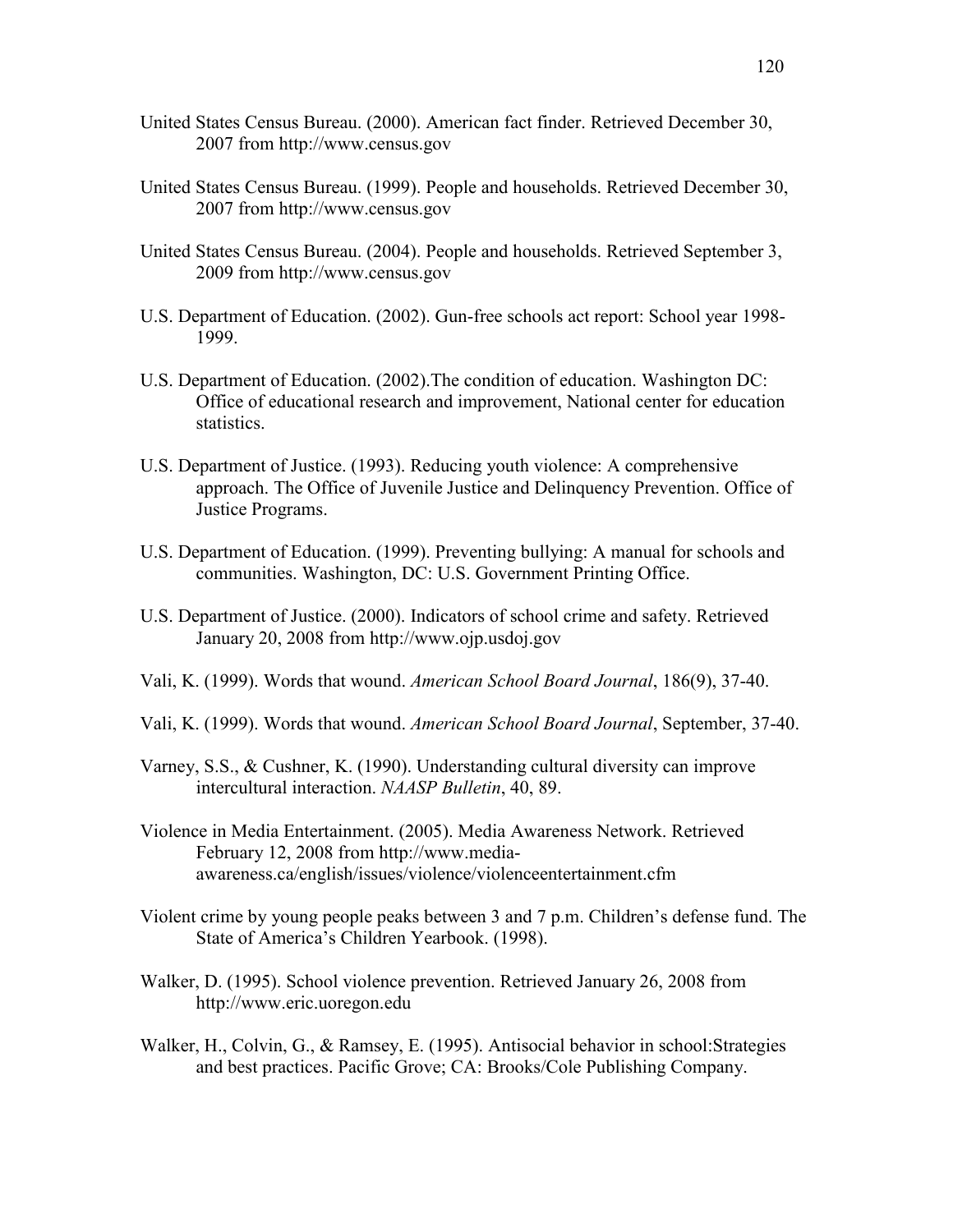- Walker, H., Horner, R., Sugai, G., Bullis, M., Sprague, J., Bricker, D., & Kaufran, M. (1996). Integrated approaches to preventing antisocial behavior patterns among school age children and youth. *Journal of Emotional and Behavioral Disorders*, 4(4), 194-209.
- Warner, B.S., Weist, M.D., & Krulak, A. (1999). Risk factors for school violence. *Urban Education,* 34(1) 52-68.

Webster's New American Dictionary. (1995). NY: Smithmark Publishers.

- Weis, J. (1989). Family violence research methodology and design. Chicago, IL: University of Chicago Press. 117-162.
- Willert, H., & Lenihardt, A. (2003). Tackling school violence does take the whole village. *TheEducational Forum*, 67, 110-118. Retrieved on March 20, 2007 from FirstSearch database.
- Williams, J. (1987). Eyes on the prize: America's civil rights years, 1954-1965. NY: Viking Penguin Inc.
- Williams, P.A., Haertel, E.H., Haertel, G.D., & Walberg, H.J. (1982). The impact of leisure-Time television on school learning: A research synthesis. *American Educational Research Journal*. 19: 19-50.
- Wingert, P.(1999). Uniforms rule: Newsweek 4 Oct. 99:72-23.
- WMAZ TV. (2007). Wilkinson County Middle School Hostage Situation. Retrieved on September 20, 2007 from http://www.13wmaz.com
- Wolcott, H. (1994). Transforming qualitative data: Description, analysis, and interpretation. NY: Sage Publication. pps.1-19.
- Wolcott, H. (1990). Writing up qualitative research. London:Sage. P.7.
- World Health Organization. (2004). The economic dimensions of interpersonal violence. Retrieved February 13, 2008 from http://www.who.int/violence\_injury\_prevention/publication/violence/economics dimensions/en/index.html
- Yin, R.K. (2003). Case study researchers: Design and methods (3<sup>rd</sup> ed.). Thousand Oaks: Sage.
- YMCA Week Without Violence. (2007). Imagine a world without violence: Stress and violence. Retrieved January, 17, 2008 from http://www.ymca.org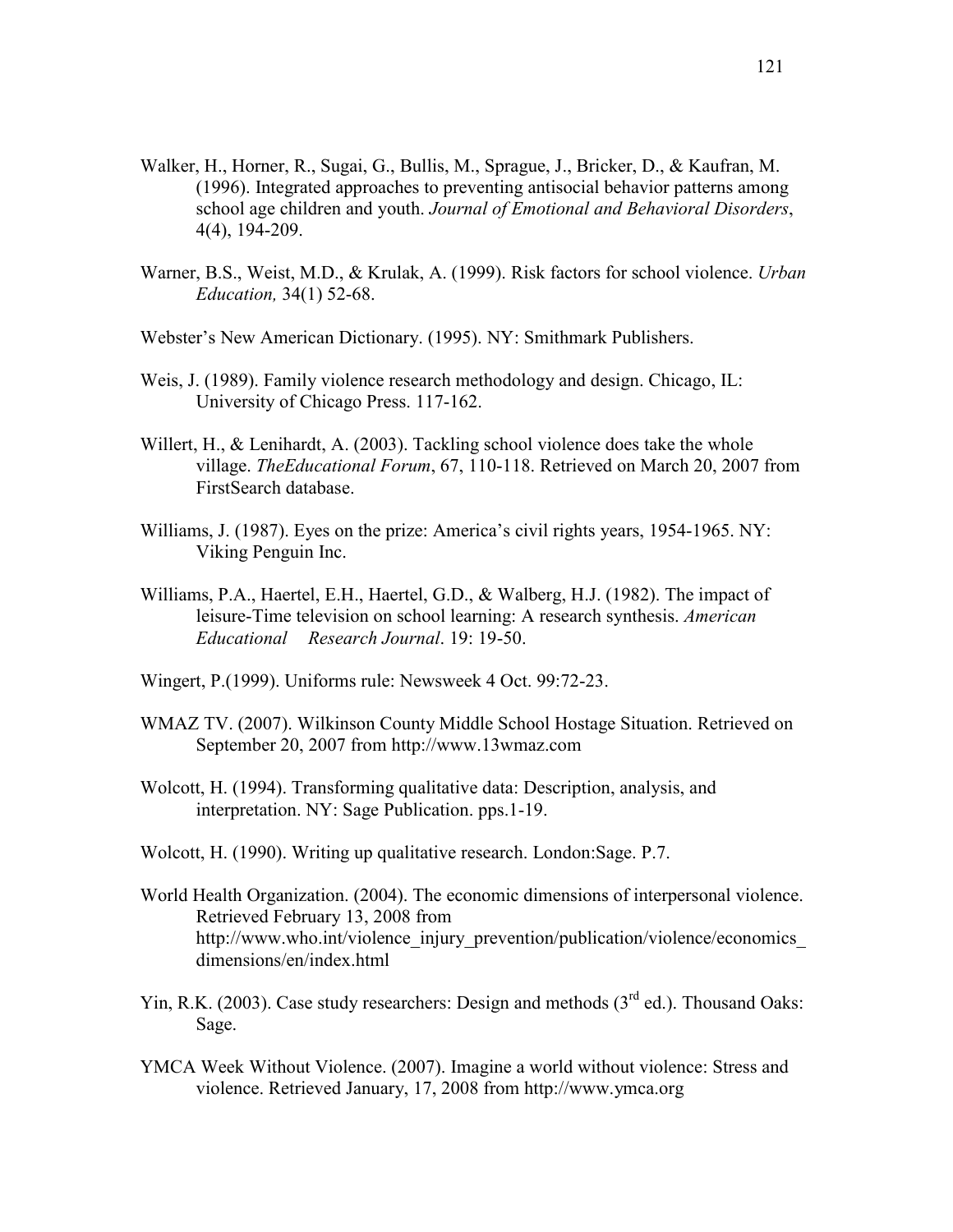# APPENDIX A Formal Interview Guide

**Statement** "As you know, this interview is being recorded."

## **General Questions of School Violence**

- 1. There is a growing concern about violence in schools. How do you feel about school violence and do you think it is a problem?
- 2. How would you define school violence?
- 3. What types of behaviors lead to school violence?

# **Specific Questions-Teachers/Administrators**

- 1. How long have you been an admin/teacher?
- 2. How long have you been in your current position?
- 3. Are you involved in developing or implementing violence prevention programs at your school? If so, please describe.
- 4. Do you feel that school violence is occurring more now than it was 10 years ago? Why do you feel that way?
- 5. What do you consider to be the main causes of school violence?
- 6. What can teachers/administrators do to help create a safe school environment?
- 7. Do you feel that acts of school violence have impacted the role of classroom teachers? If so, how?
- 8. Do you feel that acts of school violence have impacted students' academic work in any way?
- 9. Who should be responsible for reducing acts of school violence?

# **Specific Questions-Students**

- 1. Have you ever witnessed or been a part of school violence. If so, what happened? When did it take place? How was it resolved (outcome)?
- 2. What do you consider to be the main causes of school violence?
- 3. What do you think are the most frequently occurring acts of violence at your school?
- 4. What do you think are the most serious acts of violence at your school?
- 5. If you had a concern about your safety or the safety of others, would you report it to an adult at school? Why or why not?
- 6. Do you feel that your school is safe? Why or why not? Do you think all the students feel safe? Why or why not?
- 7. What could students do to help create a safe school environment?

# **Specific Questions- Parents**

- 1. What could parents do to help create a safe school environment?
- 2. Do you feel that school violence is occurring more now than it was 10 years ago? Why do you feel that way?
- 3. What do you consider to be the main causes of school violence?
- 4. Has your child been a victim of violence at school? (beaten up, threatened, etc.)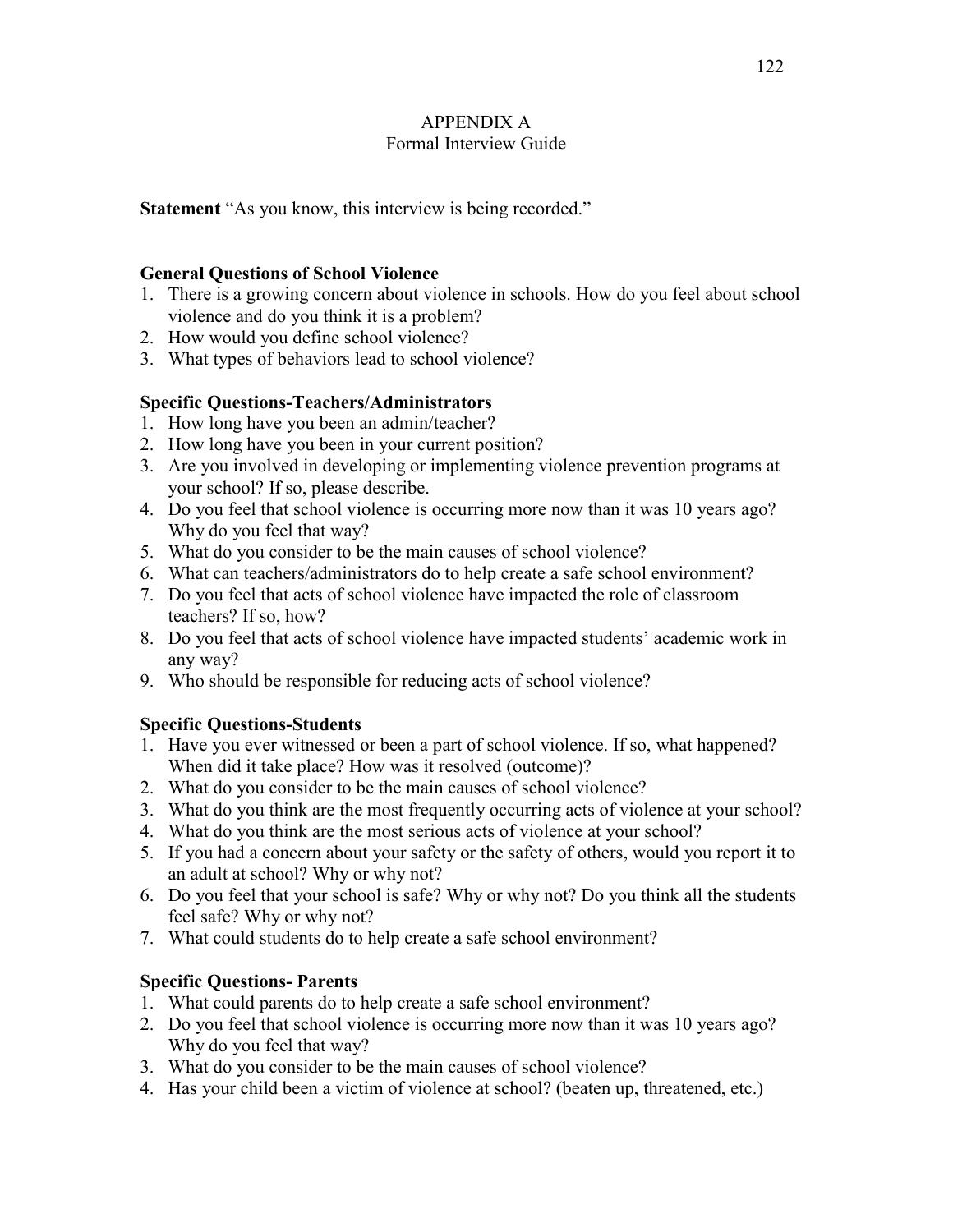- 5. How would you describe your level of confidence regarding the school's ability to keep your child safe?
- 6. Who should be responsible for reducing acts of school violence?

# **Specific Questions- Community Members**

- 1. Have you been involved on a committee aimed at reducing violence either at school or in the community? If so, please describe your involvement.
- 2. What could community members do to help create a safe school environment?
- 3. Do you feel that school violence is occurring more now than it was10 years ago? Why do you feel that way?
- 4. What do you consider to be the main causes of school violence?
- 5. Who should be responsible for reducing acts of school violence?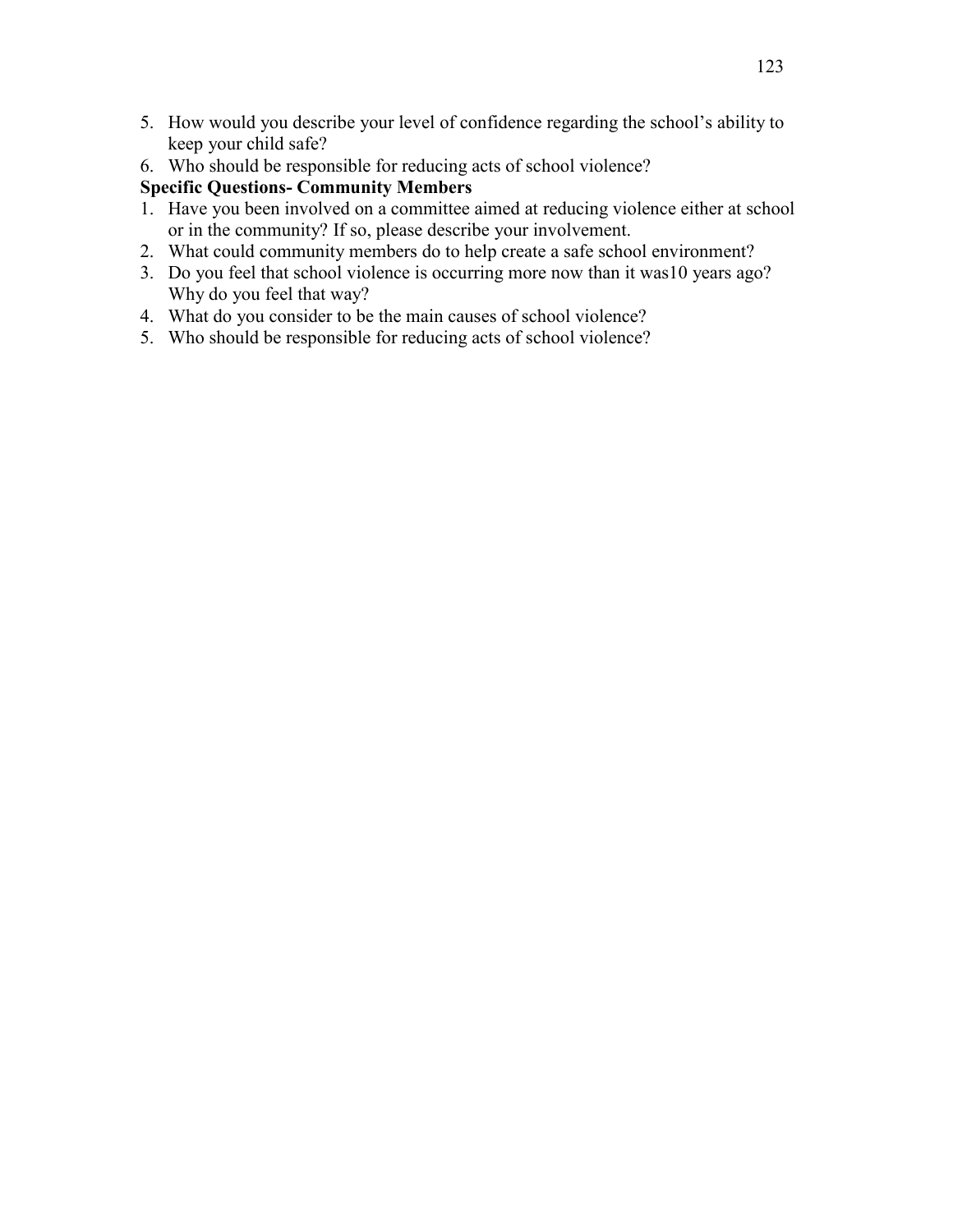#### APPENDIX B

# ASSENT FORM

Hello, my name is Teresa Bellflower. I am doing research to learn about school violence. What it does to students your age. I am asking you to be a part of this. You were one of six students picked from a list of all the  $8<sup>th</sup>$  graders at your school. I know that an act of violence took place at your school. You will not be asked about what happened. All questions are on how you feel about violence that can happen in schools. You can ask any questions you have before you say yes or no to do this interview. This study involves research, which means that interviews will be audiotaped. The researcher will use your answers from this study in a research paper.

## **WHO I AM:**

I am a student at Walden University. I am working on my next degree. I have been a teacher at Wilkinson County Primary/Elementary School for 6 years.

## **ABOUT THE PROJECT**:

If you say yes to this study, you will be asked to:

- Answer questions that should take 30-45 minutes in the counselor office at the middle school during your exploratory time.
- Your answers will be audiotaped.

# **IT'S YOUR CHOICE**:

You do not have to be in this study if you do not want to. You will not be in trouble with the middle school teachers if you say no. If you say yes now that you want to be in this study, you can always change your mind later by telling me. If you want to skip some parts of the study, just let me know. Since doing this research is your choice, no presents or gifts will be given.

There is a small chance that talking about school violence could make you feel upset. The counselor will be there during the interview in case you need her. This research might help others by understanding what school violence can do to students, parents, and teachers.

# **PRIVACY:**

What you tell me during the interview will be kept a secret. No one will know your name or what answers you gave other than the middle school counselor and the researcher. The only time I have to tell someone is if I learn about something that could hurt you or someone else. No names will be used when your answers are put on paper.

## **ASKING QUESTIONS**:

You can ask me any questions you want. If you think of a question, you or your parents can reach me at 478-272-8265(home) or my teacher at michael.hayes@waldenu.edu. If you or your parents would like to ask my college a question, you can call Dr. Leilani Endicott. Her phone number is 1-800-925-3368, extension 1210.

I will give you two copies of this form, please send one to the middle school counselor and keep one. I will get both forms from the counselor's office. After, this study ends; I will give you a one-page paper that tells what I found out.

Please sign your name below if you want to join this study.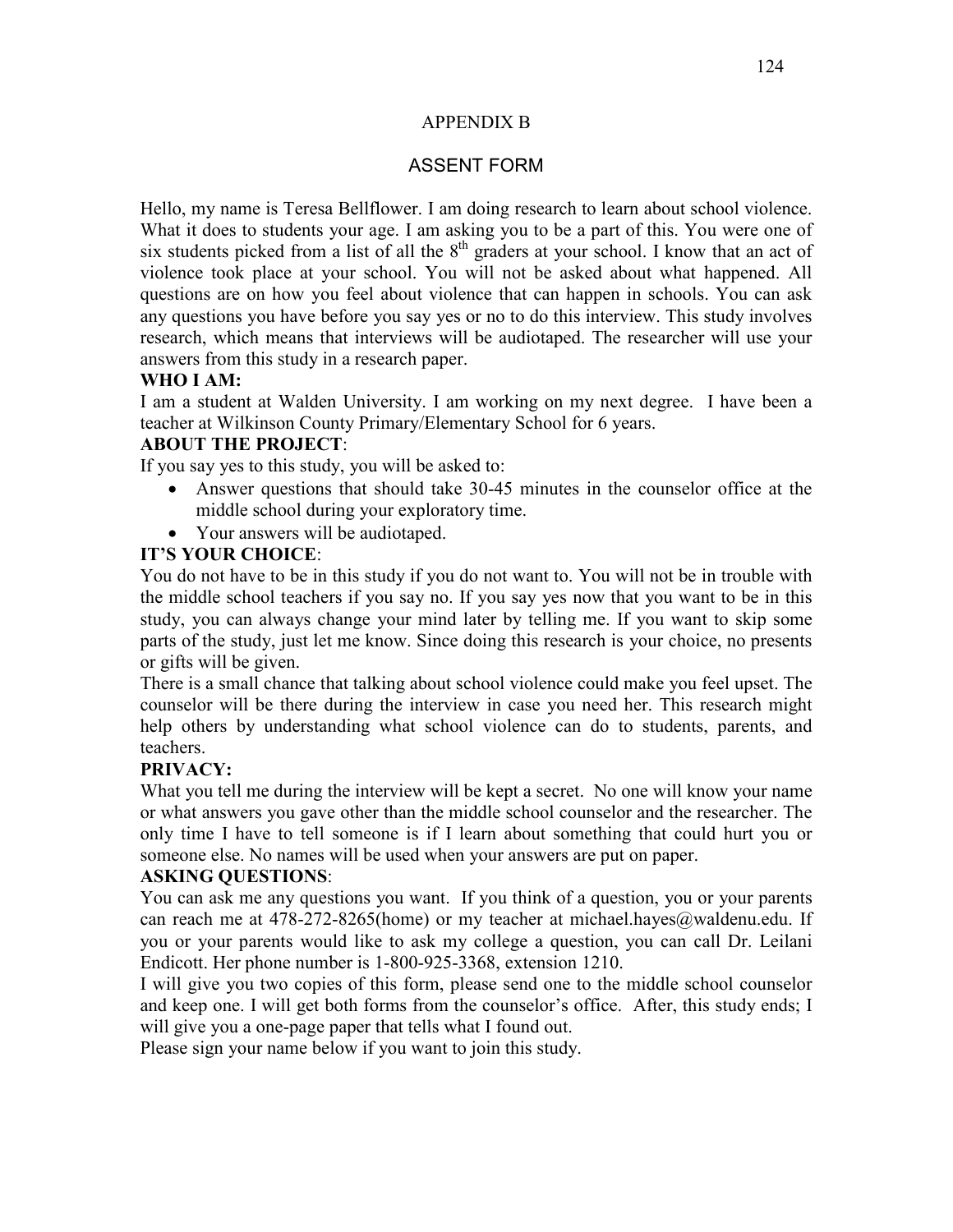Name of Child Child Signature Researcher Signature

 $\blacksquare$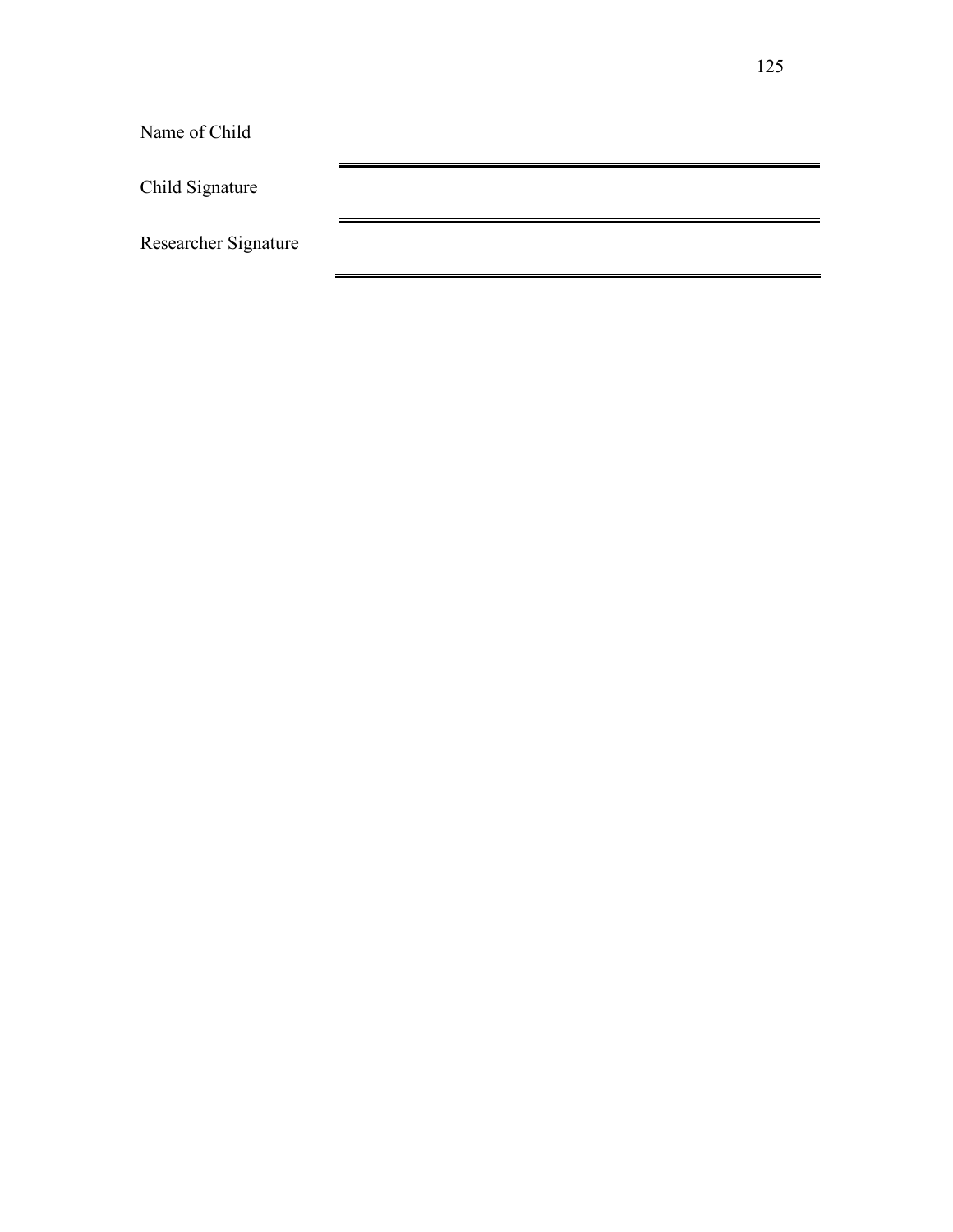#### APPENDIX C

### PARENT CONSENT FORM

Your child is being asked to be in a research study about school violence. Your child was one of six students picked from a list of all  $8<sup>th</sup>$  graders. Every  $19<sup>th</sup>$  student was chosen. Please read this form and ask any questions you have before saying yes or no to this study.

My name is Teresa Bellflower. I am a student at Walden University. I have been working with children for over twenty years. I have taught at Wilkinson County Primary/Elementary School for 6 years.

#### **Background Information:**

 Too many schools have been involved in school violence. The reasons for this study is to find out what people think about school violence. Also, how it makes them feel.

## P**rocedures:**

If you say yes to this study then your child will be asked to:

- Answer questions that should take from 30-45 minutes.
- Interviews will take place during his or her exploratory time.
- The answers will be audiotaped.
- Interviews will take place in the counselor's office with the counselor there.
- No names will be used in this study.
- No gifts will be given for being in the study.

#### **Voluntary Nature of the Study:**

You and your child should decide together if your child would like to take part in this study. Whatever you choose to do is okay. If you say no your child will not be treated any different. If you say yes for your child to be a part of this study, you can always say no later. There will be no gifts or presents given.

#### **Risks and Benefits of Being in the Study:**

Your child might become upset when talking about school violence. The counselor will be there when your child is questioned. This is in case your child needs her. This study might help others by understanding how something harmful can hurt students, parents, and teachers.

#### **Confidentiality:**

What your child tells me during this study will be kept private. The researcher will only use your child's answers for this study. No names will be used when your child's answers are put on paper. You will be given a one-page summary of the findings at the end of this study.

#### **Contacts and Questions:**

You can ask me any questions you want. You can reach me at 478-272-8265 (home) or my teacher Dr. Michael Hayes at 1-509-338-5033 or michael.hayes@waldenu.edu. If you would like to ask my college a question, you can call Dr. Leilani Endicott. Her phone number is 1-800-925- 3368, extension 1210.

The researcher will give you two copies of this form. One to send to the counselor and the other one to keep.

#### **Statement of Consent:**

 $\Box$  I have read the above information. I have received answers to any questions I have at this time. I consent for my child to participate in the study.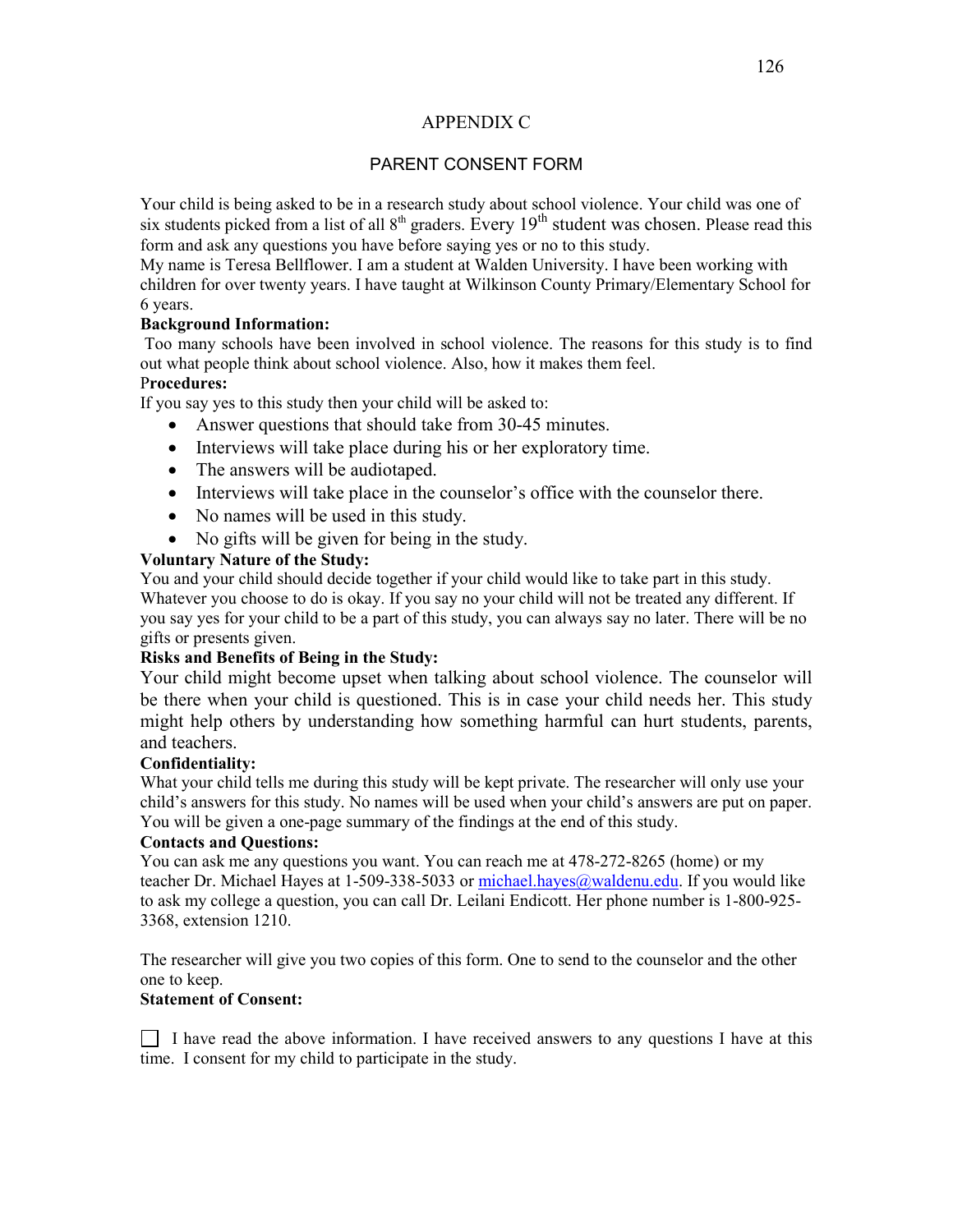Electronic signatures are regulated by the Uniform Electronic Transactions Act. Legally, an "electronic signature" can be the person's typed name, their email address, or any other identifying marker. An electronic signature is just as valid as a written signature as long as both parties have agreed to conduct the transaction electronically.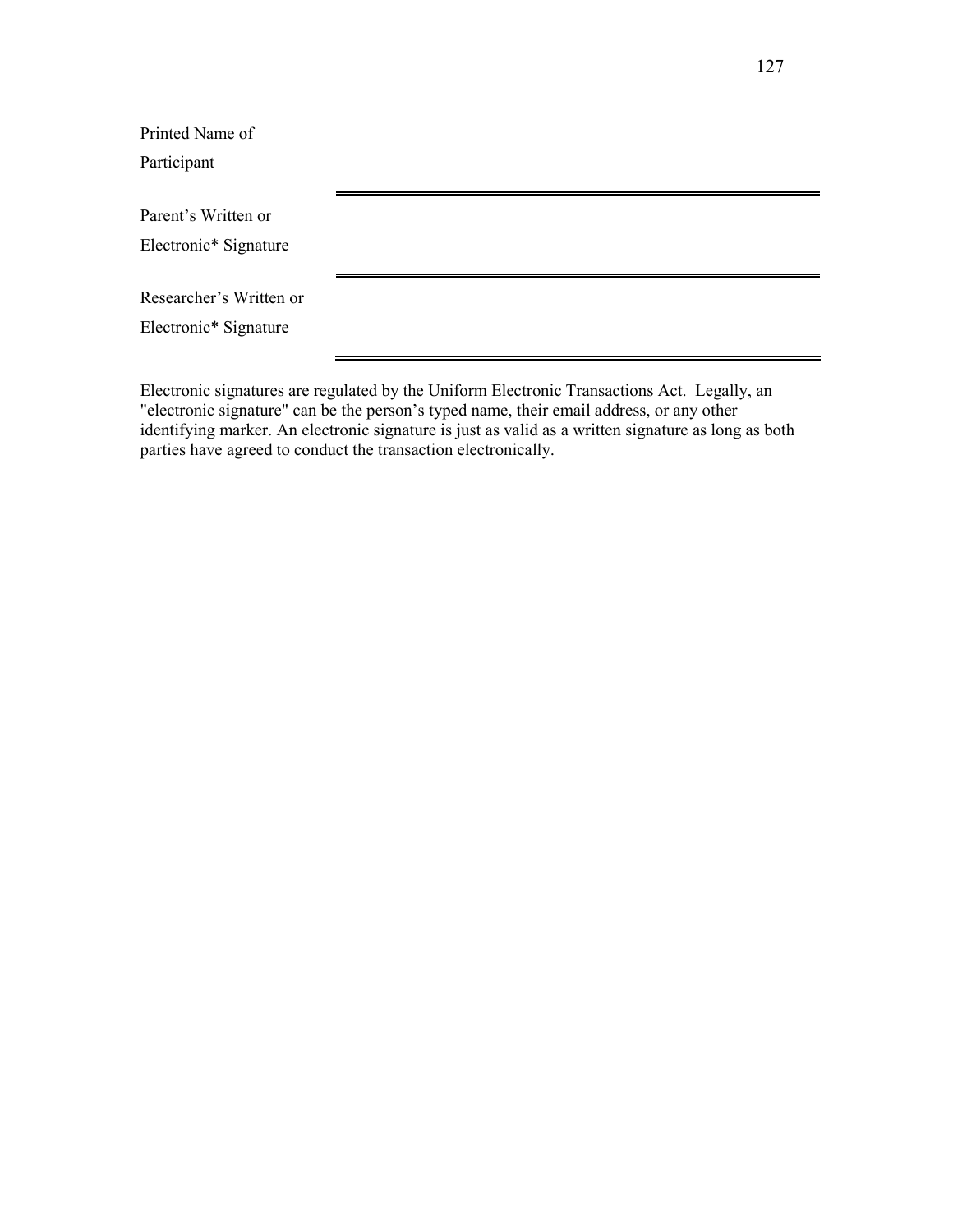## APPENDIX D

# ADULT CONSENT FORM FOR SCHOOL OFFICIALS

Hello, my name is Teresa Bellflower. I am doing a research project to study how school violence can affect a school community. I am asking you to be a part of this study. You were chosen from a list of all faculty members using every tenth name on the list. All interview questions are on how you perceive violence that can happen in schools. You can ask any questions you have before you decide to participate in this study. This study involves research, which means that interviews will be audiotaped. The researcher will use your answers from this study in a research paper.

# **WHO I AM:**

I am a student at Walden University. I am working on my doctoral degree. I have been a teacher at Wilkinson County Primary/Elementary School for 6 years.

**Background Information**: Too many schools have been involved in school violence. School violence has become a hot topic in the field of education. The purpose of this study is to examine how school violence is perceived and can influence a community and individuals.

# **ABOUT THE PROJECT**:

If you say yes to this study, you will be asked to:

- Answer interview questions that should take 30-45 minutes during you planning time.
- The interview will be audiotaped.
- Read a short memo to check my interpretation of the data.

# **IT'S YOUR CHOICE**:

It is your decision whether or not to participate in this study. If you decide to participate in this study, you can always change your mind later by telling me. If you want to skip some parts of the study, just let me know. Since doing this research is your choice, no presents or gifts will be given.

# **PRIVACY**:

What you tell me during the interview will be kept private. No one will know your name or what answers you gave other than the researcher. No names will be used when your answers are written in a research paper.

# **ASKING QUESTIONS**:

You can ask me any questions you want. If you think of a question, you can reach me at 478-272-8265(home) or my professor at michael.hayes@waldenu.edu. If you would like to ask my university a question, you can call Dr. Leilani Endicott. Her phone number is 1-800-925-3368, extension 1210. She is the Director of the Research Center at Walden University.

I will give you two copies of this form, please return one copy to me through the school mail and keep one. After, this study ends; I will give you a one-page summary about the results.

Please sign your name below if you want to join this study.

Participant Signature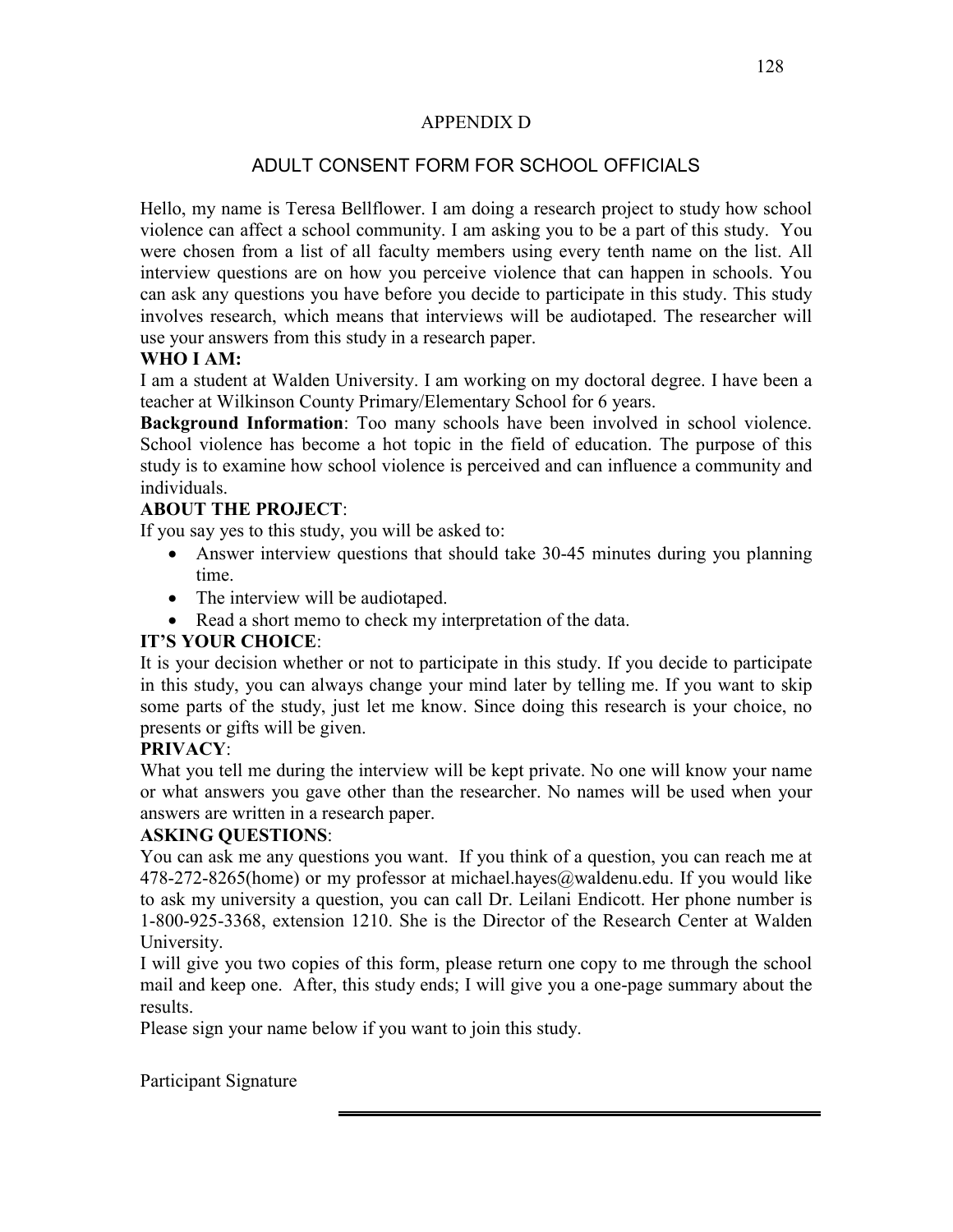Researcher Signature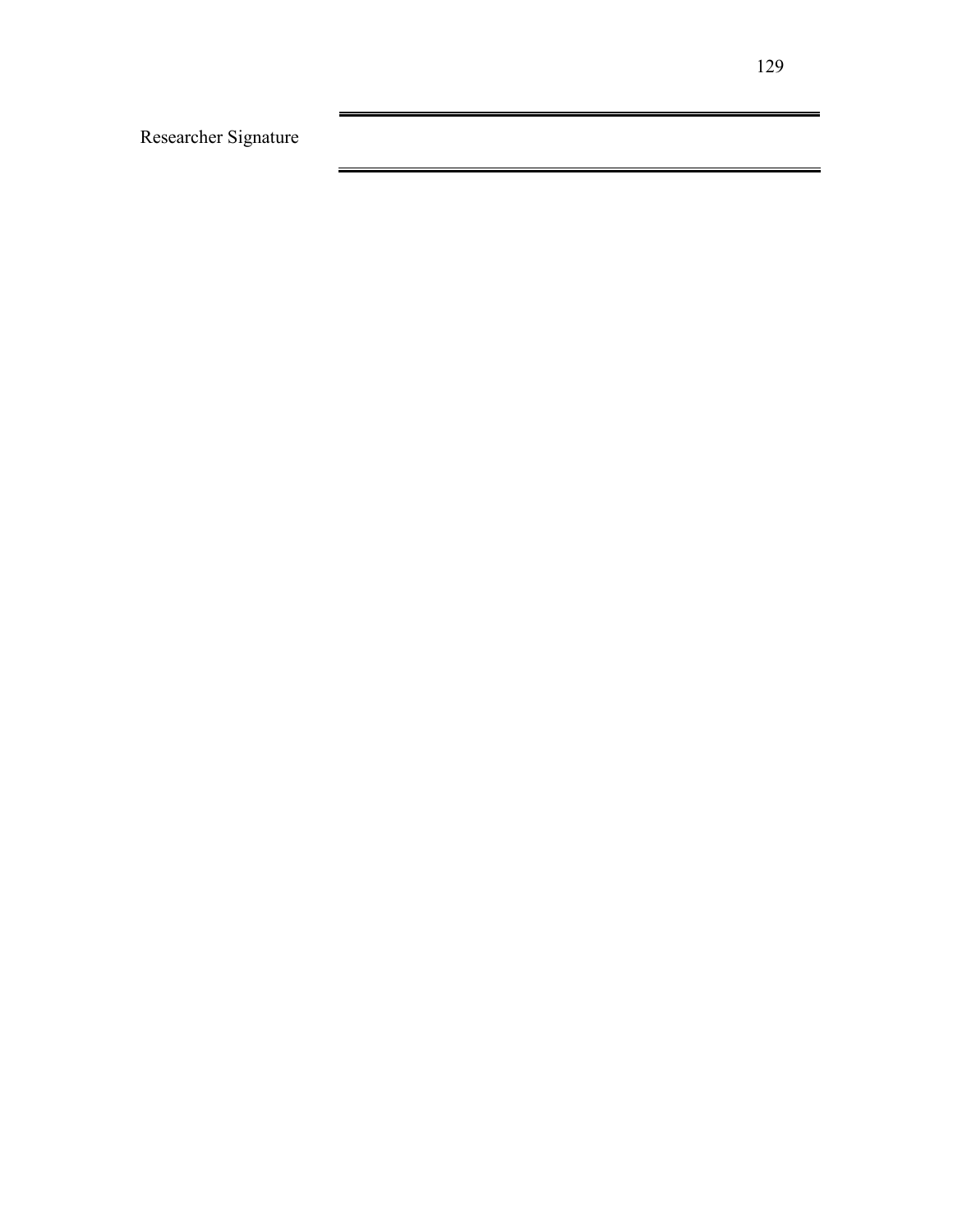### APPENDIX E

## ADULT CONSENT FORM

Hello, my name is Teresa Bellflower. I am doing research to learn about how school violence can affect a school community. I am asking you to be a part of this study. All interview questions are on how you feel about violence that can happen in schools. You can ask any questions you have before you decide to participate in this study. This study involves research, which means that interviews will be audiotaped. The researcher will use your answers from this study in a research paper.

## **WHO I AM:**

I am a student at Walden University. I am working on my doctoral degree. I have been a teacher at Wilkinson County Primary/Elementary School for 6 years.

**Background Information:** Too many schools have been involved in school violence. School violence has become a hot topic in the field of education. The purpose of this study is to find out what people think about school violence and how it is perceived though a school community.

## **ABOUT THE PROJECT**:

If you say yes to this study, you will be asked to:

- Answer questions that should take 30-45 minutes at a convenient location.
- Your answers will be audiotaped.
- Read a short memo checking my interpretations of the data from your interview.

## **IT'S YOUR CHOICE**:

You do not have to be in this study if you do not want to. If you say yes now that you want to be in this study, you can always change your mind later by telling me. If you want to skip some parts of the study, just let me know. Since doing this research is your choice, no presents or gifts will be given.

## **PRIVACY:**

What you tell me during the interview will be kept private. No one will know your name or what answers you gave other than the researcher. No names will be used when your answers are written in a research paper.

## **ASKING QUESTIONS**:

You can ask me any questions you want. If you think of a question, you can reach me at  $478-272-8265$ (home) or my professor at michael.hayes@waldenu.edu. If you would like to ask my university a question, you can call Dr. Leilani Endicott. Her phone number is 1-800-925-3368, extension 1210.

I will give you two copies of this form, please return one to me and keep one. After, this study ends; I will give you a one-page paper about the results.

Please sign your name below if you want to join this study.